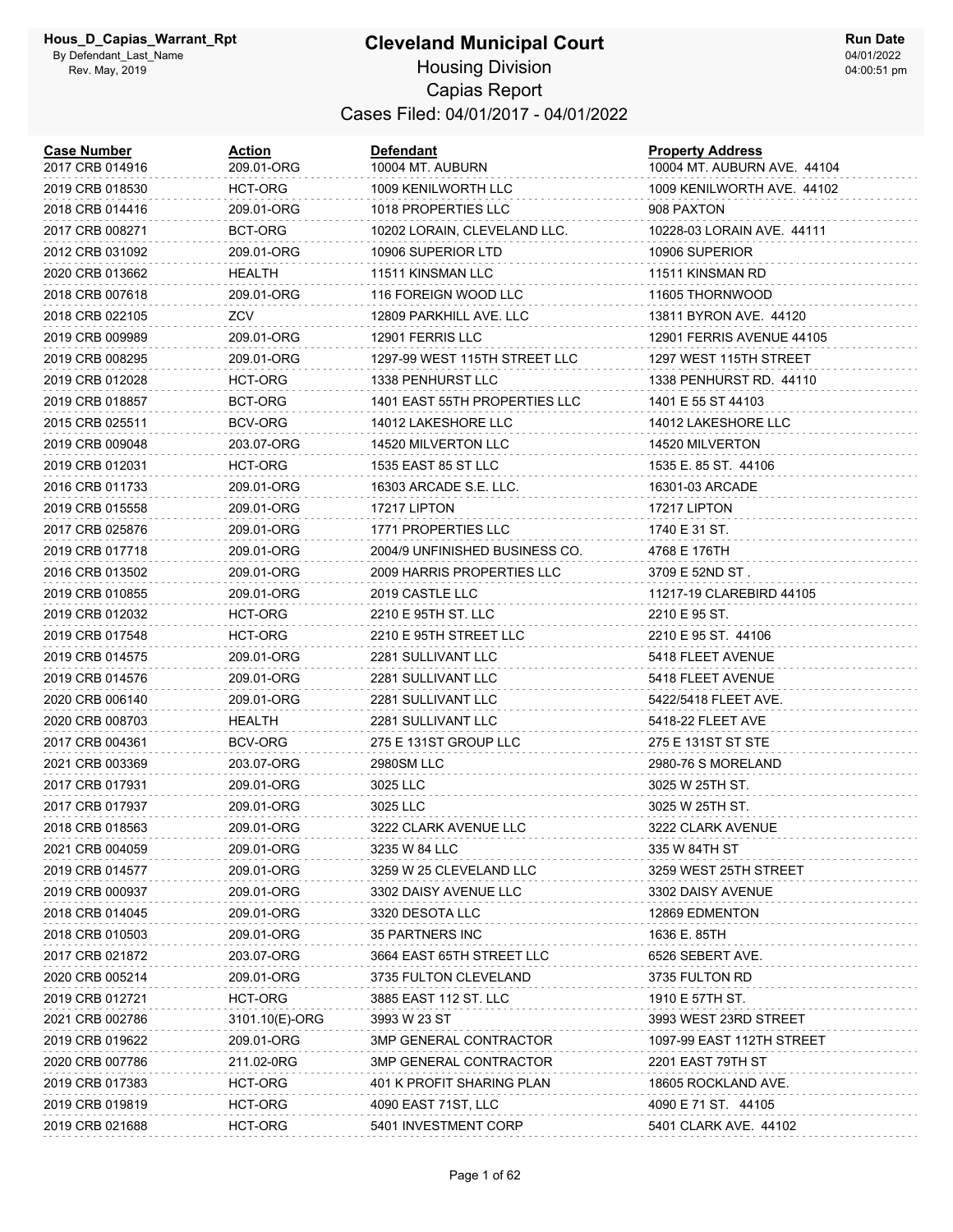| <b>Case Number</b><br>2019 CRB 021700 | <u>Action</u><br><b>HCT-ORG</b> | <b>Defendant</b><br>5503 CLARK INVESTMENT GROUP | <b>Property Address</b><br>5503 CLARK AVE 44102 |
|---------------------------------------|---------------------------------|-------------------------------------------------|-------------------------------------------------|
| 2017 CRB 024632                       | 209.01-ORG                      | 563 E. 118 LLC                                  | 563 E. 118 ST                                   |
| 2017 CRB 024171                       | 209.01-ORG                      | 563 E. 118TH LLC                                | 563 E. 118TH                                    |
| 2017 CRB 024174                       | 209.01-ORG                      | 563 E. 118TH LLC                                | 563 E. 118TH                                    |
| 2020 CRB 007009                       | 209.01-ORG                      | 61 GOVERNORS INC                                | 11500 GOVERNOR                                  |
| 2020 CRB 008506                       | 211.02-0RG                      | 7 STAR LLC.                                     | 3350 EAST 116TH ST                              |
| 2019 CRB 001569                       | 211.02-0RG                      | 7602 CLARK AVE LLC                              | 5092 PERSHING                                   |
| 2019 CRB 012669                       | 367.131A                        | 7602 CLARK AVE. LLC                             | 7209 PARK AVE, 44105                            |
| 2019 CRB 002833                       | BCT-ORG                         | 79 STREET FOODS LLC                             | 1930 E 79 ST. 44103                             |
| 2017 CRB 010533                       | HEALTH                          | 800 SUNSET LLC                                  | 3487 W 97 ST.                                   |
| 2018 CRB 017394                       | 209.01-ORG                      | 83RD PARK TERRACE LLC                           | 1448 WEST 101ST STREET                          |
| 2018 CRB 017395                       | 211.02-0RG                      | 83RD PARK TERRACE LLC                           | 1448 WEST 101ST STREET                          |
| 2018 CRB 008192                       | 367.131A                        | 936-2-OH, LLC                                   | 936 EAST 141 ST.                                |
| 2019 CRB 011939                       | 209.01-ORG                      | 9901 MT AUBURN LLC                              | 9901 MT. AUBURN                                 |
| 2019 CRB 016863                       | HCT-ORG                         | 9919 ANDERSON LLC                               | 9919 ANDERSON AVE. 44105                        |
| 2019 CRB 020907                       | HCT-ORG                         | 9919 ANDERSON LLC                               | 9919 ANDERSON AVE                               |
| 2018 CRB 018044                       | 203.07-ORG                      | A & R REHAB LLC.                                | 3418 EAST 126TH STREET                          |
| 2018 CRB 012247                       | 209.01-ORG                      | A 1 REALTY LLC                                  | <b>13721 CAINE AVE.</b>                         |
| 2016 CRB 007834                       | 209.01-ORG                      | A H INVESTMENTS                                 | 3121 E 65TH ST                                  |
| 2017 CRB 000309                       | 367.131A                        | A H INVESTMENTS                                 | 3121 E 65TH ST                                  |
| 2018 CRB 012051                       | 209.01-ORG                      | A NEW BEGINNING SOBER LIVING INC                | 11402 AVON AVE                                  |
| 2019 CRB 010891                       | 209.01-ORG                      | A1 REALTY LLC                                   | 4543 TURNEY                                     |
| 2019 CRB 018855                       | HCT-ORG                         | AARU PIYU HOMES LLC                             | 3801 ROBERT AVE 44109                           |
| 2020 CRB 011109                       | HCT-ORG                         | ABANDONED HOMES PROJECT SCATTERE                | 4340 E 142ND ST                                 |
| 2019 CRB 014007                       | 211.02                          | ABBOTT, DIANNA L                                | 1618 E 47 ST.                                   |
| 2020 CRB 008429                       | HCT                             | ABDULLAH, KASEEM                                | 3733 E 140TH ST                                 |
| 2021 CRB 006580                       | HCT                             | ABDULLAH, KASEEM                                | 3733 E 140TH ST                                 |
| 2020 CRB 011622                       | <b>HCT</b>                      | ABDULLAH, ZAKKEE                                | 1664 AVALON RD                                  |
| 2021 CRB 001109                       | HCT                             | ABDULRAHMAN, KHUDHAIR                           | 3139 W 88TH ST                                  |
| 2021 CRB 007077                       | <b>HCT</b>                      | ABERNATHY, T.Y.                                 | 887 E 141ST ST                                  |
| 2017 CRB 007332                       | HEALTH                          | ABE'S HONEST GROCERY LLC                        | 2603 WOODHILL RD.                               |
| 2021 CRB 001698                       | 209.01-ORG                      | ABOVE ALL MARKETING GROUP LLC                   | 3223 WOODBRIDGE                                 |
| 2019 CRB 010733                       | 209.01                          | ABRAHAM, PETER                                  | 4122 SPOKANE AVENUE 44109                       |
| 2019 CRB 013636                       | BCV                             | ABRAHAM, PETER                                  | 4122 SPOKANE AVE. 44109                         |
| 2017 CRB 013992                       | <b>BCV</b>                      | ABRAMS, KENNETH                                 | 4295 E 114TH ST. 44105                          |
| 2019 CRB 019724                       | HCT                             | ABUHAMDEH, AHMAD                                | 2109 W 87 ST. 44102                             |
| 2017 CRB 011912                       | 367.12(C)                       | ACE REAL ESTATE AND INVESTMENT LLC.             | 3187 W. 44TH ST. 44109                          |
| 2017 CRB 012943                       | BCV-ORG                         | ACE REAL ESTATE INVESTMENTS LLC.                | 4210 CLARK AVE. 44113                           |
| 2020 CRB 012551                       | HCT-ORG                         | ACEIMAL RENOVATION AND INVESTMENT               | 2175 W 81ST ST                                  |
| 2019 CRB 008752                       | HCT-ORG                         | ACEIMAL RENOVATION & INVESTMENTS L              | 3193 W 48 ST. 44102                             |
| 2019 CRB 003339                       | 211.02                          | ACEY, NICHOLE                                   | 15325 HARVARD AVENUE                            |
| 2020 CRB 005011                       | 209.01-ORG                      | ACME SPIRALLY WOUND PAPER PRODCU                | 4810 W 139                                      |
| 2020 CRB 006014                       | BCT-ORG                         | ADAMS EUCLID LLC                                | 16625 EUCLID AVE                                |
| 2018 CRB 016368                       | 209.01                          | ADAMS, CLARA                                    | 4279 EAST 167TH STREET                          |
| 2019 CRB 019623                       | 209.01                          | ADAMS, CLARA M                                  | 1155 EAST 112TH STREET                          |
| 2019 CRB 010745                       | <b>HCT</b>                      | ADEKEYE, VIVIAN ADEBOLA                         | 3810 E 149TH ST. 44128                          |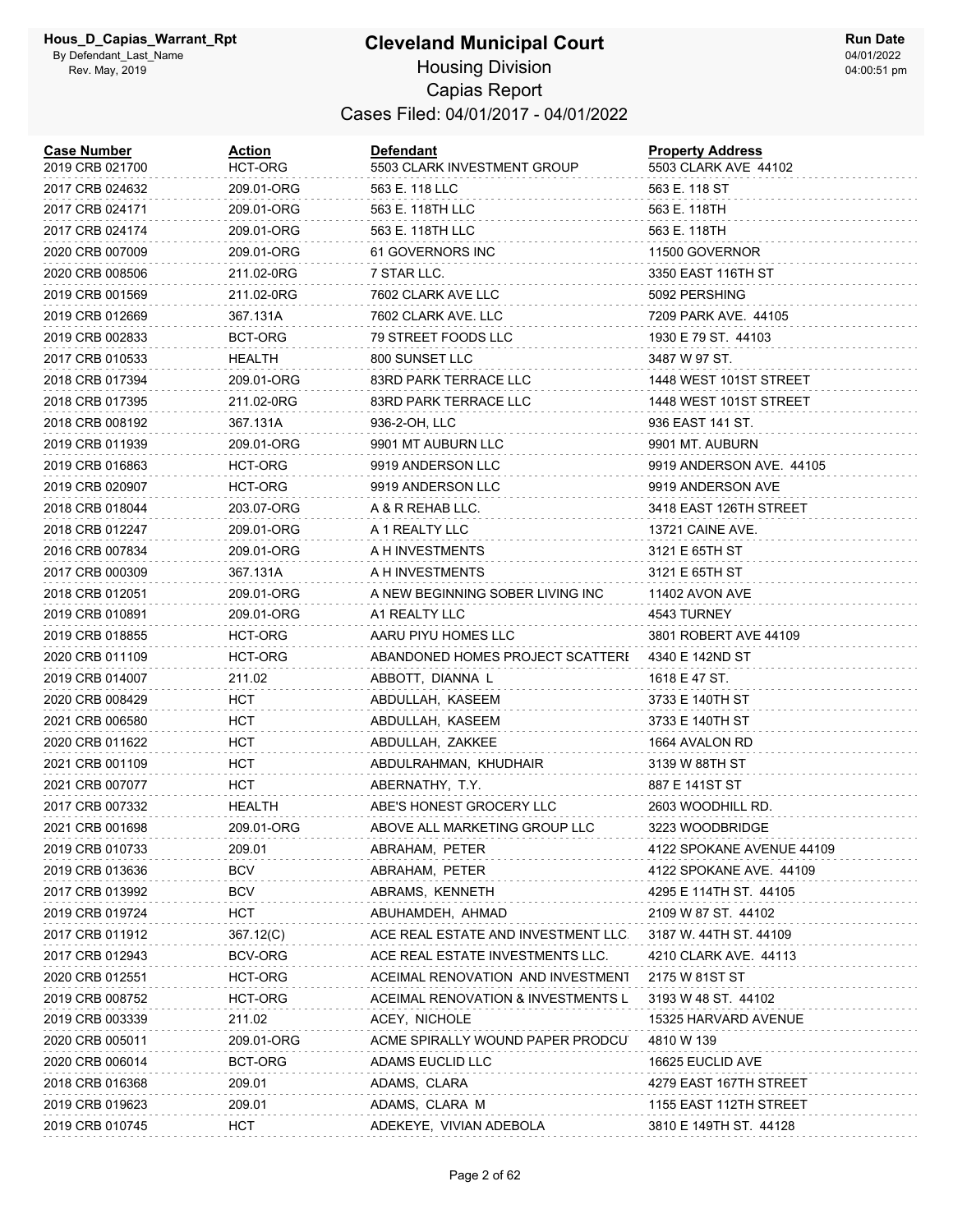| <b>Case Number</b><br>2022 CRB 000098 | <b>Action</b><br>BCT | <b>Defendant</b><br>ADKINS, DAVID L | <b>Property Address</b><br>14713 ALGER RD |
|---------------------------------------|----------------------|-------------------------------------|-------------------------------------------|
| 2022 CRB 000099                       | BCT                  | ADKINS, DAVID L                     | 14713 ALGER AVE                           |
| 2008 CRB 038815                       | BCV                  | ADKINS, MARK                        | 3165 E 45 ST                              |
| 2018 CRB 014186                       | 209.01               | ADKINS, MATHEW                      | 2567 GREENVALE                            |
| 2018 CRB 011483                       | BCT                  | ADKINS, MATTHEW                     | 2567 GREENVALE AVE.                       |
| 2018 CRB 014530                       | 369.15               | AEGIS MORTAGE CORP                  | 7808 NEW YORK                             |
| 2018 CRB 014533                       | 369.15               | AEGIS MORTAGE CORP                  | 7808 NEW YORK                             |
| 2018 CRB 014534                       | 369.18               | AEGIS MORTAGE CORP                  | 7808 NEW YORK                             |
| 2017 CRB 005219                       | 369.19               | AEGIS MORTGAGE CORP                 | 7808 NEW YORK                             |
| 2017 CRB 005220                       | 369.15B              | AEGIS MORTGATE CORP                 | 7808 NEW YORK                             |
| 2017 CRB 005217                       | 369.18               | AEGIS MORTGATGE CORP                | 7808 NEW YORK                             |
| 2017 CRB 005346                       | 367.131A             | AFFORDABLE HOMES LLC                | 3427 EAST 149TH ST. 44120                 |
| 2015 CRB 024991                       | BCV-ORG              | AGJ-3 LLC.                          | 1050 IVANHOE RD 44110                     |
| 2021 CRB 009455                       | ZCT                  | AHMET, JOHN                         | 1267 E 170TH ST                           |
| 2018 CRB 009508                       | нст                  | AL RASHON, FAISAL OMA               | 13701-03 DEISE AVE.                       |
| 2019 CRB 015563                       | 211.02               | ALAHMAD, MOHAMMAD                   | 3939 COMMUNITY COLLEGE                    |
| 2018 CRB 008945                       | нст                  | ALARBASH, NASHER JNH                | 3557 E 131 ST.                            |
| 2016 CRB 002412                       | ZCT-ORG              | ALB USA AUTO INC                    | 12921 LORAIN AVE 44111                    |
| 2016 CRB 019027                       | BCV                  | ALBARHAM, JAMAL M                   | 12501 LORAIN AVE 44111                    |
| 2019 CRB 003933                       | 203.07-ORG           | ALEXANDER & EVGENI LLC              | 3583 EAST 104TH STREET 44105              |
| 2019 CRB 000953                       | 203.07-ORG           | ALEXANDER LLC                       | 3583 EAST 104TH STREET 44105              |
| 2021 CRB 004062                       | 211.02               | ALEXANDER, FELICIA                  | 1249 E 113TH ST                           |
| 2021 CRB 003470                       | 209.01               | ALI H M H, AL-SAYEGH                | 3433 WEST 50TH STREET                     |
| 2019 CRB 015579                       | 209.01               | ALJATILY, AHMAD                     | 18024-26 OLYMPIA                          |
| 2017 CRB 010425                       | 209.01-ORG           | ALL ABOUT BUSINESS LLC.             | 11205 PRIMROSE                            |
| 2019 CRB 021698                       | HCT-ORG              | ALL BOYS LLC                        | 3357 W 58TH ST. 44102                     |
| 2021 CRB 004684                       | BCT                  | ALLEN, DAVID                        | 16801 HILLSBORO RD                        |
| 2019 CRB 007783                       | 209.01               | ALLEN, ROBERT                       | 3190 WEST 54TH STREET 44102               |
| 2019 CRB 007679                       | 211.02               | ALLEN, STEVE                        | 12912 HOLBORN                             |
| 2019 CRB 021371                       | 203.07               | ALLEN, STEVE                        | 3418 E 135 ST.                            |
| 2018 CRB 017519                       | 209.01               | ALLEN, TIFFANY                      | 13802 EAGLEMERE                           |
| 2018 CRB 003670                       | BCV-ORG              | ALLOUT INVESTMENTS LLC              | 1877 CLIFFVIEW RD. 44112                  |
| 2019 CRB 011801                       | 209.01               | ALRADHAN, HAMAD                     | 4201 WEST 24TH STREET                     |
| 2019 CRB 011814                       | 211.02               | ALRADHAN, HAMAD                     | 4201 WEST 24TH STREET                     |
| 2018 CRB 009716                       | 209.01               | ALRADHAN, HAMAD H H M E             | 4201-03 W 24TH ST.                        |
| 2017 CRB 016282                       | 209.01               | ALRADHAN, HAMAD H H M E             | 4201-03 W 24TH ST.                        |
| 2017 CRB 010458                       | 209.01               | ALRASHIDI, FAISAL OAM               | 16025 ST. CLAIR AVE.                      |
| 2018 CRB 019262                       | BCT                  | ALRASHIDI, FAISAL OAM               | 13701/03 DEISE AVENUE                     |
| 2018 CRB 019265                       | <b>BCT</b>           | ALRASHIDI, FAISAL OAM               | 13701/03 DEISE AVE.                       |
| 2019 CRB 009495                       | 209.01               | ALSHAMLAN, TAHINI                   | 909/911 RUDYARD ROAD 44110                |
| 2018 CRB 016575                       | нст                  | ALSHAQFA, MOHAMMED BH               | 3316 W58 ST. 44102                        |
| 2015 CRB 014243                       | 209.01-ORG           | AM&R MANAGEMENT LLC                 | 3189 E 118TH ST                           |
| 2015 CRB 014244                       | 203.07-ORG           | AM&R MANAGEMENT LLC                 | 3189 E 118TH ST                           |
| 2015 CRB 014245                       | 203.07-ORG           | AM&R MANAGEMENT LLC                 | 3189 E 118TH ST 44120                     |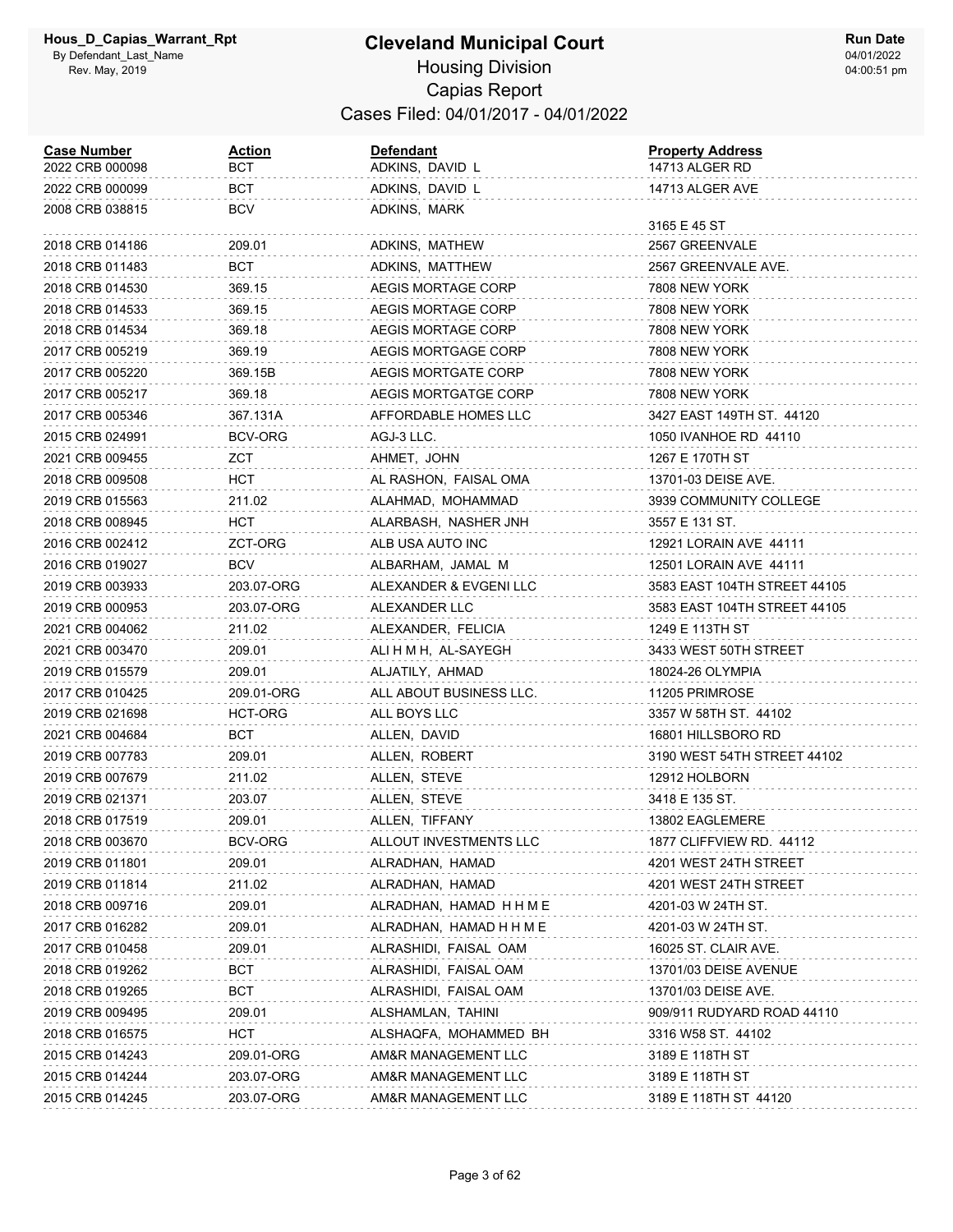#### **Cleveland Municipal Court** Housing Division Capias Report Cases Filed: 04/01/2017 - 04/01/2022

| <b>Case Number</b><br>2019 CRB 014101 | Action<br>HCT-ORG | <b>Defendant</b><br>AMARA ENTERPRISES LLC | <b>Property Address</b><br>305 E 150 ST. |
|---------------------------------------|-------------------|-------------------------------------------|------------------------------------------|
| 2020 CRB 000352                       | HCT-ORG           | AMARA ENTERPRISES LLC                     | 461 E 142 ST.                            |
| 2020 CRB 000364                       | HCT-ORG           | AMARA ENTERPRISES LLC                     | 305 E 150 ST. 44110                      |
| 2018 CRB 006670                       | 209.01-ORG        | AMERICAN ASSET HOLDINGS LLC               | 10418 MEECH AVE 44105                    |
| 2018 CRB 006671                       | 369.14C           | AMERICAN ASSET HOLDINGS LLC               | 10418 MEECH AVE. 44105                   |
| 2018 CRB 006672                       | 3101.10(E)-ORG    | AMERICAN ASSET HOLDINGS LLC               | 10418 MEECH AVE. 44105                   |
| 2018 CRB 006673                       | 369.15B           | AMERICAN ASSET HOLDINGS LLC               | 10418 MEECH AVE. 44105                   |
| 2017 CRB 007331                       | HEALTH            | AMERICAN FOOD MARKET                      | 26023 WOODHILL RD                        |
| 2017 CRB 017107                       | HCT-ORG           | AMERICAN MUTUAL LP                        | 11717 KIRTON AVE                         |
| 2018 CRB 009272                       | 209.01-ORG        | AMIT REAL ESTATE HOLDINGS LLC             | 3925 MEMPHIS AVE. 44109                  |
| 2019 CRB 021124                       | HCT-ORG           | A-MODE CO. LTD                            | 3270 E 143 ST.                           |
| 2012 CRB 025531                       | 209.01            | ANDERSON, JERRY                           | <b>10829 EARLE</b>                       |
| 2019 CRB 008863                       | <b>BCV</b>        | ANDERSON, JERRY                           | 10829 EARLE AVE. 44108                   |
| 2018 CRB 014645                       | 209.01            | ANDERSON, JILL L                          | 708 EAST 93RD STREET                     |
| 2019 CRB 008862                       | <b>BCV</b>        | ANDERSON, TERIEA D                        | 10829 EARLE AVE. 44108                   |
| 2017 CRB 002720                       | 209.01            | ANDERSON, YOLANDA                         | 1444 E .174TH                            |
| 2019 CRB 009822                       | BCT               | ANDERSON, YOLANDA                         | 1444 E 179 ST.                           |
| 2019 CRB 010481                       | 209.01            | ANDERSON, YOLANDA K                       | 1444 EAST 174TH STREET 44110             |
| 2018 CRB 009226                       | нст               | ANDRE, KENNETH                            | 15820 MUNN AVE.                          |
| 2018 CRB 009227                       | нст               | ANDRE, KENNETH                            | 15820 MUNN AVE                           |
| 2017 CRB 025330                       | 211.02-0RG        | ANDREW JAMES DEVELOPMENT GROUP L          | 2761 E.120                               |
| 2019 CRB 005576                       | 369.17            | ANDREW JAMES DEVELOPMENT GROUP L          | 2761 EAST 120TH STREET                   |
| 2019 CRB 005579                       | 369.18            | ANDREW JAMES DEVELOPMENT GROUP L          | 2761 EAST 120TH STREET                   |
| 2017 CRB 003090                       | 369.15B           | ANJAY INVESTMENTS                         | 8500 CONNECTICUT AVE                     |
| 2017 CRB 003093                       | 369.15A           | <b>ANJAY INVESTMENTS</b>                  | 8500 CONNECTICUT                         |
| 2017 CRB 003095                       | 369.14C           | <b>ANJAY INVESTMENTS</b>                  | 8500 CONNECTICUT                         |
| 2017 CRB 003098                       | 369.18            | <b>ANJAY INVESTMENTS</b>                  | 8500 CONNECTICUT                         |
| 2014 CRB 034943                       | 3105.01(A)-ORG    | ANNIE MAUDE INVESTMENTS LLC               | 1318-22 E.105THST                        |
| 2017 CRB 017949                       | 209.01-ORG        | ANNIE MAUDE INVESTMENTS LLC               | 974 E 123 ST.                            |
| 2020 CRB 010627                       | HEALTH            | ANTHONY J FABRICK INDIVIDUAL 401K PS      | 18605 ROCKLAND AVE                       |
| 2019 CRB 007162                       | 211.02-0RG        | ANUNRA FINANCIAL LLC                      | 3272 EAST 147TH STREET                   |
| 2020 CRB 009195                       | BCT-ORG           | APK KRUPA LLC                             | 5816 SUPERIOR AVE                        |
| 2020 CRB 009196                       | BCT-ORG           | APK KRUPA LLC                             | 5816 SUPERIOR AVE                        |
| 2018 CRB 009319                       | 209.01-ORG        | <b>APPLETON ENTERPRISES</b>               | 9909 MARAH AVE.                          |
| 2018 CRB 003054                       | 369.15            | APPLETON, KIMBERLY D                      | 3637 E 59 ST.                            |
| 2017 CRB 015325                       | BCT               | ARAFAT, STACY LYNN                        | 4022 W 140 ST.                           |
| 2018 CRB 007670                       | 367.131A          | ARCHICTECTURE DEVELOPMENT CONSTF          | 7812 DORVER RD. 44105                    |
| 2015 CRB 014148                       | 209.01-ORG        | <b>AREIG LLC</b>                          | 14302 WESTROPP                           |
| 2017 CRB 019070                       | 209.01-ORG        | AREIG LLC                                 | 14302 WESTROPP AVE.                      |
| 2020 CRB 012836                       | <b>HCT</b>        | ARENDS, KATHERINE L                       | <b>11300 ST MARK</b>                     |
| 2019 CRB 009731                       | HCT-ORG           | ARGENT MORTGAGE COMP. LLC                 |                                          |
| 2021 CRB 010187                       | ZCT               | ARMSTRONG, JAMES W                        | 1241 E 173RD ST                          |
| 2021 CRB 011758                       | 209.01            | ARMSTRONG-MURPHY, MARIA                   | 1703 CRESTLINE AVENUE                    |
| 2021 CRB 011759                       | 209.01            | ARMSTRONG-MURPHY, MARIA                   | 1703 CRESTLINE AVENUE                    |
| 2017 CRB 023409                       | <b>BCV</b>        | ARROYO, FELIX                             | 3347 W 82 ST. 44102                      |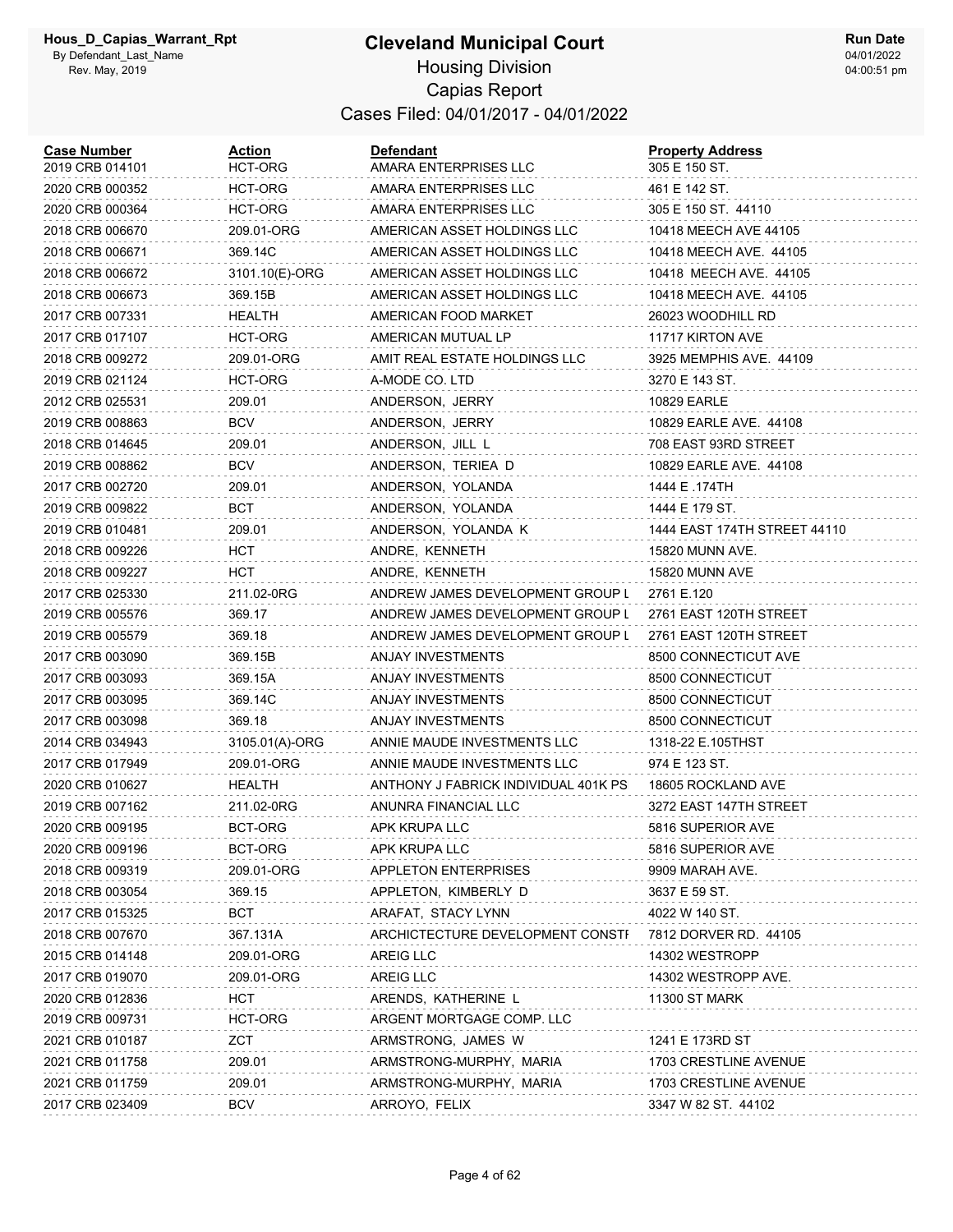| <b>Case Number</b><br>2021 CRB 007057 | <u>Action</u><br>нст | Defendant<br>ASHLEY, JAMES     | <b>Property Address</b><br>860 E 144TH ST |
|---------------------------------------|----------------------|--------------------------------|-------------------------------------------|
| 2021 CRB 007058                       | HCT                  | ASHLEY, JAMES                  | 860 E 144TH ST                            |
| 2018 CRB 007552                       | BCV-ORG              | ASSISTED INDEPENDENCE LLC      | 3559 E 140 ST. 44120                      |
| 2021 CRB 003368                       | 211.02               | ATKINS, JOSEPH                 | 12721 ARLINGTON AVE                       |
| 2020 CRB 014007                       | вст                  | ATTERBERRY, TIMOTHY            | 11700 MOULTON                             |
| 2020 CRB 014014                       | BCT                  | ATTERBERRY, TIMOTHY            | 11700 MOULTON                             |
| 2018 CRB 020408                       | HEALTH               | ATWOOD, RAYMOND                | 7410 ELTON AVE. 44102                     |
| 2020 CRB 000937                       | 209.01               | AUSTIN 512 LLC                 | 4402 BARGER AVE                           |
| 2017 CRB 004153                       | <b>BCV</b>           | AVANT, MYRON                   | 14806 HARVARD AVE                         |
| 2021 CRB 005106                       | 211.02               | AVERY, DAVON                   | 10818 MORISON AVENUE 44108                |
| 2021 CRB 012289                       | 209.01               | AVERY, DAVON L                 | 10818 MORISON AVE                         |
| 2019 CRB 021061                       | HCT-ORG              | AVNI HOLDINGS, LLC             | 3613 E 59 ST.                             |
| 2021 CRB 010208                       | <b>BCT</b>           | AYAD, MOHAMMED                 | 5400 CEDAR AVE                            |
| 2020 CRB 013178                       | <b>HCT-ORG</b>       | AZG TRUCKING LLC               | 2240 W 53 ST                              |
| 2021 CRB 001247                       | HCT-ORG              | B & B HOUSING LLC              | 9822 MARIETTA AVE                         |
| 2021 CRB 002778                       | HCT-ORG              | <b>B &amp; B HOUSING LLC</b>   | 9822 MARIETTA AVE                         |
| 2015 CRB 027680                       | 209.01-ORG           | B & JJ LLC                     | 5980 ENGEL AVE                            |
| 2017 CRB 009348                       | BCV-ORG              | <b>B &amp; R ENTERPRISES</b>   | 5505-9 LORAIN AVE. 44102                  |
| 2021 CRB 010401                       | 209.01               | BAGORSKI, GEORGE               | 3380 EAST 118TH ST                        |
| 2018 CRB 010954                       | 209.01               | BAKER, DAMON                   | 2261 E 87 ST. 44106                       |
| 2019 CRB 017624                       | 209.01               | BAKER, DAMON                   | 2261 E 87TH                               |
| 2020 CRB 012188                       | 209.01               | BAKER, DESHON                  | 12017 ROBERTSON                           |
| 2018 CRB 022592                       | 209.01               | BAKER, JERRY                   | 3429 EAST 110TH STREET                    |
| 2018 CRB 022593                       | 211.02               | BAKER, JERRY                   | 3429 EAST 110TH STREET                    |
| 2019 CRB 009344                       | BCV                  | BALL, HERMAN B                 | 4159 E 142 ST. 44128                      |
| 2019 CRB 017769                       | <b>BCV</b>           | BALLEW, DAVID                  | 9615 AETNA AVE. 44105                     |
| 2018 CRB 008195                       | 367.131A             | <b>BANCO GROUP INC</b>         | 4157 EAST 104 ST.                         |
| 2021 CRB 012956                       | <b>HCT</b>           | BANKSTON, BARBARA              | 13211 BELLAIRE RD                         |
| 2018 CRB 016919                       | 209.01-ORG           | <b>BANTON &amp; BANTON LLC</b> | 15125 NAPLES AVENUE                       |
| 2019 CRB 006492                       | 211.02-0RG           | BANTON & BANTON LLC            | 15125 NAPLES                              |
| 2020 CRB 010925                       | HCT-ORG              | <b>BARGIN INVESTMENTS LLC</b>  | 1398 LARCHMONT                            |
| 2019 CRB 019872                       | BCT-ORG              | <b>BARKER INVESTMENTS LLC</b>  | 1028 E 134                                |
| 2021 CRB 008960                       | <b>BCV</b>           | BARRETT, GWENDOLYN             | 12708 CRAVEN AVE                          |
| 2019 CRB 021209                       | <b>HCT</b>           | BARRETT, LAMONT                | 12028 CONTINENTAL AVE 44120               |
| 2019 CRB 011933                       | 209.01               | BARTKO, HELEN                  | 4110 EAST 80TH STREET                     |
| 2019 CRB 016112                       | <b>BCT</b>           | BASIC, LOUIS M                 | 15103 ALDENE                              |
| 2020 CRB 008719                       | <b>HEALTH</b>        | BASKO, CAROLINE                | 3429 W 59TH ST                            |
| 2020 CRB 013188                       | <b>BCT</b>           | BASS, JUANITA                  | 905 THORNHILL                             |
| 2021 CRB 007767                       | 209.01               | BASS, JUANITA                  | 905 THORNHILL DR                          |
| 2019 CRB 008123                       | 209.01               | BASTOS, OCTAVIO                | 8004 NEW YORK 44105                       |
| 2021 CRB 006734                       | 209.01               | BASTOS, OCTAVIO                | 8004 NEW YORK AVENUE 44105                |
| 2017 CRB 018557                       | 209.01               | BATES, ALZER LEE               | 699 E 91 ST. 44108                        |
| 2019 CRB 003343                       | 209.01               | BATIZ, MARCOS                  | 4126 CLOUD AVENUE 44113                   |
| 2019 CRB 003329                       | 211.02               | BATIZ, MARCUS                  | 4126 CLOUD AVENUE 44113                   |
| 2017 CRB 022454                       | <b>BCT</b>           | BAUGH, GORDON A                | 12514 BELLAIRE RD.                        |
| 2017 CRB 011901                       | BCV                  | BAUGHMAN, BONNIE L             | 3148 W. 50 ST. 44102                      |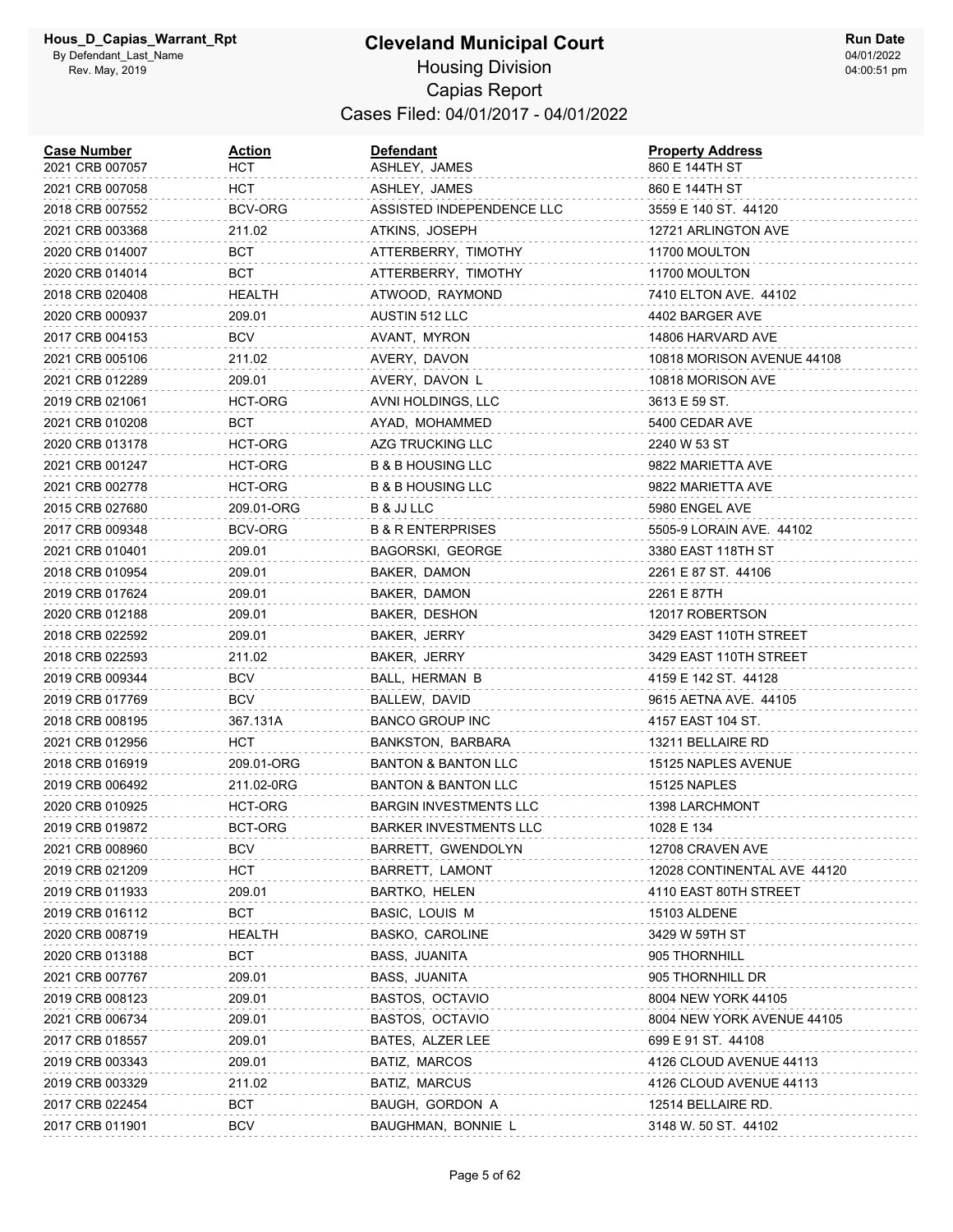| <b>Case Number</b><br>2019 CRB 004330 | <u>Action</u><br>367.131A | <b>Defendant</b><br>BAWLD GUY NOTE FUND LLC | <b>Property Address</b><br>7501 OSAGE AVE. 44105 |
|---------------------------------------|---------------------------|---------------------------------------------|--------------------------------------------------|
| 2021 CRB 003558                       | BCT-ORG                   | <b>BCA INDUSTRIES LLC</b>                   | 16701 MILES AVE                                  |
| 2018 CRB 006320                       | 211.02                    | BEAM, JAMES                                 | 10409 DOVE AVE. 44105                            |
| 2017 CRB 004796                       | BCV                       | BECK, HAROLD                                | 5006 MEMPHIS                                     |
| 2021 CRB 006629                       | HCT                       | BEDARD, REGINALD                            | 15205 JUDSON DR                                  |
| 2018 CRB 017378                       | 209.01                    | BEDELL, KELVIN                              | 14801 HARVARD AVENUE                             |
| 2020 CRB 000747                       | 209.01                    | BEESON TRTUSTEE, LINDSEY                    | 3605 SYKORA AVE.                                 |
| 2020 CRB 000748                       | 211.02                    | BEESON TRTUSTEE, LINDSEY                    | 3605 SYKORA AVE                                  |
| 2020 CRB 001330                       | 211.02                    | BEFLLUARDO, LISA                            | 9005 CONNECTICUT AVE. 44105                      |
| 2018 CRB 018641                       | 209.01                    | BELL, ARNETTA N                             | 4159 EAST 94TH STREET                            |
| 2011 CRB 042107                       | <b>BCV</b>                | BELL, BENNIE WARREN                         | 3641 E 112TH ST                                  |
| 2021 CRB 002467                       | BCT                       | BELL, ELOISE                                | 12005 SHADELAND AVE                              |
| 2020 CRB 010333                       | HEALTH                    | BELTER, HEATHER                             | 17202 MELGRAVE AVE                               |
| 2021 CRB 003515                       | 3101.10(A)                | BENCO, MARC                                 | 10606 WAY AVENUE                                 |
| 2017 CRB 025747                       | BCV                       | BENNETT, AILEEN J                           | 16917 LANGLY AVE. 44128                          |
| 2021 CRB 010381                       | 209.01                    | BENNETT, AILEEN J                           | 16917 LANGLEY AVE                                |
| 2019 CRB 021377                       | 211.02                    | BENNETT, D'ANDRE                            | 13002 HOY AVE                                    |
| 2021 CRB 006146                       | HCT                       | BENNETT, JAMES                              | 4092 E 150TH ST                                  |
| 2017 CRB 025716                       | BCV                       | BENNETT-WESTROPP, THOMAS                    | 4628 E 173 ST. 44128                             |
| 2017 CRB 018343                       | <b>HCT-ORG</b>            | <b>BEN'S HOUSING LLC</b>                    | 3126 chestnutdale ave                            |
| 2021 CRB 007309                       | 209.01                    | BENSON, RICHARD                             | 10640 WOODLAND                                   |
| 2021 CRB 012456                       | 209.01                    | BENSON, RICHARD T                           | 10640 WOODLAND AVE                               |
| 2020 CRB 009316                       | 209.01                    | BERENDA, BARBARA                            | 3281 WEST 126TH ST                               |
| 2020 CRB 003230                       | <b>BCV</b>                | BERRY, EASTER                               | 3911 E 176 ST. 44128                             |
| 2019 CRB 003726                       | <b>BCT</b>                | BESSIE, JOLLY                               | 746 E 95 ST.                                     |
| 2019 CRB 021853                       | 209.01-ORG                | BETHEL CHURCH OF CHRIST BIBLE WAY           | 1650 E 65 ST. 44103                              |
| 2021 CRB 011556                       | BCT                       | BIBB, NATAUNDA                              | 18733 IRONWOOD AVE                               |
| 2021 CRB 011557                       | HCT                       | BIBB, NATAUNDA                              | 18733 IRONWOOD AVE                               |
| 2021 CRB 011558                       | HCT                       | BIBB, NATAUNDA                              | 18733 IRONWOOD AVE                               |
| 2021 CRB 011559                       | BCT                       | BIBB, NATAUNDA                              | 18733 IRONWOOD AVE                               |
| 2021 CRB 004491                       | 369.15                    | BIEDA, NANCY                                | 6914 GERTRUDE AVENUE 44105                       |
| 2021 CRB 004492                       | 369.13                    | BIEDA, NANCY                                | 6914 GERTRUDE AVENUE 44105                       |
| 2017 CRB 024442                       | BCV-ORG                   | BILLY JOE'S INC                             | 2523 E.55                                        |
| 2017 CRB 023974                       | BCV-ORG                   | BILLY JOES'S INC                            | <b>BILLY JOE'S INC</b>                           |
| 2017 CRB 017905                       | HCT-ORG                   | <b>BIN INVESTMENTS LLC</b>                  | 15039 NEFF RD.                                   |
| 2019 CRB 009566                       | BCT-ORG                   | BIN INVESTMENTS LLC                         | 18402 MELVILLE RD 44110                          |
| 2019 CRB 009883                       | BCT-ORG                   | BIN INVESTMENTS LLC                         | 18402 MELVILLE RD.                               |
| 2019 CRB 017331                       | BCT-ORG                   | <b>BIN INVESTMENTS LLC</b>                  | 18402 MELVILLE RD.                               |
| 2020 CRB 003024                       | 211.02                    | <b>BLACKMON, CHARLES</b>                    | 1053 E 76TH                                      |
| 2021 CRB 004873                       | <b>BCT</b>                | BLAIR, ELLA                                 | 12705-07 CORNADO AVE                             |
| 2018 CRB 015117                       | BCT                       | BLANEY, RONDALL G                           | 2104 NORTH GREEN RD. 44121                       |
| 2019 CRB 004266                       | 211.02-0RG                | <b>BLESSED ASSISTANCE SERVICES</b>          | 3523 EAST 103RD STREET                           |
| 2017 CRB 004408                       | 211.02-0RG                | BLESSED ASSISTANCE SERVICES LLC             | 13212 GLENDALE                                   |
| 2018 CRB 009230                       | HCT-ORG                   | BLESSED ASSISTANCE SERVICES LLC             | 3363 E 140 ST.                                   |
| 2018 CRB 011676                       | 209.01-ORG                | <b>BLESSED INVESTMENT LLC</b>               | 11901 BUCKEYE AVE.                               |
| 2018 CRB 012185                       | BCT-ORG                   | BLESSED INVESTMENTS LLC                     | 2100 GREEN RD.                                   |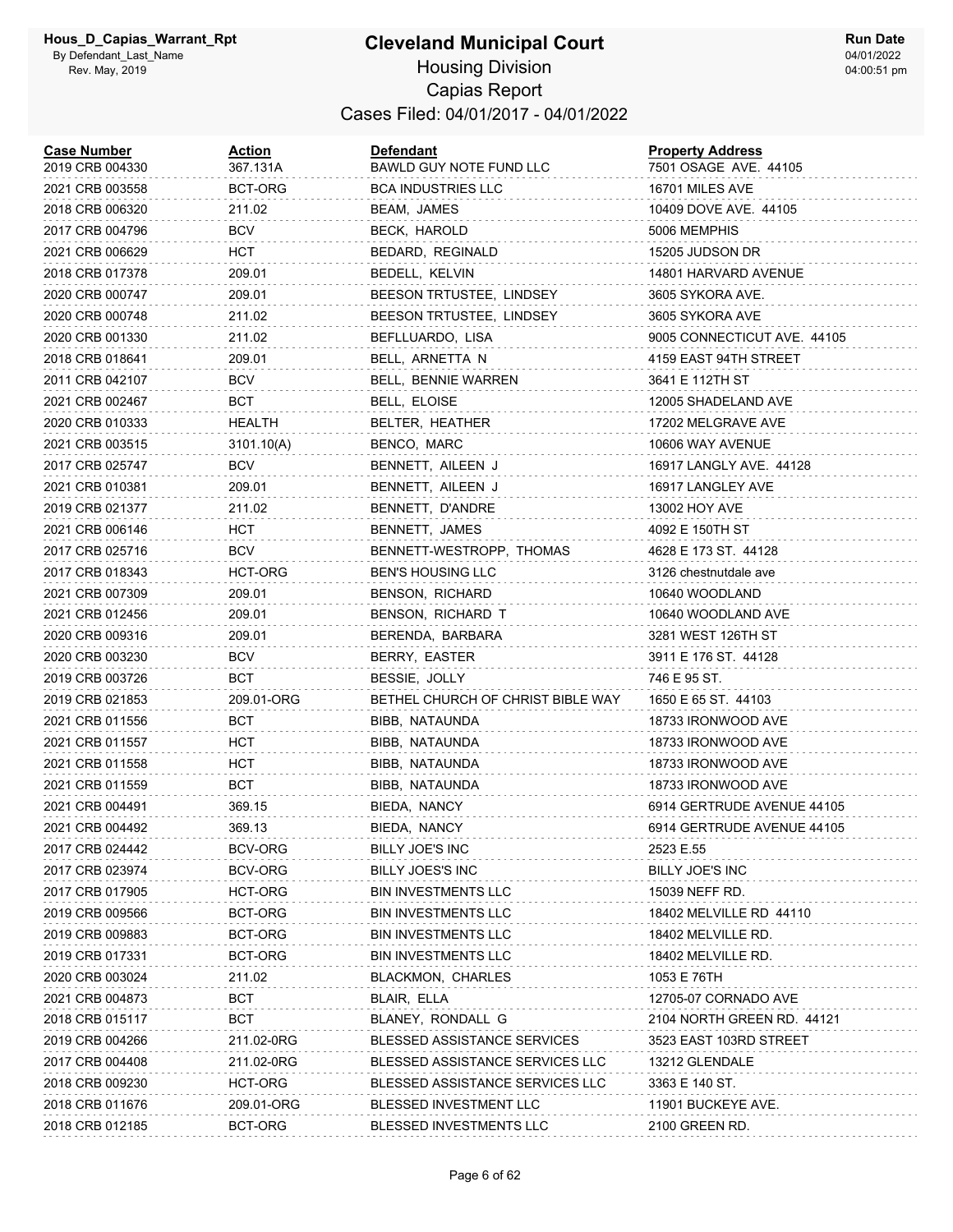| <b>Case Number</b><br>2017 CRB 027157 | <u>Action</u><br>209.01 | <b>Defendant</b><br>BLEVINS, CHRISTINE L | <b>Property Address</b><br>3168 W 54 ST. 44102 |
|---------------------------------------|-------------------------|------------------------------------------|------------------------------------------------|
| 2018 CRB 013761                       | 209.01-ORG              | <b>BLUE COIN LLC</b>                     | 2339 E 39 ST.                                  |
| 2017 CRB 026509                       | 209.01-ORG              | <b>BM ASSETS INC</b>                     | 10920 MORISON AVE.                             |
| 2017 CRB 026510                       | 209.01-ORG              | <b>BM ASSETS INC</b>                     | 10920 MORISON AVE.                             |
| 2017 CRB 003037                       | 367.131A                | <b>BNP VENTURES LLC</b>                  | 4132 E 112TH ST                                |
| 2019 CRB 005297                       | HCT-ORG                 | BOARDWALK APARTMENTS LTD                 | 613 E 99TH ST.                                 |
| 2019 CRB 005298                       | BCT-ORG                 | <b>BOARDWALK APARTMENTS LTD</b>          | 613 E 99TH ST.                                 |
| 2019 CRB 019164                       | HCT                     | BOBAK, DUSTIN                            | 3879 W 132 ST.                                 |
| 2018 CRB 006682                       | 209.01                  | BODDIE, ERICA                            | 1353 E 94 ST.                                  |
| 2021 CRB 002484                       | 203.07                  | BODDY, JAMES                             | 4318 E 116TH ST                                |
| 2020 CRB 000753                       | 209.01                  | BOLDEN, ERIC                             | 899 E 130 ST.                                  |
| 2017 CRB 016170                       | <b>BCV</b>              | BONNER, HATTIE                           | 12600 FOREST HILL 44112                        |
| 2017 CRB 011821                       | <b>BCV</b>              | BONNER, MEKO                             | 5033 PERSHING AVE. 44127                       |
| 2020 CRB 008045                       | HCT                     | BONNER, WILLIE                           | 16902 GROVEWOOD AVE                            |
| 2021 CRB 003561                       | BCT                     | BONNER, WILLIE                           | 16902 GROVEWOOD AVE                            |
| 2021 CRB 003562                       | BCT                     | BONNER, WILLIE                           | 16902 GROVEWOOD AVE                            |
| 2015 CRB 019754                       | 203.07-ORG              | <b>BOOST MOBILE</b>                      | 7410 SUPERIOR AVE 44103                        |
| 2016 CRB 015655                       | ZCT-ORG                 | <b>BOOST MOBILE</b>                      | 4280 W.130                                     |
| 2016 CRB 015656                       | ZCT-ORG                 | <b>BOOST MOBILE</b>                      | 4280 W 130                                     |
| 2016 CRB 018417                       | ZCT-ORG                 | <b>BOOST MOBILE</b>                      | 4280 W 130TH ST.                               |
| 2021 CRB 010428                       | 209.01                  | BORRERO VASQUEZ, CHRISTIAN               | 3406 WALBROOK                                  |
| 2020 CRB 007901                       | BCT-ORG                 | <b>BOSKET LEGACY LLC</b>                 | 13722 KINSMAN RD                               |
| 2020 CRB 009185                       | BCT-ORG                 | <b>BOSKET LEGACY LLC</b>                 | 13722 KINSMAN RD CLEVE OH 44120                |
| 2020 CRB 011615                       | BCT-ORG                 | <b>BOSKET LEGACY LLC</b>                 | 13722 KINSMAN RD CLE OH 44120                  |
| 2019 CRB 007257                       | 209.01                  | BOSTON, LUCKEY N                         | 1278 EAST 124TH STREET                         |
| 2019 CRB 012707                       | ZCV                     | BOULDIN, EDMOND C                        | 2954 E 82 ST. 44104                            |
| 2019 CRB 012708                       | <b>BCV</b>              | BOULDIN, EDMOND C                        | 2954 E 82 ST. 44104                            |
| 2019 CRB 012919                       | 209.01                  | BOUYER, CYNTHIA                          | 3201 EAST 118TH STREET 44120                   |
| 2017 CRB 013610                       | 209.01                  | BOYD, CHARLES                            | 2186 E 97TH ST. 44106                          |
| 2021 CRB 003365                       | 211.02                  | BOYD, MATTHEW                            | 3905 E 99TH ST                                 |
| 2018 CRB 007024                       | BCT                     | BOYD, STANLEY                            | 5498 CHESTER AVE.                              |
| 2017 CRB 000346                       | 209.01                  | BOYD, SUSAN                              | 3049 E. 65TH                                   |
| 2019 CRB 020956                       | HCT-ORG                 | BPDM PROPERTIES 2018-1 LLC               | 3613 E 57 ST.                                  |
| 2017 CRB 005328                       | <b>BCV</b>              | BRADFORD, BRAD                           | 3676 E 65TH ST. 44105                          |
| 2017 CRB 024286                       | BCV                     | BRADLEY, PERCY                           | 13813 WOODWORTH                                |
| 2017 CRB 024289                       | <b>BCV</b>              | BRADLEY, PERCY                           | 13813 WOODWORTH                                |
| 2021 CRB 010926                       | 209.01                  | BRADLEY, TEMEKA S                        | 4141 EAST 100TH ST                             |
| 2021 CRB 007500                       | <b>HCT</b>              | BRANDT, BARBARA E                        | 13609 CAINE AVE                                |
| 2019 CRB 017630                       | 551.04-ORG              | BRANHAM INVESTMENT LLC GROUP             | 2948 E 81ST                                    |
| 2018 CRB 008082                       | HEALTH                  | BRASTY, JOHN                             | 4618 BRAGDON AVE.                              |
| 2018 CRB 008200                       | <b>BCV</b>              | BRASTY, JOHN R                           | 4618 BRAGDON AVE. 44102                        |
| 2019 CRB 020685                       | HCT-ORG                 | BRENDA GRUZ IRA LLC                      | 4075 E 104 ST.                                 |
| 2020 CRB 002712                       | 3101.10(E)              | BRETSFORD, JUDY M                        | 2116 KENNETH AVE                               |
| 2013 CRB 019181                       | 209.01                  | BRIAN, TAMARA                            | 950 NYE                                        |
| 2016 CRB 014274                       | 211.02-0RG              | BRIDGEPORT VENTURES LLC.                 | 12806 HARVARD                                  |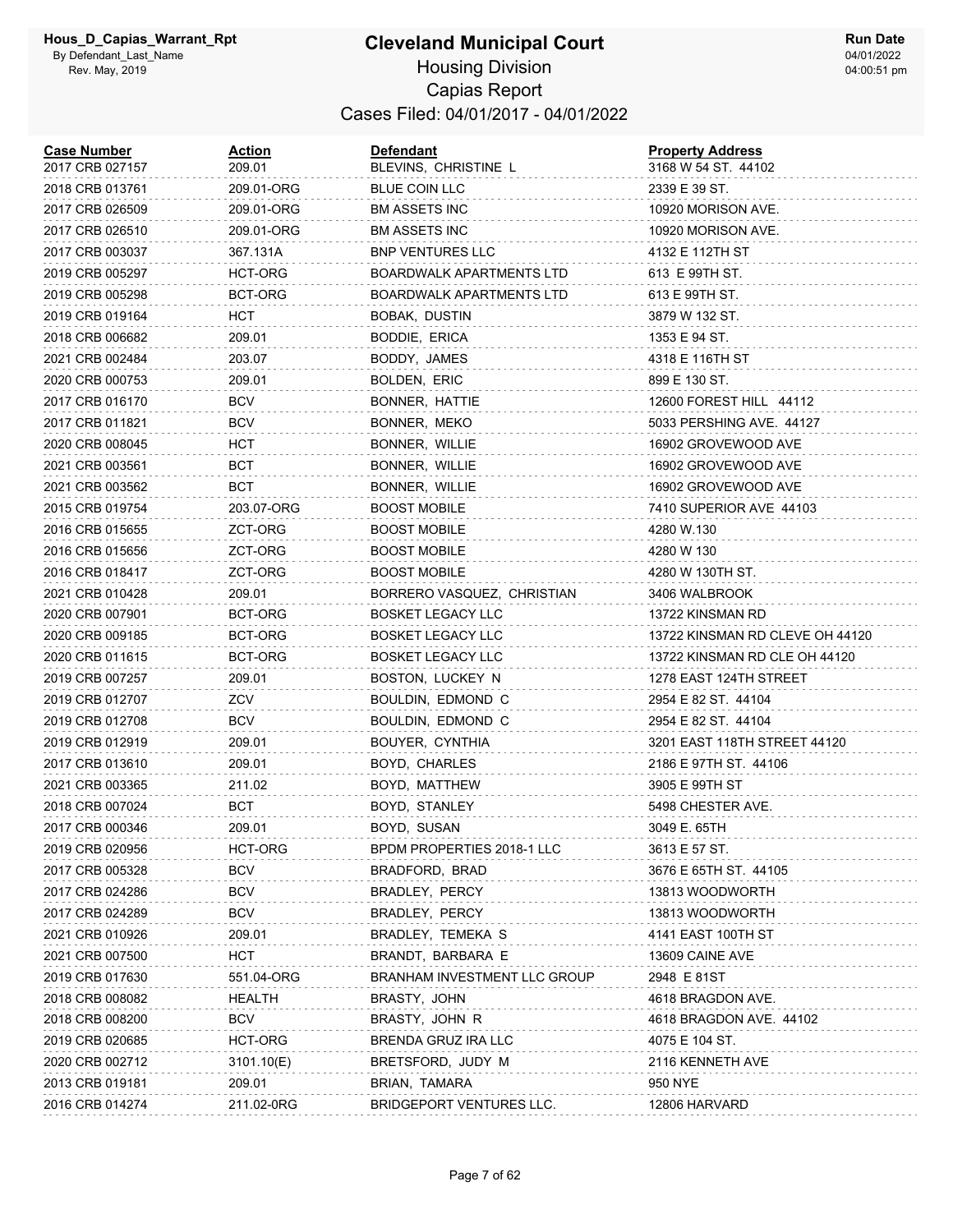| <b>Case Number</b><br>2017 CRB 014135 | Action<br>211.02 | <b>Defendant</b><br>BRILL, LINDA | <b>Property Address</b><br>3033 E 130 ST. |
|---------------------------------------|------------------|----------------------------------|-------------------------------------------|
| 2017 CRB 025665                       | 209.01           | BRILL, LINDA                     | 3277 E .55TH                              |
| 2018 CRB 013214                       | 209.01           | BRILL, LINDA                     | 2969 E 66 ST.                             |
| 2018 CRB 017720                       | 209.01           | BRILL, LINDA                     | 3690 EAST 55TH STREET                     |
| 2018 CRB 017748                       | 209.01           | BRILL, LINDA                     | 3690 EAST 55TH STREET                     |
| 2018 CRB 021877                       | HCT              | BRILL, LINDA                     | 3277 E 55 ST.                             |
| 2020 CRB 010015                       | 209.01           | BRILL, LINDA                     | 3277 EAST 55TH STREET                     |
| 2017 CRB 014492                       | 209.01           | BRINSON, LUTHER                  | 10101 ADAM ST. 44108                      |
| 2019 CRB 003000                       | HCT-ORG          | <b>BRISTOL APARTMENTS LLC</b>    | 2928 S. MORELAND BLVD. 44120              |
| 2019 CRB 003002                       | BCT-ORG          | <b>BRISTOL APARTMENTS LLC</b>    | 2928 S. MORELAND BLVE                     |
| 2019 CRB 004392                       | BCT              | BROADWATER, MICHAEL W            | 1092-94 E 144TH ST. 44110                 |
| 2018 CRB 018872                       | 369.15           | BROCK, NAOMI                     | 3371 EAST 143RD STREET                    |
| 2020 CRB 008346                       | нст              | BROCK, NAOMI                     | 3371 E 143RD ST                           |
| 2019 CRB 009757                       | BCT              | BROCK, YAMIKA                    | 10722 BRYANT AVE. 44108                   |
| 2019 CRB 000706                       | 3101.10(E)       | BROOKS, EARNEST L                | 7114 FULLERTON                            |
| 2019 CRB 001213                       | 3101.10(E)       | BROOKS, EARNEST L                | 7114 FULLERTON AVENUE                     |
| 2019 CRB 000121                       | 3101.10(E)       | BROOKS, EARNEST L.               | 7114 FULLERTON                            |
| 2019 CRB 000515                       | 209.01A3         | BROOKS, EARNEST L.               | 7114 FULLERTON                            |
| 2017 CRB 011663                       | BCV              | <b>BROOKS, MAURICE</b>           | 13201 crennell ave. 44105                 |
| 2017 CRB 011665                       | BCV              | <b>BROOKS, MAURICE</b>           | 13201 CRENNELL AVE. 44105                 |
| 2018 CRB 011655                       | 209.01           | BROOKS, W. R.                    | 2790 E 117 ST.                            |
| 2018 CRB 010140                       | <b>BCV</b>       | BROOMFIELD, ROY                  | 3226 E 116TH ST                           |
| 2018 CRB 002071                       | BCV-ORG          | <b>BROTHERS REALTY COMPANY</b>   | 6722 BUSHNELL AVE. 44104                  |
| 2018 CRB 015058                       | BCT              | BROWN JOHNSON, BRENDA J          | 1722-24 HILLVIEW RD., 44112               |
| 2020 CRB 006050                       | BCT-ORG          | <b>BROWN TULIP LLC</b>           | 1070 E 147 ST                             |
| 2018 CRB 014930                       | 209.01           | BROWN, AARON J                   | 3264 EAST 147TH STREET                    |
| 2018 CRB 015954                       | 209.01           | BROWN, BERNICE                   | 504 EAST 103RD STREET                     |
| 2020 CRB 008351                       | HCT.             | BROWN, BESSIE                    | 3281 E 145TH ST                           |
| 2018 CRB 001313                       | <b>BCV</b>       | BROWN, DARRYL                    | 13313 HORNER AVE. 44120                   |
| 2020 CRB 007905                       | HCT              | BROWN, ERIC                      | 18517 18519 HARVARD AVE                   |
| 2020 CRB 010992                       | 211.02           | BROWN, HAROLYN C                 | 17721 HARVARD AVENUE 44128                |
| 2019 CRB 017768                       | <b>BCV</b>       | BROWN, MARVIN                    | 2613 E 121 ST. 44120                      |
| 2020 CRB 002543                       | 209.01           | BROWN, OLA M                     | 1135/37 E 145TH ST.                       |
| 2018 CRB 006974                       | 203.07           | BROWN, REGINALD                  | 9719 SOPHIA AVE. 44104                    |
| 2019 CRB 009813                       | BCT              | BROWN, REUBEN                    | 9911 COLONIAL AVE.                        |
| 2021 CRB 003120                       | нст              | BROWN, ROSIE M                   | 1130 E 172ND ST                           |
| 2017 CRB 006242                       | 211.02           | BROWN, SHAWN                     | 5889 CABLE 44127                          |
| 2019 CRB 013680                       | 209.01           | BROWN, STEVE                     | 11710 ROBERTSON ST. 44105                 |
| 2019 CRB 014627                       | 209.01           | BROWN, TRACY                     | 3588 WEST 50TH STREET 44102               |
| 2019 CRB 000867                       | BCV              | BROWN-MORMAN, OLA M              | 1136 E 145 ST. 44110                      |
| 2018 CRB 015786                       | 209.01-ORG       | <b>BRYCE PETERS FINANCIAL</b>    | 4262 EAST 133RD STREET                    |
| 2020 CRB 004966                       | 209.01           | BUCCI, ANGELO R                  | 3005 HILLCREST                            |
| 2020 CRB 012944                       | 357.14           | BUCHANAN, BRIAN                  | 3702 DENISON AVE                          |
| 2019 CRB 000110                       | 211.02-0RG       | BUCKEYE-130 LLC                  | 12901 BUCKEYE                             |
| 2021 CRB 004523                       | BCV              | BUHBUT, ROEI                     | 4312 GIFFORD AVE                          |
| 2019 CRB 012541                       | 209.01           | <b>BURKS, DEMETRIUS</b>          | 13606 UNION AVENUE 44120                  |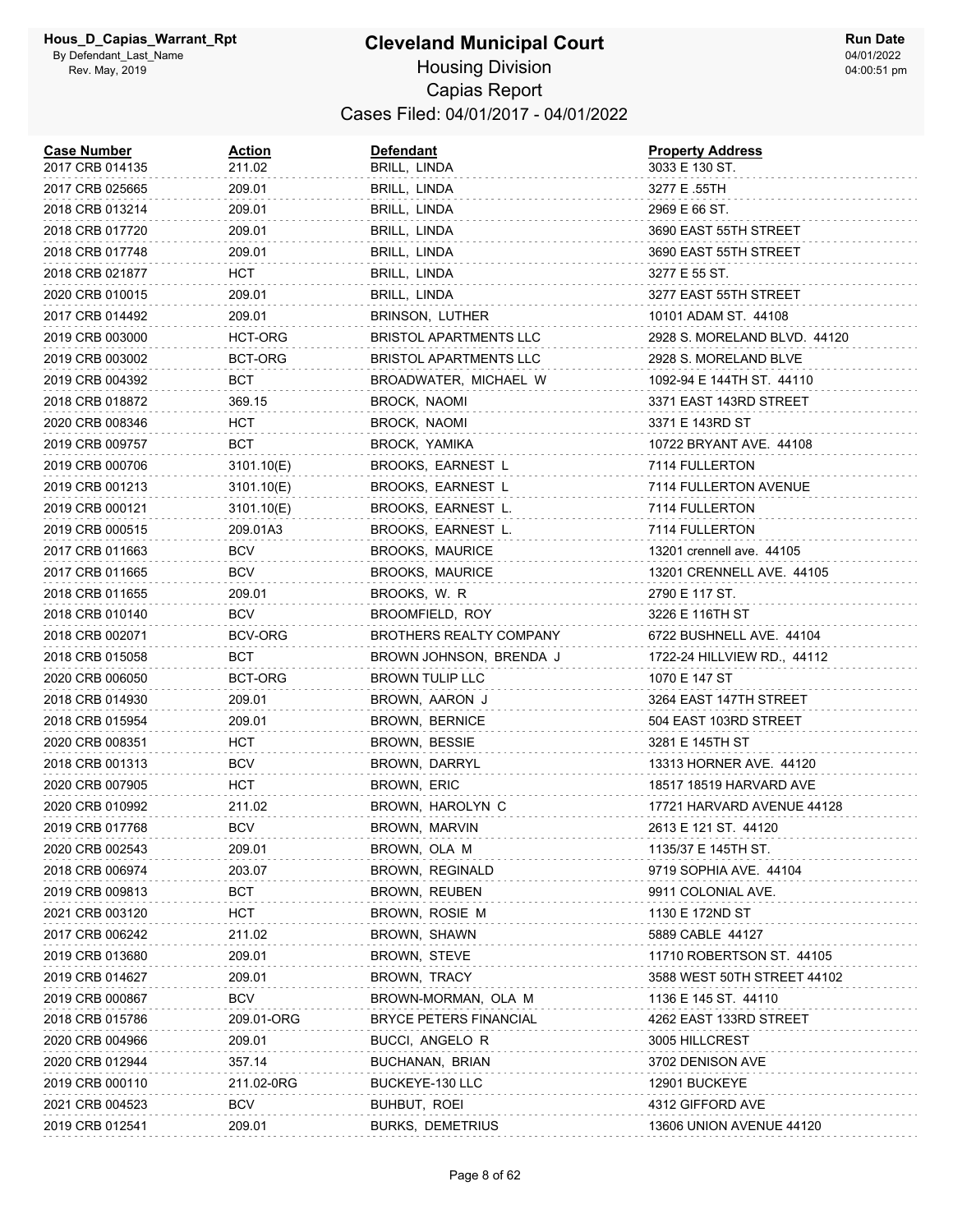| <b>Case Number</b><br>2019 CRB 011838 | Action<br>209.01 | Defendant<br><b>BURNS, CHELSEY</b> | <b>Property Address</b><br>4086 EAST 57TH STREET 44105 |
|---------------------------------------|------------------|------------------------------------|--------------------------------------------------------|
| 2020 CRB 013179                       | HCT              | BURRAGE, YOLANDA                   | <b>10514 DOVE AVE</b>                                  |
| 2018 CRB 007376                       | 211.02           | BURRELL, APRIL M                   | 3345 E 49TH ST. 44127                                  |
| 2018 CRB 007377                       | 209.01           | BURRELL, APRIL M                   | 3345 E 49TH ST. 44127                                  |
| 2021 CRB 004519                       | BCT              | BURRELL, DORIS                     | 14808 WESTROPP AVE                                     |
| 2018 CRB 014314                       | 209.01           | BURTON, JERMAEL                    | 13712 WOODWORTH                                        |
| 2018 CRB 018611                       | 209.01           | BURTON, JEROME                     | 15906 ELDAMERE                                         |
| 2018 CRB 020019                       | 209.01           | BURTON, JEROME                     | 15906 ELDAMERE AVENUE 44128                            |
| 2018 CRB 016131                       | 369.15B          | BURWELL, RONALD                    | 17101 HOLLY HILL                                       |
| 2019 CRB 010857                       | 209.01           | BURWELL, RONALD                    | 17101 HOLLY HILL 44128                                 |
| 2017 CRB 011527                       | 209.01-ORG       | BUTLER, DORIS ROBERT               | 2315 E 95TH ST. 44106                                  |
| 2019 CRB 007191                       | 209.01           | BUTLER, YVONNE                     | 13509 HIGHLANDVIEW 44135                               |
| 2019 CRB 014014                       | 209.01           | BUTLER, YVONNE                     | 13509 HIGHLAND VIEW 44135                              |
| 2019 CRB 014016                       | 209.01           | BUTLER, YVONNE                     | 13509 HIGHLANDVIEW 44135                               |
| 2019 CRB 003192                       | <b>BCV</b>       | BUZZO, ISABELLE                    | 2979 E 67 ST. 44127                                    |
| 2019 CRB 019314                       | HCT              | BYRON, THOMPSON J                  | 1458 E 175TH ST                                        |
| 2017 CRB 018547                       | 209.01-ORG       | C & D CONSTRUCTION & REALTY LLC    | 768 E 92 ST,                                           |
| 2016 CRB 019463                       | 209.01-ORG       | C & D LANDSCAPING 101              | 10025 SHALE                                            |
| 2019 CRB 010734                       | 209.01-ORG       | C BAGGE INVEST LLC                 | 1847 REYBURN                                           |
| 2019 CRB 010735                       | 203.07-ORG       | C BAGGE INVEST LLC                 | 1847 REYBURN                                           |
| 2018 CRB 015758                       | 209.01-ORG       | C GREEN PROPERTY GROUP LLC         | 452 EAST 149TH STREET                                  |
| 2016 CRB 005102                       | 209.01-ORG       | C&D LLC                            | 11414-16 OHLMAN AVE                                    |
| 2018 CRB 014809                       | HCT-ORG          | CAELUM INVEST LLC                  | 2980 E 111TH ST                                        |
| 2021 CRB 008488                       | 203.07           | CAGLAR, LEVENT                     | 14702 MILVERTON AVENUE                                 |
| 2019 CRB 008376                       | 209.01           | CAIN, DARRELL                      | 6102 WAKEFIELD 44102                                   |
| 2021 CRB 009218                       | 209.01           | CAIN, JOLIE                        | 1059 E 98TH ST                                         |
| 2019 CRB 017702                       | HCT              | CALDERON, JOSE                     | 3051 W 32ND ST                                         |
| 2017 CRB 013879                       | <b>BCV-ORG</b>   | CALIFORNIA 4 ACES UP LLC.          | 2610 W 11TH ST. 44113                                  |
| 2020 CRB 014092                       | BCV              | CALLANS, MARVENIA                  | 9916 OSTEND AVE                                        |
| 2019 CRB 013992                       | 209.01           | CALLES, JETELIA R                  | 7013 HECKER AVE. 44103                                 |
| 2017 CRB 016469                       | <b>BCV</b>       | CAMMON, RODNEY                     | 1862 REYBURN RD. 44112                                 |
| 2017 CRB 016475                       | BCV              | CAMMON, RODNEY                     | 1862 REYBURN RD. 44112                                 |
| 2020 CRB 014111                       | HCT              | CAMPBELL, CARLOS                   | 12909 IROQUOIS AVENUE                                  |
| 2021 CRB 006255                       | HCT              | CAMPOS, WILLIAM J                  | 3751 W 140TH ST                                        |
| 2018 CRB 021821                       | BCT              | CANGEMI, ROBERT                    | 4703 W 197 ST.                                         |
| 2019 CRB 007315                       | 209.01           | CANGEMI, ROBERT                    | 4537 WEST 148TH STREET                                 |
| 2017 CRB 021144                       | <b>BCT</b>       | CANGEMI, ROBERT MICHAEL            | 4541 W 148 ST.                                         |
| 2017 CRB 022912                       | <b>BCV</b>       | CANGEMI, ROBERT MICHAEL            | 4541 E 148 ST. 44135                                   |
| 2017 CRB 026422                       | BCT              | CANGEMI, ROBERT MICHAEL            | 4537 W 148 ST.                                         |
| 2019 CRB 014323                       | HCT              | CARBONARA, VITO                    | 1427 W 50 ST. 44102                                    |
| 2019 CRB 019279                       | HCT              | CARBONARA, VITO                    | 1427 W 50 ST.                                          |
| 2019 CRB 013787                       | 209.01           | CAREY, ROBERT L                    | 8100 SIMON AVE. 44103                                  |
| 2018 CRB 012598                       | BCT              | CARLUCCI, JAMES G                  | 2665 E 127 ST.                                         |
| 2017 CRB 025850                       | 211.02-0RG       | CARMELIAN PROPERTIES LTD.          | 3349 E 147 ST.                                         |
| 2020 CRB 002924                       | <b>BCV</b>       | CARPENTER, STEVEN                  | 4084 E 76TH ST                                         |
| 2019 CRB 009999                       | 209.01           | CARRASCO, CECILA                   | 15911 ELDAMERE 44128                                   |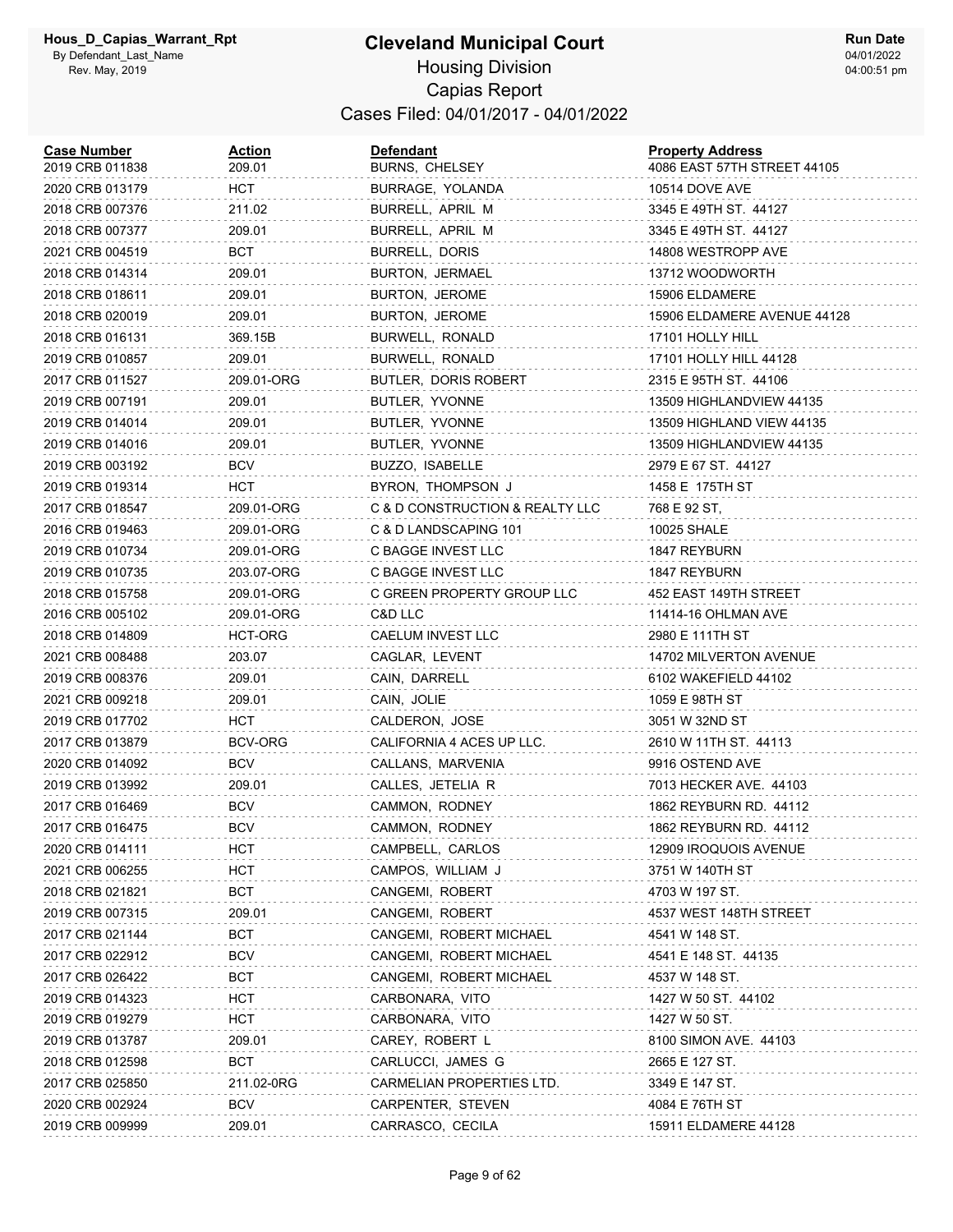#### **Cleveland Municipal Court** Housing Division Capias Report Cases Filed: 04/01/2017 - 04/01/2022

| <b>Case Number</b><br>2019 CRB 012453 | <u>Action</u><br>вст | <b>Defendant</b><br>CARTER, DUSHUAN | <b>Property Address</b><br>7001 WORLEY AVE. 44105 |
|---------------------------------------|----------------------|-------------------------------------|---------------------------------------------------|
| 2019 CRB 012454                       | BCT                  | CARTER, DUSHUAN                     | 7001 WORLEY AVE 44105                             |
| 2013 CRB 009807                       | HCV                  | CARTER, GARY M                      | 3994 E 176 ST                                     |
| 2018 CRB 020039                       | 209.01               | CARTER, MARCUS                      | 1460 EAST 118TH STREET 44106                      |
| 2018 CRB 007585                       | BCT                  | CARTER, VALENCIA A                  | 14017-19 GLENSIDE AVE.                            |
| 2019 CRB 003212                       | <b>BCV</b>           | CASERIO, JOHN                       | 2979 E 67 ST. 44127                               |
| 2019 CRB 010900                       | 209.01               | CASEY JR, DENNIS                    | 12535 LANCELOT AVENUE 44108                       |
| 2019 CRB 013842                       | HCT                  | CASPER, DARIN J                     | 9809 BALTIC RD.                                   |
| 2020 CRB 012743                       | 209.01               | CAVUSOGLU, VEDAT                    | 7402 PARK                                         |
| 2019 CRB 003704                       | BCV                  | CAYSON, DEREK M                     | 11625 CONTINENTAL AVE. 44120                      |
| 2018 CRB 003842                       | HEALTH               | CENA, MIKE                          | 11913 ERWIN AVE.                                  |
| 2017 CRB 004365                       | 367.131A             | CENTURION ASSET PARTNERS INC        | 3634 E 131ST ST                                   |
| 2017 CRB 011815                       | BCV-ORG              | CENTURION ASSET PARTNERS INC        | 3634 E 131 ST. 44105                              |
| 2018 CRB 006112                       | <b>FIRE</b>          | <b>CENTURY PLATING</b>              | 18006 S. WATERLOO RD. 44119                       |
| 2019 CRB 003717                       | BCT-ORG              | CENTURY PLATING INC                 | 18006 S. WATERLOO AVE. 44110                      |
| 2019 CRB 013186                       | BCV-ORG              | CENTURY PLATING INC.                | 18006 WATERLOO RD. 44110                          |
| 2017 CRB 008625                       | BCV-ORG              | CHABUQUITA'S CASITAS LLC            | 730 E 160 ST. 44110                               |
| 2017 CRB 008626                       | BCV-ORG              | CHABUQUITA'S CASITAS LLC            | 730 E 160 ST. 44110                               |
| 2017 CRB 008629                       | BCV-ORG              | CHABUQUITA'S CASITAS LLC            | 730 E 160 T. 44110                                |
| 2021 CRB 009693                       | HCT                  | CHALISA, SHELTON                    | 3379 W 100TH ST                                   |
| 2019 CRB 011349                       | 209.01-ORG           | CHAMPAGNE ESTATES LLC               | 8203 BRINSMAIDE                                   |
| 2017 CRB 017111                       | BCV                  | CHANEY, DARNELL                     | 3466 E 52 ST, 44127                               |
| 2019 CRB 016338                       | 3101.10(A)           | CHANEY, LONESORE                    | 9526 MANOR AVENUE 44104                           |
| 2021 CRB 006603                       | 209.01               | CHANEY, LONESORE                    | 9520 MANOR AVENUE                                 |
| 2017 CRB 012829                       | 209.01-ORG           | CHECKER HOMES INC                   | 10005 WAY AVE.                                    |
| 2017 CRB 013993                       | BCV-ORG              | CHECKER HOMES INC.                  | 10005 WAY AVE. 44105                              |
| 2017 CRB 020799                       | 209.01-ORG           | CHECKER HOMES INC.                  | 10005 WAY AVE,                                    |
| 2019 CRB 016116                       | BCV-ORG              | CHECKER HOMES INC.                  | 1005 WAY AVE. 44105                               |
| 2017 CRB 016166                       | 209.01               | CHEN, HAIYAO                        | 6149 MORTON AVE 44105                             |
| 2017 CRB 025840                       | 209.01               | CHEN, SHU HULA                      | 14401 EDGEWOOD AVE. 44128                         |
| 2018 CRB 019753                       | BCT                  | CHEVALIER, BERNARO                  | 13605-03 ASHBURTON RD.                            |
| 2017 CRB 017260                       | HCT                  | CHILDERS, PAM                       | 15010 EDGEWOOD                                    |
| 2014 CRB 001739                       | ZCV                  | CHINATAIRYOO ENTERPRISES LLC        | 3333 E 142 ST 44120                               |
| 2015 CRB 016133                       | 367.12(C)            | CHINATAIRYOO ENTERPRISES LLC        | 3333 E 142ND ST 44120                             |
| 2017 CRB 007678                       | BCV-ORG              | CHINATOWN HOLDINGS LLC              | 5221 LUTHER AVE. 44103                            |
| 2019 CRB 015321                       | 211.02-0RG           | CHRISTOPHER HOUSE OF HOPE           | 11721 BUCKINGHAM                                  |
| 2018 CRB 000601                       | 209.01-ORG           | CHURCH ALIVE INTERNATIONAL INC      | 4840 STATE RD.                                    |
| 2018 CRB 017639                       | 209.01-ORG           | CHURCH UNITY TABERNADE              | 3875 EAST 131ST STREET                            |
| 2020 CRB 008437                       | <b>HCT</b>           | CHURN, EMANUEL C                    | 13508 MELZER                                      |
| 2017 CRB 006825                       | <b>BCV</b>           | CIESLAK, ALTA J                     | 1073 E 78TH T. 44103                              |
| 2017 CRB 006826                       | <b>BCV</b>           | CIESLAK, ALTA J                     | 1073 E 78 ST. 44103                               |
| 2017 CRB 006827                       | <b>BCV</b>           | CIESLAK, ALTA J                     | 1073 E 78 ST 44103                                |
| 2019 CRB 007787                       | 209.01               | CIFUENTES, RIGOBERTO A              | 6607 COLGATE AVENUE 44102                         |
| 2018 CRB 019611                       | 209.01               | CILLY, JULIUS                       | 3696-94 EAST 52ND STREET 44105                    |
| 2017 CRB 003041                       | 367.131A             | CIP 7 LAND TRUST                    | 3826 W 117TH ST                                   |
| 2017 CRB 023948                       | 209.01               | CLARK, ROBIN J                      | 1240 E 124TH ST                                   |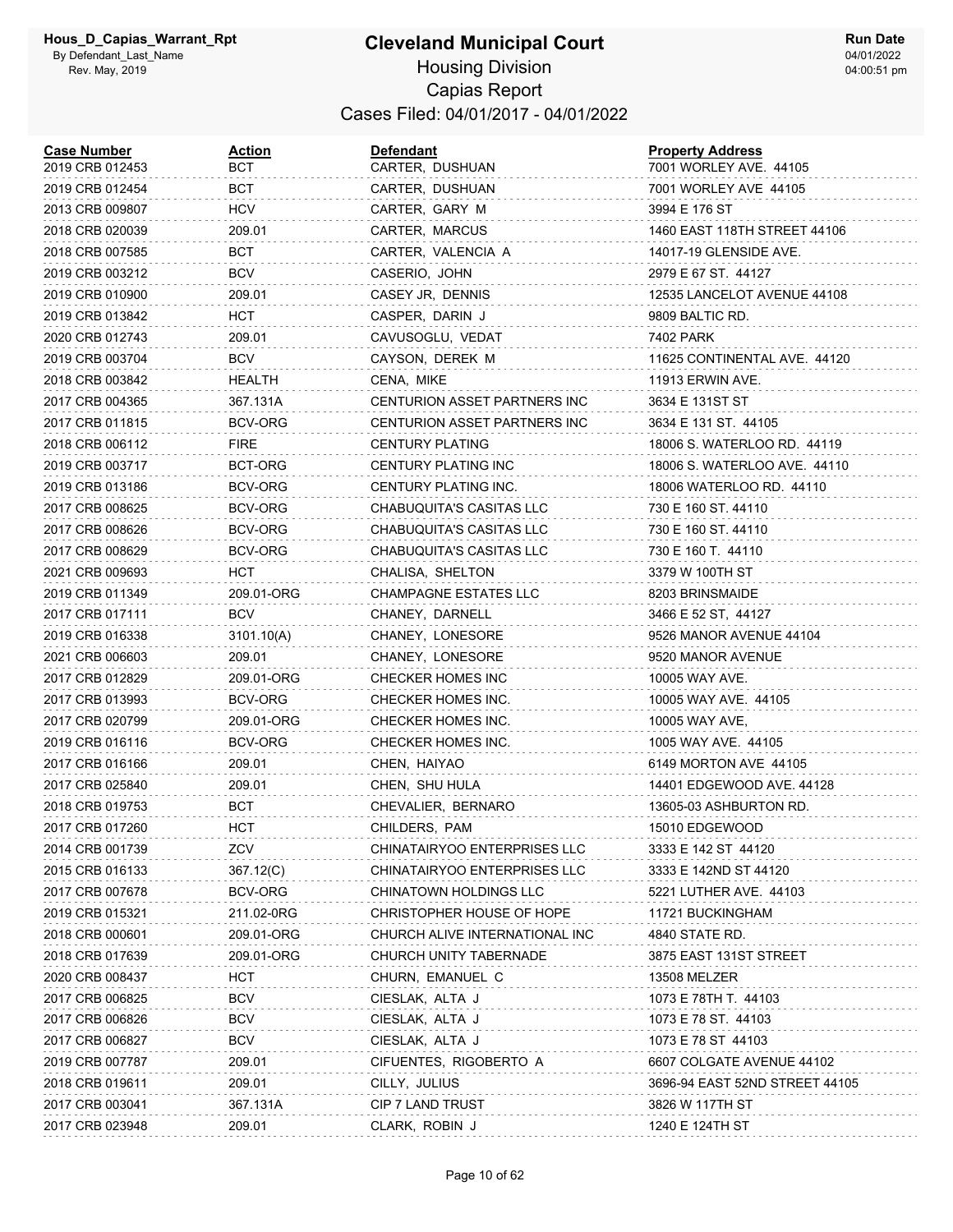| <b>Case Number</b><br>2018 CRB 008902 | Action<br>вст | <b>Defendant</b><br>CLARKE, JAVAR D   | <b>Property Address</b><br>2809 E 125 ST. 44120 |
|---------------------------------------|---------------|---------------------------------------|-------------------------------------------------|
| 2019 CRB 012656                       | 209.01-ORG    | <b>CLASSIC HOME INVESTMENT</b>        | 669 E. 124TH ST.                                |
| 2017 CRB 021845                       | 211.02-0RG    | <b>CLASSIC POPPA LLC</b>              | 11214 MATILDA AVE.                              |
| 2019 CRB 015341                       | 209.01-ORG    | <b>CLAYTON COURT LLC</b>              | 3627 EAST 46TH STREET                           |
| 2020 CRB 012838                       | BCT-ORG       | CLE122 LLC                            | 3341 W 122ND ST                                 |
| 2020 CRB 012839                       | ZCT-ORG       | CLE122 LLC                            | 3341 W 122ND ST                                 |
| 2018 CRB 017382                       | 209.01-ORG    | <b>CLEAR CHOICE PROPERTY LLC</b>      | 15500 GROOVEWOOD AVENUE                         |
| 2019 CRB 012034                       | HCT-ORG       | CLEAR CHOICE PROPERTY MGT. LLC        | 15500 GROVEWOOD AVE. 44110                      |
| 2019 CRB 017697                       | HCT           | CLEARE, IVAN L                        | 3868 W 19TH ST                                  |
| 2020 CRB 012773                       | 211.02        | CLEMENS, DAVID                        | 13801 BARLETT                                   |
| 2020 CRB 012774                       | 209.01        | CLEMENS, DAVID                        | 13801 BARTLETT                                  |
| 2021 CRB 003800                       | 211.02        | CLEMENTS, ROBERT G                    | 12406 OSCEOLA AVENUE 44110                      |
| 2019 CRB 013662                       | 211.02-0RG    | CLEVELAND BC, LLC                     | 8101 GRAND DIVISION AVE 44125                   |
| 2019 CRB 009793                       | HCT-ORG       | <b>CLEVELAND CHRISTIAN FOUNDATION</b> | 4213 E 186 ST. 44122                            |
| 2018 CRB 014804                       | HCT-ORG       | CLEVELAND HOME PROPERTY SOLUTION      | 10903 MT OVERLOOK                               |
| 2020 CRB 006735                       | 211.02-0RG    | CLEVELAND HOME TEAM LLC               | 12102 PARKVIEW                                  |
| 2020 CRB 013345                       | 211.02-0RG    | CLEVELAND HOME TEAM LLC               | 12102 PARKVIEW                                  |
| 2020 CRB 013349                       | 209.01-ORG    | CLEVELAND HOME TEAM LLC               | 12102 PARKVIEW                                  |
| 2018 CRB 008903                       | BCT-ORG       | CLEVELAND NEW HOMES L.P.              | 10214 MANOR AVE.                                |
| 2019 CRB 021251                       | HCT-ORG       | CLEVELAND NEW HOMES L.P.              | 4122 E 110TH ST.                                |
| 2017 CRB 009139                       | 551.04-ORG    | CLEVELAND URBAN RENEWAL PROJECT I     | 3295 W. 56TH ST.                                |
| 2017 CRB 009255                       | 369.13        | CLEVELAND URBAN RENEWAL PROJECT I     | 3295 WEST 56 ST.                                |
| 2017 CRB 009265                       | 369.18        | CLEVELAND URBAN RENEWAL PROJECT I     | 3295 WEST 56 ST.                                |
| 2017 CRB 012851                       | 209.01        | CLEVELAND, DAVON                      | 1139 E 74TH ST.                                 |
| 2017 CRB 027306                       | 203.07        | CLEVELAND, DAVON                      | 1139 E 74 ST. 44104                             |
| 2019 CRB 014034                       | 209.01-ORG    | CLEVELAND-OH R-0012 LLC               | 8010 DORVER AVE. 44105                          |
| 2018 CRB 011552                       | 211.02-0RG    | CLT GROUP                             | 11330 METHYL                                    |
| 2018 CRB 011553                       | 209.01-ORG    | <b>CLT GROUP</b>                      | 11330 METHYL AVE.                               |
| 2017 CRB 025839                       | 209.01-ORG    | CLT GROUP INC                         | 3371 E. 140TH                                   |
| 2017 CRB 016118                       | 209.01-ORG    | CLT GROUP LLC.                        | 3904 W 33RD ST.                                 |
| 2017 CRB 027283                       | 209.01-ORG    | CO PRIVATE EQUITIES 2014B LLC         | 2805 SEARSDALE AVE                              |
| 2018 CRB 010145                       | <b>HCT</b>    | COBOS MOLA DE LORET, MARIELLA C       | 7127 BRINSMADE AVE                              |
| 2019 CRB 021367                       | 211.02        | COBURN, RACHEL                        | 3454 E 52 ST.                                   |
| 2019 CRB 017288                       | 369.13        | COE, JEFFREY J                        | 4093 E 74 ST.                                   |
| 2018 CRB 021038                       | HEALTH        | COFFEY, WILLIAM H                     | 3121 W 48 ST. 44102                             |
| 2021 CRB 010426                       | 211.02        | COLBERT, HENRY                        | 14313 EDGEWOOD                                  |
| 2018 CRB 001311                       | <b>BCV</b>    | COLE, SHIRLEY ANN                     | 7815 FORCE AVE. 44105                           |
| 2018 CRB 019957                       | 209.01        | COLEMAN, EDDIE                        | 1352 EAST 124TH STREET                          |
| 2018 CRB 014503                       | BCT           | COLEMAN, KYLYNN                       | 916-14 EDDY RD                                  |
| 2016 CRB 019580                       | HEALTH        | COLEMAN, KYLYNN C                     | 914-16 EDDY RD. 44108                           |
| 2016 CRB 021797                       | 209.01        | COLEMAN, KYLYNN C                     | 914-16 EDDY RD.                                 |
| 2019 CRB 015362                       | 211.02        | COLEMAN, TEO                          | 7913 PULASKI                                    |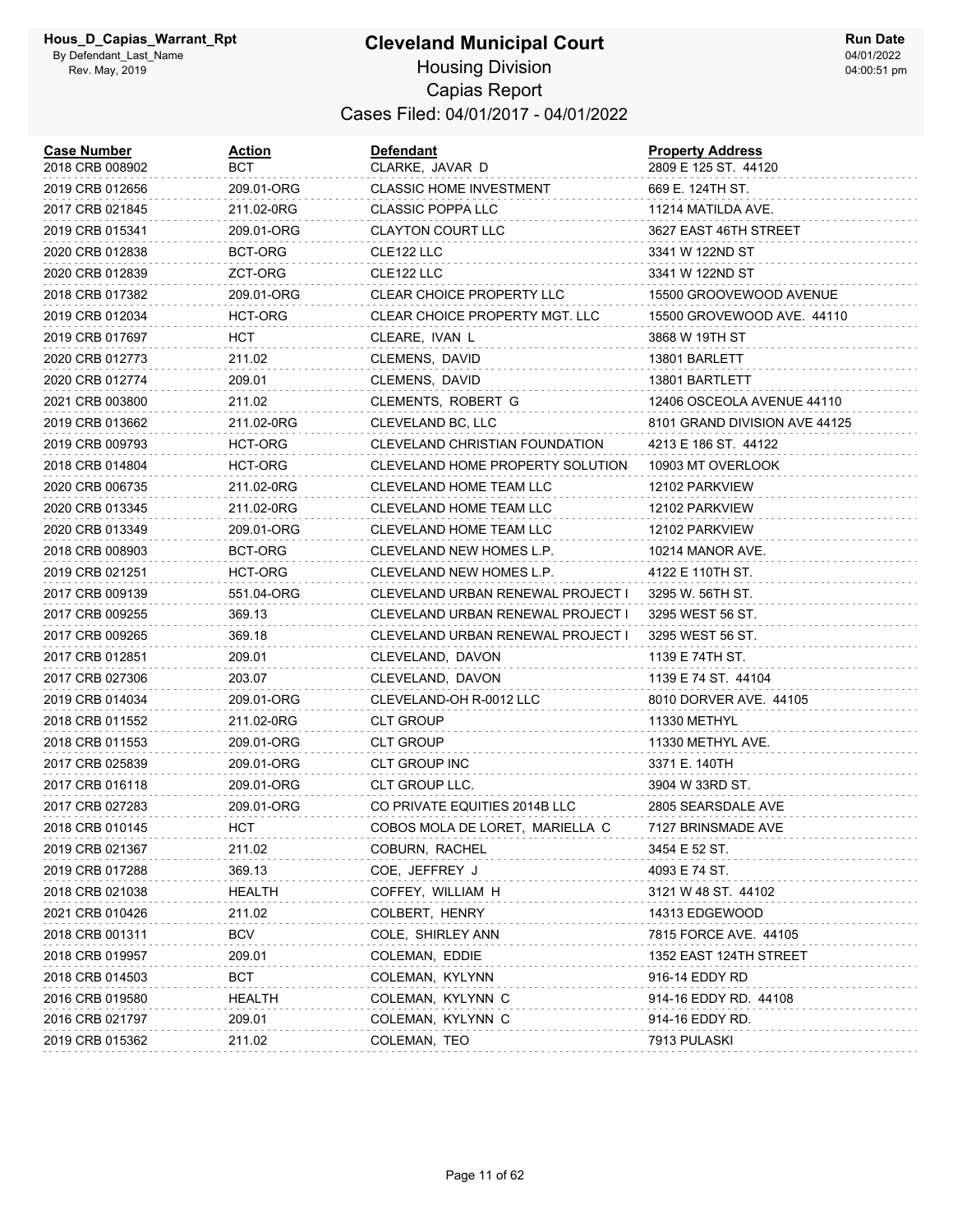| <b>Case Number</b><br>2018 CRB 006314 | Action<br>203.07 | <b>Defendant</b><br>COLLINS, JALEEL | <b>Property Address</b><br>2815 E 117TH ST. |
|---------------------------------------|------------------|-------------------------------------|---------------------------------------------|
| 2018 CRB 011892                       | 209.01           | COLLINS, JALEEL                     | 2815 E 117TH ST.                            |
| 2018 CRB 011894                       | 209.01           | COLLINS, JALEEL                     | 2815 E 117 ST.                              |
| 2018 CRB 013774                       | 209.01           | COLLINS, JALEEL                     | 2815 E 117 ST.                              |
| 2018 CRB 013783                       | 209.01           | COLLINS, JALEEL                     | 2815 E 117TH ST.                            |
| 2019 CRB 005400                       | 203.07           | COLLINS, JALEEL                     | 2815 EAST 117TH STREET                      |
| 2021 CRB 010195                       | HCT              | COLLINS, JAWAN S                    | 3692 E 55TH ST                              |
| 2018 CRB 019318                       | 209.01           | COLLINS, JEFFREY                    | 6524 FORMAN                                 |
| 2018 CRB 019319                       | 209.01           | COLLINS, JEFFREY                    | 6524 FORMAN                                 |
| 2019 CRB 005163                       | <b>BCV</b>       | COLLINS, JEFFREY                    | 6524 FORMAN AVE. 44105                      |
| 2019 CRB 012788                       | HCT              | COLLINS, LENORA                     | 3396 E 140TH ST. 44120                      |
| 2017 CRB 008538                       | <b>BCT</b>       | COLLINS, MARK                       | 1417 E 176 ST.                              |
| 2018 CRB 006307                       | 211.02           | COLLINS, MICHAEL                    | 4090 E 82 ST. 44105                         |
| 2021 CRB 005352                       | HCT              | COLLINS, MICHAEL                    | 4817 E 173RD ST                             |
| 2019 CRB 017274                       | HCT              | COLLINS, MICHAEL L                  | 4090 E 82 ST. 44105                         |
| 2019 CRB 017275                       | <b>BCT</b>       | COLLINS, MICHAEL L                  | 4090 E 82 ST. 44105                         |
| 2020 CRB 002544                       | 211.02           | COLLINS, MICHAEL L                  | 4090 E 82 ST. 44105                         |
| 2019 CRB 012199                       | BCT-ORG          | COLONIAL HEIGHTS DEVELOPMENT LTD    | 1983-85 HILTON RD.                          |
| 2019 CRB 020424                       | HCT-ORG          | COLONIAL HEIGHTS DEVELOPMENT LTD    | DONNING, MICHAEL J                          |
| 2019 CRB 020425                       | HCT-ORG          | COLONIAL HEIGHTS DEVELOPMENT LTD    | DONNING, MICHAEL J                          |
| 2015 CRB 022460                       | 209.01-ORG       | COLONIC CENTER OF AMERICA           | 852 E.155TH                                 |
| 2020 CRB 012918                       | 613.14 - HOUSING | COLSTON, JOHN                       | 3885 E 144TH                                |
| 2020 CRB 012919                       | 369.15B          | COLSTON, JOHN                       | 3885 E 144TH                                |
| 2020 CRB 012920                       | 209.01           | COLSTON, JOHN                       | 3885 E 144TH                                |
| 2019 CRB 005508                       | HEALTH           | COLYER, LORETTA A                   | 1355 W 74 ST.                               |
| 2018 CRB 015661                       | BCT-ORG          | COMPLETE 360 LLC                    | 14004 -06 GLENSIDE AVE                      |
| 2018 CRB 015662                       | BCT-ORG          | COMPLETE 360 LLC                    | 14004-06 GLENSIDE AVE.                      |
| 2019 CRB 008136                       | BCT              | CONGEMI, ROBERT MICHAEL             | 4541 W 148 ST.                              |
| 2019 CRB 008139                       | ZCT              | CONGEMI, ROBERT MICHAEL             | 4541 W 148 ST.                              |
| 2021 CRB 012181                       | HCT              | COOCH TRUSTEE, WERNER               | 2069 W 98TH ST                              |
| 2018 CRB 010914                       | 209.01-ORG       | COOK, ANGELA                        | 3571 CARLOS AVE.                            |
| 2017 CRB 021789                       | 203.07           | COOK, FOREST H                      | 3638 E 57 ST. 44105                         |
| 2018 CRB 003040                       | 369.13           | COOK, FOREST H.                     | 3638 E. 57 ST. 44105                        |
| 2015 CRB 025208                       | 209.01           | COONEY, KURT                        | 1221-23 NORWOOD                             |
| 2017 CRB 004520                       | <b>BCV</b>       | COONEY, KURT                        | 1222 NORWOOD RD                             |
| 2017 CRB 018597                       | 209.01           | COONEY, KURT                        | 1222 NORWOOD AVE. 44103                     |
| 2019 CRB 003137                       | <b>BCV</b>       | COONEY, KURT                        | 1223 NORWOOD RD. 44103                      |
| 2012 CRB 024077                       | 209.01           | COONEY, KURT S                      | 1223 NORWOOD                                |
| 2019 CRB 018134                       | 369.15A          | COOPER, AC                          | 4087 E 76 ST. 44105                         |
| 2021 CRB 009223                       | 209.01           | COOPER, JEFFREY                     | 16612 INVERMERE AVE                         |
| 2018 CRB 002073                       | BCV-ORG          | CORE CAPITAL PROPERTIES LLC         | 11709 PRINCETON AVE. 44105                  |
| 2018 CRB 007571                       | 367.131A         | CORE CAPITAL PROPERTIES LLC         | 11709 PRINCETON AVE. 44105                  |
| 2019 CRB 013699                       | 209.01-ORG       | CORPORATE GROWTH FUNDING            | 650-52 E 118TH ST.                          |
| 2018 CRB 010317                       | <b>HCT</b>       | COTTE, VICTOR                       | 7933 MADISON                                |
| 2019 CRB 019869                       | <b>BCT</b>       | COTTON, TAMAL                       | <b>12601 LOCKE</b>                          |
| 2021 CRB 009694                       | HCT              | COURTNEY, KRISTOPHER I              | 3379 W 100TH ST                             |
|                                       |                  |                                     |                                             |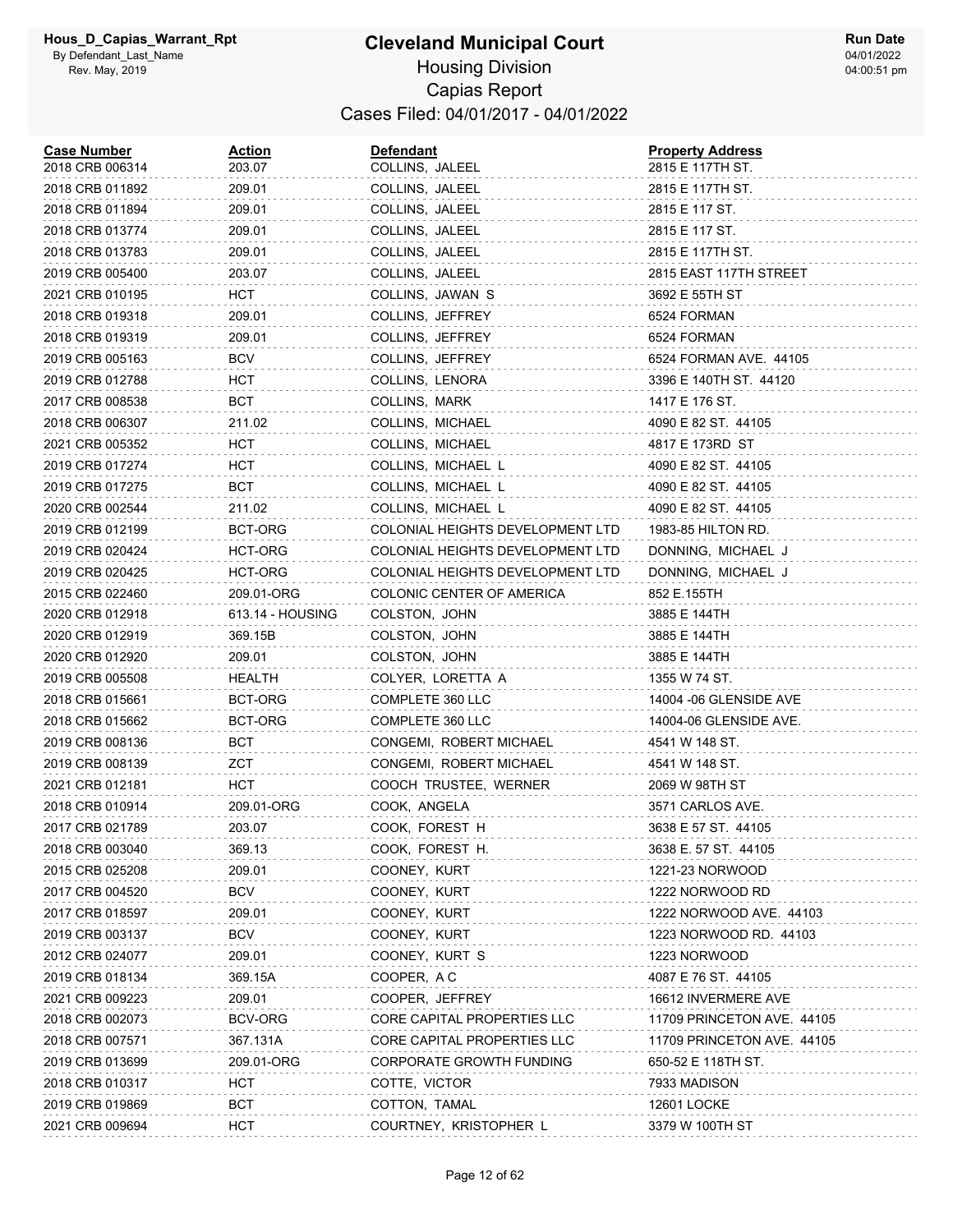#### **Cleveland Municipal Court** Housing Division

Capias Report Cases Filed: 04/01/2017 - 04/01/2022

| <b>Case Number</b><br>2018 CRB 021540 | <b>Action</b><br>209.01-ORG | <b>Defendant</b><br>COUSAR ENTERPRISES LLC | <b>Property Address</b><br>797 EAST 105TH STREET 44108 |
|---------------------------------------|-----------------------------|--------------------------------------------|--------------------------------------------------------|
| 2020 CRB 007888                       | HCT.                        | COUSINS, IRONE H                           | 3637 E 147TH ST                                        |
| 2017 CRB 006753                       | 209.01                      | COWERT, JOHN HENRY                         | 488 E. 128TH ST.                                       |
| 2020 CRB 007894                       | HCT                         | CRAWFORD, MARY L                           | 17510 DEFOREST                                         |
| 2018 CRB 009471                       | HCT                         | CRAWFORD, WAYNE                            | 7319 LAWNVIEW AVE,                                     |
| 2022 CRB 000861                       | BCT                         | CREER, MICHELLE                            | 12426 GRIMSBY AVE                                      |
| 2020 CRB 013068                       | BCT                         | CRENSHAW, WILLIE                           | 704 E 92                                               |
| 2017 CRB 026999                       | BCV-ORG                     | CRETE FINANCIAL LLC                        | 2805 COLBURN AVE 44109                                 |
| 2015 CRB 007300                       | 367.131A                    | CRETE FINANCIAL, LLC                       | 16326 LOTUS DR. 44128                                  |
| 2020 CRB 007874                       | HCT.                        | CRIDER, LASANA A                           | 3766 E 147TH ST                                        |
| 2020 CRB 014070                       | BCT                         | CROCKETT, JOSEPH A                         | 2190 W 105                                             |
| 2019 CRB 010765                       | 369.13                      | CROFT, KIMBERLY                            | 3933 EAST 64TH STREET 44105                            |
| 2018 CRB 015108                       | HEALTH                      | CRUZ, LUIS A                               | 3294 W 32 ST. 44109                                    |
| 2019 CRB 006311                       | 203.07                      | CSEHI, ROVIN                               | 8014 DORVER AVENUE                                     |
| 2017 CRB 027368                       | 211.02                      | <b>CUMMINGS, JENIFER</b>                   | 3440 ERIN AVE 44113                                    |
| 2018 CRB 018745                       | 209.01                      | CURRY, ELIZABETH                           | 3405 EAST 118TH STREET 44120                           |
| 2018 CRB 011496                       | 367.131A                    | <b>CURT ALLEN REALTY LLC</b>               | 4232 E. 110 ST. 44105                                  |
| 2018 CRB 009412                       | 209.01                      | CVELBAR, MICHAEL A                         | 18601 KEWANEE AVE. 44119                               |
| 2020 CRB 010153                       | BCT-ORG                     | CZ LORD PROPERTIES LLC                     | 2442 GREENVALE RD                                      |
| 2020 CRB 010156                       | BCT-ORG                     | CZ LORD PROPERTIES LLC                     | 2442 GREENVALE RD                                      |
| 2021 CRB 006418                       | HCT-ORG                     | D & K PROPERTIES OHIO LTD                  | 12405 EMERY AVE                                        |
| 2016 CRB 006257                       | 209.01-ORG                  | D & L ASSOCIATES LLP                       | 1531 E 84TH ST                                         |
| 2018 CRB 016413                       | BCV                         | DALEY, CRAIG A                             | 8004 SPAFFORD RD. 44105                                |
| 2019 CRB 011387                       | 209.01-ORG                  | DANIEL G. KAMIN CLEVELAND ENTERPRIS        | 3250 WEST 65TH STREET                                  |
| 2018 CRB 003635                       | HCT                         | DARRELL, JANISE C                          | 316 E 149TH ST. 44110                                  |
| 2018 CRB 006223                       | 203.07                      | DAUGHTY, ANTHONY                           | 7700 GOODMAN AVE. 44105                                |
| 2018 CRB 011494                       | <b>BCV</b>                  | DAUGHTY, ANTHONY                           | 7700 GOODMAN AVE. 44105                                |
| 2021 CRB 007507                       | HCT-ORG                     | DAVIS CHAMPIONS LLC                        | 14004 REXWOOD AVE                                      |
| 2020 CRB 014088                       | BCT.                        | DAVIS JR, CLEVELAND                        | 19014 FIRWOOD AVENUE 44110                             |
| 2017 CRB 011664                       | <b>BCV</b>                  | DAVIS, CRYSTAL                             | 13201 CRENNELL AVE. 44105                              |
| 2017 CRB 011668                       | <b>BCV</b>                  | DAVIS, CRYSTAL                             | 13201 CRENNELL AVE. 44105                              |
| 2018 CRB 020696                       | <b>HCT</b>                  | DAVIS, DARNELL                             | 912 LONDON ROAD                                        |
| 2022 CRB 000446                       | ZCT                         | DAVIS, DAVID J                             | 525 E 143RD ST                                         |
| 2021 CRB 012339                       | 613.14 - HOUSING            | DAVIS, GREG                                | 9960 W 195TH ST                                        |
| 2014 CRB 032418                       | <b>HCV</b>                  | DAVIS, GREGORY P                           | 4285 W 155TH STREET                                    |
| 2021 CRB 008489                       | 203.07                      | DAVIS, JEAN                                | 2114 EAST 81ST PLACE                                   |
| 2017 CRB 011904                       | 367.12(C)                   | DAVIS, KENT G                              | 13805 COATH AVE 44120                                  |
| 2018 CRB 006241                       | 209.01                      | DAVIS, LISA D                              | 2991 E. 67 ST                                          |
| 2021 CRB 008428                       | 209.01                      | DAVIS, LORENZO L                           | 16011 WESTVIEW AVENUE                                  |
| 2020 CRB 008330                       | <b>HCT</b>                  | DAVIS, MARY                                | 3404 E 140TH ST                                        |
| 2021 CRB 009794                       | 209.01                      | DAVIS, MICHAEL D                           | 2922 EAST 115TH STREET                                 |
| 2019 CRB 012014                       | 369.15                      | DAVIS, RACHEL                              | 2839 EAST 117TH STREET                                 |
| 2019 CRB 018470                       | 209.01                      | DAVIS, RUTH                                | 2163 EAST 38TH STREET 44115                            |
| 2017 CRB 011814                       | <b>BCV</b>                  | DAVIS, THEYSA LAROSA                       | 3193 E 137 ST. 44120                                   |
| 2017 CRB 013949                       | 209.01                      | DAVIS, THEYSA LAROSA                       | 3193 E 137TH ST.                                       |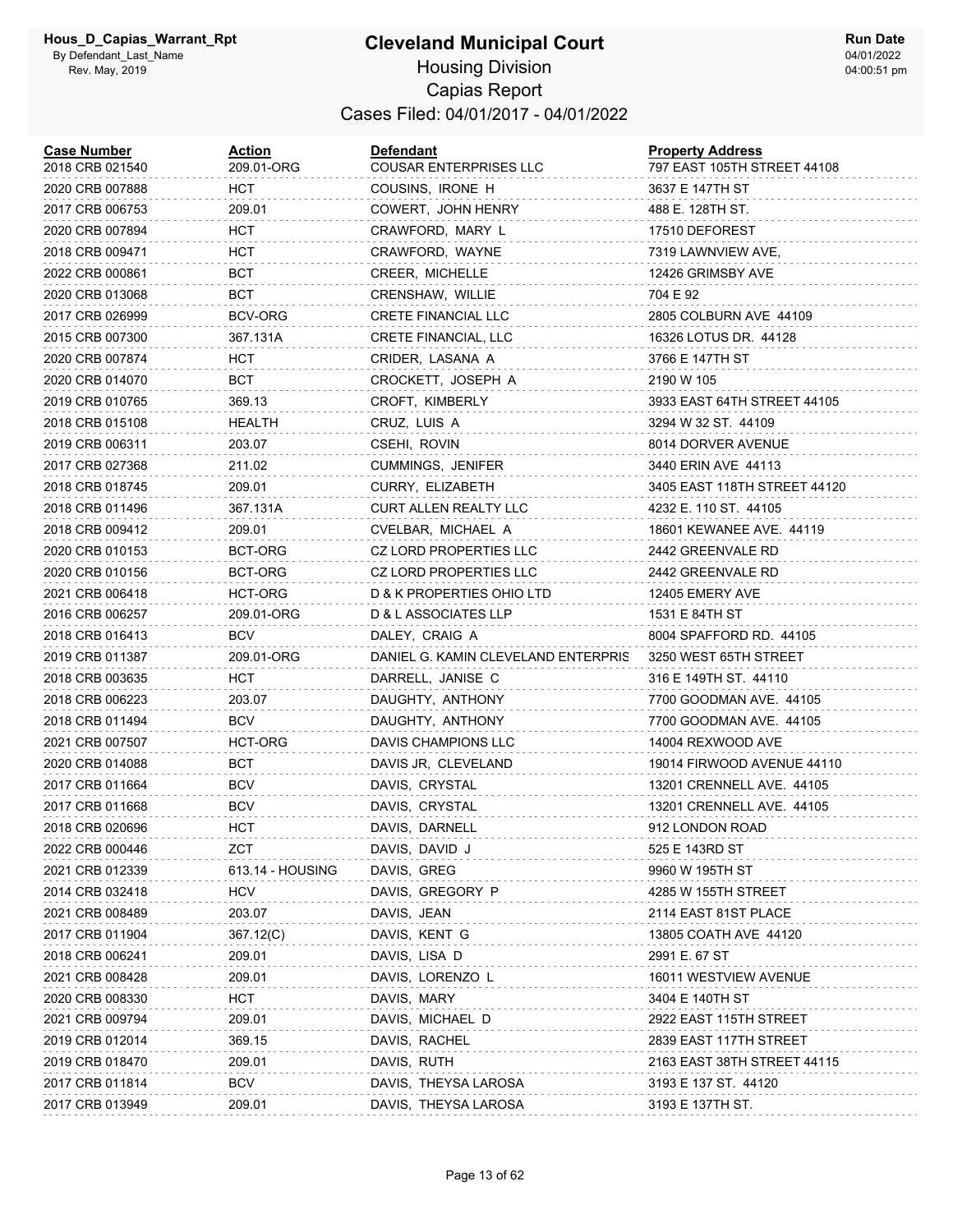| <b>Case Number</b><br>2022 CRB 000111 | Action<br>вст     | <b>Defendant</b><br>DAWSON, CYNTHIA K | <b>Property Address</b><br>9915 CUDELL AVE     |
|---------------------------------------|-------------------|---------------------------------------|------------------------------------------------|
| 2022 CRB 000112                       | BCT               | DAWSON, CYNTHIA K                     | 9915 CUDELL AVE                                |
| 2019 CRB 017844                       | HCT-ORG           | DDT PROPERTIES & INVESTMENTS LLC      | 892 PAXTON RD                                  |
| 2017 CRB 015331                       | BCT-ORG           | DE PROPERTY GROUP LLC                 | 12222 TAFT RD. 44108                           |
| 2017 CRB 014123                       | 3101.11           | DE PROPERTY GROUP LLC'                | 8309 GOODMAN AVE.                              |
| 2017 CRB 014124                       | 369.18            | DE PROPERTY GROUP LLC'                | 8309 GOODMAN AVE.                              |
| 2017 CRB 014126                       | 3103.09(A)(11)(A) | DE PROPERTY GROUP LLC'                | 8309 GOODMAN AVE.                              |
| 2019 CRB 017610                       | 211.02            | DEAN, KARLTON K                       | 3003 RIPLEY                                    |
| 2019 CRB 008629                       | HCT-ORG           | <b>DECKO PROPERTIES LLC</b>           | 13219 CARRINGTON AVE. 44135                    |
| 2019 CRB 019207                       | HCT-ORG           | DECKO PROPERTIES LLC                  | 13219 CARRINGTON AVE 44135                     |
| 2020 CRB 000276                       | <b>HEALTH</b>     | <b>DECKO PROPERTIES LLC</b>           | 11705 MCGOWAN AVE                              |
| 2012 CRB 015466                       | BCV-ORG           | DEKTOS REAL ESTATE LLC                | 368 E 123RD ST                                 |
| 2019 CRB 010578                       | 211.02            | DELAFUENTE, MATHEW                    | 3908 WOBURN                                    |
| 2019 CRB 010729                       | 209.01            | DELAFUENTE, MATHEW                    | 3908/10 WOBURN                                 |
| 2018 CRB 016342                       | 209.01            | DELEON, RICARDO                       | 4267 EAST 162ND STREET                         |
| 2018 CRB 017572                       | 209.01            | DEMETRIS, ANTWUAN                     | 12601 LANCELOT AVENUE 44108                    |
| 2020 CRB 005112                       | 211.02            | DEMPSEY, RICHARD                      | 5607 LORAIN                                    |
| 2021 CRB 009224                       | 203.07            | DENNIS, ALLEN                         | 3829 E 57TH ST                                 |
| 2019 CRB 011642                       | HCT               | DESHAWN, HALEY                        | 1910 CORNING AVE. 44109                        |
| 2018 CRB 012648                       | <b>HCT-ORG</b>    | <b>DESMAN LLC</b>                     | 2154 W 98 ST.                                  |
| 2019 CRB 009817                       | HCT-ORG           | DEUTSCHE BANK NATIONAL TRUST CO.      | 1290 E 186TH ST. 44108                         |
| 2019 CRB 010538                       | 211.02-0RG        | DEUTSCHE BANK NATIONAL TRUST COMF     | 13500 BELLAIRE                                 |
| 2019 CRB 010541                       | 209.01-ORG        | DEUTSCHE BANK NATIONAL TRUST COMF     | 13500 BELLAIRE                                 |
| 2018 CRB 010345                       | 367.131A          | DFG LENDING INC                       | 787 E99TH ST CLEVE OH 44108 PPN#<br>108-20-037 |
| 2017 CRB 025824                       | 209.01-ORG        | <b>DGPK HOLDINGS LLC</b>              | 3890 E 149TH ST.                               |
| 2017 CRB 016124                       | 209.01            | DHANANI, KARIM                        | 7905 CONNECTICUT AVE.                          |
| 2017 CRB 019086                       | 203.07-ORG        | DHGF LLC                              | 6910 GERTRUDE AVE 44105                        |
| 2021 CRB 003946                       | HCT               | DHUWIYA, RAAD                         | 10322 ALMIRA AVE                               |
| 2018 CRB 010147                       | <b>HCT</b>        | DIEZ PITA RIOS, JOSE A                | 7127 BRINSMADE                                 |
| 2018 CRB 010148                       | <b>HCT</b>        | DIEZ PITA RIOS, JOSE A                | 7127 BRINSMADE AVE                             |
| 2018 CRB 010151                       | <b>HCT</b>        | DIEZ PITA RIOS, JOSE A                | 7127 BRINSMADE                                 |
| 2019 CRB 019521                       | <b>HCT</b>        | DIEZ, RIOS PITA                       | 7127 BRINSMADE AVE.                            |
| 2018 CRB 018492                       | ZCV               | DIMMIAN, JOHN H                       | 389 E 156 ST. 44110                            |
| 2017 CRB 016108                       | 209.01            | DINISHAK, JAMES                       | 6902 MORGAN AVE. 44127                         |
| 2018 CRB 002716                       | 203.07-ORG        | DIPPY REALTY LLC                      | 17806 SUSAN ST.                                |
| 2018 CRB 002722                       | 209.01-ORG        | DIPPY REALTY LLC                      | 17806 SUSAN ST.                                |
| 2018 CRB 009691                       | 209.01-ORG        | DLLM LLC                              | 11707 PRINCETON AVE. 44105                     |
| 2018 CRB 013232                       | 211.02-0RG        | DLLM LLC                              | 11707 PRINCTON AVE. 44105                      |
| 2019 CRB 017875                       | HCT-ORG           | DLLM LLC                              | 11707 PRINCETON AVE. 44105                     |
| 2019 CRB 020894                       | HCT-ORG           | DLLM LLC                              | 11707 PRINCETON AVE.                           |
| 2019 CRB 017757                       | 211.02-0RG        | DLLM, LLC                             | 11707 PRINCETON                                |
| 2021 CRB 002028                       | HCT-ORG           | DMF LAND LLC                          | 9907 GAMBIER AVE                               |
| 2019 CRB 010039                       | 209.01            | DOBISH, DAVID                         | 960 NATHANIEL ROAD 44110                       |
| 2019 CRB 013983                       | 211.02            | DOBISH, DAVID                         | 960 NATHANIEL AVE.                             |
| 2018 CRB 008390                       | <b>HCT</b>        | DONG, WEI                             | 3284 E 123 ST. 44120                           |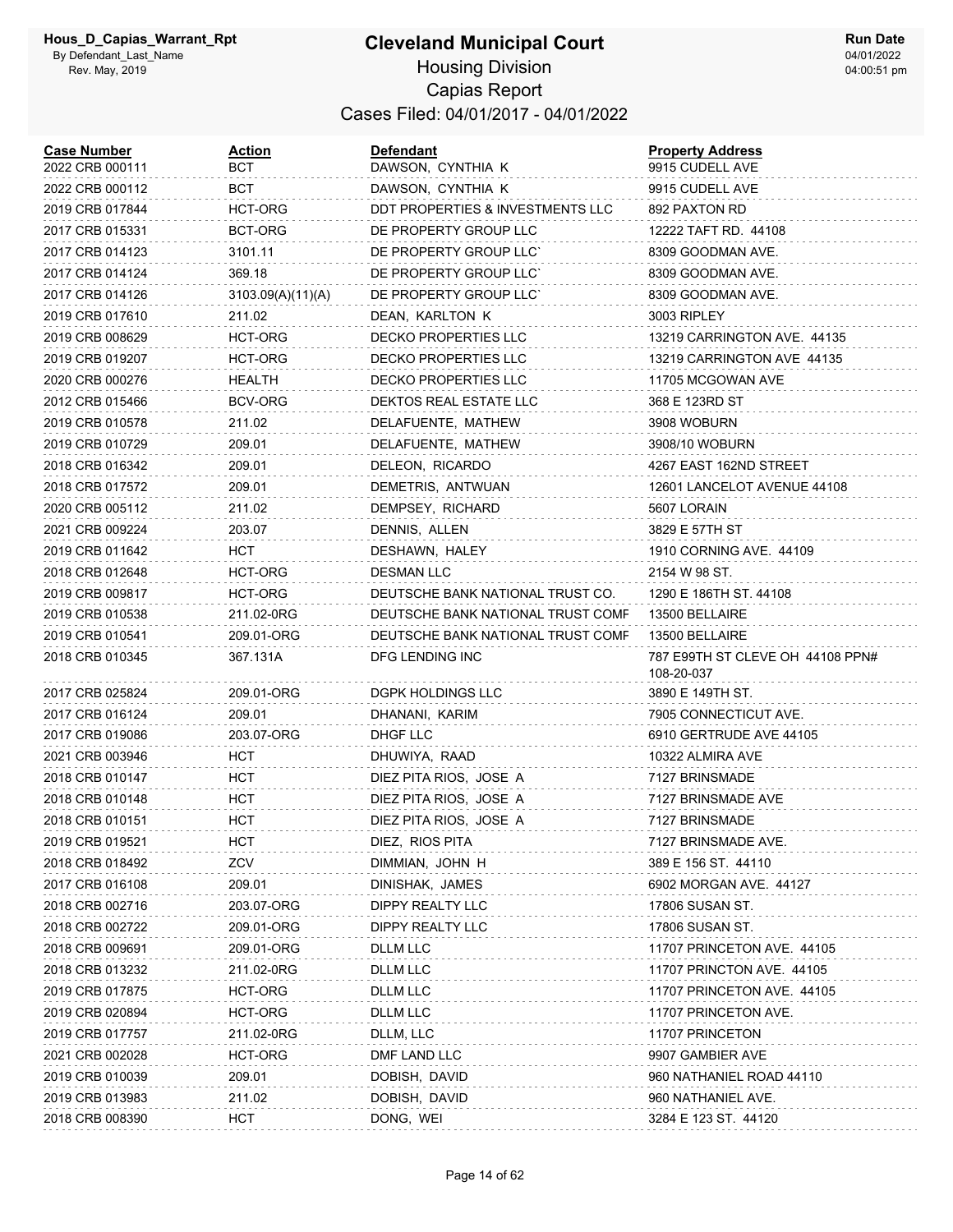## **Cleveland Municipal Court** Housing Division

**Run Date** 04/01/2022 04:00:51 pm

#### Capias Report Cases Filed: 04/01/2017 - 04/01/2022

| <b>Case Number</b><br>2018 CRB 009324 | <b>Action</b><br>209.01-ORG | <b>Defendant</b><br>DONSHIRS DEVELOPMENT CORP | <b>Property Address</b><br>9821 HEATH AVE. |
|---------------------------------------|-----------------------------|-----------------------------------------------|--------------------------------------------|
| 2016 CRB 017298                       | <b>BCV</b>                  | DORGHAM, H. JEAN                              | 7705 NEW YORK AVE                          |
| 2019 CRB 017297                       | 209.01                      | DORSEY, CHARLES                               | 3620 EAST 105TH STREET 44105               |
| 2015 CRB 021027                       | 203.07-ORG                  | DOTSON DIVERSIFIED LLC.                       | 11330 MILES AVE                            |
| 2019 CRB 001600                       | 369.15                      | DOUBLE MONEY LLC                              | 9902 GARFIELD AVENUE 44108                 |
| 2019 CRB 001601                       | 613.14-ORG                  | DOUBLE MONEY LLC                              | 9902 GARFIELD AVENUE 44108                 |
| 2019 CRB 000327                       | 369.18                      | DOWDY, CHARLES H                              | 7419 SPAFFORD                              |
| 2011 CRB 005118                       | <b>BCV</b>                  | DRAKE, DERRICK                                | 4085 E 104 ST.                             |
| 2018 CRB 015945                       | 209.01                      | DRAKEFORD, RONALD                             | 9717 DICKENS                               |
| 2018 CRB 021533                       | 211.02-0RG                  | DREAM FACTORY OHIO INC                        | 10604 TACOMA                               |
| 2019 CRB 017233                       | HCT-ORG                     | DREAM FACTORY OHIO INC                        | 10604 TACOMA AVE 44108                     |
| 2018 CRB 021478                       | 209.01-ORG                  | DS SPVI LLC                                   | 3409 ROEHL                                 |
| 2018 CRB 021734                       | 211.02-0RG                  | DS SPVI LLC                                   | 3409 ROEHL                                 |
| 2019 CRB 019907                       | HCT-ORG                     | DSV SPV2 LLC                                  | 14816 LOTUS DR.                            |
| 2019 CRB 021845                       | 211.02-0RG                  | DSV SPVI LLC                                  | 548 E 118TH ST. 44108                      |
| 2017 CRB 000350                       | 211.02-0RG                  | DT PROPERTY INVESTMENT LLC                    | 3918 E.123                                 |
| 2019 CRB 019922                       | <b>HCT</b>                  | DUDLEY, DAVID                                 | 15910 BRYCE AVE                            |
| 2021 CRB 007738                       | HCT                         | DUDLEY, DAVID                                 | 15910 BRYCE AVE                            |
| 2019 CRB 004384                       | BCT                         | DUE, DIONNE                                   | 13406 RUGBY RD.                            |
| 2017 CRB 006284                       | <b>BCV</b>                  | DUKES-HAWKIN, PAMELA RENEE                    | 674 E 92 ST. 44108                         |
| 2020 CRB 008693                       | 209.01                      | DUNAWAY, DONNA                                | 2138 WEST 104TH ST                         |
| 2020 CRB 008694                       | 209.01                      | DUNAWAY, DONNA                                | 2138 WEST 104TH ST                         |
| 2020 CRB 010585                       | 211.02                      | DUNAWAY, DONNA                                | 2138 W 104                                 |
| 2020 CRB 010586                       | 209.01                      | DUNAWAY, DONNA                                | 2138 W 104                                 |
| 2020 CRB 013061                       | HEALTH                      | DUNAWAY, DONNA                                | 2138 W 104TH ST                            |
| 2017 CRB 016683                       | 211.02                      | DUNLEA, THOMAS                                | 1174 E 61 ST.                              |
| 2017 CRB 023962                       | 209.01                      | DUNLEA, THOMAS                                | 1174 E 61ST                                |
| 2018 CRB 016058                       | 209.01                      | DUNLEA, THOMAS                                | 7724 DORVER                                |
| 2018 CRB 000981                       | BCV-ORG                     | DURHAM BROTHERS CONSTRUCTION CO               | 3112 ALBION RD. 44120                      |
| 2017 CRB 018261                       | 209.01                      | DWYER, TIMOTHY MICHAEL                        | 15701 LOTUS AVE. 44128                     |
| 2018 CRB 016903                       | 203.07                      | DWYER, TIMOTHY MICHAEL                        | 4472 EAST 158TH STREET                     |
| 2018 CRB 016904                       | 209.01                      | DWYER, TIMOTHY MICHAEL                        | 4472 EAST 158TH STREET                     |
| 2019 CRB 001750                       | <b>BCV</b>                  | DWYER, TIMOTHY MICHAEL                        | 4472 E 158 ST. 44128                       |
| 2019 CRB 021846                       | 211.02                      | DYCKS, DEWAYNE E                              | 454 E 118TH ST. 44108                      |
| 2017 CRB 009493                       | 209.01                      | DYSON, ERIC                                   | 3628 E 110TH ST. 44105                     |
| 2018 CRB 021724                       | 211.02                      | DZIK, MICHAEL                                 | 1824 TREADWAY AVENUE 44109                 |
| 2018 CRB 021735                       | 209.01                      | DZIK, MICHAEL                                 | 1824 TREADWAY AVENUE 44109                 |
| 2021 CRB 004152                       | BCV-ORG                     | E & M APPAREL LTD                             | 3938 E 147TH ST                            |
| 2019 CRB 014089                       | HCT-ORG                     | E B ENTERPRISE LLC                            | 3201 LIBRARY AVE. 44109                    |
| 2019 CRB 016430                       | 203.07-ORG                  | E NINETY SEVENTH STREET LLC                   | 2334 E 97 ST 44106                         |
| 2017 CRB 016116                       | 209.01-ORG                  | E.R.R.E. MANAGEMENT LLC.                      | <b>10107 EMPIRE</b>                        |
| 2021 CRB 004483                       | 369.13                      | EALEY-BROWN, KENYA                            | 6822 GERTRUDE AVENUE 44105                 |
| 2019 CRB 021690                       | HCT-ORG                     | <b>EARNEST PROPERTIES LLC</b>                 | 3186 W 52 ST.                              |
| 2020 CRB 009987                       | 613.14-ORG                  | <b>EARNEST PROPERTIES LLC</b>                 | 2795 EAST 118TH STREET 44120               |
| 2020 CRB 009988                       | 369.15                      | <b>EARNEST PROPERTIES LLC</b>                 | 2795 EAST 118TH STREET 44120               |
| 2017 CRB 008597                       | <b>BCV</b>                  | EATMAN, JULIUS MAE                            | 1341 E. 124 ST. 44106                      |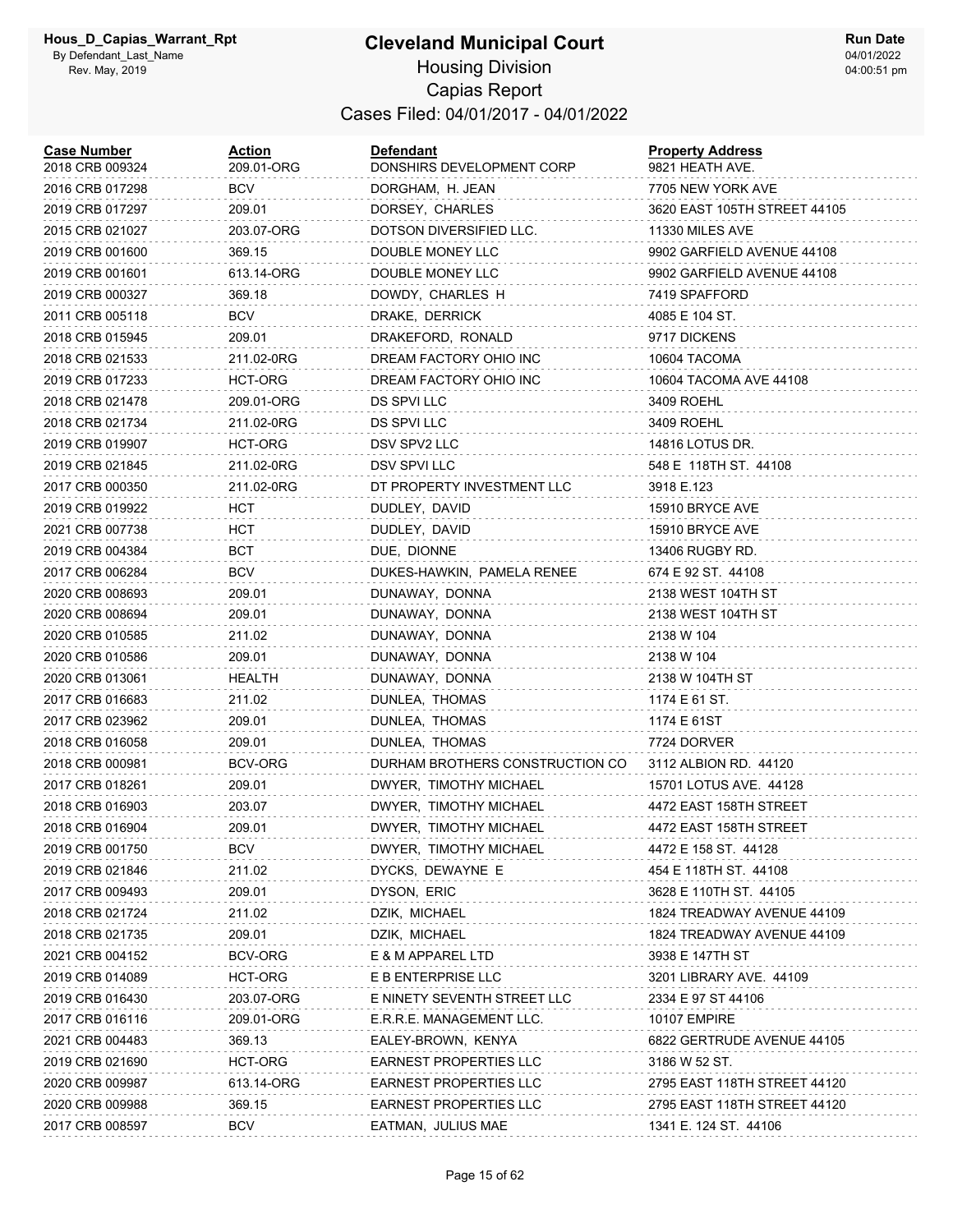| <b>Case Number</b><br>2020 CRB 013984 | <u>Action</u><br>вст | <b>Defendant</b><br>EDDIE, DWIGHT | <b>Property Address</b><br>536 E 118 ST |
|---------------------------------------|----------------------|-----------------------------------|-----------------------------------------|
| 2020 CRB 013985                       | BCT                  | EDDIE, DWIGHT                     | 536 E 118 ST                            |
| 2020 CRB 013981                       | BCT                  | EDDIE, DWIGHT J                   | 536 E 118 ST                            |
| 2020 CRB 013982                       | BCT                  | EDDIE, DWIGHT J                   | 536 E 118 ST                            |
| 2018 CRB 012612                       | HCT                  | EDGELL, DEBRA                     | 2101 W 83 ST6.                          |
| 2018 CRB 012613                       | <b>HCT</b>           | EDGELL, DEBRA R                   | 2101 W 83 ST. 44102                     |
| 2017 CRB 014026                       | BCT                  | EDWARDS, DARON                    | 1950 WESTBURN RD.                       |
| 2017 CRB 017892                       | BCT                  | EDWARDS, DARON                    | 1950 WESTBURN AVE                       |
| 2018 CRB 009249                       | BCT                  | EDWARDS, DARON                    | 1950 WESTBURN RD.                       |
| 2020 CRB 002678                       | BCT                  | EDWARDS, HARLEY B                 | 2400 MALDEN RD. 44121                   |
| 2020 CRB 013326                       | BCT                  | EDWARDS, JAMES L                  | 905 E 143 ST                            |
| 2022 CRB 000095                       | BCT                  | EDWARDS, JAMES L                  | 905 EAST 143RD ST                       |
| 2019 CRB 015632                       | 209.01               | EDWARDS, KACEY A                  | 1717 EAST 90TH STREET                   |
| 2018 CRB 008185                       | BCV-ORG              | ELITE HOUSES LLC                  | 5007 MCBRIDE AVE. 44127                 |
| 2019 CRB 016748                       | 209.01-ORG           | ELITE HOUSES LLC                  | 5007 MCBRIDE                            |
| 2018 CRB 010843                       | BCV-ORG              | ELITE INVESTMENTS CAPITAL         | 5814 FLEET AVE. 44105                   |
| 2018 CRB 022584                       | 209.01-ORG           | ELKRIDGE INVESTMENTS INC          | 11125 FOREST AVENUE                     |
| 2018 CRB 022586                       | 209.01-ORG           | ELKRIDGE INVESTMENTS LLC          | 11125 FOREST AVENUE                     |
| 2019 CRB 018369                       | HCT                  | ELLIS, LEAH                       | 1196 E 82 ST.                           |
| 2017 CRB 024684                       | 209.01-ORG           | EN V US INVESTMENT LLC            | 11510 DURANT                            |
| 2020 CRB 000277                       | HEALTH               | ENGLEHART, GERALD                 | 12514 LONGMEAD AVE 44135                |
| 2019 CRB 005030                       | 209.01-ORG           | ENTRUST FREEDOM LLC               | 3689 EAST 108TH STREET                  |
| 2017 CRB 007351                       | BCV-ORG              | EPIPHANY HOLDINGS LLC             | 3569 E 114TH ST. 44105                  |
| 2017 CRB 024592                       | HCT-ORG              | ERIE SHORE INVESTMENT LLC         | 16605 CHATFIELD                         |
| 2018 CRB 011536                       | 209.01               | ESKRIDGE, SHANEIL                 | 2771 E 118TH ST.                        |
| 2021 CRB 007299                       | 209.01               | ESKRIDGE, SHANEIL                 | 2771 EAST 118TH ST                      |
| 2019 CRB 012933                       | 209.01               | ETHERIDGE, CHARLES                | 10919 FLOWER AVE 44111                  |
| 2018 CRB 007679                       | 369.13               | ETHLEY, LAQUANNA Y                | 10315 DICKENS AVE. 44104                |
| 2019 CRB 017549                       | HCT-ORG              | EUCLID LAKEVIEW LLC               | 12408 EUCLID AVE. 44106                 |
| 2021 CRB 004464                       | BCV                  | EVANS, DAKOTA                     | 7804 BERRY AVE                          |
| 2017 CRB 023627                       | <b>BCV</b>           | EVANS, GRADY L                    | 13514 CORMERE RD. 44120                 |
| 2022 CRB 000993                       | BCT                  | EVANS, RYAN                       | 1139 EAST 169TH ST                      |
| 2021 CRB 006632                       | 203.07               | EVERETT, CARL                     | 11912 INGOMAR AVENUE 44108              |
| 2017 CRB 006756                       | 209.01-ORG           | EVERYBODY DESERVES A HOME 2       | 1447 LAKEVIEW AVE.                      |
| 2019 CRB 020329                       | HCT-ORG              | <b>EXITOS CAPITAL LLC</b>         | 3380 E 147 ST.                          |
| 2019 CRB 020331                       | HCT-ORG              | <b>EXITOS CAPITAL LLC</b>         | 3370 E 143 ST.                          |
| 2019 CRB 020333                       | HCT-ORG              | <b>EXITOS CAPITAL LLC</b>         | 3270 E 140 ST.                          |
| 2019 CRB 020687                       | HCT-ORG              | <b>EXITOS CAPITAL LLC</b>         | 13901 CHAPELSIDE AVE                    |
| 2019 CRB 020688                       | HCT-ORG              | <b>EXITOS CAPITAL LLC</b>         | 7716 JONES RD                           |
| 2019 CRB 020689                       | HCT-ORG              | <b>EXITOS CAPITAL LLC</b>         | 7701 NEW YORK AVE                       |
| 2019 CRB 020883                       | HCT-ORG              | <b>EXITOS CAPITAL LLC</b>         | 11816 AVON AVE                          |
| 2019 CRB 020891                       | HCT-ORG              | <b>EXITOS CAPITAL LLC</b>         | 12917 WATTERSON AVE                     |
| 2019 CRB 020899                       | HCT-ORG              | <b>EXITOS CAPITAL LLC</b>         | 13901 CHAPELSIDE AVE                    |
| 2019 CRB 021159                       | HCT-ORG              | <b>EXITOS CAPITAL LLC</b>         | 4001 E 144 ST.                          |
| 2019 CRB 021161                       | HCT-ORG              | <b>EXITOS CAPITAL LLC</b>         | 16006 SEVILLE RD                        |
| 2018 CRB 009299                       | 209.01-ORG           | EXPLORE THE OPPORTUNITY LLC       | 10319 ELIOT AVE. 44104                  |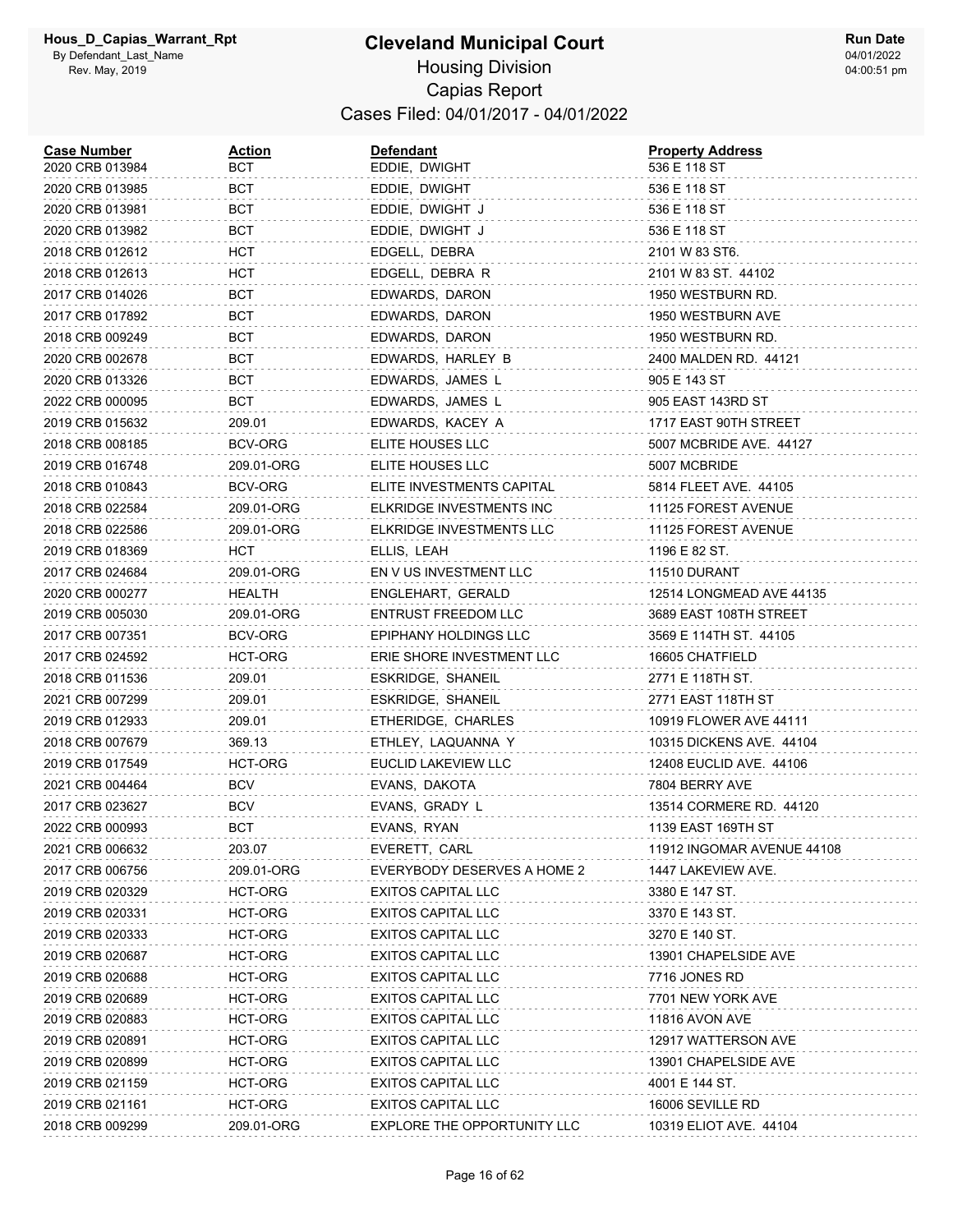| <b>Case Number</b><br>2018 CRB 002693 | <u>Action</u><br>371.13 | <b>Defendant</b><br>EZ ACCESS FUNDING LLC | <b>Property Address</b><br>4130 E 127TH ST. |
|---------------------------------------|-------------------------|-------------------------------------------|---------------------------------------------|
| 2018 CRB 002694                       | 369.13                  | EZ ACCESS FUNDING LLC                     | 4130 E 127 ST.                              |
| 2019 CRB 021862                       | BCV                     | FAHIE, CAROL                              | 11818 LENACRAVE AVE. 44120                  |
| 2018 CRB 013800                       | 209.01                  | FAISON, DONELL                            | 19207 FIRWOOD AVE 44110                     |
| 2019 CRB 010121                       | 209.01                  | FANOUS, MOHSEN                            | 1966 WEST 104TH STREET                      |
| 2019 CRB 010122                       | 209.01                  | FANOUS, MOHSEN                            | 1966 WEST 104TH STREET                      |
| 2019 CRB 001420                       | <b>BCV</b>              | FARR, JACQUELINE MARIE                    | 1345 E 93 ST. 44106                         |
| 2019 CRB 019290                       | нст                     | FARRAR, SHARI K                           | 16605 PRIEBE AVE                            |
| 2019 CRB 002220                       | 211.02-0RG              | <b>FAST FINDING CORPORATION</b>           | 2863 EAST 112TH STREET                      |
| 2018 CRB 021875                       | HCT-ORG                 | <b>FAST FUNDING CORP</b>                  | 11204 BUCKEYE RD.                           |
| 2020 CRB 000672                       | 203.07-ORG              | FDUMOULIN PROPERTIES LLC                  | 1109 E 63 44108                             |
| 2018 CRB 019625                       | 209.01                  | FEHMERLING INVEST LLC                     | 823 EAST 100TH STREET                       |
| 2019 CRB 010843                       | 209.01                  | FENTRESS, AMESHA                          | 964 EAST 143RD STREET 44110                 |
| 2017 CRB 016186                       | BCV                     | FERRELL, DANIELLE                         | 13420 EWEST AVE. 44111                      |
| 2017 CRB 016187                       | <b>BCV</b>              | FERRELL, JERRY                            | 13420 WEST AVE 44111                        |
| 2021 CRB 006579                       | нст                     | FEW, DEBORAH K                            | 3737 E 140TH ST                             |
| 2021 CRB 013333                       | BCT                     | FIGUEROA, YANCY A                         | 1402 E 185TH ST                             |
| 2019 CRB 009073                       | 209.01-ORG              | <b>FIRESIDE ESTATES LLC</b>               | 10201 GIBSON                                |
| 2019 CRB 012578                       | 209.01-ORG              | FIRST FINANCE INC                         | 16321 HUNTMERE                              |
| 2018 CRB 002969                       | BCV-ORG                 | FISH INC LLC                              | 19517 SHELTON DR. 44110                     |
| 2020 CRB 009665                       | HCT-ORG                 | <b>FISH INC LLC</b>                       | 19709 SHAWNEE AVE                           |
| 2020 CRB 012535                       | HCT-ORG                 | FISH INC LLC                              | 19521 SHELTON                               |
| 2018 CRB 009256                       | BCT-ORG                 | FISH INC. LLC                             | 19517 SHELTON AVE.                          |
| 2020 CRB 003285                       | BCT-ORG                 | FISH INC. LLC                             | 19521 SHELTON DR.                           |
| 2019 CRB 021032                       | HCT-ORG                 | FISHER, ANTHONY                           | 11333 LARDET AVE. 44104                     |
| 2021 CRB 012781                       | 209.01                  | FITTS, LISA M                             | 2121 WEST 83RD ST                           |
| 2020 CRB 002744                       | 369.18                  | FLANTROY, DAWN M                          | 3106 E 94TH ST                              |
| 2020 CRB 010628                       | HEALTH                  | FLOOR, JIMMY                              | 7601 CAMDEN AVE                             |
| 2018 CRB 006329                       | BCV-ORG                 | FLT CONSTRUCTION LLC                      | 1211 E 175 ST. 44119                        |
| 2019 CRB 019826                       | нст                     | FORD, ALEX                                | 7503 AETNA RD                               |
| 2017 CRB 020755                       | BCV                     | FORD, CHRISTOPHER THOMAS                  | 3792 E 116 ST. 44105                        |
| 2019 CRB 019824                       | HCT                     | FORD, JOSEPH                              | 7503 AETNA RD.                              |
| 2017 CRB 019034                       | 209.01                  | FORD, MARY                                | 7123 PARK AVE. 44105                        |
| 2018 CRB 009449                       | 209.01                  | FORD, STELLIE D                           | 18701 PAWNEE AVE. 44119                     |
| 2019 CRB 011454                       | <b>HCT</b>              | FORD, STELLIE D                           | 18701 PAWNEE AVE. 44119                     |
| 2019 CRB 019827                       | <b>HCT</b>              | FORD, TUWAN                               | 7503 AETNA RD. 44105                        |
| 2017 CRB 009535                       | 209.01                  | FOREST, APRIL                             | 3395 E. 102ND ST.                           |
| 2020 CRB 013751                       | <b>BCT</b>              | FOSTER, DESTINY                           | 1007 EAST 145 STREET                        |
| 2018 CRB 012715                       | 369.15B                 | FOY, SOLOMON                              | 4784 E 176TH ST                             |
| 2018 CRB 011512                       | 209.01-ORG              | FOY', SOLOMON                             | 4784 E 176 ST.                              |
| 2021 CRB 007914                       | 209.01-ORG              | FRANCOO III LLC                           | 3545 WEST 35TH ST.                          |
| 2018 CRB 013190                       | 203.07                  | FRANKLIN, LORNE                           | 7712 ABERDEEN AVE. 44103                    |
| 2017 CRB 014920                       | 209.01                  | FRANKLIN, MARVIN                          | 8201 GOODMAN AVE.                           |
| 2017 CRB 008047                       | 209.01                  | FRANKS, LYNN C                            | 1439 E 173RD ST.                            |
| 2018 CRB 015073                       | BCT-ORG                 | FRED'S HAPPY HOMES LLC                    | 1781-83 WAYSIDE AVE.                        |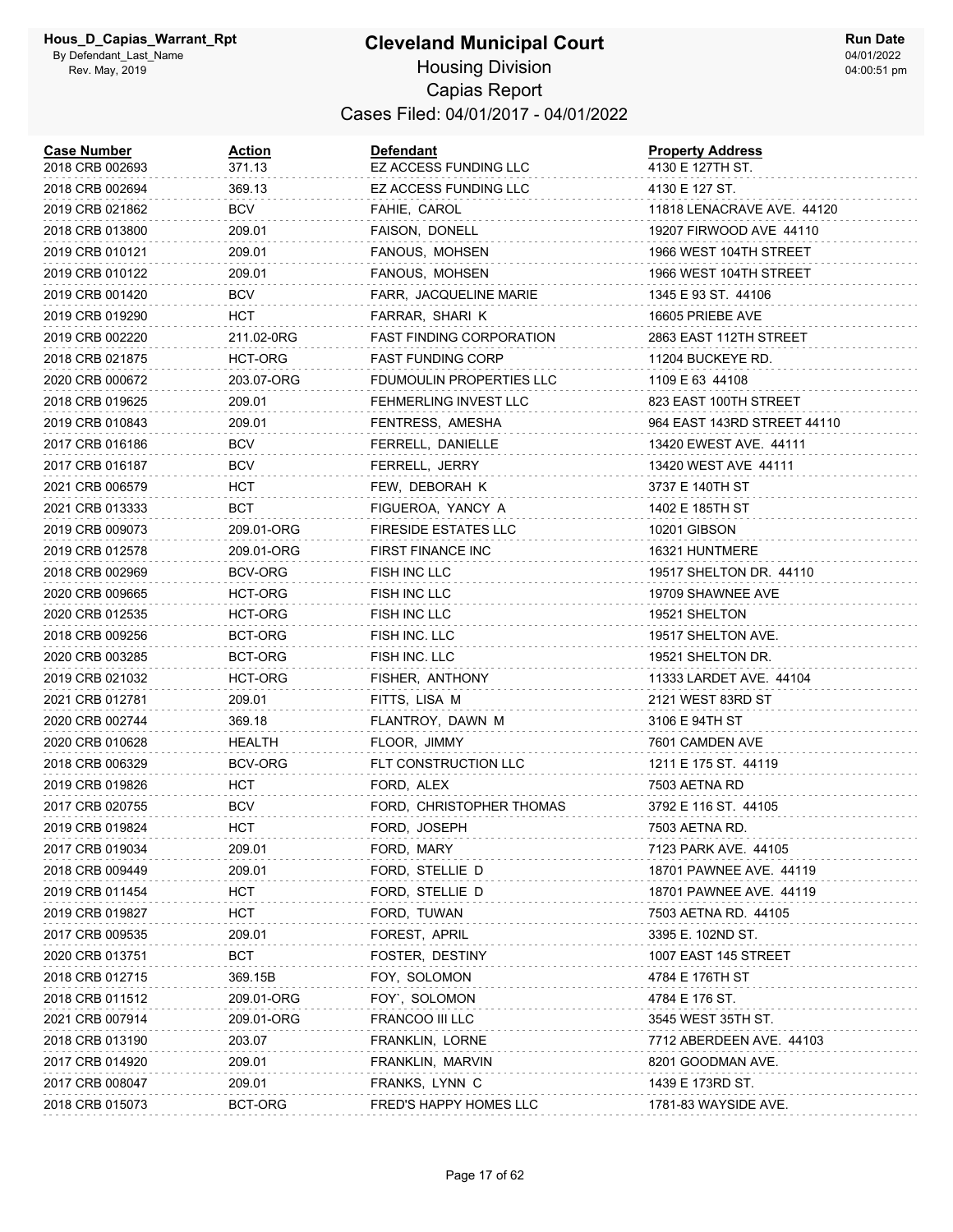#### **Cleveland Municipal Court** Housing Division Capias Report Cases Filed: 04/01/2017 - 04/01/2022

| <b>Case Number</b><br>2017 CRB 006645 | Action<br>203.07-ORG | <b>Defendant</b><br>FREELANCE INVESTORS INC. | <b>Property Address</b><br>7905 CONNECTICUT AVE. 44105 |
|---------------------------------------|----------------------|----------------------------------------------|--------------------------------------------------------|
| 2017 CRB 010485                       | BCV-ORG              | FREELANCE INVESTORS INC.                     | 7905 CONNECTICUT AVE. 44105                            |
| 2018 CRB 012237                       | 209.01-ORG           | FREELANCE INVESTORS INC.                     | 7905 CONNECTICUT AVE                                   |
| 2019 CRB 008138                       | 209.01-ORG           | FREELANCE INVESTORS INC.                     | 7905 CONNECTICUT 44105                                 |
| 2017 CRB 008392                       | <b>BCV</b>           | FREEMAN, CARLA                               | 1525 E 123 ST. 44106                                   |
| 2017 CRB 008393                       | BCV                  | FREEMAN, CARLA                               | 1525 E 123 ST. 44106                                   |
| 2017 CRB 008397                       | BCV                  | FREEMAN, CARLA                               | 1525 E 123 ST. 44106                                   |
| 2017 CRB 025607                       | BCV                  | FREEMAN, CARLA AKA YVETTE CARLA F            | 3496 INDEPENDENCE STE                                  |
| 2017 CRB 008391                       | <b>BCV</b>           | FREEMAN, DONNELL                             | 1525 E 123 ST 44106                                    |
| 2017 CRB 008395                       | BCV                  | FREEMAN, DONNELL                             | 1525 E 123 ST. 44106                                   |
| 2017 CRB 008396                       | BCV                  | FREEMAN, DONNELL                             | 1525 E 123 ST. 44106                                   |
| 2020 CRB 008745                       | 209.01               | FREUND BODNAR, MARLENE                       | 4421 WEST 150TH ST                                     |
| 2021 CRB 004520                       | BCV                  | FREY, DAVID A                                | 2205 SARATOGA AVE                                      |
| 2018 CRB 012144                       | BCT                  | FREY, JAMES                                  | 723 E 156 ST.                                          |
| 2018 CRB 011570                       | 209.01-ORG           | FUAD JUMAA YPUSUF ABDEL RAZZAR               | 14910 KINGSFORD AVE                                    |
| 2018 CRB 010346                       | 367.131A             | FULMORE FOUNDATION INC C/O MICHAEL           | 11501 NELSON AVE                                       |
| 2021 CRB 003940                       | BCT                  | FULTON, JERRY                                | 14918 UPTON AVE                                        |
| 2021 CRB 012191                       | HCT                  | FULTON, JERRY                                | 14918 UPTON AVE                                        |
| 2018 CRB 005234                       | 211.02-0RG           | <b>G4 RESTORATION</b>                        | 11828/30 KINSMAN RD.                                   |
| 2020 CRB 013998                       | BCT                  | GAGEHAM, GWENDELL                            | 1206 EAST 113TH STREET 44108                           |
| 2020 CRB 008343                       | нст                  | GALES, MAHMOUD S                             | 3445 E 142ND ST                                        |
| 2021 CRB 005688                       | 209.01               | GALISH, JOSEPH                               | 4222 WEST 62ND STREET 44144                            |
| 2019 CRB 009828                       | BCT                  | GAMBLE, ROBERT F                             | 1368 E 187 ST. 44110                                   |
| 2018 CRB 008958                       | BCV                  | GANIERE, CHERI                               | 3115 W 52 ST 44102                                     |
| 2019 CRB 005540                       | HEALTH               | GANIERE, CHERI                               | 3115 W 52 ST.                                          |
| 2019 CRB 002023                       | <b>BCV</b>           | GAR, LAMAR                                   | 9715 MANOR AVE. 44104                                  |
| 2021 CRB 003180                       | 203.07               | GARCIA, JAYCOB                               | 3878 EAST 177TH STREET 44128                           |
| 2017 CRB 017886                       | ZCT                  | GARCIA, KYLE                                 | 3453 E 147 ST.                                         |
| 2021 CRB 008438                       | 211.02               | GARDENSHIRE, GLADYS                          | 11625 ELY AVENUE 44120                                 |
| 2020 CRB 011650                       | 367.131A             | <b>GARDNER SOLUTIONS LLC</b>                 | 2985 E 130TH ST CLE OH 44120                           |
| 2021 CRB 007116                       | 209.01               | GARDNER, MANIE                               | 3308 EAST 139TH STREET                                 |
| 2017 CRB 005357                       | 209.01               | GARDNER, NAISHA                              | 10312 SOMERSET AVE. 44108                              |
| 2021 CRB 001299                       | BCT                  | GARDNER, ROBERT L                            | 686-84 E 128 ST                                        |
| 2021 CRB 001300                       | нст                  | GARDNER, ROBERT L                            | 686-84 E 128 ST                                        |
| 2019 CRB 012712                       | 209.01               | GARDNER, TASHA                               | 638 E. 125TH ST                                        |
| 2019 CRB 021055                       | 277.09               | GARRETT, BILLY                               | 6218 SUPERIOR                                          |
| 2018 CRB 007607                       | 211.02               | GARRETT, ROY                                 | 4619 CZAR AVE 44127                                    |
| 2018 CRB 017360                       | 211.02               | GARRETT, TERRY                               | 4356 EAST 154TH STREET                                 |
| 2020 CRB 003280                       | <b>BCT</b>           | GARRISON, ERICKA M                           | 1366 E 185 ST. 44110                                   |
| 2020 CRB 003283                       | нст                  | <b>GARRISON, ERICKA M</b>                    | 1366 E 185 ST.                                         |
| 2019 CRB 016580                       | HEALTHT-ORG          | <b>GARTLAND WEST PROPERTIES LLC</b>          | 1896 W 57 ST.                                          |
| 2018 CRB 021801                       | BCV-ORG              | <b>GBRIT PROPERTY MANAGEMENT LLC</b>         | 1219 E 89 ST. 44108                                    |
| 2020 CRB 002711                       | HCT-ORG              | <b>GENCORP ELECTRIC LLC</b>                  | 723 E 165 ST. 44132                                    |
| 2019 CRB 008337                       | 209.01-ORG           | <b>GEORGE GROUP LLC</b>                      | 17316 STOCKBRIDGE 44128                                |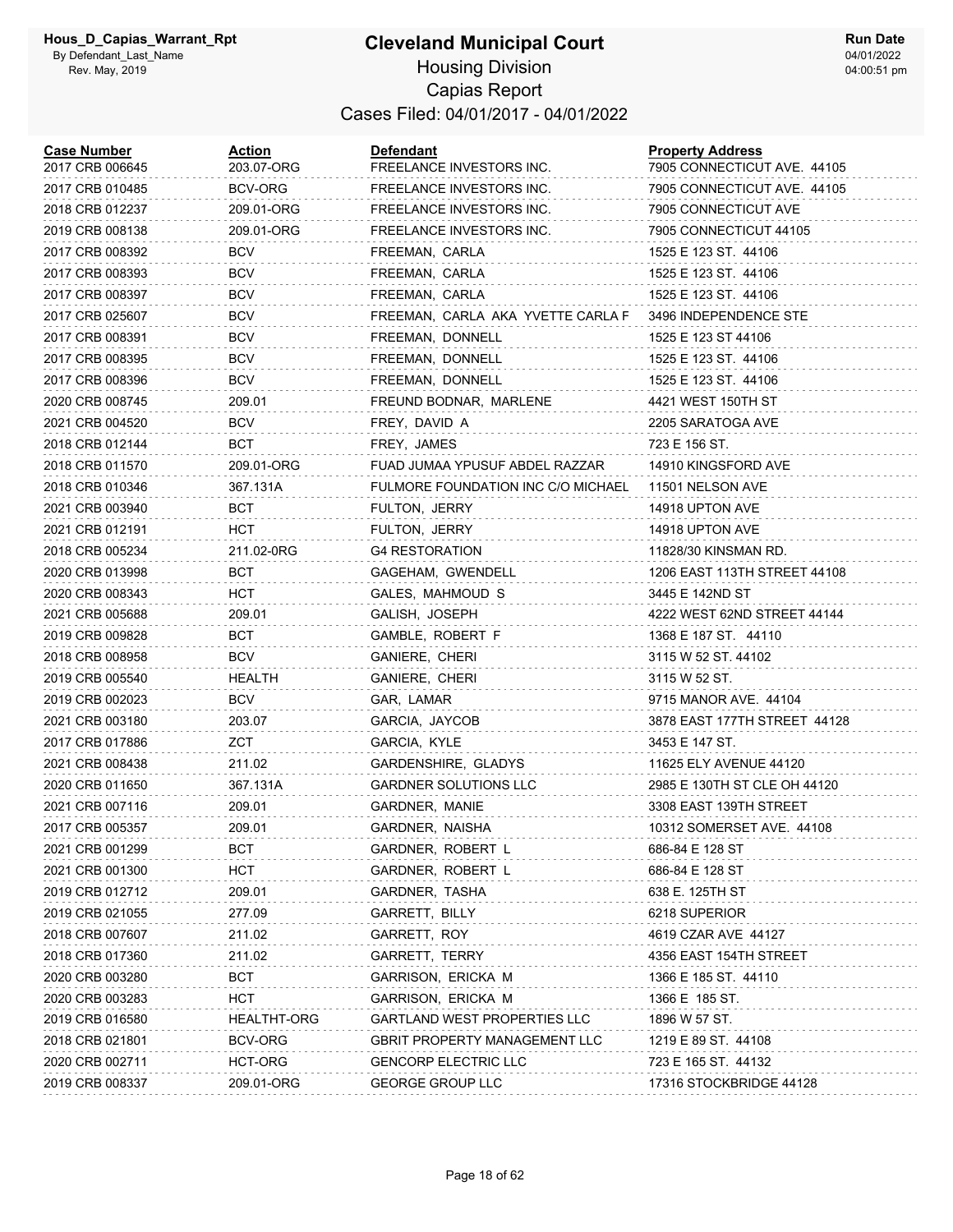| <b>Case Number</b><br>2019 CRB 012147 | Action<br>BCT  | <b>Defendant</b><br>GEORGE, SHARINA Y      | <b>Property Address</b><br>17019 HILLSBORO RD. |
|---------------------------------------|----------------|--------------------------------------------|------------------------------------------------|
| 2019 CRB 012149                       | BCT            | GEORGE, SHARINA Y                          | 17019 HILLSBORO RD.                            |
| 2019 CRB 012171                       | BCT            | GEORGE, SHARINA Y                          | 17019 HILLSBORO RD.                            |
| 2020 CRB 013041                       | BCT            | GEORGE, SHARINA Y                          | 17019 HILLSBORO                                |
| 2020 CRB 013042                       | BCT            | GEORGE, SHARINA Y                          | 17019 HILLSBORO                                |
| 2021 CRB 004687                       | BCT            | GEORGE, SHARINA Y                          | 17019 HILLSBORO RD                             |
| 2021 CRB 003424                       | 203.07         | GHOLSTON, DELORES                          | 9504 UNION AVENUE                              |
| 2016 CRB 008372                       | 367.131A       | GHOSE PROPERTIES LLC.                      | 9917 GAYLORD AVE. 44105                        |
| 2019 CRB 020155                       | HCT            | GHRABAT, FAYSAI                            | 3474 WARREN RD                                 |
| 2018 CRB 012841                       | 209.01-ORG     | GIANT EQUITIES OHIO 2 LLC                  | 2704 NATCHEZ AVE.                              |
| 2021 CRB 009755                       | 209.01         | GIBBS, MARIAN                              | 2836 EAST 125TH STREET                         |
| 2021 CRB 010383                       | 209.01         | GIBBS, MARIAN C                            | 2836 EAST 125TH ST                             |
| 2019 CRB 021469                       | 211.02         | GIGLIO, FRANK                              | 2300 W 14TH ST.                                |
| 2019 CRB 021530                       | 203.07         | GIGLIO, FRANK                              | 2300 W 14TH ST                                 |
| 2019 CRB 021532                       | 203.07         | GIGLIO, FRANK                              | 2300 W 14TH ST                                 |
| 2019 CRB 021472                       | 209.01         | GIGLIO, FRANK A                            | 2300 W 14 ST                                   |
| 2021 CRB 005062                       | 209.01         | GILLIS HARRIS, ANDREA L                    | 9325 CARTON                                    |
| 2020 CRB 011085                       | HCT            | GILLON, JOHNNIE                            | <b>13322 CAINE</b>                             |
| 2020 CRB 008054                       | HCT.           | GILMORE, HAROLD                            | 4807 E 176                                     |
| 2020 CRB 013065                       | HEALTH         | GIRARD, SHAINA                             | 3205 W 120TH ST                                |
| 2019 CRB 004369                       | BCT            | GISSENHANER, THURMOND D                    | 13502-04 CASPER RD. 44110                      |
| 2018 CRB 019845                       | 369.15         | GISSENTANER, SHELTON                       | 3921 STRANDHILL                                |
| 2019 CRB 020960                       | HCT            | GIST, DEANICIA                             | 3577 E 61 ST.                                  |
| 2018 CRB 004428                       | BCV-ORG        | <b>GLENMR LLC</b>                          | 17416-17414 GLEN AVE. 44110                    |
| 2019 CRB 010486                       | 209.01-ORG     | <b>GLENMR LLC</b>                          | 17414 GLEN AVENUE                              |
| 2019 CRB 008933                       | HCT            | GLENN, LARRY M                             | 17217 TARKINGTON AVE. 44128                    |
| 2019 CRB 009437                       | HCT-ORG        | GLENVILLE DEVELOPMENT CORP.                | 735 E 91ST ST.                                 |
| 2016 CRB 014950                       | 367.12(C)      | GLOBAL PREMIER ASSET SERVICING INC.        | 12608 LENACRAVE AVENUE 44105                   |
| 2016 CRB 014984                       | 367.131A       | <b>GLOBAL PREMIER ASSET SERVICING INC.</b> | 1328 EAST 120TH STREET 44106                   |
| 2016 CRB 022636                       | 211.02-0RG     | <b>GLOBAL PREMIER MANAGEMENT LLC</b>       | 9100-9110 MILES AVE.                           |
| 2017 CRB 018745                       | 203.07-ORG     | <b>GMJ PROPERTY MANAGEMENT LLC</b>         | 1321 RUSSELL AVE.                              |
| 2017 CRB 019891                       | 209.01-ORG     | <b>GMJ PROPERTY MANAGEMENT LLC</b>         | 1321 RUSSELL AVE                               |
| 2019 CRB 018333                       | 209.01-ORG     | GMT INVESTMENT GROUP LLC                   | 10417 PRINCE AVE.                              |
| 2017 CRB 012356                       | 209.01         | GNATOWSKI, JOHN                            | 6907 INDIANA AVE.                              |
| 2019 CRB 006018                       | <b>HCT-ORG</b> | GOAL FAITH FOUNDATIONS OH LLC              | 12509 MCGOWAN                                  |
| 2021 CRB 009387                       | 209.01         | GOCAN, EVON                                | 3720 E 110                                     |
| 2018 CRB 004759                       | <b>BCV-ORG</b> | GODS WORD-GODS WAY SABBATH CHAPI           | 3587 E 93 ST. 44105                            |
| 2018 CRB 010501                       | 209.01         | GOERNDT, CYNTHIA E                         | 838 WHITCOMB                                   |
| 2019 CRB 019480                       | <b>HCT-ORG</b> | GOLD DOLLAR INVESTMENT LLC                 |                                                |
| 2017 CRB 020872                       | 209.01-ORG     | <b>GOLDEN REAL ESTATE OPPORTUNITIES L</b>  | 718 E 124 ST.                                  |
| 2018 CRB 002455                       | 203.07-ORG     | GOLDEN REAL ESTATE OPPORTUNITIES L         | 718 E 124 ST.                                  |
| 2015 CRB 012519                       | BCT-ORG        | <b>GOLDEN RESIDENTIAL INVESTMENT LLC</b>   | 7419 COLGATE AVE 44102                         |
| 2017 CRB 024663                       | 209.01-ORG     | GOLDEN RESIDENTIAL INVESTMENTS             | 3412 W. 47ST                                   |
| 2019 CRB 021525                       | 371.13         | GOLPHIN, LOUIS                             | 10105 DICKENS AVE                              |
| 2020 CRB 000368                       | HCT-ORG        | GONFRA REAL ESTATE SOLUTIONS               | 205 E 156 ST.                                  |
| 2022 CRB 000084                       | <b>BCT</b>     | GONZALEZ, ANNE MARIE                       | 1362 EAST 185TH ST                             |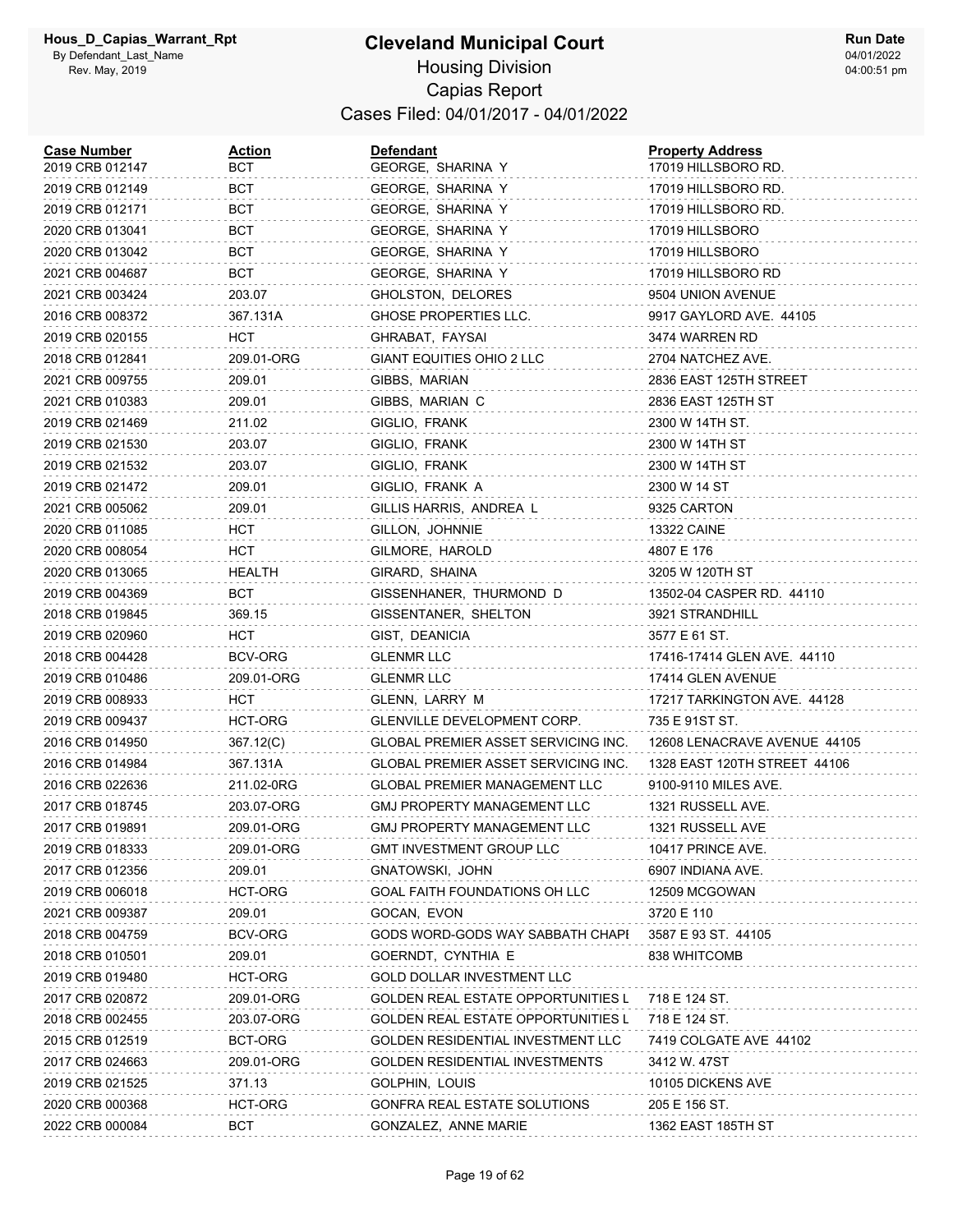#### **Cleveland Municipal Court** Housing Division Capias Report Cases Filed: 04/01/2017 - 04/01/2022

| <b>Case Number</b><br>2017 CRB 023271 | Action<br>203.07 | <b>Defendant</b><br>GONZALEZ, GLORIA | <b>Property Address</b><br>2096 W 103 ST. |
|---------------------------------------|------------------|--------------------------------------|-------------------------------------------|
| 2017 CRB 023272                       | 209.01           | GONZALEZ, GLORIA                     | 2096 W 103 ST.                            |
| 2018 CRB 017061                       | 209.01           | GONZALEZ, HECTOR                     | 3076 WEST 104TH STREET                    |
| 2018 CRB 019637                       | 209.01           | GONZALEZ, HECTOR                     | 3076 WEST 104TH STREET 44111              |
| 2019 CRB 015971                       | 209.01           | GONZALEZ, HECTOR                     | 3076 WEST 104TH STREET 44111              |
| 2019 CRB 017640                       | 209.01           | GONZALEZ, HECTOR                     | 3076 W.104                                |
| 2019 CRB 017642                       | 211.02           | GONZALEZ, HECTOR                     | 3076 W 104                                |
| 2020 CRB 013369                       | 209.01           | GONZALEZ, HECTOR                     | 3076 W 104                                |
| 2017 CRB 014493                       | 209.01           | GOODRICH, GANNETT                    | 1400 E 55TH ST. 44103                     |
| 2017 CRB 014495                       | 209.01           | GOODRICH, GANNETT                    | 1400 E 55TH ST. 44108                     |
| 2018 CRB 006999                       | 211.02           | GORDON, BETTY M                      | 1364 E 93 ST.                             |
| 2016 CRB 002905                       | <b>BCV</b>       | GORE, CHAS                           | 3069-71 E 65TH ST 44127                   |
| 2016 CRB 022890                       | 3101.10(E)       | GORE, JANEEN L                       | 3344 E 112TH ST                           |
| 2020 CRB 009760                       | 369.13           | GOSHA, STEVEN                        | 14201 CHRISTINA AVENUE 44105              |
| 2017 CRB 011847                       | ZCV              | GOZILLA AUTOMOTIVE INC.              | 7014 CLARK AVE. 44102                     |
| 2017 CRB 025834                       | 211.02           | GRAFT, RICHARD DANIEL                | 13313 EDGEWOOD AVE. 44105                 |
| 2018 CRB 016495                       | 209.01           | GRAHAM, CHARLES                      | 14012 LAKOTA                              |
| 2018 CRB 016496                       | 211.02           | GRAHAM, CHARLES                      | 14012 LAKOTA                              |
| 2021 CRB 004541                       | BCT              | GRANT, CLEO                          | O-MT CARMEL ROAD                          |
| 2018 CRB 016062                       | 211.02           | GRANT, KEVIN                         | 3225 EAST 125TH STREET                    |
| 2019 CRB 021212                       | HCT              | GRANT, LAURA                         | 11620 PARKVIEW AVE 44120                  |
| 2020 CRB 003233                       | BCV              | GRAPO, JOHN F                        | 2022 FAIRVIEW AVE, 44106                  |
| 2019 CRB 012623                       | HCT-ORG          | <b>GRASS ROOTS INNOVATION LLC</b>    | 10528 ENGLEWOOD AVE.                      |
| 2021 CRB 007136                       | HCT              | GRAY, BRIAN K                        | 3406 W 135TH ST                           |
| 2018 CRB 016373                       | 209.01           | GRAYS, EDDIE                         | 4316 EAST 143RD STREET                    |
| 2018 CRB 016374                       | 209.01           | GRAYS, EDDIE                         | 4316 EAST 143RD STREET                    |
| 2019 CRB 011988                       | HCT              | GRAYS, EDDIE LEE                     | 3931 E. 147TH ST. 44128                   |
| 2018 CRB 002736                       | 209.01           | <b>GRAYS, MARQUES A</b>              | 3527 CARLYLE AVE. 44109                   |
| 2019 CRB 012585                       | 209.01-ORG       | <b>GREAT NORTHERN INVESTMENT</b>     | 12802 MATHERSON                           |
| 2018 CRB 017164                       | 211.02           | GREELEE, MARTRELL                    | 372 EAST 123RD STREET                     |
| 2016 CRB 020290                       | 209.01-ORG       | <b>GREEN HARVEST VISION LLC</b>      | 1932 W 75 ST.                             |
| 2019 CRB 014785                       | 367.131A         | <b>GREEN ORCHID REALTY LLC</b>       | 2829 E 116TH ST. 44120                    |
| 2019 CRB 014319                       | HCT              | GREEN, SANDRA KATHLEEN               | 9101 MADISON AVE.                         |
| 2019 CRB 012468                       | 209.01           | GREENE, LILLIAN J                    | 3971 E. 176 ST                            |
| 2020 CRB 007409                       | HEALTH           | GREENE, MIKE                         | 4006 E 150TH ST                           |
| 2019 CRB 012769                       | HCT              | GREER, WILLIAM                       | 10101 ROSEHILL AVE.                       |
| 2017 CRB 009618                       | 209.01           | GREGORY, BRAIN                       | 4281 E 131 ST.                            |
| 2017 CRB 006239                       | 211.02           | GREGORY, BRIAN                       | 4251 E 131 ST.                            |
| 2017 CRB 009801                       | 369.18           | GRIDLEY, BONNIE R                    | 7119 ELTON AVE. 44102                     |
| 2017 CRB 009803                       | 551.06 HOUSING   | <b>GRIDLEY, BONNIE R</b>             | 7119 ELTON AVE. 44102                     |
| 2020 CRB 008678                       | 211.02           | GRIFFIN, EVELYN                      | 4553 LEE RD                               |
| 2021 CRB 007748                       | <b>HCT</b>       | <b>GRIFFIN, EVELYN</b>               | 4553 LEE RD                               |
| 2021 CRB 005109                       | 209.01           | <b>GRIFFIN, MICHELLE</b>             | 1110 EAST 77TH STREET 44103               |
| 2017 CRB 019844                       | 209.01           | GRIFFIN, MICHELLE M                  | 1110 E 77TH ST.                           |
| 2019 CRB 021266                       | <b>HCT</b>       | <b>GRIFFIN, STEPHANIE</b>            | 1774 CLARKSTONE RD.                       |
| 2018 CRB 020785                       | BCV              | GRISSOM, WILLIE                      | 746 E 96 ST. 44108                        |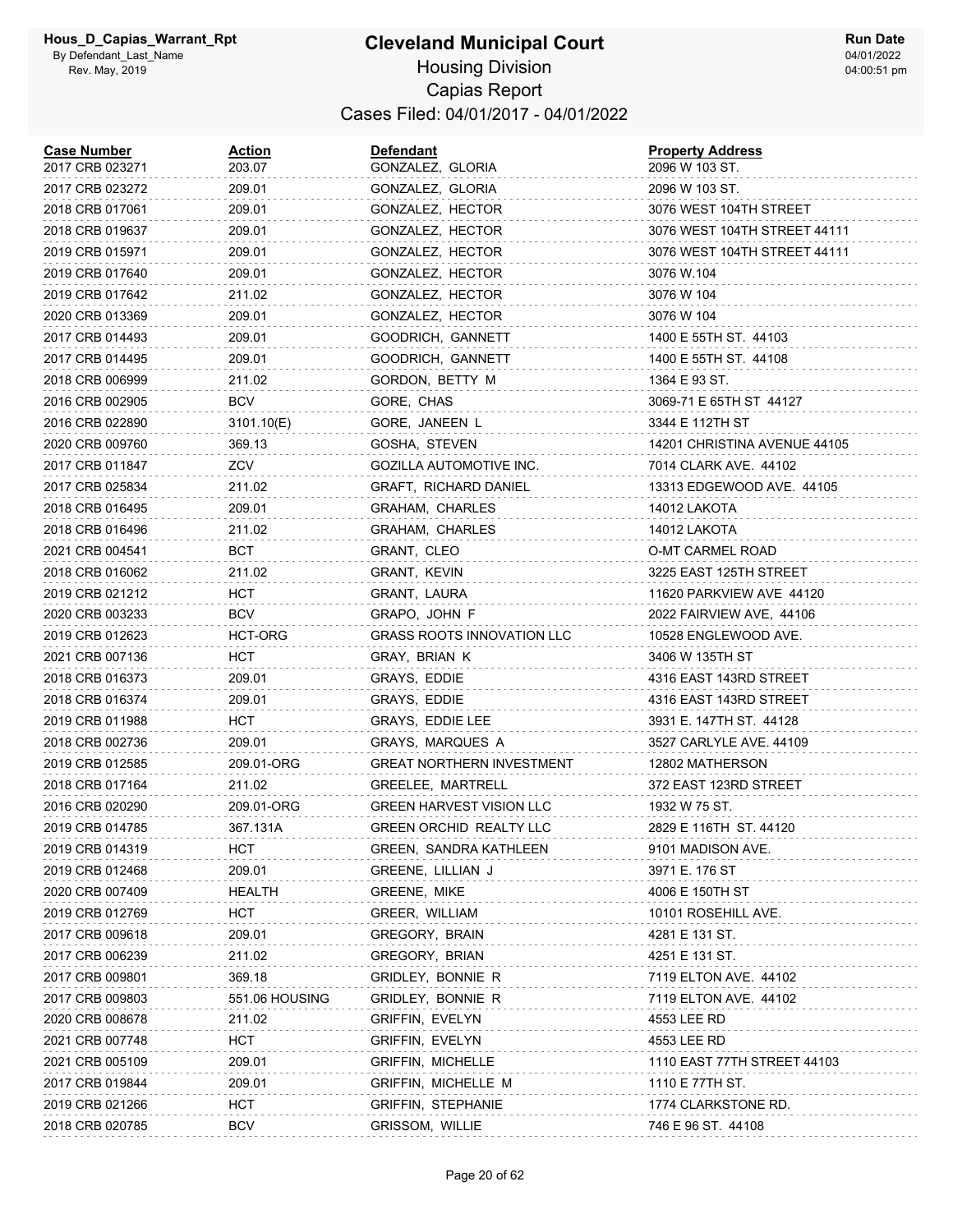#### **Cleveland Municipal Court** Housing Division Capias Report Cases Filed: 04/01/2017 - 04/01/2022

| <b>Case Number</b><br>2020 CRB 001454 | <b>Action</b><br>BCT-ORG | Defendant<br><b>GROW LORAIN LLC</b> | <b>Property Address</b><br>3815 LORAIN AVE 44113 |
|---------------------------------------|--------------------------|-------------------------------------|--------------------------------------------------|
| 2020 CRB 011597                       | BCT-ORG                  | <b>GROW LORAIN LLC</b>              | 3815 LORAIN AVE CLE OH 44113                     |
| 2020 CRB 000275                       | HEALTH                   | GRUBER, PAUL                        | 4518 W 145 ST. 44135                             |
| 2020 CRB 007390                       | 209.01                   | GRUBER, PAUL                        | 4518 WEST 145 STREET                             |
| 2020 CRB 007393                       | 211.02                   | GRUBER, PAUL                        | 4518 WEST 145 STREET                             |
| 2020 CRB 009460                       | 211.02                   | GRUBER, PAUL                        | 4518 WEST 145TH ST                               |
| 2020 CRB 009462                       | 209.01                   | GRUBER, PAUL                        | 4518 WEST 145TH ST                               |
| 2019 CRB 019938                       | HCT-ORG                  | <b>GRUHE LLC</b>                    | 4021 E 144 ST                                    |
| 2019 CRB 009482                       | 209.01-ORG               | GSK PROPERTY MANAGEMENT LLC         | 3111 WEST 101ST STREET 44111                     |
| 2019 CRB 014220                       | 209.01-ORG               | <b>GSK PROPERTY MANAGEMENT LLC</b>  | 3111 WEST 101ST STREET                           |
| 2017 CRB 013494                       | 209.01                   | GUNN, MARK P                        | 12305 FARRINGDON AVE. 44105                      |
| 2017 CRB 016467                       | <b>BCV</b>               | GUNN, MARK P                        | 716 E. 127 ST. 44108                             |
| 2017 CRB 016468                       | <b>BCV</b>               | GUNN, MARK P                        | 716 E 127 ST. 44108                              |
| 2017 CRB 025844                       | 209.01                   | GUNN, MARK P                        | 1259 E. 187TH                                    |
| 2021 CRB 007323                       | 209.01                   | GUZEY, ISMAIL                       | 12608 HOLBURN AVENUE 44105                       |
| 2020 CRB 013077                       | BCT                      | HADDON, LISA                        | 935 E 150                                        |
| 2019 CRB 018728                       | 209.01                   | HADLEY, MUZZETTE                    | 3550 EAST 113TH STREET 44105                     |
| 2021 CRB 012085                       | 209.01                   | HAGWOOD, TERRY                      | 4719 WICHITA AVENUE 44144                        |
| 2021 CRB 003942                       | BCT                      | HAIRSTON, LATRELLE                  | 9720 DENISON AVE                                 |
| 2019 CRB 008311                       | 209.01                   | HALEY, DESHAWN                      | 2048 WEST 100TH STREET 44102                     |
| 2019 CRB 008312                       | 209.01                   | HALEY, DESHAWN                      | 2048 WEST 100TH STREET 44102                     |
| 2019 CRB 007504                       | HCT                      | HALEY, DE'SHAWN                     | 3332 WALTON AVE.                                 |
| 2017 CRB 010511                       | HEALTH                   | HALL OF FAME BARBERSHOP             | 7710 ST. CLAIR AVE.                              |
| 2019 CRB 003710                       | <b>BCV</b>               | HALL, AMANDA                        | 13403 ARGUS AVE. 44110                           |
| 2019 CRB 019726                       | HCT                      | HALL, CALVIN LEROY                  | 10908 GRANDVIEW AVE 44104                        |
| 2018 CRB 001526                       | <b>BCV</b>               | HALL, FRANCIS P                     | 3112 ALBION RD. 44120                            |
| 2010 CRB 007134                       | 551.04                   | HALL, TINIYA                        | 7515 OTTAWA                                      |
| 2017 CRB 017165                       | HCT                      | HALL, TINIYA                        | 7515 OTTAWA RD. 44105                            |
| 2015 CRB 014205                       | 209.01-ORG               | <b>HALON LLC</b>                    | 419 E 147TH ST                                   |
| 2017 CRB 016071                       | 3101.10(E)               | HAMBRICK, INDIA L                   | 3806 E 54 ST                                     |
| 2017 CRB 027131                       | 209.01                   | HAMDAN, SIHAM                       | 4497 STATE RD.                                   |
| 2018 CRB 014895                       | <b>BCV</b>               | HAMDAN, SIHAM M                     | 4497 STATE RD 44109                              |
| 2018 CRB 020753                       | 369.15B                  | HAMEED, MARYANN                     | 17204 ELDAMERE 44128                             |
| 2021 CRB 007506                       | HCT                      | HAMILTON, DELBERT L                 | 14021 SAYBROOK AVE                               |
| 2018 CRB 017503                       | 369.15B                  | HAMILTON-MURPHY, PATRICIA A         | 4071 EAST 176TH STREET                           |
| 2017 CRB 017865                       | 209.01                   | HAMP, BELLE                         | 979 LAKEVIEW AVE.                                |
| 2020 CRB 003282                       | <b>BCT</b>               | HAMPTON, KEVIN                      | 1366 E 185 ST.                                   |
| 2020 CRB 003284                       | HCT                      | HAMPTON, KEVIN                      | 1366 E 185 ST.                                   |
| 2021 CRB 006850                       | BCT                      | HAMPTON, LYNN                       | 475 E 124TH ST                                   |
| 2019 CRB 019671                       | HCT                      | HAMPTON, ROBERT                     | 9415 STEINWAY AVE. 44104                         |
| 2020 CRB 010327                       | HEALTH                   | HANCOVSKY, ANTHONY                  | 6109 FIR AVE                                     |
| 2021 CRB 002031                       | <b>HCT</b>               | HANCOVSKY, ANTHONY                  | 6109 FIR AVE                                     |
| 2017 CRB 005339                       | <b>BCV-ORG</b>           | HARBOUR INTERNATIONAL LLC.          | 5318 ELIZA AVE. 44105                            |
| 2018 CRB 016443                       | 209.01                   | HARDWICK, JASMINE                   | 14318 CAINE AVE                                  |
| 2018 CRB 022510                       | <b>HCT</b>               | HARDWICK, JASMINE D                 | 14318 CAINE AVE. 44105                           |
| 2020 CRB 006183                       | 209.01                   | HARDWICK, JASMINE D                 | 14318 CAINE AVE. 44128                           |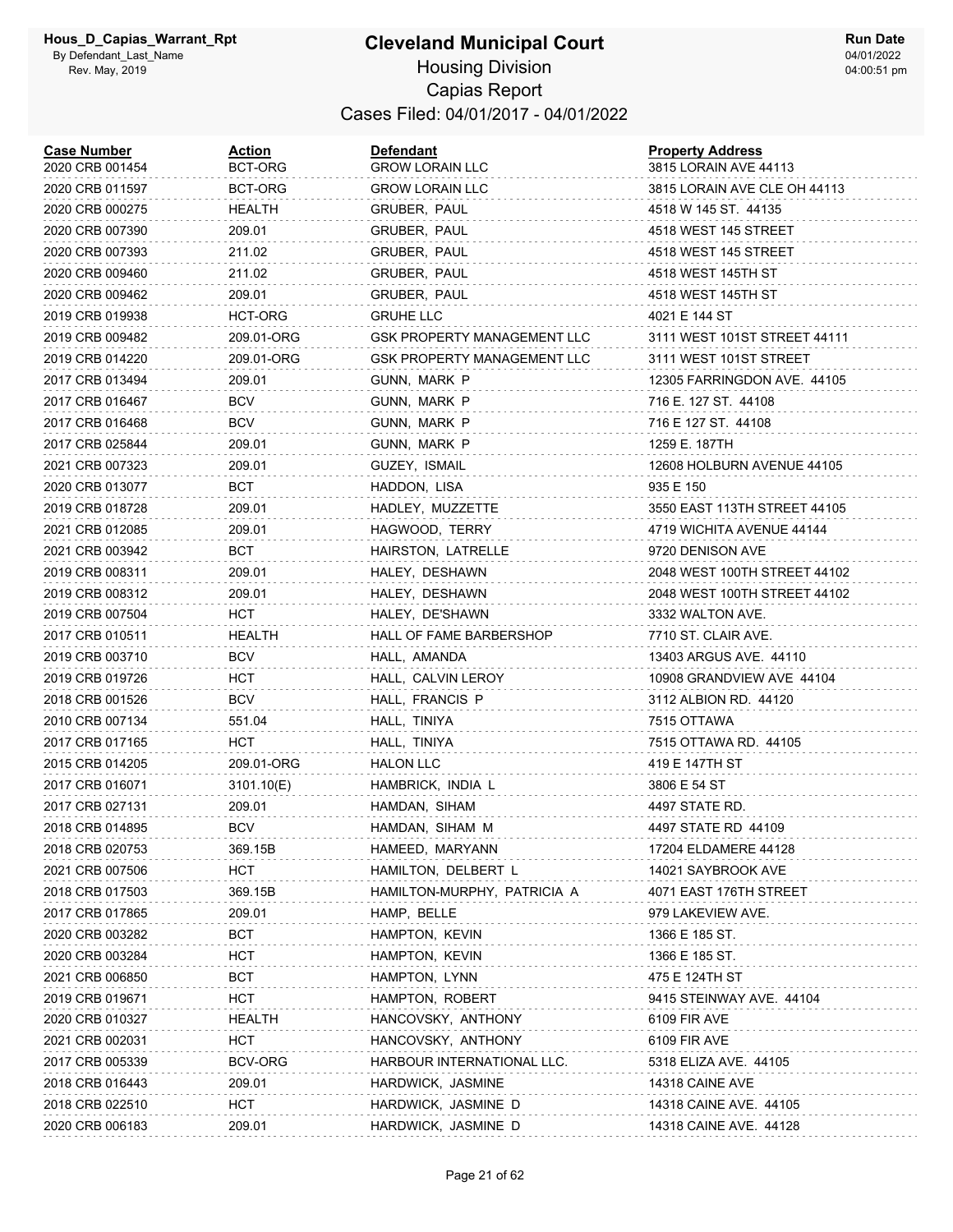| <b>Case Number</b><br>2017 CRB 010463 | Action<br>209.01 | <b>Defendant</b><br>HARPER, ERIC | <b>Property Address</b><br>10527 EVERTON |
|---------------------------------------|------------------|----------------------------------|------------------------------------------|
| 2017 CRB 023997                       | BCV              | HARRIS, AUDREY                   | 18920 NEFF RD                            |
| 2017 CRB 008707                       | BCV              | HARRIS, CLEVELAND                | 6808 BONNA AVE 44103                     |
| 2020 CRB 003232                       | 203.07           | HARRIS, CURTIS                   | 10314 GRANDVIEW                          |
| 2020 CRB 009977                       | 369.15A          | HARRIS, CURTIS                   | 10314 GRANDVIEW AVENUE                   |
| 2020 CRB 009974                       | 613.14 - HOUSING | HARRIS, CURTIS D                 | 10314 GRANDVIEW AVENUE                   |
| 2020 CRB 009975                       | 209.01           | HARRIS, CURTIS D                 | 10314 GRANDVIEW AVENUE                   |
| 2020 CRB 009976                       | 369.14C          | HARRIS, CURTIS D                 | 10314 GRANDVIEW AVENUE                   |
| 2013 CRB 023286                       | 209.01           | HARRIS, DEBORAH L                | 1655 CLIFFVIEW                           |
| 2017 CRB 005616                       | BCV              | HARRIS, EARLY                    | 1890 E 82ND ST. 44103                    |
| 2021 CRB 004965                       | BCT              | HARRIS, JAMES R                  | 629 E 125TH ST                           |
| 2020 CRB 000095                       | нст              | HARRIS, LORENA                   | 906 ALHAMBRA RD                          |
| 2021 CRB 003807                       | 211.02           | HARRIS, NATHAN                   | 3758 EAST 153RD STREET                   |
| 2021 CRB 008393                       | 209.01           | HARRIS, NATHAN                   | 3085 EAST 67TH STREET                    |
| 2019 CRB 014470                       | 369.15B          | HARRIS, ROSE                     | 4135 E 64 ST.                            |
| 2018 CRB 020538                       | 203.07           | HARRIS, STEPHEN                  | 7816 CONNECTICUT                         |
| 2021 CRB 013031                       | нст              | HARRIS, TEQUETTA                 | 3829 E 57TH ST                           |
| 2019 CRB 011834                       | 209.01           | HARRIS, WALTER                   | 6215 HOSMER 44105                        |
| 2018 CRB 008920                       | 209.01           | HARRIS-ADAM, CAROLYN             | 7616 DECKER AVE. 44103                   |
| 2018 CRB 008921                       | 209.01           | HARRIS-ADAM, CAROLYN             | 7616 DECKER AVE. 44103                   |
| 2021 CRB 008383                       | 211.02           | HARRIS-MCCALL, TYNNETTA          | 12913 ST.CLAIR AVENUE                    |
| 2019 CRB 009526                       | 209.01           | HARRISON, MARLYN                 | 3622 EAST 47TH STREET 44105              |
| 2019 CRB 009527                       | 211.02           | HARRISON, MARLYN                 | 3622 EAST 47TH STREET 44105              |
| 2020 CRB 007389                       | HEALTH           | HARRISON, MARLYN                 | 3622 E 47TH ST                           |
| 2016 CRB 015493                       | 209.01           | HART, WILLIAM E                  | 10827 OLIVET                             |
| 2020 CRB 013336                       | 209.01           | HARTFIELD, NATHANIEL             | 2966 E 67                                |
| 2020 CRB 013337                       | 211.02           | HARTFIELD, NATHANIEL             | 2966 E 67                                |
| 2019 CRB 011678                       | <b>BCV</b>       | HASENSTAB, RICHARD               | 4617 LESTER 44127                        |
| 2017 CRB 022940                       | 209.01           | HASHEM, MHA HASEM                | 17921 DELAVAN RD. 44119                  |
| 2019 CRB 015507                       | HCT              | HASSAN, MILES                    | 12422 AUBRUNDALE                         |
| 2021 CRB 009091                       | нст              | HATCHER, MARCELLA                | 2994 E 128TH ST                          |
| 2019 CRB 018735                       | 209.01           | HATCHER, MICHAEL                 | 9619 PRINCE AVENUE 44105                 |
| 2020 CRB 014105                       | HCT              | HAUSER, LEON                     | 3450 FULTON RD                           |
| 2019 CRB 011780                       | 209.01           | HAUTALA, CHARLES                 | 3809 EAST 54TH STREET 44105              |
| 2018 CRB 013902                       | 209.01-ORG       | <b>HAVPAY LLC</b>                | 6700 HARVARD AVENUE                      |
| 2020 CRB 007065                       | 209.01           | HAVTALA, CHARLES                 | 3809 E 54TH ST                           |
| 2019 CRB 012285                       | 209.01-ORG       | HAWKEYE PROPERTIES LLC           |                                          |
| 2020 CRB 012602                       | 209.01           | HAWKINS, JEREMY                  | 3696 INDEPENDENCE                        |
| 2019 CRB 006747                       | <b>BCV</b>       | HAWKINS, MONTRE'LL A             | HAWKINS, MONTRE'LL A                     |
| 2019 CRB 011940                       | нст              | HEAD, MATLEAN                    | 4460 E 158TH ST.                         |
| 2019 CRB 016733                       | 209.01-ORG       | <b>HEAPS LLC</b>                 | 11318-20 FAIRPORT                        |
| 2017 CRB 018773                       | <b>BCT</b>       | HEILINGER, MARK                  | 3539 W 125TH ST.                         |
| 2017 CRB 019145                       | <b>BCV</b>       | HEILINGER, MARK                  | 3539 W 125TH ST. 44111                   |
| 2017 CRB 019151                       | <b>BCV</b>       | HEILINGER, MARK                  | 3539 W 125 ST. 44111                     |
| 2019 CRB 019526                       | <b>HCT</b>       | HEISERMAN, BLAIR F               | 8005 NEVILLE AVE                         |
| 2019 CRB 011796                       | HCT-ORG          | HELP A BROTHER OUT               | 1214 E 169TH ST. 44110                   |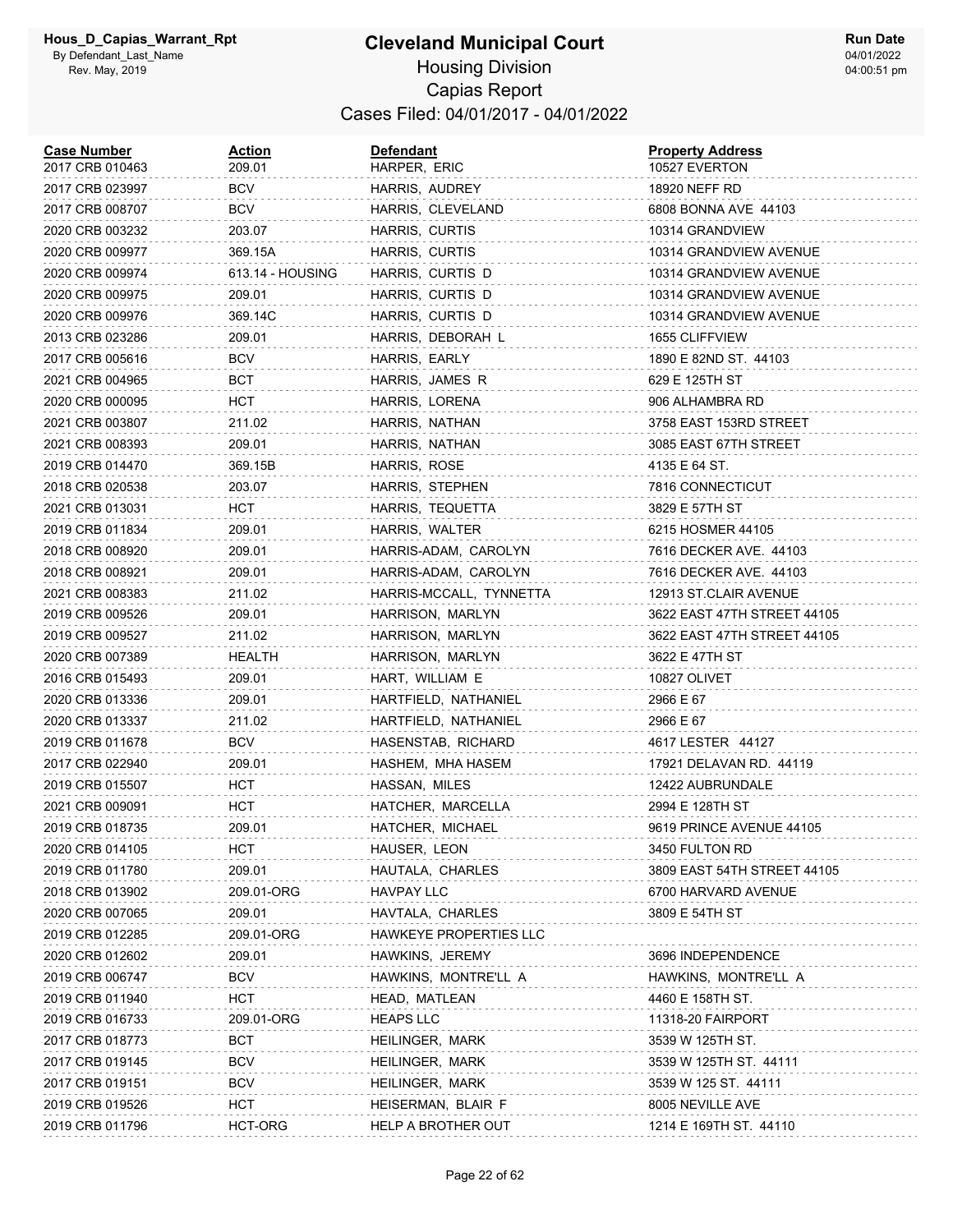## **Cleveland Municipal Court** Housing Division

Capias Report Cases Filed: 04/01/2017 - 04/01/2022

| <b>Case Number</b><br>2017 CRB 002735 | Action<br>209.01-ORG | <b>Defendant</b><br>HELPING HANDS + LOVING HEARTS LLC | <b>Property Address</b><br>1135 PARKWOOD |
|---------------------------------------|----------------------|-------------------------------------------------------|------------------------------------------|
| 2020 CRB 003816                       | 203.07               | HEMPHILL, JAMES                                       | 9902 STOUGHTON                           |
| 2022 CRB 001121                       | BCT                  | HENDERON, DE'AJA                                      | 14319 DARWIN AVE                         |
| 2017 CRB 018301                       | 209.01               | HENDERSON, ANGELA                                     | 1224 E 84TH ST. 44103                    |
| 2021 CRB 006033                       | 551.04 HOUSING       | HENDERSON, DECARLO                                    | 15226 HOLMES AVENUE 44110                |
| 2022 CRB 001120                       | BCT                  | HENDERSON, DESTIN                                     | 14319 DARWIN AVE                         |
| 2017 CRB 020402                       | 209.01               | HENDERSON, JAMES                                      | 3238 LORAIN AVE.                         |
| 2019 CRB 019566                       | HCT                  | HENDERSON, MARY                                       | 4438 E 141 ST.                           |
| 2020 CRB 008322                       | BCT                  | HENDERSON, SONJA C                                    | 2386 BELVOIR                             |
| 2018 CRB 021719                       | 209.01               | HENDERSON, TROY                                       | 10833 OLIVET AVENUE 44108                |
| 2018 CRB 021720                       | 211.02               | HENDERSON, TROY                                       | 10833 OLIVET AVENUE 44108                |
| 2020 CRB 001855                       | 211.02               | HENDERSON, TROY                                       | 10833 OLIVET AVE                         |
| 2020 CRB 007991                       | HCT                  | HENLEY, MATTHEW                                       | 3993 E 186                               |
| 2019 CRB 017551                       | HCT                  | HERDON, JOSEPH                                        | 1369 E. ROSA PARK 44106                  |
| 2018 CRB 003626                       | 209.01               | HERRINGTON, RICHARD                                   | 3233 LOUISIANA                           |
| 2019 CRB 019472                       | HCT                  | HERZBERGER, ERICH B                                   | 4907 GIFFORD AVE.                        |
| 2014 CRB 007871                       | <b>BCV</b>           | <b>HHIG OHIO PROPERTIES</b>                           | 1380 W.80                                |
| 2017 CRB 010428                       | 209.01               | HICKS, DANA                                           | 3718 HENRITZE AVE. 44109                 |
| 2017 CRB 022210                       | 209.01               | HICKS, DANA E                                         | 3718 HENRITZE AVE. 44109                 |
| 2019 CRB 014028                       | 211.02               | HICKS, LEVY                                           | 3661 E 112 ST. 44105                     |
| 2019 CRB 017661                       | HCT                  | HICKS, LEVY                                           | 3661 E 112TH ST                          |
| 2017 CRB 010261                       | 211.02               | HICKS, WILMER D                                       | 11919 MILES RD. 44105                    |
| 2020 CRB 010010                       | 209.01               | HILDEBRAND, JENNIFER                                  | 3522 WEST 123RD STREET                   |
| 2018 CRB 009318                       | 209.01               | HILL, ARTHUR                                          | 9319 CARTON AVE. 44104                   |
| 2019 CRB 020914                       | HCT                  | HILL, CIOBHON                                         | 8902 JEFFRIES AVE 44105                  |
| 2015 CRB 012512                       | <b>BCV</b>           | HILL, DWONE                                           | 16615 STOCKBRIDGE AVE 44128              |
| 2018 CRB 014551                       | 369.15B              | HILL, DWONE                                           | 16805 PALDA                              |
| 2020 CRB 006046                       | <b>BCT</b>           | HILL, DWONE                                           | 10933 ST CLAIR AVE                       |
| 2018 CRB 014552                       | 369.13               | HILL, DWONE A                                         | 3812 WENDY DRIVE                         |
| 2018 CRB 014553                       | 369.19               | HILL, DWONE A                                         | 3812 WENDY DRIBE                         |
| 2018 CRB 014554                       | 369.17               | HILL, DWONE A                                         | 3812 WENDY DRIVE                         |
| 2018 CRB 014555                       | 209.01               | HILL, DWONE A                                         | 3812 WENDY DRIVE                         |
| 2018 CRB 014556                       | 369.14C              | HILL, DWONE A                                         | 3812 WENDY DRIVE                         |
| 2018 CRB 014558                       | 369.15               | HILL, DWONE A                                         | 3812 WENDY DRIVE                         |
| 2018 CRB 015306                       | 209.01               | HILL, DWONE A                                         | 3812 WENDY DRIVE                         |
| 2018 CRB 017514                       | 369.15B              | HILL, DWONE A                                         | 3812 WENDY DRIVE                         |
| 2020 CRB 006145                       | 211.01               | HILL, DWONE A                                         | 3768 E 154 ST.                           |
| 2017 CRB 009901                       | <b>BCV</b>           | HILL, FRANKIE M                                       | 3269 E. 118TH ST. 44120                  |
| 2017 CRB 009903                       | <b>BCV</b>           | HILL, FRANKIE M                                       | 3269 E 118TH ST. 44120                   |
| 2018 CRB 000350                       | <b>BCV</b>           | HILL, JAMES M                                         | 3649 E 151 ST. 44120                     |
| 2018 CRB 016900                       | 203.07               | HILL, KATRINA                                         | 15133 NAPLES AVENUE                      |
| 2018 CRB 016901                       | 209.01               | HILL, KATRINA                                         | 15133 NAPLES AVENUE                      |
| 2018 CRB 011698                       | 369.15B              | HILL, KATRINA N                                       | 15133 NAPLES AVE                         |
| 2019 CRB 012141                       | <b>HCT</b>           | HILL, LEWELLYN                                        | 17931 COLONIAL HTS. BLVD. 44112          |
| 2021 CRB 010826                       | BCT                  | HILLMAN JR ET AL, DALLAS                              | 18057 WESTON RD                          |
| 2021 CRB 010827                       | BCT                  | HILLMAN JR ET AL, DALLAS                              | 18057 WESTON RD                          |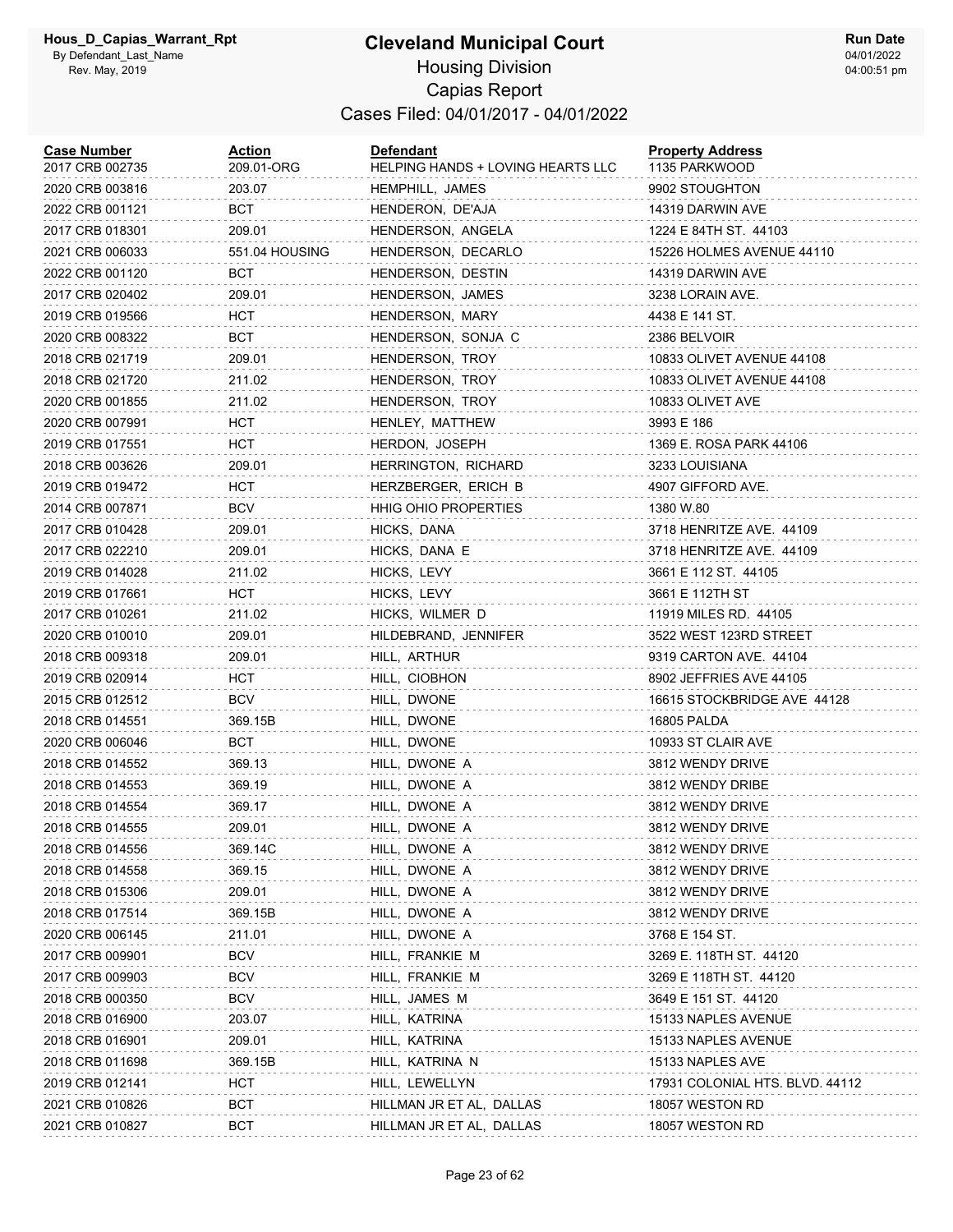| <b>Case Number</b><br>2019 CRB 011818 | <b>Action</b><br>209.01 | Defendant<br>HILTON, ROBERT        | <b>Property Address</b><br>3821 EAST 53RD STREET 44105 |
|---------------------------------------|-------------------------|------------------------------------|--------------------------------------------------------|
| 2018 CRB 022793                       | 209.01                  | HINES, CHRISTOPHER                 | 10429 ALMIRA                                           |
| 2017 CRB 018569                       | 209.01                  | HINES, MYRON G                     | 10012-14 SANDUSKY AVE. 44105                           |
| 2018 CRB 000829                       | 209.01                  | HINES, MYRON G                     | 4134 E 127TH ST.                                       |
| 2018 CRB 002692                       | 369.13                  | HINES, MYRON G                     | 4134 E 127TH ST.                                       |
| 2021 CRB 013233                       | 211.02                  | HINZ, HARRY J                      | 4316 MEMPHIS                                           |
| 2019 CRB 004252                       | 211.02-0RG              | <b>HIP CLE PROPERTIES LLC</b>      | 395 EAST 152ND STREET 44110                            |
| 2017 CRB 016104                       | 209.01-ORG              | HITAMA 2 LLC                       | 1269 E 59 ST.                                          |
| 2018 CRB 009604                       | 209.01-ORG              | <b>HITAMA LLC</b>                  | 1269 E 59 ST.                                          |
| 2018 CRB 021876                       | HCT-ORG                 | HITAMA LLC                         | 1269 E 59TH ST, 44103                                  |
| 2017 CRB 010250                       | <b>BCV</b>              | HLAVSA, JAMES                      | 3872 E 53 ST. 44105                                    |
| 2019 CRB 015688                       | HCT                     | HO, MARK                           | 12702 FOREST AVE. 44120                                |
| 2017 CRB 015913                       | <b>BCV</b>              | HODGE, JOANNE                      | 3485 E 104TH ST. 44104                                 |
| 2017 CRB 015919                       | BCV                     | HODGE, JOANNE                      | 3485 E 104TH ST. 44104                                 |
| 2017 CRB 019893                       | 209.01                  | HODGES, RICHARD                    | 1371 RUSSELL AVE.                                      |
| 2018 CRB 007019                       | 277.09                  | HOFSTETTER, JASON M                | 7101 DEARBORN TR. 44102                                |
| 2017 CRB 004191                       | 209.01                  | HOLLOWAY, RICARDO                  | 1734 WAYSIDE                                           |
| 2019 CRB 012813                       | HCT                     | HOLMES, ANGELA R                   | 3356 E 142 ST. 44120                                   |
| 2020 CRB 002754                       | 3101.10(E)              | HOLMES, DANIEL M                   | 2120 KENNETH AVE                                       |
| 2018 CRB 016138                       | 347.08                  | HOLMES, ERMA                       | 3528 EAST 143RD STREET                                 |
| 2018 CRB 016140                       | 613.14 - HOUSING        | HOLMES, ERMA                       | 3528 EAST 143RD STREET                                 |
| 2019 CRB 015713                       | 209.01                  | HOLSTON, MICHAEL                   | 7118 DELLENBAUGH                                       |
| 2018 CRB 011845                       | 551.04 HOUSING          | HOLT, GUY DALE                     | 2300 ROANOKE                                           |
| 2019 CRB 021782                       | HCT-ORG                 | HOME CHANGES CONSTRUCTION LLP      | 3516 W 100 ST.                                         |
| 2019 CRB 011504                       | BCT-ORG                 | HOME CHANGES CONSTRUCTION, LLP     | 2425 BELVOIR BLVD. 44121                               |
| 2017 CRB 019268                       | 209.01-ORG              | HOME INVESTMENT FUND IV LP         | 4252 W 21ST ST.                                        |
| 2013 CRB 035680                       | BCV-ORG                 | HOME OPPORTUNITY LLC               | 3756 E 127 ST                                          |
| 2017 CRB 008388                       | <b>BCV-ORG</b>          | HOME OPPORTUNITY LLC               | 2055 N. GREEN RD. 44121                                |
| 2019 CRB 018742                       | 211.02-0RG              | HOME OPPORTUNITY LLC               | 2224 EAST 78TH STREET                                  |
| 2019 CRB 018754                       | 209.01-ORG              | HOME OPPORTUNITY LLC               | 2224 EAST 78TH STREET                                  |
| 2019 CRB 019717                       | HCT-ORG                 | HOME OPPORTUNITY LLC               | 10821 EARLE AVE                                        |
| 2020 CRB 000315                       | <b>HEALTH</b>           | HOME OPPORTUNITY LLC               | 7205 ELTON AVE.                                        |
| 2020 CRB 001929                       | 211.02-0RG              | HOME OPPORTUNITY LLC               | 2224 E 78 ST.                                          |
| 2020 CRB 007018                       | 209.01-ORG              | HOME OPPORTUNITY LLC               | 7208 ELTON                                             |
| 2020 CRB 007019                       | 209.01-ORG              | HOME OPPORTUNITY LLC               | <b>7208 ELTON</b>                                      |
| 2020 CRB 007403                       | HEALTH                  | HOME OPPORTUNITY LLC               | 3317 W 54TH ST                                         |
| 2020 CRB 010016                       | 209.01-ORG              | HOME OPPORTUNITY LLC               | 2233 WEST 98TH STREET                                  |
| 2020 CRB 010018                       | 209.01-ORG              | HOME OPPORTUNITY LLC               | 2233 WEST 98TH STREET                                  |
| 2020 CRB 010604                       | HEALTH                  | HOME OPPORTUNITY LLC               | 2233 W 98TH ST                                         |
| 2020 CRB 013661                       | HEALTH                  | HOME OPPORTUNITY LLC               | 2224 E 78TH ST CLEVE OH                                |
| 2019 CRB 017771                       | 211.02-0RG              | HOME OPPORTUNITY, LLC              | 2224 E 78TH                                            |
| 2018 CRB 020032                       | 211.02-0RG              | HOME SOLUTIONS PARTNERS IV REO LLC | 10502 MT. AUBURN                                       |
| 2019 CRB 012153                       | BCT-ORG                 | HOMES CHANGES CONSTRUCTION LLP     | 2425 BELVOIR BLVD. 44121                               |
| 2018 CRB 014459                       | BCT-ORG                 | <b>HOMEWARD HOMES</b>              | 1721 CLIFFVIEW RD                                      |
| 2019 CRB 009473                       | 209.01-ORG              | <b>HOMEWARD HOMES</b>              | 8115 LAUMAR                                            |
| 2021 CRB 002922                       | BCV-ORG                 | HOMEWARD HOMES LLC                 | 4001 E 189TH ST CLEVELAND OH                           |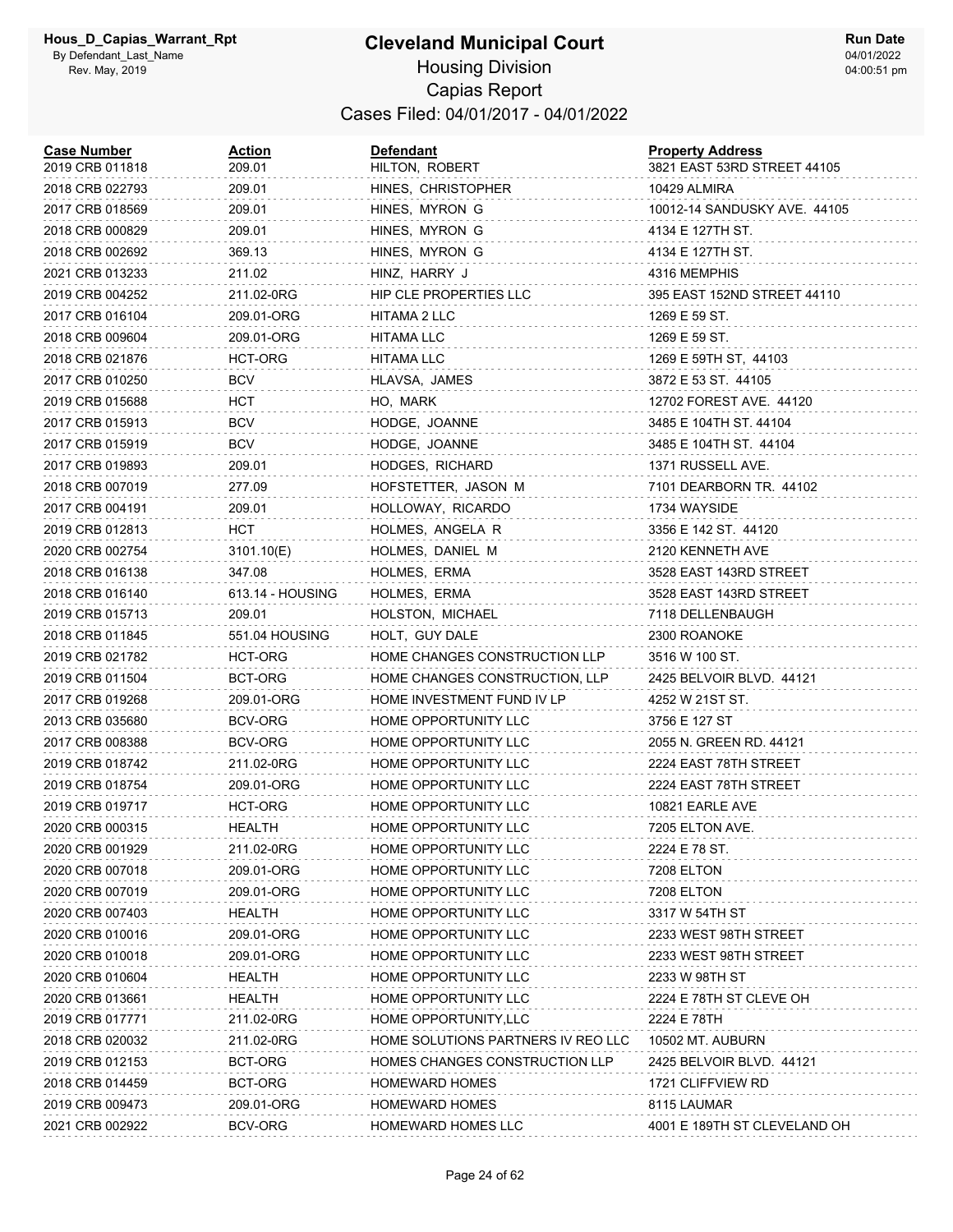| <b>Case Number</b><br>2019 CRB 019096 | Action<br>HCT-ORG | <b>Defendant</b><br>HORIZON TRUST CO CUSTODIAN | <b>Property Address</b><br>10808 PARKVIEW AVE |
|---------------------------------------|-------------------|------------------------------------------------|-----------------------------------------------|
| 2018 CRB 009684                       | 209.01-ORG        | <b>HORIZON TRUST COMPANY</b>                   | 4316 E 128TH ST.                              |
| 2018 CRB 012273                       | HCT-ORG           | <b>HORIZON TRUST COMPANY</b>                   | 3136 W 86                                     |
| 2018 CRB 020581                       | 209.01-ORG        | <b>HORIZON TRUST COMPANY</b>                   | 3777 E 114TH STREET                           |
| 2019 CRB 017110                       | 209.01-ORG        | <b>HORIZON TRUST COMPANY</b>                   |                                               |
| 2018 CRB 014528                       | 613.14-ORG        | HORIZON TRUST COMPANY (CUSTODIAN)              | 6008 HOSMER                                   |
| 2019 CRB 002217                       | 205.02-ORG        | HORIZON TRUST COMPANY CUST FBO                 | 3965 EAST 140TH STREET                        |
| 2020 CRB 000598                       | BCV               | HORNYAK, DOUGLAS E                             | 9901 LORAIN AVE 44102                         |
| 2020 CRB 010577                       | 209.01            | HORVATH, CHRISTINE                             | 4220 WOODBRIDGE                               |
| 2019 CRB 007353                       | 211.02            | HOUCHENS, LISA                                 | 4813 BEHRWARD 44144                           |
| 2019 CRB 016958                       | <b>BCV</b>        | HOUCHENS, LISA                                 | 4813 BEHRWALD AVE. 44144                      |
| 2019 CRB 016967                       | <b>BCV</b>        | HOUCHENS, LISA                                 | 4913 BEHRWALD AVE 44144                       |
| 2021 CRB 006670                       | 209.01            | HOUSE, LATONYA                                 | 9606 PARMELEE AVENUE 44108                    |
| 2017 CRB 022916                       | BCV-ORG           | HOUSES FOR U LLC                               | 3570 LLOYD RD 44111                           |
| 2019 CRB 009219                       | HCT               | HOWARD, GEROME L                               | 10704 PASADENA AVE. 44108                     |
| 2017 CRB 004417                       | 211.02            | HOWARD, MURRAY                                 | 4102 E 131ST ST                               |
| 2019 CRB 010410                       | 209.01            | HUDSON, ANDREW                                 | 3534 WEST 100TH STREET 44111                  |
| 2019 CRB 011992                       | нст               | HUDSON, ANNA                                   | 17424 SOUTH MILES AVE. 44128                  |
| 2018 CRB 022231                       | 209.01            | HUDSON, KENNETH                                | 3255 WEST 54TH STREET 44102                   |
| 2018 CRB 022237                       | 211.02            | HUDSON, KENNETH                                | 3255 WEST 54TH STREET 44102                   |
| 2017 CRB 018341                       | BCT               | HUDSON, MITCHELL L                             | 3718 W 37 ST. 44109                           |
| 2020 CRB 002171                       | BCT               | HUDY, DENISE                                   | 14401 JEAN AVE. 44110                         |
| 2020 CRB 002172                       | ZCT               | HUDY, DENISE                                   | 14401 JEAN AVE. 44110                         |
| 2018 CRB 008918                       | 209.01            | HUM, DAVID                                     | 1217 E 60 ST.                                 |
| 2018 CRB 008919                       | 209.01            | HUM, DAVID                                     | 1217 E 60 ST.                                 |
| 2020 CRB 000603                       | <b>BCV</b>        | HUM, DAVID                                     | 1217 E 60 ST. 44103                           |
| 2019 CRB 007644                       | 209.01            | HUNT, MICHAEL                                  | 7502 BRINSMADE                                |
| 2019 CRB 011143                       | HCT               | HURT, ALVINA                                   | 3307 E. 116TH ST. 44120                       |
| 2020 CRB 007924                       | HCT               | HUSAM ADEEN, FARUQ                             | 17903 HARVARD RD                              |
| 2017 CRB 025253                       | 209.01-ORG        | <b>HYAKUNEN CONSULTING</b>                     | 10520 ENGLEWOOD                               |
| 2017 CRB 025254                       | 211.02-0RG        | HYAKUNEN CONSULTING                            | 10518-20 ENGLEWOOD                            |
| 2018 CRB 018306                       | 209.01-ORG        | <b>I DO INVESTMENTS LLC</b>                    | 3809 EAST 143RD STREET 44128                  |
| 2014 CRB 010703                       | 209.01-ORG        | I R HOME FUND, LLC                             | 991-93 E 130TH ST                             |
| 2017 CRB 018929                       | 369.13            | <b>IIP AKRON LLC</b>                           | 7805 DORVER AVE.                              |
| 2021 CRB 003114                       | ZCT-ORG           | IM IN TRANSITION MINISTRIES                    | 1462 E 110TH ST                               |
| 2021 CRB 003115                       | BCT-ORG           | IM IN TRANSITION MINISTRIES                    | 1462 E 110TH ST                               |
| 2016 CRB 017028                       | 209.01-ORG        | <b>IMPACT HOME BUYERS LLC.</b>                 | 15421 KIPLING AVE.                            |
| 2016 CRB 019866                       | 209.01-ORG        | <b>IMPACT HOME BUYERS LLC.</b>                 | 1663 WAYSIDE AVE.                             |
| 2018 CRB 015053                       | BCT-ORG           | <b>IMPACT OH. LLC</b>                          | 1646 HILLVIEW RD. 44112                       |
| 2017 CRB 005371                       | 203.07            | IMRAN, ISMAIL ABU                              | 3636 E 146 ST.                                |
| 2018 CRB 000109                       | <b>BCV-ORG</b>    | IN THE BLACK ENTERPRISES LLC                   | 10706 MT. AUBURN AVE. 44104                   |
| 2018 CRB 011796                       | 3101.10(E)        | INDORF, MELISSA KAY                            | 3627 E 118 ST. 44105                          |
| 2017 CRB 011927                       | 209.01-ORG        | INFO-PRO MORTGAGE SERVICES CORP                | 3918 MEMPHIS AVE.                             |
| 2018 CRB 009206                       | HCT-ORG           | INGERSOLL FINANCIAL MIDWEST LAND TF            | 3378 E 132 ST.                                |
| 2020 CRB 000354                       | HCT-ORG           | INITIAL OHIO PROPERTIES LLC                    | 16003 HUNTMERE AVE                            |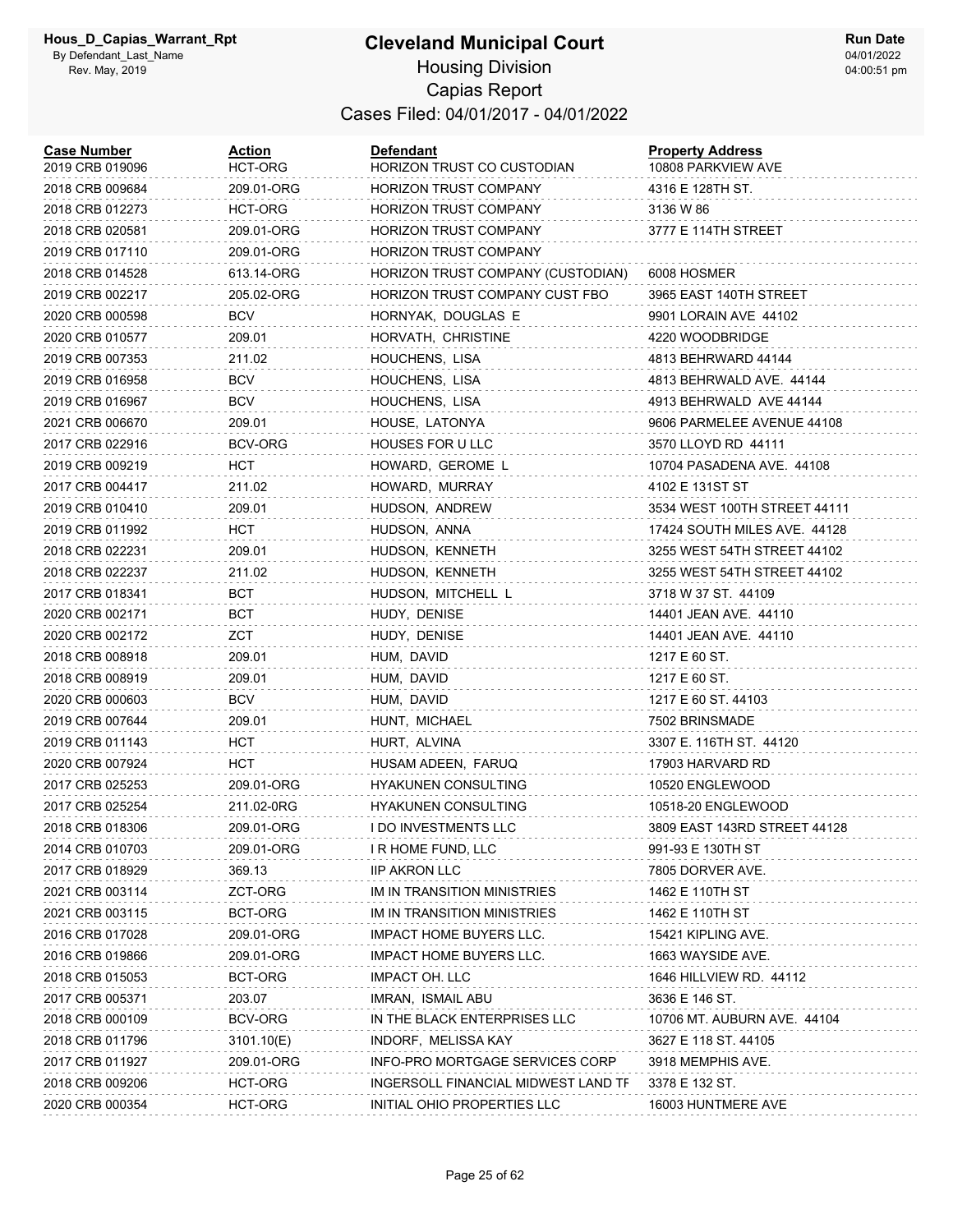#### **Cleveland Municipal Court** Housing Division Capias Report Cases Filed: 04/01/2017 - 04/01/2022

| <b>Case Number</b><br>2018 CRB 009582 | <u>Action</u><br>209.01-ORG | <b>Defendant</b><br>INNER CITY HOUSING RELIEF FOUNDATIO | <b>Property Address</b><br>1257 E 60 ST. |
|---------------------------------------|-----------------------------|---------------------------------------------------------|------------------------------------------|
| 2018 CRB 009583                       | 209.01-ORG                  | INNER CITY HOUSING RELIEF FOUNDATIO                     | 1257 E 60 ST.                            |
| 2016 CRB 010777                       | BCV-ORG                     | INNER CITY RELIEF FOUNDATION                            | 10936 TACOMA AVE,. 44105                 |
| 2018 CRB 021497                       | BCV-ORG                     | <b>INOC LLC</b>                                         | 1151 LAKEVIEW AVE. 44108                 |
| 2019 CRB 009541                       | 209.01-ORG                  | <b>INOC LLC</b>                                         | 2197 WEST 83RD STREET                    |
| 2019 CRB 009542                       | 209.01-ORG                  | INOC LLC                                                | 2197 WEST 83RD STREET                    |
| 2019 CRB 020779                       | <b>HCT-ORG</b>              | <b>INOC LLC</b>                                         | 1151 ATWOOD DR 44108                     |
| 2018 CRB 016529                       | 209.01                      | INSCO, ARNOLD                                           | 12420 SPRECHER                           |
| 2018 CRB 016530                       | 211.02                      | INSCO, ARNOLD                                           | 12420 SPRECHER                           |
| 2018 CRB 019645                       | 209.01                      | INSCO, ARNOLD                                           | 12420 SPRECHER 44135                     |
| 2018 CRB 019646                       | 211.02                      | INSCO, ARNOLD                                           | 12420 SPRECHER 44135                     |
| 2018 CRB 019394                       | BCV-ORG                     | INSIDER'S CASH LLC                                      | 3231 E 125 ST. 44120                     |
| 2019 CRB 002005                       | BCT-ORG                     | INTERNATIONAL INVESTMENT GROUP                          | 7110 HAGUE AVE. 44102                    |
| 2020 CRB 012765                       | 209.01-ORG                  | INVESTMENTS W H2H LLC                                   | 3811 E 55                                |
| 2014 CRB 012318                       | 209.01-ORG                  | IR HOME FUND LLC                                        | 10117 FLORA,                             |
| 2014 CRB 017401                       | 209.01-ORG                  | IR HOME FUND LLC                                        | 14005 CASTALIA                           |
| 2013 CRB 037477                       | 367.12(C)                   | IR HOME FUND, LLC                                       | 11309 NOTRE DAME AVE                     |
| 2016 CRB 000411                       | 209.01-ORG                  | IR MANAGEMENT LLC                                       | 10920 MORISON                            |
| 2017 CRB 004188                       | 209.01-ORG                  | ISHA PROPERTY VENTURES LLC                              | 1159 E. 112TH                            |
| 2019 CRB 017257                       | HCT-ORG                     | ISHA PROPERTY VENTURES LLC                              | 1159 E 112 ST.                           |
| 2016 CRB 004923                       | 209.01-ORG                  | <b>ISMAIL SON LLC</b>                                   | 949 LINN AVE                             |
| 2016 CRB 004924                       | 203.07-ORG                  | ISMAIL SON LLC                                          | 949 LINN AVE 44142                       |
| 2016 CRB 004925                       | 551.04-ORG                  | <b>ISMAIL SON LLC</b>                                   | 949 LINN AVE 44142                       |
| 2020 CRB 008514                       | 211.02                      | ISMAIL, OMAR                                            | 3643 EAST 116TH ST.                      |
| 2019 CRB 019189                       | HCT-ORG                     | ISNER, BRANDON C                                        | 5814 ELLEN AVE.                          |
| 2017 CRB 020278                       | 209.01-ORG                  | IWAN LEMOINE NICS PROPERTIES LLC                        | 3647 E 63 ST.                            |
| 2017 CRB 020280                       | 3101.10(E)-ORG              | IWAN LEMOINE NICS PROPERTIES LLC                        | 3647 E 63 ST.                            |
| 2019 CRB 017659                       | HCT-ORG                     | <b>J &amp; T REHAB LLC</b>                              | 2581 E 112TH ST                          |
| 2017 CRB 002692                       | BCV-ORG                     | <b>J.M.J. RENTAL PROPERTIES LLC</b>                     | 3414 FULTON RD                           |
| 2019 CRB 014634                       | 209.01-ORG                  | J+D ENTERPRISE LLC                                      | 498 EAST 114TH STREET                    |
| 2016 CRB 024173                       | BCV-ORG                     | JA MCGREE CONSTRUCTION AND DEVEL(                       | 1700 URBANA RD                           |
| 2018 CRB 010153                       | HCT                         | JABER, MARK                                             | 3242 E .132ST                            |
| 2021 CRB 009797                       | 209.01                      | JABLONSKI, JEFFREY                                      | 1502 FERMAN AVENUE 44109                 |
| 2019 CRB 009222                       | HCT                         | JACCARING, THOMAS                                       | 10514 PASADENA AVE. 44108                |
| 2017 CRB 004419                       | 211.02-0RG                  | JACKSON INTERNATIONAL HOLDINGS LLC                      | 3666 E 149TH ST                          |
| 2015 CRB 000286                       | 209.01                      | JACKSON, ARNELIA                                        | 10214 WESTCHESTER                        |
| 2019 CRB 018217                       | HCT.                        | JACKSON, DARLENE ANTOINETTE                             | 1330 GIDDINGS AVE. 44103                 |
| 2017 CRB 003628                       | <b>HEALTH</b>               | JACKSON, EMANUEL                                        | 1115 E 171ST ST                          |
| 2017 CRB 006759                       | 209.01                      | JACKSON, EMANUEL                                        | 1115 E 171T ST. 44119                    |
| 2018 CRB 011910                       | 369.15                      | JACKSON, GENICE                                         | 4915 LEE RD                              |
| 2016 CRB 002902                       | <b>BCV</b>                  | JACKSON, GRACE                                          | 3069-71 E 65 ST 44127                    |
| 2020 CRB 000355                       | HCT                         | JACKSON, MOSES                                          | 16007 HUNTMERE AVE                       |
| 2018 CRB 019979                       | 209.01                      | JACKSON, THOMMY                                         | 10701 MT. AUBURN AVENUE 44104            |
| 2020 CRB 009669                       | HCT                         | JACKSON, TODD S                                         | 4132 MILAN CRESCENT DR                   |
| 2012 CRB 035322                       | <b>BCV</b>                  | JACOBS, SCOTT R                                         | 10716 FLORIAN                            |
| 2018 CRB 022544                       | <b>BCV</b>                  | JAFFAL, HAITHAM                                         | 7701 LORAIN AVE. 44102                   |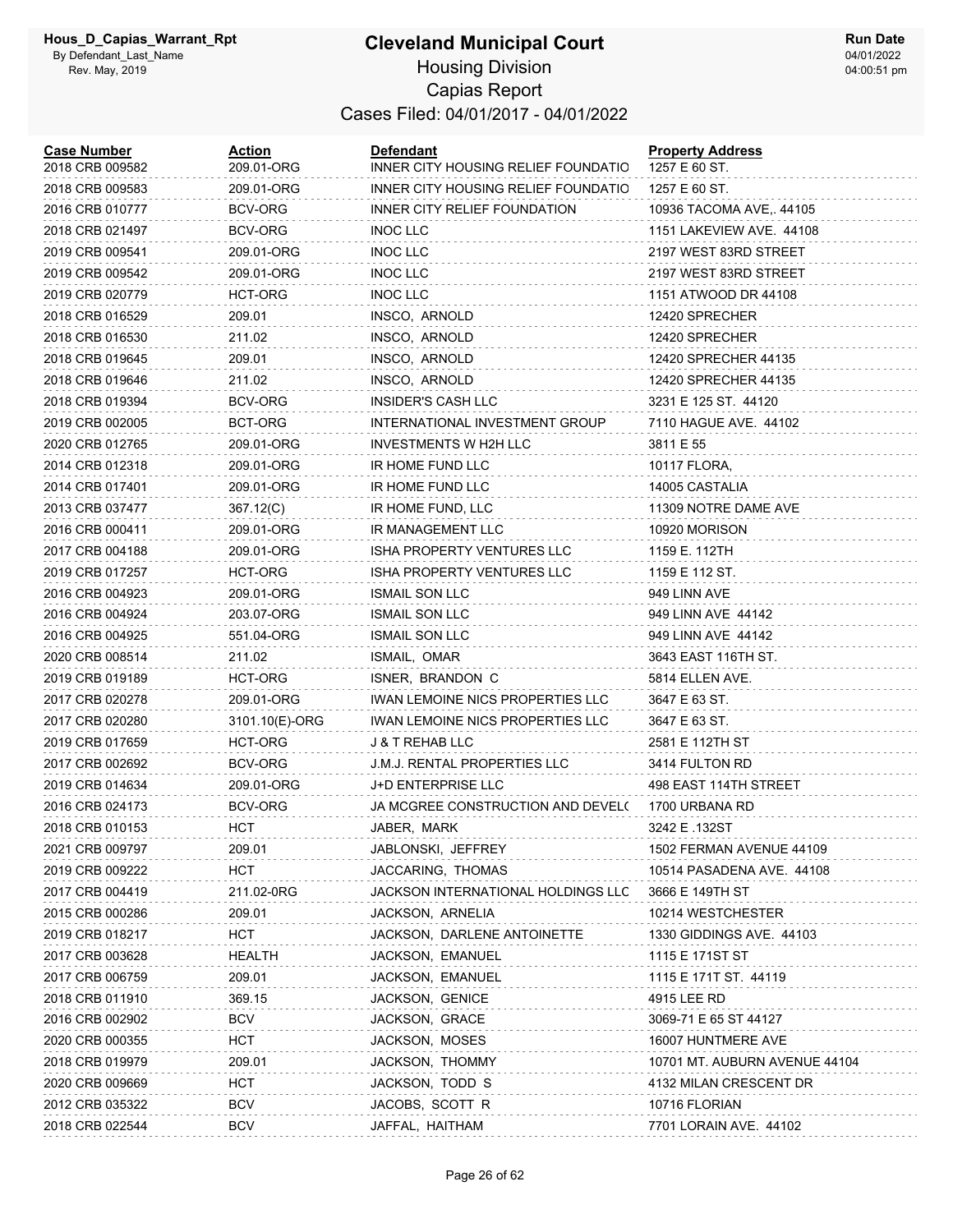| <b>Case Number</b><br>2017 CRB 010871 | Action<br>209.01 | Defendant<br>JAMES, ERIC S     | <b>Property Address</b><br>2244-46 E. 93 ST. |
|---------------------------------------|------------------|--------------------------------|----------------------------------------------|
| 2015 CRB 003532                       | BCV              | JAMES, GREGORY                 | 4627 E 153 ST 44128                          |
| 2014 CRB 030129                       | 209.01           | JAMES, ROBERT                  | 3700 W.139                                   |
| 2017 CRB 004829                       | BCT              | JASPER, CHRISTOPHER L          | 3350 WEST 127 ST                             |
| 2021 CRB 008421                       | 209.01           | JAURE, CHRISTIAN               | 14012 GLENDALE AVENUE 44128                  |
| 2017 CRB 010189                       | 209.01-ORG       | JAVA PROPERTY LTD              | 2634 E. 126 ST. 44120                        |
| 2016 CRB 010121                       | 209.01-ORG       | JAX BOX GROUP LLC.             | 3464 W 52ND ST.                              |
| 2019 CRB 015682                       | HCT-ORG          | JD IMMOBILIER LLC              | 452 E 149 ST. 44110                          |
| 2019 CRB 014544                       | 211.02           | JEFFERSON, HENRY               | 12812 ANGELUS AVENUE 44105                   |
| 2018 CRB 010635                       | 209.01           | JEFFERSON, JAMES A             | 14606 MILVERTON                              |
| 2018 CRB 017848                       | 209.01           | JEFFRIES, FELICIA              | 935 RONDEL ROAD 44110                        |
| 2019 CRB 000803                       | <b>BCV</b>       | JEFFRIES, FELICIA L            | 935 RONDEL RD. 44110                         |
| 2019 CRB 021466                       | 211.02           | JEFFRIES, KENDRA               | 3628 HYDE AVE                                |
| 2021 CRB 008385                       | 209.01           | JEMISON, DEIDRA                | 2203 EAST 80TH STREET 44103                  |
| 2021 CRB 008485                       | 209.01           | JENKO, JOSEPH                  | 19404 CHICKSAW AVENUE 44119                  |
| 2019 CRB 012874                       | 209.01           | <b>JESTER, GLORIA</b>          | 493 EAST 109TH STREET 44108                  |
| 2021 CRB 001248                       | HCT              | JEURRY, REMIGIO                | 11500 FLORIAN AVE                            |
| 2019 CRB 005394                       | 211.02-0RG       | J-FIVE MANAGEMENT LLC          | 13201 HORNER AVENUE 44120                    |
| 2018 CRB 017380                       | 211.02-0RG       | JJB MANAGEMENT INC             |                                              |
| 2019 CRB 009032                       | 209.01-ORG       | JJB MANAGEMENT INC             | 631 EAST 113TH STREET                        |
| 2018 CRB 008931                       | 209.01-ORG       | JKS MANAGEMENT & COUNSELING    | 1382 RUSSELL                                 |
| 2017 CRB 025730                       | BCV-ORG          | JM PAINING & CONSTRUCTION LTD  | 4284 W 152 ST. 44135                         |
| 2017 CRB 020479                       | BCT-ORG          | JM PAINTING & CONSTRUCTION LTD | 4284 W. 152 ST.                              |
| 2018 CRB 010868                       | 209.01-ORG       | JMK HOMES INC                  | 16609 HOLLY HILL AVE.                        |
| 2018 CRB 005027                       | 3101.10(E)       | JOHHSON-YOUNG, KIMBERLIE       | 11222 CLAREBIRD AVE.                         |
| 2018 CRB 003172                       | 211.02           | JOHNS, BERNICE                 | 10207 KENNEDY AVE                            |
| 2019 CRB 006465                       | 211.02           | JOHNS, BERNICE                 | 10207 KENNEDY AVENUE 44104                   |
| 2021 CRB 003464                       | 211.02           | JOHNSON, CHARLES               | 14610 GLENDALE AVENUE                        |
| 2018 CRB 009307                       | 209.01           | JOHNSON, CHELEAHA              | 9427 MARAH AVE.                              |
| 2019 CRB 003136                       | <b>BCV</b>       | JOHNSON, CHELEAHA B            | 9427 MARAH AVE. 44104                        |
| 2018 CRB 016141                       | 369.15           | JOHNSON, CLYDE D               | 17213 DEFOREST                               |
| 2021 CRB 006570                       | HCT              | JOHNSON, CLYDE L               | 17213 DEFOREST AVE                           |
| 2010 CRB 039806                       | 203.07           | JOHNSON, COLETTE               | 2679 E 128 ST.                               |
| 2020 CRB 010591                       | HEALTH           | JOHNSON, DARRELL               | 13316 TERMINAL AVE                           |
| 2017 CRB 017944                       | 209.01           | JOHNSON, DAWYANE W             | 10629 GREENLAWN                              |
| 2017 CRB 020848                       | 209.01           | JOHNSON, DAWYANE W             | 10629 GREENLAWN                              |
| 2018 CRB 021879                       | <b>HCT</b>       | JOHNSON, FRANK                 | 3259 E 55 ST. 44127                          |
| 2018 CRB 021880                       | HCT              | JOHNSON, FRANK                 | 3259 E 55 ST. 44127                          |
| 2018 CRB 021882                       | HCT              | JOHNSON, FRANK                 | 3259 E 55TH ST. 44127                        |
| 2020 CRB 011104                       | <b>HCT</b>       | JOHNSON, JAMES                 | <b>13609 CAINE</b>                           |
| 2020 CRB 007997                       | HCT              | JOHNSON, JAMES D               | 389 E 160 ST                                 |
| 2018 CRB 012160                       | BCT              | JOHNSON, JOANN                 | 1742 URBANA RD. 44112                        |
| 2018 CRB 016823                       | <b>BCV</b>       | JOHNSON, JOE D                 | 543 E 114 ST 44108                           |
| 2019 CRB 003282                       | SWV              | JOHNSON, LENELL                | 5905 ACKLEY RD. 44105                        |
| 2018 CRB 013915                       | 209.01           | JOHNSON, MAE                   | 3417 E 72 ST                                 |
| 2021 CRB 009042                       | 209.01           | JOHNSON, MAURICE               | 16007 WESTVIEW AVE                           |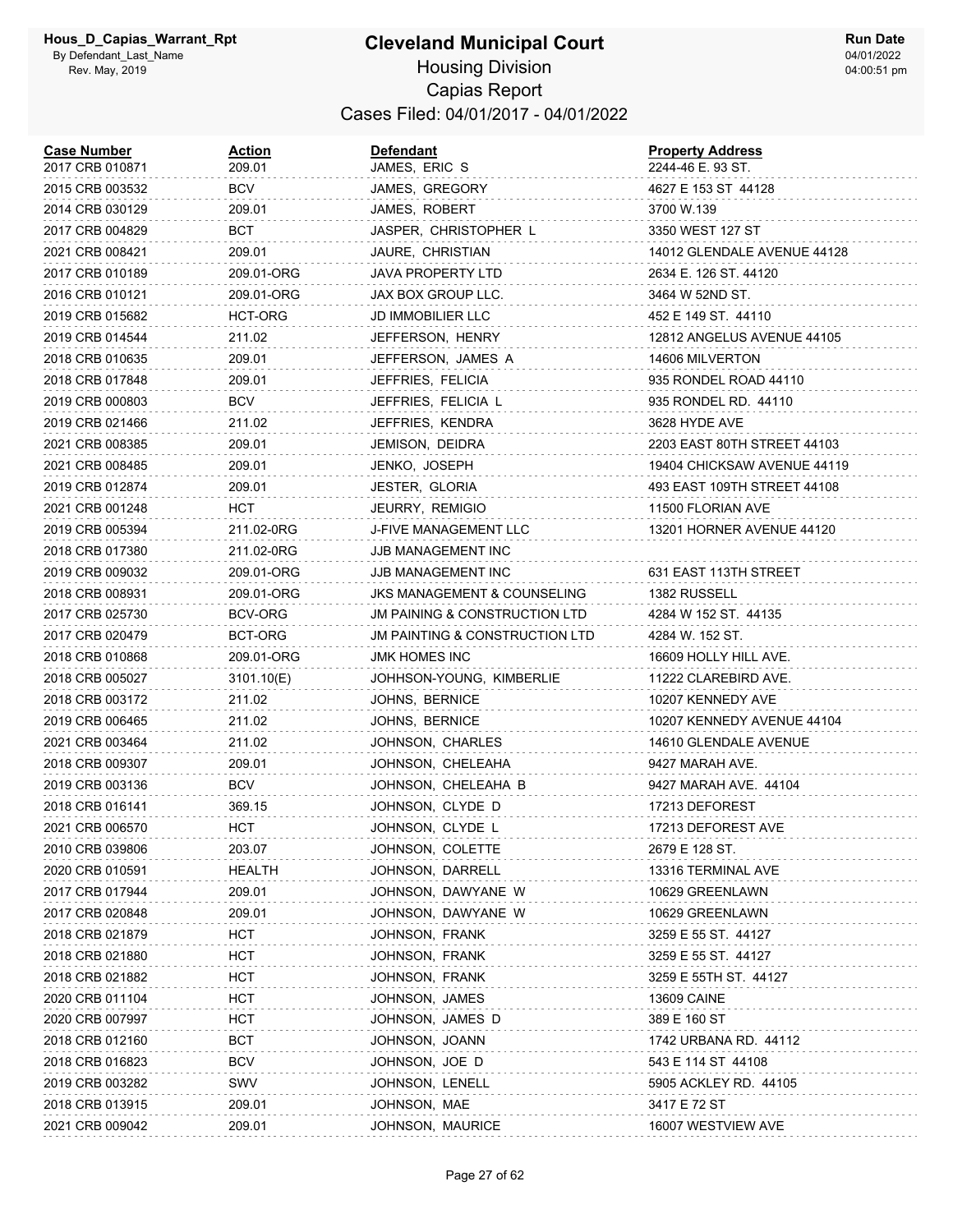#### **Cleveland Municipal Court** Housing Division Capias Report Cases Filed: 04/01/2017 - 04/01/2022

| <b>Case Number</b><br>2019 CRB 010797 | <u>Action</u><br>209.01 | <b>Defendant</b><br>JOHNSON, PAMELA | <b>Property Address</b><br>12615 LANCELOT AVENUE 44108 |
|---------------------------------------|-------------------------|-------------------------------------|--------------------------------------------------------|
| 2017 CRB 002739                       | 209.01                  | JOHNSON, RANDEY                     | 9909-11 PARKGATE                                       |
| 2021 CRB 002801                       | BCT                     | JOHNSON, RENEE D                    | 272 E 152ND ST                                         |
| 2018 CRB 020645                       | 209.01                  | JOHNSON, RUBYE L                    | 4680 E 173RD                                           |
| 2020 CRB 012180                       | 209.01                  | JOHNSON, THOMAS                     | 2133 W 95TH ST                                         |
| 2020 CRB 012181                       | 209.01                  | JOHNSON, THOMAS                     | 2133 W 95TH ST                                         |
| 2021 CRB 001023                       | HEALTH                  | JOHNSON, THOMAS                     | 2133 W 95TH ST                                         |
| 2021 CRB 004460                       | BCT                     | JOLLY, ANTOINETTA LERETA            | 472 EAST 149 STREET                                    |
| 2021 CRB 001231                       | BCT                     | JOLLY, ANTOINETTE                   | 472 E 149TH ST                                         |
| 2018 CRB 022677                       | 211.02                  | JONES, ALBERT                       | 12922 MARSTON 44105                                    |
| 2019 CRB 021262                       | HCT.                    | JONES, ALI-ANDREW                   | 7314 FULLERTON AVE.                                    |
| 2019 CRB 019060                       | HCT                     | JONES, DONNA                        | 3272 E .116TH ST CLEVE OH 44104                        |
| 2020 CRB 007928                       | <b>HCT</b>              | JONES, HORACE                       | 3796 LEE HEIGHTS BLVD                                  |
| 2020 CRB 010947                       | <b>HCT</b>              | JONES, MARY T                       | 11728 KINSMAN & 3356 E 118TH ST                        |
| 2017 CRB 018757                       | 209.01                  | JONES, NANCY R                      | 1466 E 114TH ST.                                       |
| 2017 CRB 018760                       | 203.07                  | JONES, NANCY R                      | 1466 E 114TH ST.                                       |
| 2021 CRB 010199                       | 369.18                  | JONES, SANDRA L                     | 3684 W 15TH ST                                         |
| 2017 CRB 013456                       | 211.02                  | JONES, SHARON                       | 9342 HARVARD AVE. 44105                                |
| 2017 CRB 016154                       | 209.01                  | JONES, VANESSA                      | 10828 MORRISON AVE.                                    |
| 2020 CRB 010949                       | <b>HCT</b>              | JONES, WILLIE R                     | 11728 KINSMAN & 3356 E 118TH ST                        |
| 2018 CRB 020514                       | 209.01                  | JONES-JR, LLOYD E                   | 10728 ELMARGE                                          |
| 2019 CRB 017767                       | <b>BCV</b>              | JORDAN, DARNELL                     | 11720 PARKHILL AVE, 44120                              |
| 2021 CRB 013341                       | BCT                     | JORDAN, HAROLD W                    | 383 E 149TH ST                                         |
| 2019 CRB 001368                       | HCT                     | JORDAN, JOSHUA                      | 1285 W 91 ST. 44102                                    |
| 2019 CRB 012857                       | 211.02                  | JORDAN, REGGIE                      | 10004 PRINCE 44105                                     |
| 2019 CRB 006511                       | 613.14-ORG              | JP 12 LLC                           | 1434 LARCHMONT ROAD 44110                              |
| 2016 CRB 012416                       | BCT-ORG                 | K.D. INVESTMENTS LLC                | 4714 LORAIN AVE.                                       |
| 2019 CRB 014441                       | 369.15B                 | KAHOUN, ROBERT                      | 6726 OTTAWA                                            |
| 2019 CRB 014442                       | 369.15A                 | KAHOUN, ROBERT                      | 6726 OTTAWA                                            |
| 2017 CRB 000581                       | BCV-ORG                 | KAJA HOLDINGS 2 LLC                 | 15307 HOLMES AVE                                       |
| 2018 CRB 017908                       | <b>BCV</b>              | KALISH, THOMAS                      | 4865 BROADVIEW RD. 44109                               |
| 2020 CRB 001216                       | 211.02                  | KALYANA, SIVAGNAM                   | 2267 E 89 ST.                                          |
| 2018 CRB 007558                       | BCV-ORG                 | KAM CONSTRUCTION LLC                | 3926 e 176 st.  44128                                  |
| 2017 CRB 009983                       | HCT                     | KAMALJIT, JANDA S                   | 3225 W. 45 ST, 44109                                   |
| 2017 CRB 010238                       | BCT                     | KANE, WILLIAM                       | 13506 CASPER AVE 44110                                 |
| 2010 CRB 016096                       | 211.02-0RG              | KAOKU ENTERPRISES                   | 2962 SOUTH MORELAND                                    |
| 2021 CRB 007837                       | 209.01                  | KASPER, GERALD                      | 3147 WEST 14TH ST.                                     |
| 2019 CRB 011854                       | 209.01-ORG              | KATET INVESTMENS LLC                | 13525 CARRINGTON                                       |
| 2017 CRB 026421                       | BCT-ORG                 | KATET INVESTMENT LLC                | 13525 CARRINGTON AVE                                   |
| 2018 CRB 022765                       | 211.02-0RG              | <b>KATET INVESTMENTS LLC</b>        | 13525 CARRINGTON                                       |
| 2018 CRB 022766                       | 209.01-ORG              | KATET INVESTMENTS LLC               | 13525 CARRINGTON                                       |
| 2017 CRB 022975                       | 209.01                  | KELLY, BARBARA                      | 15818 GROVEWOOD AVE 44110                              |
| 2019 CRB 012574                       | 209.01                  | KELLY, DESIREE                      | 16314 HUNTMERE AVENUE 44110                            |
| 2018 CRB 012832                       | 209.01                  | KELLY, SHAWN                        | 2837 E 39 ST.                                          |
| 2019 CRB 008147                       | 209.01                  | KELLY, THOMAS C                     | 4183 EAST 146TH STREET                                 |
| 2014 CRB 022120                       | <b>BCV</b>              | KEMP, JESSE                         | 3429 E.135                                             |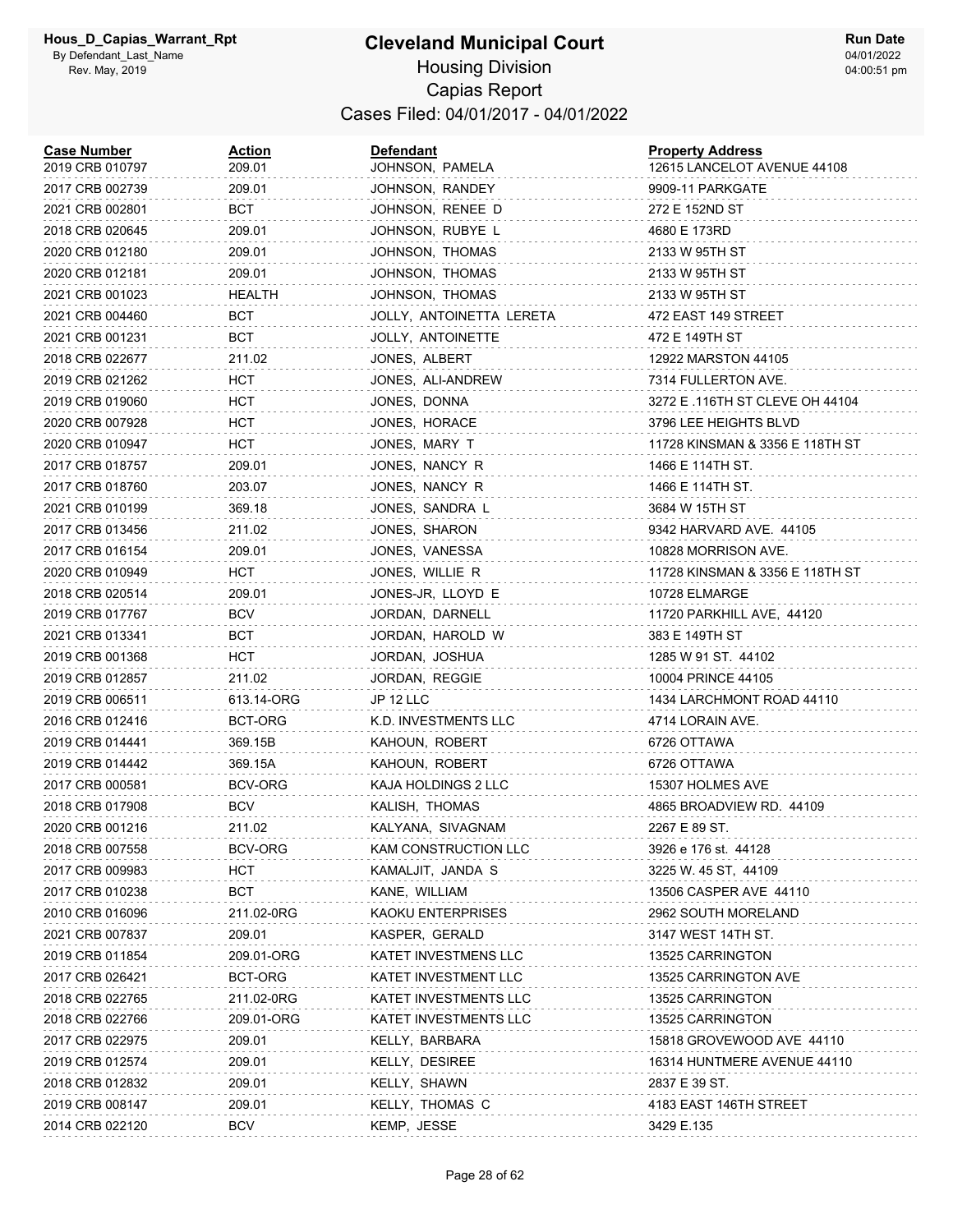| <b>Case Number</b><br>2020 CRB 000290 | Action<br>HEALTH | Defendant<br>KEMP, MICHAEL          | <b>Property Address</b><br>2056 W 101 ST. |
|---------------------------------------|------------------|-------------------------------------|-------------------------------------------|
| 2017 CRB 004369                       | 367.131A         | KENDALL & KENDALL CONTRACTING LLC I | 10301 MT AUBURN AVE                       |
| 2019 CRB 005926                       | 369.17           | KENNEDY, ANTHONY                    | 8909 BESSEMER AVENUE 44104                |
| 2019 CRB 005941                       | 209.01A3         | KENNEDY, ANTHONY                    | 8909 BESSEMER AVENUE 44104                |
| 2019 CRB 005942                       | 3101.10(E)       | KENNEDY, ANTHONY                    | 8909 BESSEMER AVENUE 44104                |
| 2019 CRB 005943                       | 369.13           | KENNEDY, ANTHONY                    | 8909 BESSEMER AVENUE 44104                |
| 2019 CRB 005944                       | 209.01A1         | KENNEDY, ANTHONY                    | 8909 BESSEMER AVENUE 44104                |
| 2019 CRB 005945                       | 3101.10(E)       | KENNEDY, ANTHONY                    | 8909 BESSEMER AVENUE 44104                |
| 2019 CRB 005503                       | HEALTH           | KERSHEY, MARYANN                    | 3099 W 112 ST.                            |
| 2017 CRB 003028                       | 367.131A         | <b>KEY CAPITAL LLC</b>              | 7801 COLGATE AVE                          |
| 2019 CRB 019661                       | HCT-ORG          | <b>KEY INVESTMENTS INC</b>          | 10709 ELLIOTT AVE 44104                   |
| 2019 CRB 012549                       | 209.01           | KHATRI, MOHAMMED                    | 16707 STOCKBRIDGE                         |
| 2018 CRB 004439                       | 211.02           | KHUDHAIR, ABDULRAHMAN A A           | 3139 W 88TH ST.                           |
| 2018 CRB 004440                       | 209.01           | KHUDHAIR, ABDULRAHMAN A A           | 3139 W 88TH ST.                           |
| 2020 CRB 010968                       | 209.01           | KHUDHAIR, ABDULRAHMAN A A           | 3139 WEST 88TH STREET                     |
| 2019 CRB 008716                       | HCT              | KHUDHAIR, ABDULRAHMAN AA            | 3139 W 88 ST. 44102                       |
| 2016 CRB 015942                       | 209.01           | KIDD, ROCHELLE                      | 667 E 124TH ST.                           |
| 2017 CRB 008025                       | BCT              | KIDD, ROCHELLE                      | 667 E. 124TH ST.                          |
| 2017 CRB 008026                       | BCT              | KIDD, ROCHELLE                      | 667 E 124TH ST. 44108                     |
| 2017 CRB 018538                       | <b>BCV</b>       | KIDD, ROCHELLE                      | 667 E 124 ST. 44108                       |
| 2021 CRB 002493                       | 211.02           | KIDD, TELIKA S                      | 3255 E 55TH ST                            |
| 2020 CRB 007778                       | 209.01           | KIEMTORE, JOSAPHAT                  | 8802 DENISON AVE                          |
| 2021 CRB 006284                       | BCT              | KIMBROUGH, BRANDIE                  | 17901 HILLGROVE RD                        |
| 2018 CRB 018474                       | <b>BCV</b>       | KINCE, WILLIE                       | 10920 KINSMAN RD. 44104                   |
| 2020 CRB 003214                       | 203.07-ORG       | KING & QUEEN REAL ESTATE INC        | 3653 E 154                                |
| 2021 CRB 003116                       | BCT              | KING, AARON G                       | 403-05 E 147TH ST 44110                   |
| 2018 CRB 021014                       | <b>BCV</b>       | KING, ANNIE P                       | 3268 E 119 ST. 44120                      |
| 2018 CRB 021199                       | <b>BCV</b>       | KING, ANNIE P                       | 3268 E 119TH ST. 44120                    |
| 2020 CRB 012536                       | HCT              | KING, NORMA                         | 19521 SHELTON                             |
| 2019 CRB 020467                       | <b>HCT</b>       | KING, NORMAN                        | 19020 NOTTINGHAM RD.                      |
| 2020 CRB 000026                       | HCT              | KING, NORMAN                        | 19521 SHELTON DR                          |
| 2018 CRB 018158                       | 209.01-ORG       | KINGDOM FIRST PROPERTIES LLC        | 3699 EAST 55TH STREET 44105               |
| 2018 CRB 018159                       | 209.01A3 ORG     | KINGDOM FIRST PROPERTIES LLC        | 3699 EAST 55TH STREET 44105               |
| 2018 CRB 018258                       | 369.15B          | KINGDOM FIRST PROPERTIES LLC        | 3699 EAST 55TH STREET 44105               |
| 2018 CRB 018259                       | 369.14C          | KINGDOM FIRST PROPERTIES LLC        | 3699 EAST 55TH STREET 44105               |
| 2018 CRB 018260                       | 369.13           | KINGDOM FIRST PROPERTIES LLC        | 3699 EAST 55TH STREET 44105               |
| 2018 CRB 018261                       | 369.13           | KINGDOM FIRST PROPERTIES LLC        | 3699 EAST 55TH STREET 44105               |
| 2018 CRB 018262                       | 369.13           | KINGDOM FIRST PROPERTIES LLC        | 3699 EAST 55TH STREET 44105               |
| 2018 CRB 018263                       | 369.13           | KINGDOM FIRST PROPERTIES LLC        | 3699 EAST 55TH STREET 44105               |
| 2018 CRB 018264                       | 369.19           | KINGDOM FIRST PROPERTIES LLC        | 369 EATS 55TH STREET 44105                |
| 2018 CRB 018265                       | 369.17           | KINGDOM FIRST PROPERTIES LLC        | 3699 EAST 55TH STREET                     |
| 2017 CRB 012954                       | BCT-ORG          | KINGDOM FIRST PROPERTIES LLC.       | 18053 BLANDFORD DR.                       |
| 2017 CRB 015941                       | 367.131A         | KINGDOM FIRST PROPERTIES LLC.       | 13605 BENWOOD AVE. 44120                  |
| 2021 CRB 003174                       | 203.07-ORG       | KINGS PLAZA INC                     | 11602 UNION AVENUE                        |
| 2021 CRB 006766                       | 211.02-0RG       | KINGS PLAZA LLC                     | 2533-49 EAST 55TH STREET                  |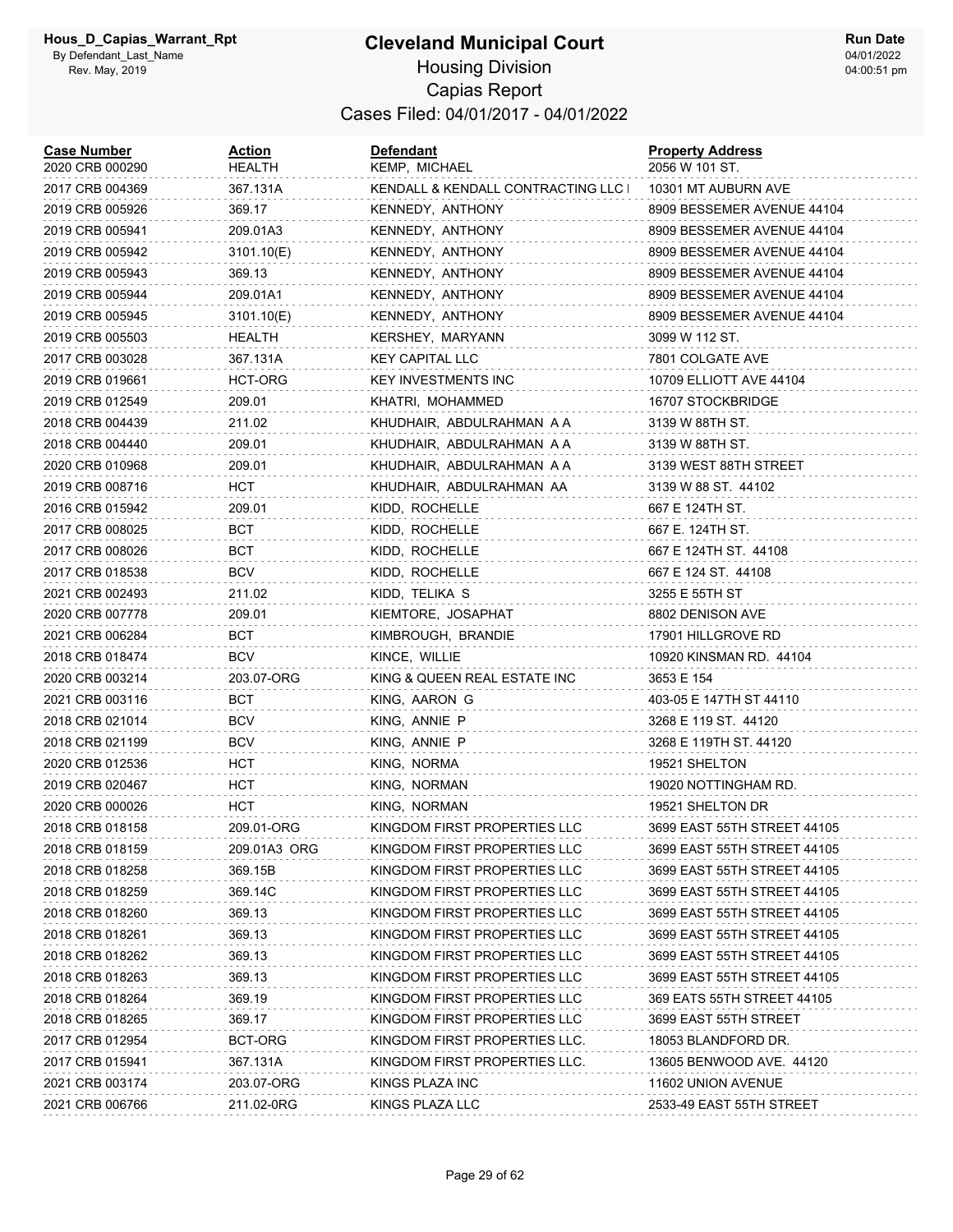| <b>Case Number</b><br>2017 CRB 016156 | Action<br>209.01-ORG | <b>Defendant</b><br>KING'S REMODELING LLC | <b>Property Address</b><br>10713 AMOR |
|---------------------------------------|----------------------|-------------------------------------------|---------------------------------------|
| 2017 CRB 016159                       | 209.01-ORG           | KING'S REMODELING LLC                     | 10713 AMOR                            |
| 2017 CRB 011531                       | <b>BCV</b>           | KINNEY, RONITA                            | 6915 FULLERTON AVE. 44105             |
| 2017 CRB 011666                       | <b>BCV</b>           | KINNEY, RONITA                            | 6915 FULLERTON AVE. 44105             |
| 2019 CRB 014315                       | HCT                  | KINSEY, TRUMAINE LEE                      | 9101 MADISON AVE.                     |
| 2020 CRB 005000                       | 211.02               | KIRKLAND, JERRY L                         | 998 ANSEL                             |
| 2017 CRB 003000                       | <b>BCV</b>           | KIRKSEY, HENRY                            | 3706 E.143                            |
| 2015 CRB 013195                       | BCV-ORG              | KISOKU LLC                                | 2962 S. MORELAND 44120                |
| 2015 CRB 016269                       | ZCV                  | KISOKU LLC                                | 2962 SOUTH MORELAND BLVD 44120        |
| 2015 CRB 020394                       | BCV-ORG              | KISOKU LLC                                | 2962 S. MORELAND 44120                |
| 2016 CRB 001352                       | 367.131A             | KISOKU LLC.                               | 2962 SOUTH MORELAND 44120             |
| 2018 CRB 016061                       | 211.02-0RG           | KJELLER REAL ESTATE LLC                   | 3342 EAST 125TH STREET                |
| 2018 CRB 018619                       | 211.02-0RG           | KJH 401K TRUST                            | 9900 GAYLORD                          |
| 2017 CRB 022330                       | 209.01               | KLAVE, CHARLES F                          | 788 E 185 ST.                         |
| 2020 CRB 007982                       | HCT-ORG              | KMB 1 LLC                                 | 1077 E 174                            |
| 2017 CRB 011902                       | 367.12(C)            | KNGDOM FIRST PROPERTIES LLC.              | 13805 COATH AVE 44120                 |
| 2018 CRB 012158                       | HCT                  | KNIGHT, DELORES                           | 1745 URBANA RD.                       |
| 2020 CRB 013755                       | <b>BCT</b>           | KNIGHT, HENRY J                           | 17801 GROVEWOOD RD                    |
| 2017 CRB 016680                       | 209.01               | KNIGHT, RUFUS                             | 3719 SUMPTER CT. 44115                |
| 2021 CRB 008472                       | 209.01               | KNOX, KIMYOTTI                            | 3002 MARTIN LUTHER KING JR DRIVE      |
| 2021 CRB 010612                       | 209.01               | KNOX, KIMYOTTI                            | 3002 MLK DR                           |
| 2020 CRB 007856                       | HCT                  | KONSKEY, PAMELA C                         | 242 E 156TH ST                        |
| 2020 CRB 000143                       | HCT                  | KOREN, RONALD                             | 385 E 160ST                           |
| 2017 CRB 024445                       | <b>BCV</b>           | KORTAN, CHRISTOPHER                       | 15730 HALLIDAY                        |
| 2018 CRB 021843                       | HCT                  | KORTAN, CHRISTOPHER J                     | 15730 HALLIDAY AVE. 44110             |
| 2019 CRB 015559                       | 209.01               | KOTULAK, DEBRA                            | 7814 BEMAN                            |
| 2021 CRB 001697                       | 209.01               | KOZLOWSKI, BRANDI                         | 3625 ERIN                             |
| 2021 CRB 005122                       | 205.02               | KRIEDMAN, BARBARA                         | 5216 VANDALIA AVENUE 44144            |
| 2020 CRB 006730                       | 209.01               | KRISO, JUDITH                             | 14100 CLIFFORD                        |
| 2019 CRB 004332                       | 367.131A             | <b>KRISTOS TRADING LLC</b>                | 3753 E 116TH ST                       |
| 2018 CRB 021552                       | 209.01               | KUDAMIM, RENANA                           | 3669 EAST 149TH STREET 44120          |
| 2017 CRB 025848                       | HCT-ORG              | KULCHYTSKY FAMILY TRUST                   | 1479 W. 112TH ST                      |
| 2018 CRB 003994                       | 209.01               | KURITSKY, TATIANNA T                      | 3143 W 58 ST. 44102                   |
| 2018 CRB 004006                       | 211.02               | KURITSKY, TATIANNA T                      | 3143 W 58 ST.                         |
| 2017 CRB 017837                       | 209.01               | KURT, STEVE N                             | 10611 GARFIELD AVE.                   |
| 2018 CRB 014912                       | 209.01               | KUZELLA, JOHN                             | 8405 BANCROFT AVENUE                  |
| 2019 CRB 008532                       | HCT-ORG              | KYM PROPERTIES LLC                        | 4142 E 154TH ST.                      |
| 2017 CRB 020805                       | BCT-ORG              | L. A. HOMES LLC                           | 1866 W 45 ST. 44102                   |
| 2018 CRB 018711                       | 209.01-ORG           | L.I.T. INC.                               | 10026 QUEBEC                          |
| 2018 CRB 010956                       | 203.07-ORG           | L.I.T.T. INC                              | 10026 QUEBEC AVE.                     |
| 2020 CRB 012192                       | 209.01               | LAFFOSSE, EDUARDO                         | 14807 GLENDALE                        |
| 2019 CRB 010927                       | BCV-ORG              | LAKE CITY DEVELOPMENT                     | 2825 YORK AVE. 44113                  |
| 2019 CRB 003723                       | <b>BCT</b>           | LAKE, JAMES                               | 469 ARBOR RD.                         |
| 2019 CRB 003724                       | HCT                  | LAKE, JAMES                               | 469 ARBOR RD.                         |
| 2019 CRB 013254                       | HCT-ORG              | LAKESIDE REO VENTURE LLC                  | 4636 E 162 ST.                        |
| 2019 CRB 017843                       | HCT-ORG              | LAKEVIEW PLACE DEVELOPMENT                | 725 E 128TH ST                        |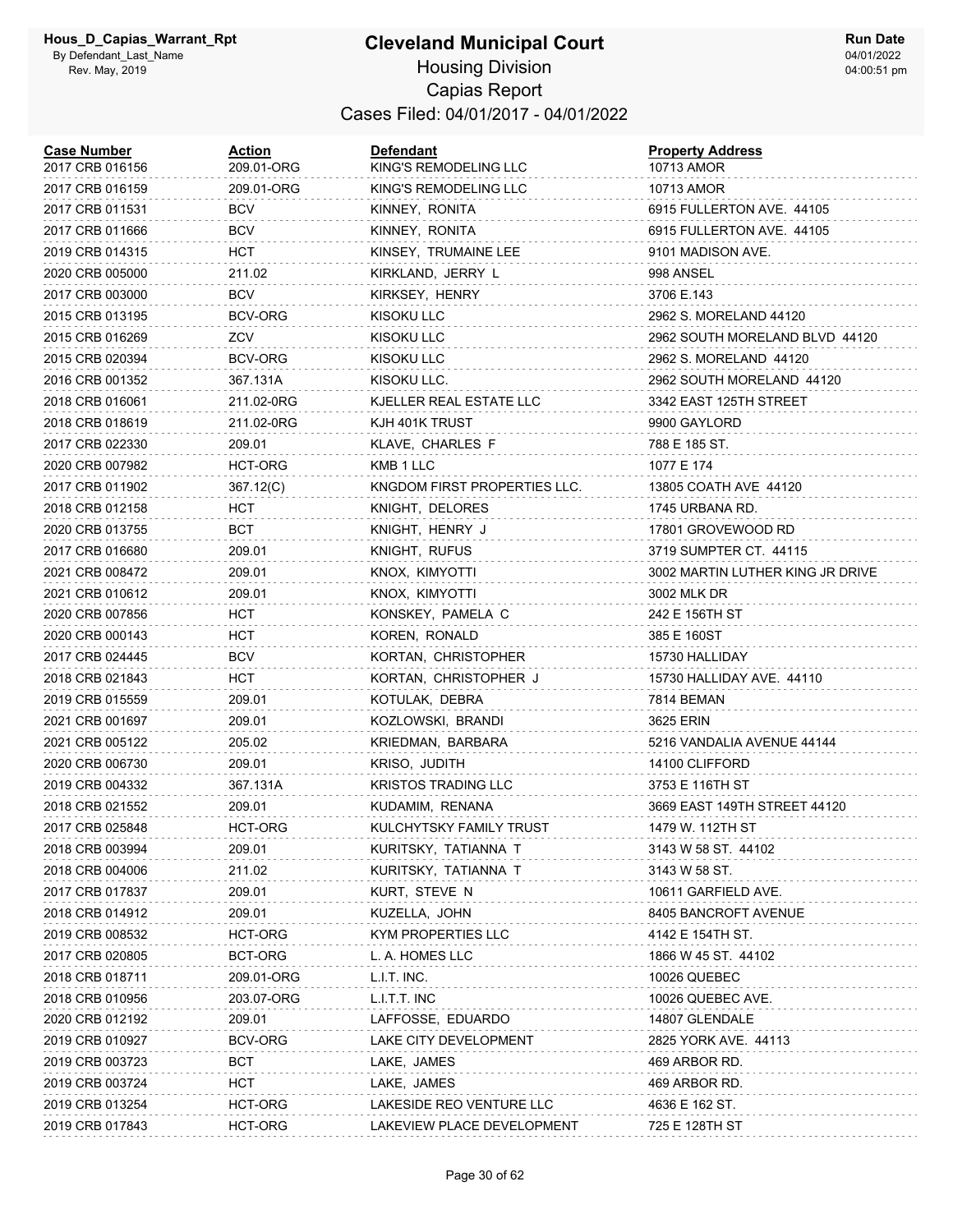| <b>Case Number</b><br>2017 CRB 006999 | Action<br>HEALTH | Defendant<br>LAMANNA'S BARBER SHOP | <b>Property Address</b><br>6420 LORAIN AVE. |
|---------------------------------------|------------------|------------------------------------|---------------------------------------------|
| 2019 CRB 001214                       | 369.14C          | LAMAR, DWIGHT                      | 3685 EAST 77TH STREET                       |
| 2019 CRB 001215                       | 3101.10(E)       | LAMAR, DWIGHT                      | 3685 EAST 77TH STREET                       |
| 2019 CRB 001216                       | 369.13           | LAMAR, DWIGHT                      | 3685 EAST 77TH STREET                       |
| 2019 CRB 001217                       | 369.15           | LAMAR, DWIGHT                      | 3685 EAST 77TH STREET                       |
| 2019 CRB 021650                       | HCT              | LAMARCA, SALVAORE R                | 1198 E 175 ST.                              |
| 2019 CRB 021084                       | HCT              | LAMB, DAWN                         | 3829 E 57 ST.                               |
| 2018 CRB 018808                       | 209.01           | LAMB, DONALD                       | 3646 EAST 112TH STREET 44105                |
| 2019 CRB 021531                       | HCT.             | LAMPEL, CLAUDIA                    | 13016 GRIFFING AVE                          |
| 2021 CRB 007756                       | 209.01           | LAMY, ALDOPHE                      | 6624 GERTRUDE                               |
| 2012 CRB 019182                       | 209.01-ORG       | LAND AMERICA LENDER SERVICES       | 7401-03 HALLE                               |
| 2016 CRB 006305                       | 209.01-ORG       | LAND AMERICA LENDER SERVICES       | 3911 E 154 ST                               |
| 2021 CRB 004655                       | ZCT-ORG          | LAND PAZ LLC                       | 4303-07 WOODLAND AVE                        |
| 2017 CRB 022852                       | BCT-ORG          | LANDMARK REO CLUB LLC              | 3902 W 118 ST.                              |
| 2016 CRB 011583                       | 367.131A         | LANDMARK REO CLUB LLC.             | 8015 LAUMAR 44105                           |
| 2018 CRB 010880                       | 209.01           | LANE, SPELLMAN L                   | 2237 E 93 ST.                               |
| 2019 CRB 008082                       | 203.07           | LANEY, EDWARD                      | 3406 WEST 59TH STREET                       |
| 2016 CRB 023827                       | 209.01           | LANG, THOMAS J                     | 512 E.185TH                                 |
| 2020 CRB 007473                       | HCT              | LANIER, JOHN                       | 813 RUDYARD RD                              |
| 2018 CRB 010318                       | HCT-ORG          | LARKO LOT HOLDINGS LLC             | 2029 W 99                                   |
| 2018 CRB 013359                       | 211.02-0RG       | LARKOLOT HOLDINGS LLC              | 2029 W 99 ST.                               |
| 2018 CRB 013360                       | 209.01-ORG       | LARKOLOT HOLDINGS LLC              |                                             |
| 2018 CRB 009719                       | 209.01           | LARSON, CHRISTOPHER L              | 1913 TAMPA AVE.                             |
| 2018 CRB 009727                       | 209.01           | LARSON, CHRISTOPHER L              | 1913 TAMPA AVE.                             |
| 2019 CRB 018883                       | 203.07-ORG       | LAS CASAS LLC                      | 10102 PIERPONT                              |
| 2019 CRB 018884                       | 209.01-ORG       | LAS CASAS LLC                      | 10102 PIERPONT                              |
| 2019 CRB 007973                       | BCV              | LASPINA, FRANK J                   |                                             |
| 2020 CRB 013825                       | BCT              | LASZIO, JOSEPH E                   | 3239 WEST 92 STREET                         |
| 2020 CRB 012208                       | 211.02           | LATZA, MARY T                      | 3614 W 147TH ST                             |
| 2020 CRB 012209                       | 209.01           | LATZA, MARY T                      | 3614 W 147TH ST                             |
| 2021 CRB 001015                       | HEALTH           | LATZA, MARY T                      | 3614 W 147TH ST                             |
| 2019 CRB 007565                       | 209.01           | LAUB, STEVEN                       | 4010 GIFFORD 44109                          |
| 2019 CRB 020154                       | HCT              | LAURENT, GUEGAN                    | 3399 W 157                                  |
| 2019 CRB 017751                       | 209.01           | LAWSON, DANNIE                     | 3304-2 E 119TH                              |
| 2020 CRB 008040                       | <b>HCT</b>       | LAZZARIN, JAY                      | 4562 LEE RD                                 |
| 2018 CRB 015664                       | 209.01-ORG       | LE 37 LLC                          | 3965 LEE ROAD                               |
| 2018 CRB 015666                       | 203.07-ORG       | LE 37 LLC                          | 3965 LEE ROAD                               |
| 2021 CRB 011772                       | 211.02           | LE, TUAN                           | 11718 ROBERTSON                             |
| 2019 CRB 018759                       | 209.01           | LEARY, PATRICK                     | 4101 BROOKLYN                               |
| 2020 CRB 007117                       | 209.01           | LEARY, PATRICK                     | 4101 BROOKLYN AVE                           |
| 2020 CRB 013233                       | <b>HCT</b>       | LEARY, PATRICK                     | 4101 BROOKLYN                               |
| 2019 CRB 002659                       | <b>BCV</b>       | LEARY, PATRICK S                   | 4101 BROOKLYN AVE. 44109                    |
| 2018 CRB 011722                       | 209.01A1         | <b>LEDGE HOLDINGS LTD</b>          | 14215 CAINE AVE. 44105                      |
| 2018 CRB 015503                       | 203.07-ORG       | LEE GYRO INC                       | 3965 LEE ROAD                               |
| 2018 CRB 015504                       | 209.01-ORG       | LEE GYRO INC                       | 3965 LEE ROAD                               |
| 2020 CRB 011002                       | 209.01           | LEE, AMY                           | 12306 OSCEOLA AVENUE                        |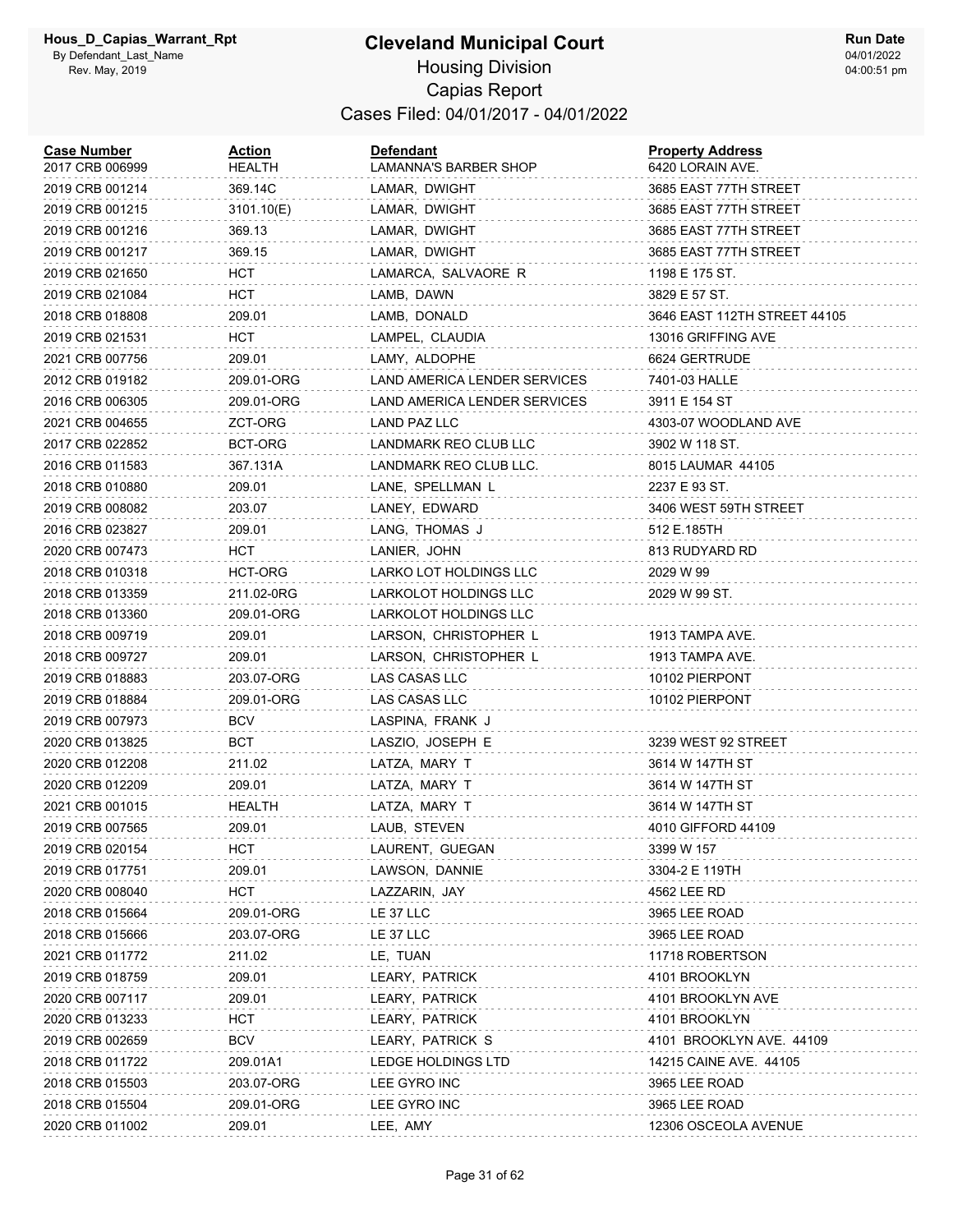#### **Cleveland Municipal Court** Housing Division Capias Report Cases Filed: 04/01/2017 - 04/01/2022

| <b>Case Number</b><br>2018 CRB 001524 | <b>Action</b><br>BCV | <b>Defendant</b><br>LEE, LENNY    | <b>Property Address</b><br>2921 E 104 ST. 44104 |
|---------------------------------------|----------------------|-----------------------------------|-------------------------------------------------|
| 2021 CRB 010917                       | 209.01               | LEE, PETER V                      | 10128 SOUTH BLVD.                               |
| 2022 CRB 000955                       | 209.01               | LEE, PETER V                      | 10128 SOUTH BLVD                                |
| 2019 CRB 007212                       | 209.01               | LEE-CHEUNG, CHRISTINE             | 3824 SPOKANE                                    |
| 2018 CRB 000311                       | 203.07               | LEFFLER, BRYAN                    | 1428 W. 81 ST. 44102                            |
| 2018 CRB 000312                       | 203.07               | LEFFLER, BRYAN                    | 1428 W 81 ST. 44102                             |
| 2018 CRB 000313                       | 209.01               | LEFFLER, BRYAN                    | 1428 W 81 ST. 44102                             |
| 2018 CRB 000314                       | 211.02               | LEFFLER, BRYAN                    | 1428 W 81 ST. 44102                             |
| 2018 CRB 000315                       | 209.01               | LEFFLER, BRYAN                    | 1428 W 81 ST. 44102                             |
| 2019 CRB 014390                       | 367.131A             | LEGACY ONE INVESTORS GROUP LLC    | 9916 HAPDEN AVE. 44108                          |
| 2016 CRB 004435                       | 367.131A             | LEGACY PROPERTY DEVELOPMENT LLC   | 9525 KOLAR AVE 44104                            |
| 2018 CRB 020454                       | ZCT                  | LEIJA, ARMANDO                    | 2187 W 98 ST. 44102                             |
| 2017 CRB 011819                       | <b>BCV</b>           | LEITZ, ANDREW                     | 5812 PORTAGE AVE 44127                          |
| 2017 CRB 019751                       | BCV                  | LEITZ, ANDREW                     | 6800 WAKEFIELD AVE 44102                        |
| 2019 CRB 019557                       | HCT                  | LENG, XIAODAN                     | 14012 CHRISTINE AVE 44105                       |
| 2017 CRB 005989                       | BCT-ORG              | LERETA                            | 2012 HILTON RD. 44112                           |
| 2020 CRB 007844                       | HCT                  | LESTER, FARRAR                    | 422 E 149TH ST                                  |
| 2020 CRB 007850                       | HCT                  | LESTER, LORRI                     | 422 E 149TH ST                                  |
| 2020 CRB 002528                       | 211.02-0RG           | LEVA CAPITAL GROUP LLC            | 2194 E 85 ST.                                   |
| 2020 CRB 014118                       | HCT.                 | LEVERETTE, LATRELLE               | 12901 ARLINGTON AVENUE 44108                    |
| 2018 CRB 017204                       | 211.02-0RG           | LEWELLEN HOMES ONE LLC            | 14901 FLORIDA AVENUE                            |
| 2021 CRB 003186                       | 211.02               | LEWIS, DAVID                      | 10520 ELK AVENUE 44108                          |
| 2021 CRB 005644                       | 209.01               | LEWIS, HENRY                      | 4125 EAST 110TH STREET 44105                    |
| 2018 CRB 019157                       | BCV                  | LEWIS, JUANNETTA                  | 1170 PRINCETON AVE. 44105                       |
| 2016 CRB 023484                       | <b>BCV</b>           | LEWIS, LISA J                     | 17320 JUDSON DR                                 |
| 2021 CRB 009675                       | 209.01-ORG           | LEWIS, PHILIP                     | 17320 JUDSON                                    |
| 2016 CRB 023483                       | <b>BCV</b>           | LEWIS, PHILLIP                    | 17320 JUDSON DR                                 |
| 2017 CRB 002210                       | 211.02               | LEWIS, PHILLIP R                  | 17320 JUDSON                                    |
| 2019 CRB 008669                       | 209.01               | LEWIS, PHILLIP R                  | <b>17320 JUDSON</b>                             |
| 2019 CRB 012006                       | HCT                  | LEWIS, PHILLIP R                  | 17320 JUDSON DR. 44128                          |
| 2021 CRB 006587                       | HCT                  | LEWIS, PHILLIP R                  | 17320 JUDSON DR                                 |
| 2018 CRB 000474                       | 211.02               | LEWIS, REGINALD                   | 3246 E 57 ST.                                   |
| 2018 CRB 000578                       | 209.01               | LEWIS, REGINALD                   | 3246 E 57 ST.                                   |
| 2020 CRB 007869                       | HCT                  | LEWIS, SEGRID V                   | 2346 E 61ST ST                                  |
| 2017 CRB 009491                       | 209.01               | LI, XIN                           | 477 E 114TH ST.                                 |
| 2018 CRB 008784                       | 211.02               | LIANG, JIAMLIN                    | 1569 E 45 ST. 44103                             |
| 2018 CRB 008785                       | 209.01               | LIANG, JIAMLIN                    | 1569 E 45 ST. 44103                             |
| 2019 CRB 012197                       | BCT-ORG              | LIFE CHANGERS REAL ESTATE DEV LLC | 1945 WESTBURN RD. 44112                         |
| 2017 CRB 027397                       | <b>BCV</b>           | LIGON, DESMOND C                  | 1360 E 66 ST. 44103                             |
| 2018 CRB 021534                       | 209.01               | LIMPFORD, JOE                     | 7515 CORNELIA                                   |
| 2018 CRB 021536                       | 209.01               | LIMPFORD, JOE                     | 7615 CORNELIA AVENUE 44103                      |
| 2019 CRB 015312                       | 211.02               | LIN, TIFFANY                      | 2093 WEST 95TH STREET                           |
| 2019 CRB 019064                       | <b>HCT</b>           | LINDEMANN, JUSTINE E              | 2501 E 124TH ST 44120                           |
| 2017 CRB 009519                       | 209.01               | LINDER, INEZ R                    | 3412 E 110TH ST.                                |
| 2015 CRB 005922                       | 211.02-0RG           | LINDSAY SOUL CUISINE              | 16906 HAVARD AVE 44128                          |
| 2017 CRB 019541                       | <b>BCV</b>           | LINEAR, CHARLES W                 | 3049 ALBION RD. 44120                           |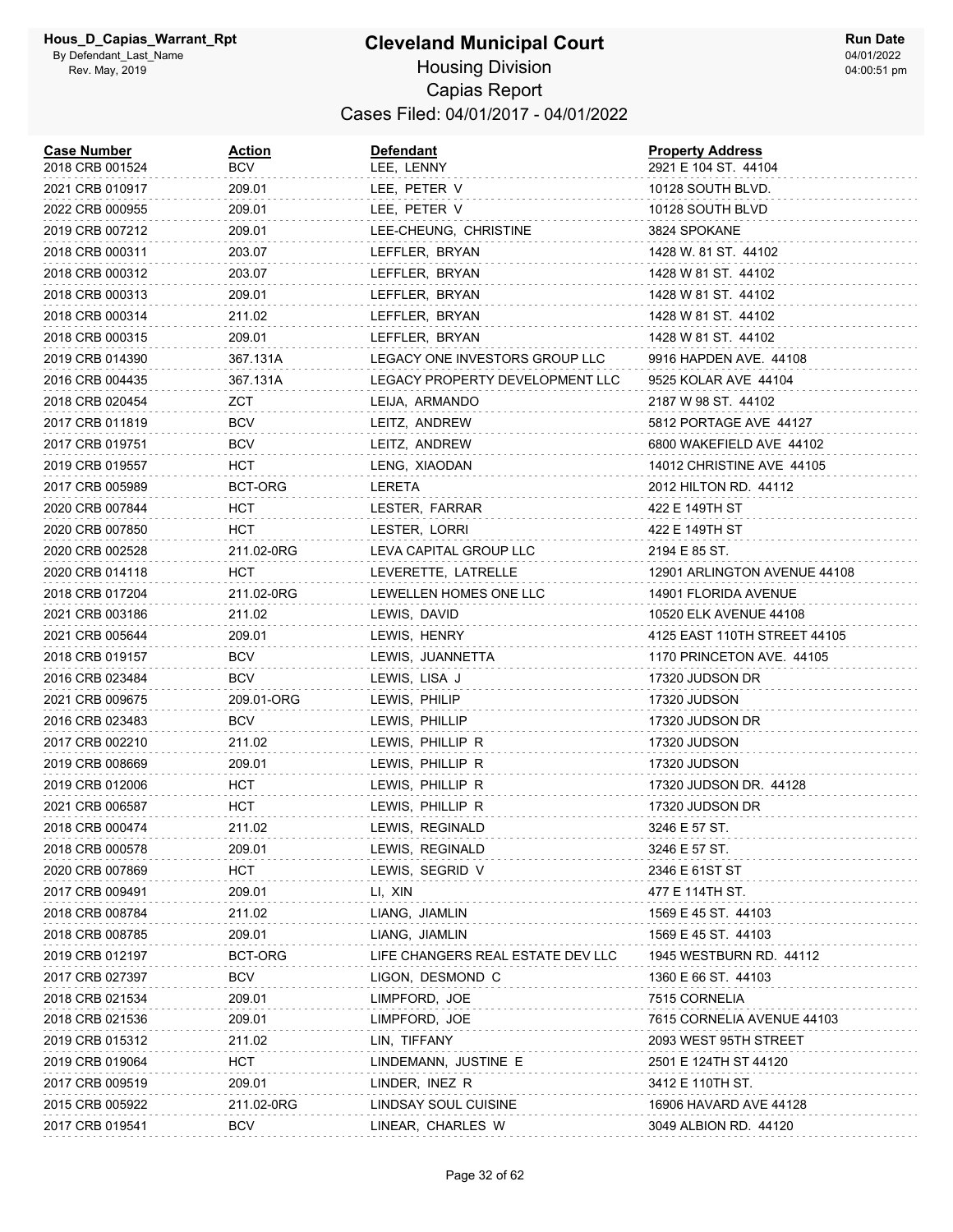| <b>Case Number</b><br>2019 CRB 013473 | Action<br>209.01 | <b>Defendant</b><br>LINEHAM, MARCUS | <b>Property Address</b><br>3635 W 129 ST. 44111 |
|---------------------------------------|------------------|-------------------------------------|-------------------------------------------------|
| 2019 CRB 013474                       | 209.01           | LINEHAM, MARCUS                     | 3635 W 129 44135                                |
| 2020 CRB 000604                       | 367.131A         | LINKOO PROPERTY 101 INC             | 1174-76 EAST 128TH ST 44108                     |
| 2022 CRB 000469                       | 209.01           | LIPFORD, JOE                        | 7704 DONALD AVE                                 |
| 2019 CRB 011927                       | 209.01           | LIPPIAN, JOHN                       | 4088 EAST 74TH STREET 44105                     |
| 2019 CRB 011929                       | 209.01           | LIPPIAN, JOHN                       | 4088 EAST 74TH STREET 44105                     |
| 2019 CRB 021452                       | 209.01           | LIPPIAN, JOHN                       | 4088 E 74 ST. 44105                             |
| 2020 CRB 003219                       | 209.01           | LIPPIAN, JOHN A                     | 4088 E 74                                       |
| 2020 CRB 007388                       | HEALTH           | LIPPIAN, JOHN A                     | 4084 E 74TH ST                                  |
| 2018 CRB 009237                       | BCT-ORG          | LITE CHANGERS REAL ESTATE DEVELOPN  | 1945 WESTBURN RD.                               |
| 2019 CRB 016343                       | 209.01           | LITTLEJOHN, ELMER                   | 3631 EAST 63RD STREET                           |
| 2019 CRB 016345                       | 369.18           | LITTLEJOHN, ELMER                   | 3631 EAST 63RD STREET                           |
| 2019 CRB 016346                       | 369.13           | LITTLEJOHN, ELMER                   | 3631 EAST 63RD STREET                           |
| 2019 CRB 016347                       | 369.15B          | LITTLEJOHN, ELMER                   | 3631 EAST 63RD STREET                           |
| 2019 CRB 016348                       | 349.13           | LITTLEJOHN, ELMER                   | 3631 EAST 63RD STREET                           |
| 2018 CRB 020252                       | 209.01-ORG       | LIVING BY PILLAY LLC                | 9710 LAMONTIER                                  |
| 2018 CRB 020254                       | 211.02-0RG       | LIVING BY PILLAY LLC                | 9710 LAMONTIER                                  |
| 2019 CRB 014958                       | 203.07-ORG       | LIVING BY PILLAY LLC                | 9710 LAMONTIER                                  |
| 2017 CRB 002209                       | 211.02-0RG       | LLL MGT 1 LLC                       | 13402 DURKEE                                    |
| 2018 CRB 019076                       | HCT              | LOCHER, ALLAN                       | 6086 HILLMAN AVE. 44127                         |
| 2017 CRB 004433                       | 211.02           | LOCKE, CHARLES                      | 3241 E 139TH ST                                 |
| 2018 CRB 013386                       | 203.07           | LOCKETT, BRIANA                     | 920 NATHANIEL AVE. 44110                        |
| 2018 CRB 013387                       | 209.01           | LOCKETT, BRIANA                     | 920 NATHANIEL AVE. 44110                        |
| 2019 CRB 010674                       | BCV-ORG          | LOCK-LAND ENTERPRISES LLC           | 16006 ST. CLAIR AV E. 44110                     |
| 2021 CRB 004734                       | BCV-ORG          | LOCK-LAND ENTERPRISES LLC           | 16006 ST CLAIR AVE                              |
| 2017 CRB 021063                       | 203.07           | LOFFE, IGOR                         | 16910 LOTUS DR. 44128                           |
| 2018 CRB 022165                       | 369.15B          | LOFTON, GEORGE                      | 3606 EAST 81ST STREET 44105                     |
| 2018 CRB 019271                       | 209.01           | LOGAN, LAVELLE                      | 12010 CASTELWOOD AVENUE 44108                   |
| 2018 CRB 019322                       | 203.07           | LOGAN, LAVELLE                      | 12010 CASTLEWOOD AVENUE 44108                   |
| 2019 CRB 008143                       | 203.07           | LOGAN, LAVELLE D                    | 12010 CASTLEWOOD AVENUE 44108                   |
| 2019 CRB 015818                       | 209.01-ORG       | LONG BROOK LLC                      | 2010 FERN                                       |
| 2021 CRB 006656                       | 211.02           | LONG, MICHAEL                       | 3002 NATCHEZ                                    |
| 2020 CRB 005038                       | 203.07           | LOVE, FLAVIA                        | 459 E 117                                       |
| 2020 CRB 013078                       | BCT              | LOVE, WILLIE E                      | 880 E 150                                       |
| 2019 CRB 019875                       | BCT-ORG          | LS CAPITAL GROUP LLC                | 13804 EARLWOOD                                  |
| 2018 CRB 010695                       | HCT-ORG          | LUCARE TWO LLC                      | 3990 E 58 ST                                    |
| 2019 CRB 021070                       | HCT-ORG          | LUCARE TWO LLC                      | 3990 E 58 ST.                                   |
| 2019 CRB 010462                       | 203.07-ORG       | LUCIC RENTAL PROPERTIES LLC         | 1178 EAST 167TH STREET                          |
| 2019 CRB 016193                       | 613.14 - HOUSING | LUCIOUS, WILLIAM                    | 843 ROYAL ROAD 44110                            |
| 2019 CRB 016289                       | 209.01           | LUCIOUS, WILLIAM                    | 843 ROYAL ROAD 44110                            |
| 2021 CRB 006038                       | 209.01           | LUSK, CALVIN                        | 5609 STICKNEY AVENUE 44144                      |
| 2020 CRB 006534                       | 211.02-0RG       | LUTHERAN OF GOD                     | 3997 E 186                                      |
| 2019 CRB 001200                       | 211.02           | LUTZKO, REGAN L                     | 3503 WEST 125TH STREET                          |
| 2019 CRB 001201                       | 209.01           | LUTZKO, REGAN L                     | 3503 WEST 125TH STREET                          |
| 2019 CRB 019564                       | HCT-ORG          | <b>MGILLC</b>                       | 14105 CHRISTINE AVE 44105                       |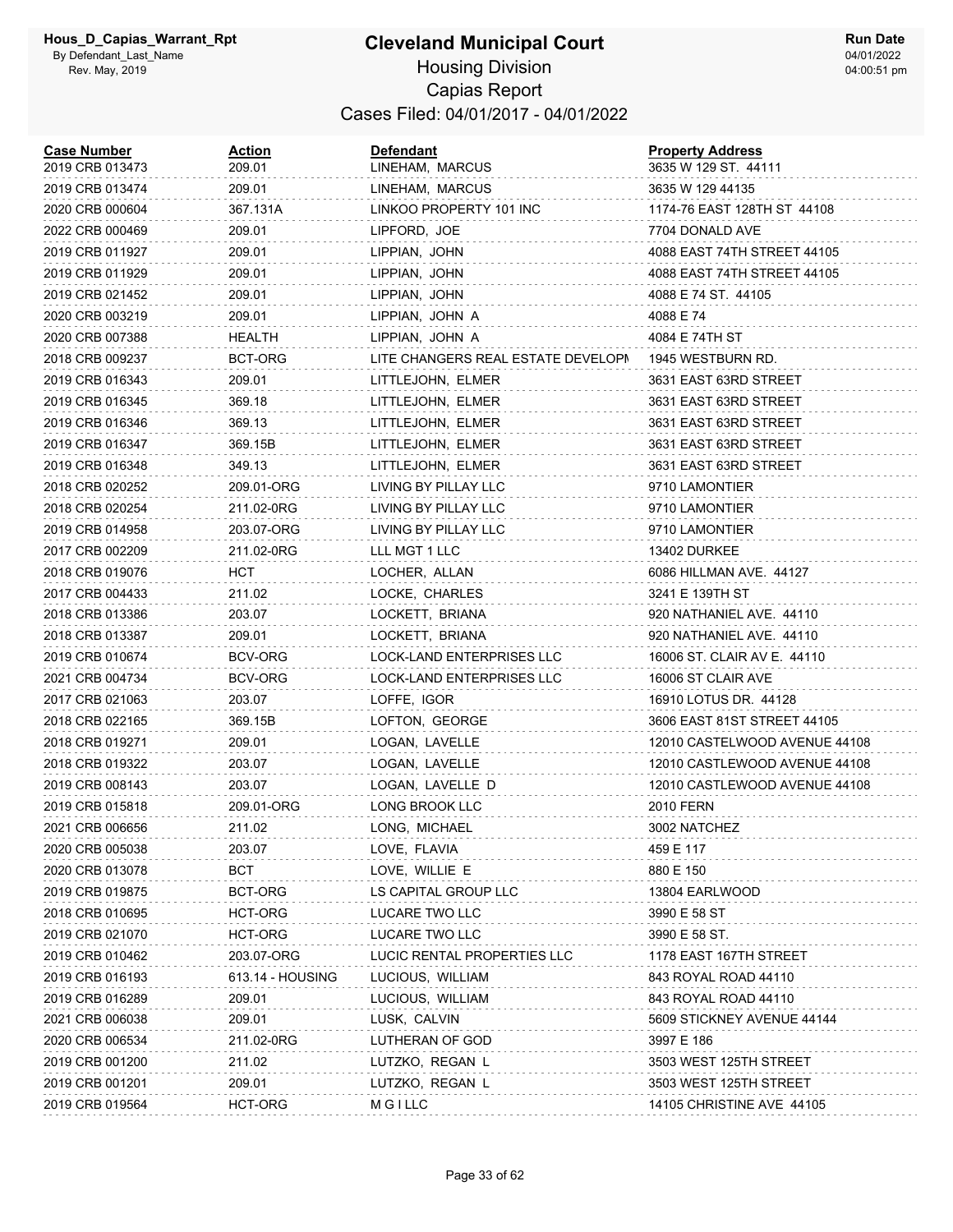#### **Cleveland Municipal Court** Housing Division Capias Report Cases Filed: 04/01/2017 - 04/01/2022

| <b>Case Number</b><br>2018 CRB 009680 | Action<br>209.01-ORG | <b>Defendant</b><br>M J GLOBAL PROPERTIES LLC | <b>Property Address</b><br>3398 E 105 ST. |
|---------------------------------------|----------------------|-----------------------------------------------|-------------------------------------------|
| 2018 CRB 009681                       | 211.02-0RG           | M J GLOBAL PROPERTIES LLC                     | 3398 E 105 ST.                            |
| 2018 CRB 019388                       | 209.01-ORG           | <b>M.C.S. PROPERTY INVESTMENTS</b>            | 4244 WEST 38TH STREET                     |
| 2017 CRB 011883                       | 209.01-ORG           | M.G.S. PROPERTY INVESTMENTS LLC               | 4244 W. 38TH ST.                          |
| 2020 CRB 011014                       | <b>HCT-ORG</b>       | MAC FAMILY INVESTMENT CORPORATION             | 12005-07 SHADELAND AVE                    |
| 2020 CRB 011020                       | <b>HCT-ORG</b>       | MAC FAMILY INVESTMENT CORPORATION             | 12005-07 SHADELAND                        |
| 2020 CRB 011024                       | HCT-ORG              | MAC FAMILY INVESTMENT CORPORATION             | 12007-05 SHADELAND AVE                    |
| 2020 CRB 011025                       | BCT-ORG              | MAC FAMILY INVESTMENT CORPORATION             | 12005-07 SHADELAND AVE                    |
| 2019 CRB 019865                       | BCT                  | MACKLE, ADAM JAY                              | 1313 W 112TH ST                           |
| 2018 CRB 012224                       | 209.01               | MACKLIN, DAMOND                               | 4308 E 114 ST.                            |
| 2018 CRB 021592                       | 369.13               | MACKLIN, DAMOND                               | 4308 EAST 114TH STREET                    |
| 2018 CRB 021607                       | 3101.10(E)           | MACKLIN, DAMOND                               | 4308 EAST 114TH STREET                    |
| 2018 CRB 021609                       | 369.15B              | MACKLIN, DAMOND                               | 4308 EAST 114TH STREET                    |
| 2018 CRB 021611                       | 209.01A1             | MACKLIN, DAMOND                               | 4308 EAST 114TH STREET                    |
| 2018 CRB 021612                       | 369.13               | MACKLIN, DAMOND                               | 4308 EAST 114TH STREET                    |
| 2018 CRB 021614                       | 369.13               | MACKLIN, DAMOND                               | 4308 EAST 114TH STREET                    |
| 2019 CRB 012040                       | HCT-ORG              | MAD INVESTMENT GROUP LLC                      | 16531 BURNSIDE RD.                        |
| 2019 CRB 019318                       | HCT-ORG              | MAD INVESTMENT GROUP LLC                      | 16511 BURNSIDE AVE                        |
| 2020 CRB 014061                       | BCT                  | MADDEN, ANGELA                                | 2190 W 105                                |
| 2017 CRB 021875                       | 209.01               | MADEOY, STEVEN F                              | 3535 E 105 ST. 44105                      |
| 2016 CRB 016684                       | ZCT-ORG              | <b>MADISON TIRE &amp; AUTO SERVICE</b>        | 8502 MADISON AVE. 44102                   |
| 2016 CRB 017365                       | ZCT-ORG              | <b>MADISON TIRE &amp; AUTO SERVICE</b>        | 8502 MADISON AVE.                         |
| 2021 CRB 006117                       | HCT                  | MADISON, DIANE C                              | 19612 CHICKASAW AVE                       |
| 2018 CRB 005054                       | <b>BCV-ORG</b>       | MADRONA GROVE LLC                             | 5202 IRA AVE. 44144                       |
| 2019 CRB 018804                       | BCV-ORG              | MADRONA GROVE LLC                             | 5202 IRA AVE. 44144                       |
| 2016 CRB 014888                       | HCT-ORG              | <b>MADRONA GROVES LLC</b>                     | 5202 IRA AVE 44144                        |
| 2016 CRB 014928                       | BCT-ORG              | <b>MADRONA GROVES LLC</b>                     | 5202 IRA AVE 44109                        |
| 2017 CRB 023172                       | HCT-ORG              | <b>MADRONA GROVES LLC</b>                     | 5202 IRA AVE.                             |
| 2017 CRB 024988                       | HCT-ORG              | <b>MADRONA GROVES LLC</b>                     | 5202 IRA AVE.                             |
| 2018 CRB 006972                       | 209.01               | MAFCO LLC                                     | 2000 HAMILTON AVE.                        |
| 2018 CRB 006987                       | 209.01-ORG           | MAFCO LLC                                     | 2000 HAMILTON AVE.                        |
| 2019 CRB 013734                       | 209.01               | MAFI, SAM                                     | 11316 FLORIAN                             |
| 2019 CRB 013938                       | 209.01               | MAFI, SAM                                     | 11413 FLORIAN                             |
| 2021 CRB 002305                       | ZCT                  | MAFI, SAM                                     | 3420 W 117TH ST                           |
| 2017 CRB 024103                       | 209.01-ORG           | MAGNUM GENERAL LEASING                        | 6730 CHAMBERS                             |
| 2017 CRB 019300                       | 209.01-ORG           | MAGNUM GENERAL LEASING LIMITED                | 6730 CHAMBERS AVE. 44105                  |
| 2020 CRB 005116                       | 211.02-0RG           | MAJESTAD LLC                                  | 11023 LORAIN                              |
| 2020 CRB 005117                       | 209.01-ORG           | MAJESTAD LLC                                  | 11023 LORAIN                              |
| 2019 CRB 015218                       | <b>HCT</b>           | MAKFIRE, INAL                                 | 1387 E 25TH ST. 44114                     |
| 2018 CRB 017489                       | 369.15               | MAKIN, HAKEEN K                               | 3321 EAST 149TH STREET                    |
| 2018 CRB 017490                       | 369.15               | MAKIN, HAKEEN K                               | 3321 EAST 149TH STREET                    |
| 2018 CRB 017491                       | 369.14C              | MAKIN, HAKEEN K                               | 3321 EAST 149TH STREET                    |
| 2018 CRB 017492                       | 369.18               | MAKIN, HAKEEN K                               | 3321 EAST 149TH STREET                    |
| 2018 CRB 017494                       | 209.01               | MAKIN, HAKEEN K                               | 3321 EAST 149TH STREET                    |
| 2018 CRB 017496                       | 369.13               | MAKIN, HAKEEN K                               | 3321 EAST 149TH STREET                    |
| 2018 CRB 019320                       | 209.01               | MAL, THANH                                    | 10628 ENGLEWOOD                           |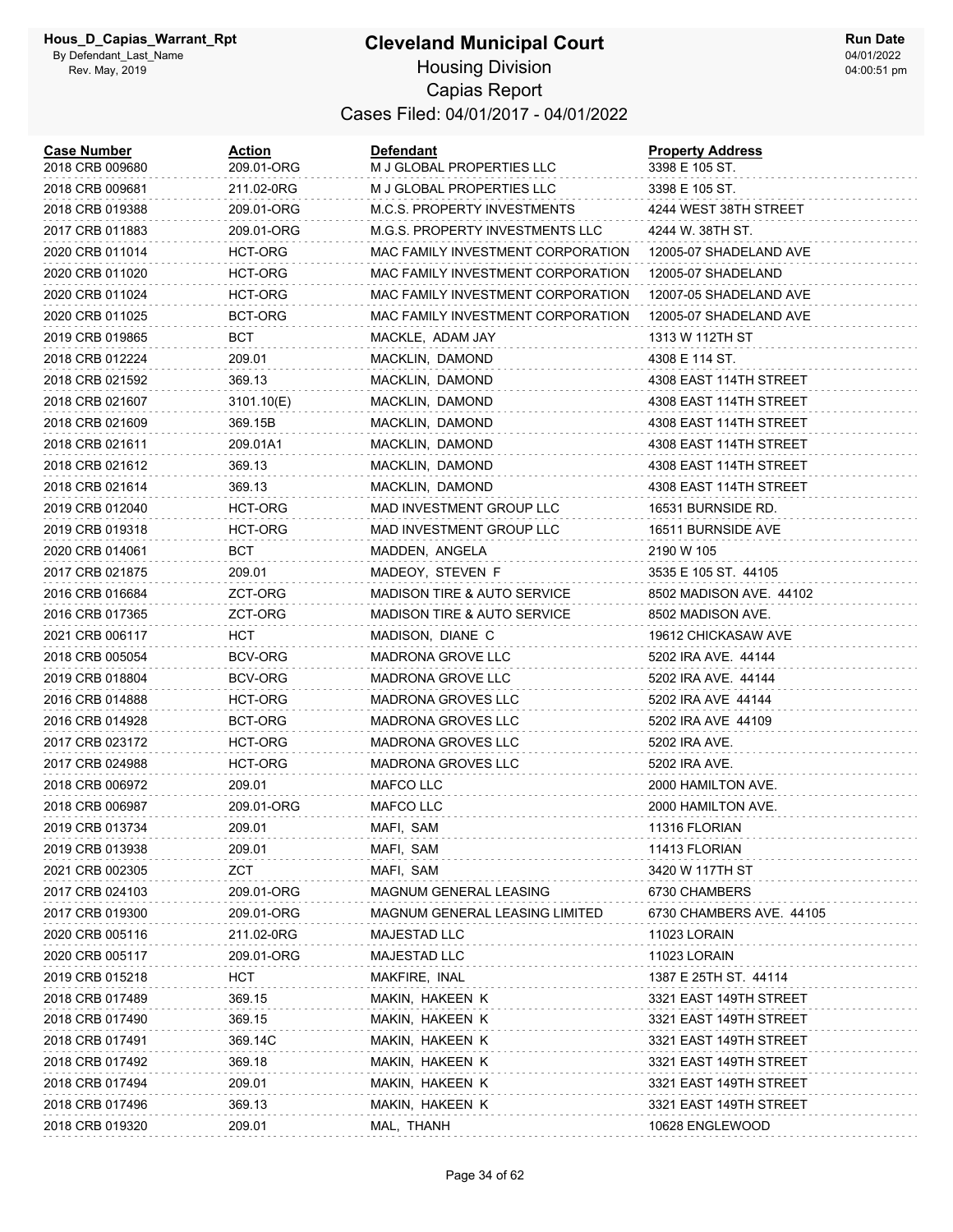| <b>Case Number</b><br>2015 CRB 026261 | Action<br>209.01-ORG | <b>Defendant</b><br>MALIZIA PROPERTIES LLC | <b>Property Address</b><br>8707 CLARK |
|---------------------------------------|----------------------|--------------------------------------------|---------------------------------------|
| 2016 CRB 003400                       | 209.01-ORG           | MALIZIA RESIDENTIAL LLC                    | 12622 GRUSS AVE                       |
| 2017 CRB 011785                       | 209.01               | MALONE, SHIRLEY T                          | 7808 WORLEY                           |
| 2021 CRB 007581                       | <b>BCV</b>           | MANCE, JOHN                                | 11012 THRUSH AVE                      |
| 2020 CRB 010597                       | HEALTH               | MANN, KEITH                                | 7601 CAMDEN AVE                       |
| 2021 CRB 001327                       | BCT                  | MANNING, ROSEMOND                          | 889-91 E 128 ST                       |
| 2019 CRB 017335                       | <b>BCT</b>           | MANNINGHAM, BEN                            | 418 E 123 ST.                         |
| 2018 CRB 009576                       | 209.01               | MANSON, PATRICIA A                         | 2426 E 83 ST.                         |
| 2018 CRB 016497                       | 211.02               | MARBURY, OLIVIA A                          | 3969 STRANHILL                        |
| 2017 CRB 027376                       | 209.01-ORG           | <b>MARCELINE PROPERTIES LLC</b>            | 4086 E 71 ST.                         |
| 2017 CRB 027377                       | 211.02-0RG           | MARCELINE PROPERTIES LLC                   | 4086 E 71 ST.                         |
| 2017 CRB 016986                       | 209.01               | MARCUS, DENNIS                             | 3351 EAST BLVD.                       |
| 2018 CRB 017319                       | BCV                  | MARINELLA - TRUSTEE, GERRY                 | 3652 EAST 47TH STREET 44105           |
| 2019 CRB 020116                       | BCT                  | MARLIN, TRACEY                             | 14133 TRISKETT AVE.                   |
| 2019 CRB 020120                       | BCT                  | MARLIN, TRACEY                             | 14133 TRISKETT AVE 44111              |
| 2019 CRB 014006                       | 209.01               | MARQUEZ, ARNOLD C                          | 799 E 93 ST. 44108                    |
| 2018 CRB 022039                       | 211.02               | MARSH, CHRISTON                            | 3347 EAST 112TH STREET                |
| 2018 CRB 022589                       | 211.02               | MARSH, CHRISTON                            | 3347 EAST 112TH STREET                |
| 2018 CRB 022590                       | 209.01               | MARSH, CHRISTON                            | 3347 EAST 112TH STREET                |
| 2019 CRB 011057                       | BCV                  | MARTIN, DEMOND                             | 4287 E 114TH ST. 44105                |
| 2019 CRB 011962                       | 209.01-ORG           | MARTINEZ, KEVIN                            | 12621 HIRST                           |
| 2018 CRB 008202                       | <b>BCV</b>           | MARTINEZ, NANCY G                          | 3120 W 47 ST. 44102                   |
| 2019 CRB 011386                       | 209.01-ORG           | MARYSIA & JEANETTE 3629                    | 3629 BAILEY                           |
| 2013 CRB 023358                       | 209.01               | MARZETTE, HENRY                            | 1723 BURGESS                          |
| 2017 CRB 025307                       | 209.01               | MASON, RUEBEN J                            | 9504 ORLEANS                          |
| 2021 CRB 004972                       | BCT                  | MASON, TERRI                               | 545 E 123RD ST                        |
| 2019 CRB 005469                       | HEALTH               | MASON, TOM                                 | 13509 THORNHOPE AVE.                  |
| 2017 CRB 023395                       | 367.131A             | MATSUFUJI HAWWAII LLC                      | 10403 COLONIAL AVE. 44108             |
| 2019 CRB 020892                       | <b>HCT</b>           | MAURMANN, MARC                             | 13400 EDGEWOOD AVE.                   |
| 2017 CRB 023980                       | 209.01               | MAXEY, ARLENE                              | 10108 ELK AVE                         |
| 2019 CRB 018737                       | 209.01               | MAY, MARTHA                                | 3420 RIVERSIDE AVENUE 44109           |
| 2016 CRB 017863                       | <b>BCV</b>           | MAYES, LAWRENCE                            | 10409 PARKVIEW AVE. 44104             |
| 2017 CRB 017847                       | 209.01-ORG           | MAYO A TO Z HOME REPAIR LLC                | 3805 E 53 ST.                         |
| 2017 CRB 022222                       | 209.01-ORG           | MAYO A TO Z HOME REPAIR LLC                | 3633 E 53RD ST.                       |
| 2019 CRB 020683                       | <b>HCT-ORG</b>       | MAYROSE PROPERTIES 9 OH LLC                | 6812 CLEMENT AVE 44105                |
| 2017 CRB 023486                       | 209.01               | MCCANN, THOMAS A                           | 3609 HIGHVIEW AVE                     |
| 2018 CRB 008877                       | 203.07               | MCCAULEY, VELEKA L                         | 10618 GARFIELD AVE. 44108             |
| 2019 CRB 014290                       | 209.01               | MCCLAY, ROBERTA                            | 11609-11 HOPKINS                      |
| 2019 CRB 012292                       | 209.01               | MCCLINTON, NICHOLAS                        | 16302 HUNTMERE AVENUE 44110           |
| 2020 CRB 008048                       | <b>HCT</b>           | MCCLINTON, NICHOLAS                        | 16302 HUNTMERE                        |
| 2019 CRB 014586                       | 209.01               | MCCONNELL, LEONARD III                     | 4272 E 116                            |
| 2019 CRB 010009                       | 209.01               | MCCORKLE, WILLIAM                          | 907 NATHANIEL ROAD 44110              |
| 2018 CRB 013770                       | 209.01               | MCCORKLE, WILLIAM H                        | 907 NATHANIEL AVE. 44110              |
| 2018 CRB 017442                       | 209.01               | MCCOVERY, ROY                              | 3281 E 147 ST. 44120                  |
| 2020 CRB 007854                       | 211.02               | MCCOY, EUCHEA A                            | 11916 HOLBORN                         |
| 2019 CRB 001541                       | <b>BCV</b>           | MCCOY, MAMIE O                             | 3657 E 151 ST. 44120                  |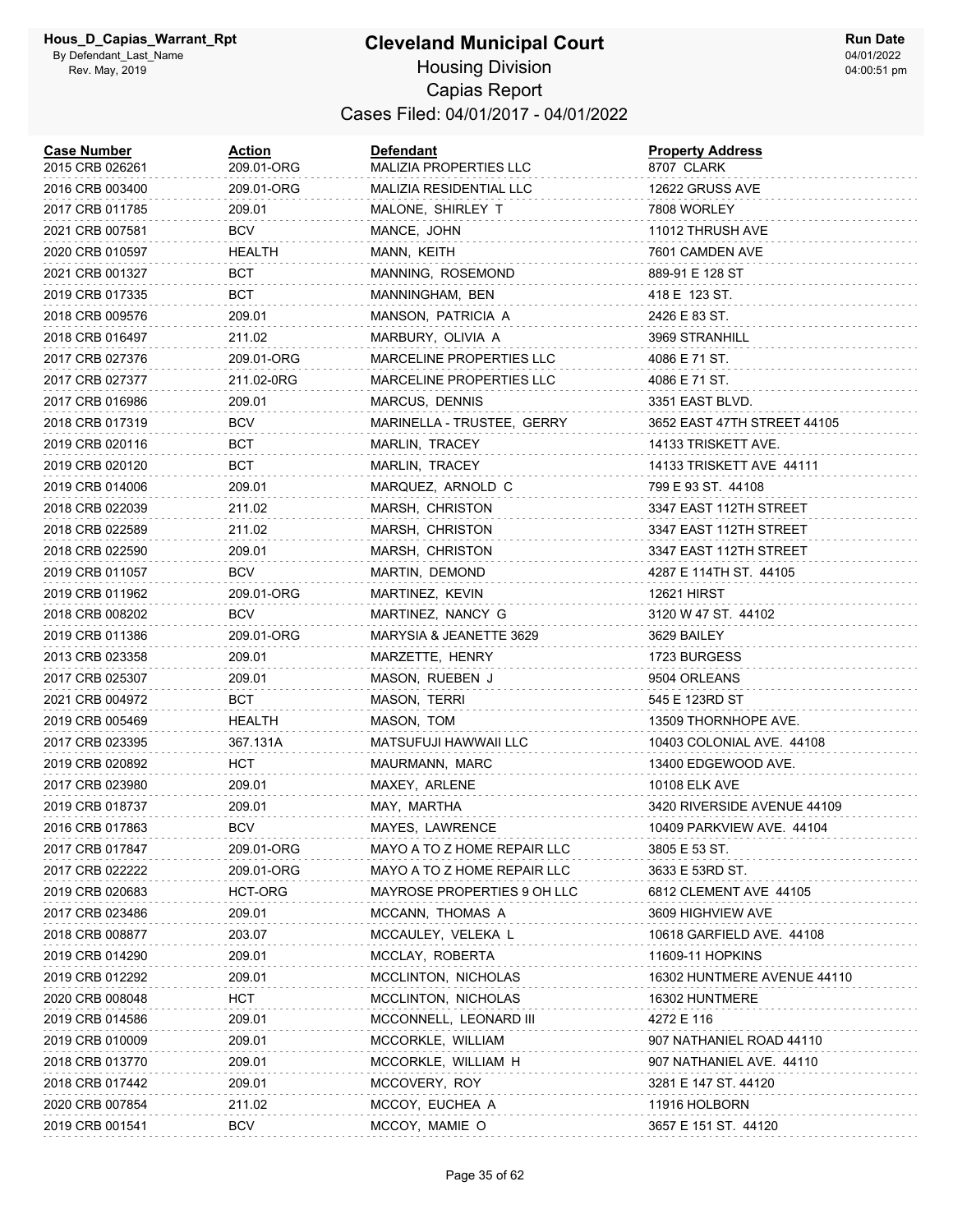| <b>Case Number</b><br>2019 CRB 018710 | <u>Action</u><br>211.02 | <b>Defendant</b><br>MCCOY, SINERA  | <b>Property Address</b><br><b>12600 FERRIS</b> |
|---------------------------------------|-------------------------|------------------------------------|------------------------------------------------|
| 2021 CRB 002497                       | 211.02                  | MCCRAY, DANEISHA                   | 10306 ADAMS AVE                                |
| 2019 CRB 009034                       | 209.01                  | MCDANIEL, DEBORAH                  | 14805 OHIO                                     |
| 2017 CRB 019847                       | 209.01                  | MCDANIELS, VONNIE                  | 100 E 79TH ST. 44103                           |
| 2018 CRB 016362                       | 209.01                  | MCDONALD, DENNIS                   | 4135 EAST 138TH STREET                         |
| 2018 CRB 000827                       | 209.01                  | MCDONALD, XAVIER                   | 4266 E 131 ST.                                 |
| 2017 CRB 006762                       | 203.07                  | MCDOWELL, VICTOR                   | 3751 E 154TH ST. 44128                         |
| 2019 CRB 021122                       | HCT                     | MCDOWELL, ZACKIA                   | 3475 E 123 ST.                                 |
| 2021 CRB 004833                       | 369.18                  | MCFARLAND, PHILLIP                 | 6612 GERTRUDE AVENUE 44105                     |
| 2021 CRB 004834                       | 371.13                  | MCFARLAND, PHILLIP                 | 6612 GERTRUDE AVENUE 44105                     |
| 2017 CRB 018755                       | 209.01                  | MCINTOSH, EVELYN                   | 1422 E 112TH ST.                               |
| 2020 CRB 003262                       | нст                     | MCKAY, RYAN                        | 1345 W 61 ST.                                  |
| 2018 CRB 014627                       | 209.01                  | MCKELVY, MONICA                    | 909 EAST 73RD STREET                           |
| 2018 CRB 014658                       | 209.01                  | MCKELVY, MONICA                    | 909 EAST 73RD STREET                           |
| 2021 CRB 004667                       | HCT.                    | MCKOY, ARY                         | 17109 HILLSBORO RD                             |
| 2018 CRB 019259                       | HCT                     | MCMILLON, LAWRENCE                 | 3289 E 119TH ST. 44120                         |
| 2018 CRB 010917                       | 209.01                  | MCNEAL, MARILYN                    | 16910 HOLLY HILL                               |
| 2021 CRB 007292                       | 209.01                  | MCNEAR, THOMAS                     | 13400 MELZER                                   |
| 2018 CRB 021039                       | HEALTH                  | MCPEAK, MARY                       | 3121 W 48 ST. 44102                            |
| 2019 CRB 012859                       | 209.01                  | MEADOWS, MAYA                      | 16401 N LOTUS 44128                            |
| 2017 CRB 016549                       | BCV                     | MELENDEZ, VICTOR M                 | 3218 W 50TH ST. 44102                          |
| 2017 CRB 026552                       | <b>BCV</b>              | MELNICK, GREGORY M                 | 3401 HILLCREST AVE. 44109                      |
| 2020 CRB 001864                       | 203.07-ORG              | MENEFEE INVESTMENTS LLC            | 13906 GLENDALE AVE.                            |
| 2021 CRB 003354                       | 211.02-0RG              | MENEFEE INVESTMENTS LLC            | 13906 GLENDALE AVE                             |
| 2019 CRB 018158                       | нст                     | MENEFEE, ERNEST                    | 5806 BIBBLE AVE.                               |
| 2020 CRB 007772                       | 211.02                  | MENNA, DAVID                       | 7206 COLGATE AVE                               |
| 2020 CRB 007779                       | 209.01                  | MENNA, DAVID                       | 7206 COLGATE                                   |
| 2018 CRB 012253                       | 209.01                  | MERCADO, ELSIE                     | 3131 SEYMOUR AVE. 44113                        |
| 2018 CRB 012559                       | 209.01                  | MERCADO, ELSIE                     | 3131 SEYMOUR AVE.                              |
| 2019 CRB 008754                       | HCT                     | MERCADO, ELSIE                     | 3131 SEYMOUR AVE. 44113                        |
| 2019 CRB 012774                       | HCT-ORG                 | MEROZ INVESTMENTS LLC              | 17809 HARVARD AVE. 44122                       |
| 2019 CRB 003420                       | 211.02                  | MERSHENKO, ZHANNA                  | 3451 WEST 135TH STREET 44111                   |
| 2019 CRB 003421                       | 209.01                  | MERSHENKO, ZHANNA                  | 3451 WEST 135TH STREET                         |
| 2016 CRB 004129                       | ZCT-ORG                 | <b>METRO PCS AUTHORIZED DEALER</b> | 4628 W 130TH ST 44135                          |
| 2016 CRB 018411                       | ZCT-ORG                 | <b>METRO PCS AUTHORIZED DEALER</b> | 14320 PURITAS AVE. 44135                       |
| 2021 CRB 009759                       | 209.01-ORG              | MFTRE HOLDINGS, LLC                | 11912 HOLBORN                                  |
| 2017 CRB 016661                       | 551.04-ORG              | MGP MANAGEMENT LTD                 | 1322 E 112TH ST.                               |
| 2017 CRB 021388                       | нст                     | MHA HASEM, HASHEM                  | 17921 DELAVAN RD.                              |
| 2017 CRB 021391                       | <b>BCV</b>              | MHA HASEM, HASHEM                  | 17921 DELAVAN RD. 44119                        |
| 2020 CRB 008064                       | HCT-ORG                 | MHL PROPERTIES                     | 16591 MEADOWVALE AVE                           |
| 2019 CRB 015952                       | HCT                     | MICHAELS, IMAN R                   | 15216 TRISKETT RD                              |
| 2017 CRB 006755                       | 209.01-ORG              | MICH-ALTA MANAGEMENT LLC           | 1448 LAKEVIEW                                  |
| 2019 CRB 012562                       | 209.01                  | MIDGETT, PATRICIA                  | 3586 WEST 120TH STREET                         |
| 2017 CRB 006802                       | 209.01-ORG              | MIH PROPERTIES AND INVESTMENT LTD  | <b>10600 MASSIE</b>                            |
| 2018 CRB 021848                       | HCT-ORG                 | <b>MIKIAN LLC</b>                  | 380 EDDY RD. 44108                             |
| 2019 CRB 009464                       | BCV-ORG                 | MILES MUSIC LLC                    | 14814 KINSMAN RD. 44120                        |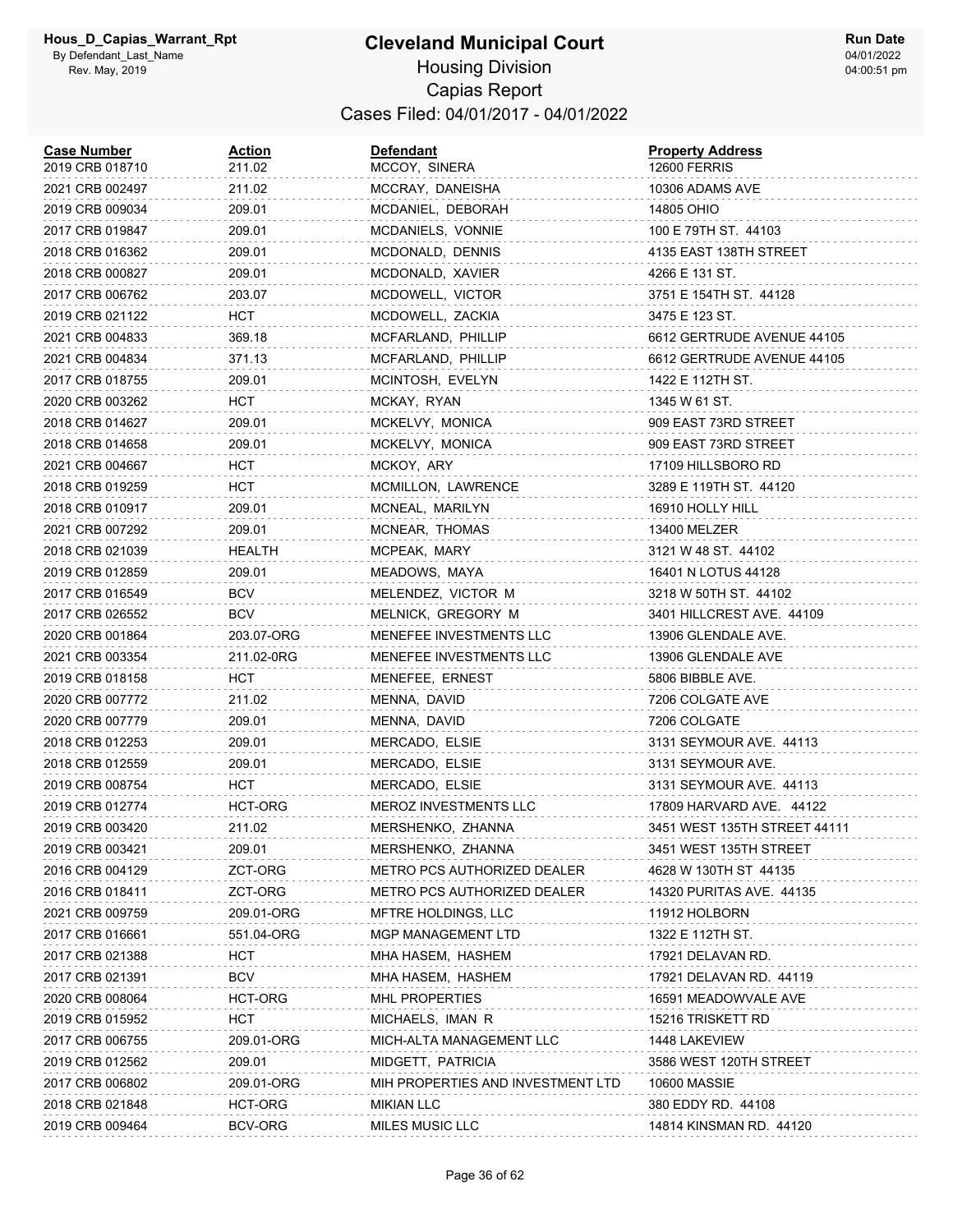| <b>Case Number</b><br>2019 CRB 011145 | <b>Action</b><br>нст | <b>Defendant</b><br>MILES, HASSAN K | <b>Property Address</b><br>3307 E 116TH ST. 44120 |
|---------------------------------------|----------------------|-------------------------------------|---------------------------------------------------|
| 2019 CRB 009485                       | 209.01-ORG           | <b>MILLENIOM LLC</b>                | 3716 EAST 52ND STREET                             |
| 2019 CRB 009486                       | 209.01-ORG           | <b>MILLENIOM LLC</b>                | 3716 EAST 52ND STREET                             |
| 2018 CRB 014685                       | 551.04-ORG           | <b>MILLENION MGM LLC</b>            | 3022 EAST 123RD STREET                            |
| 2018 CRB 013793                       | 209.01-ORG           | <b>MILLENION MGMT LLC</b>           | 1342 E 188 ST.                                    |
| 2019 CRB 013788                       | 209.01               | MILLER, JEFFE                       | 1389 E 45 ST. 44103                               |
| 2017 CRB 023487                       | 209.01               | MILLER, LATELL                      | 17206-08 ENDORA AVE                               |
| 2017 CRB 005455                       | 211.02               | MILLER, LAURA J.                    | 10609 DOVE AVE. 44105                             |
| 2020 CRB 005135                       | 209.01               | MILLER, ROBERT                      | 2183 W 106                                        |
| 2020 CRB 005137                       | 209.01               | MILLER, ROBERT                      | 2183 W 106                                        |
| 2019 CRB 003341                       | 211.02               | MILLER, TAMMY                       | 6605 UNION AVENUE 44127                           |
| 2019 CRB 003344                       | 209.01               | MILLER, TAMMY                       | 6605 UNION AVENUE 44127                           |
| 2017 CRB 025863                       | 211.02-0RG           | MILVERTON APARTMENT LLC             | 14603 MILVERTON AVE. 44120                        |
| 2018 CRB 005671                       | HCT-ORG              | <b>MILVERTON LLC</b>                | 14506 MILVERTON AVE. 44120                        |
| 2019 CRB 018595                       | 209.01               | MINOR, ARRECKES                     | 9909 SANDUSKY 44105                               |
| 2021 CRB 013128                       | HCT                  | MIRANDA, SANDRA                     | 3325 SCRANTON RD                                  |
| 2020 CRB 013988                       | BCT                  | MITCHELL CLAYTOR, AUDRETTA          | 13001 WOODSIDE AVE                                |
| 2020 CRB 013989                       | BCT                  | MITCHELL CLAYTOR, AUDRETTA          | 13001 WOODSIDE AVE                                |
| 2020 CRB 013990                       | HCT                  | MITCHELL CLAYTOR, AUDRETTA          | 13001 WOODSIDE AVE                                |
| 2021 CRB 005648                       | 209.01               | MITCHELL, J.C.                      | 3872 EAST 186TH STREET 44128                      |
| 2016 CRB 018007                       | 209.01               | MITCHELL, LA'DASIA                  | 11312 DOVE AVE. 44105                             |
| 2016 CRB 006261                       | 209.01               | MITCHELL, MICHAEL                   | 10610 GREENLAWN                                   |
| 2015 CRB 027268                       | 211.02               | MITCHELL, MICHAEL T                 | 12701 GRIFFING AVE 44120                          |
| 2021 CRB 007574                       | ZCT                  | MITCHELL, SARAH B                   | 16701 PALDA DR                                    |
| 2020 CRB 000316                       | HEALTH               | MJ CAPITAL LLC                      | 3304 W 97 ST.                                     |
| 2017 CRB 019072                       | 209.01-ORG           | MKS REHABBING INC.                  | 14211 WESTROPP AVE.                               |
| 2018 CRB 015278                       | 211.02-0RG           | MLC INVESTMENT PROPERTIES LLC       | 12808 BEACHWOOD                                   |
| 2020 CRB 009342                       | 209.01-ORG           | MO KHATRI                           | 3533 E. 144                                       |
| 2016 CRB 021774                       | BCV-ORG              | MOETRADE CORPORATION                | 3152 W 90 ST. 44102                               |
| 2021 CRB 004456                       | BCT                  | MOHADJER, MEKABIZ                   |                                                   |
| 2019 CRB 011894                       | HCT                  | MOHD, AL SHAQFA LAILA               | 384 E 165 ST. 44110                               |
| 2018 CRB 011840                       | 209.01               | MOLEK, BERNARD                      | 3922 WOBURN AVE,                                  |
| 2017 CRB 005298                       | HCT-ORG              | MONTALVO ENTERPRISE LLC.            | 376 EAST 156TH ST.                                |
| 2017 CRB 005299                       | HCT-ORG              | MONTALVO ENTERPRISE LLC.            | 376 EAST 156TH ST. 44103                          |
| 2018 CRB 012557                       | 209.01               | MONTES, FRANCISCO D                 | 3444 W 44 S6T.                                    |
| 2018 CRB 012252                       | 209.01               | MONTES, FRANCISCO O                 | 3444 W 44 ST.                                     |
| 2017 CRB 021046                       | BCT-ORG              | MOORE INTEGRITY CONSTRUCTION LLC    | 3739 E 91ST ST.                                   |
| 2021 CRB 011568                       | BCT                  | MOORE, CHRISTINA                    | 19019 FIRWOOD RD                                  |
| 2021 CRB 007080                       | HCT                  | MOORE, JAMES                        | 12204 WAYLAND AVE                                 |
| 2018 CRB 022597                       | 209.01               | MOORE, MICHAEL A                    | 2901 EAST BLVD 44104                              |
| 2018 CRB 021836                       | HCT                  | MOORE, PATRICK HERBERT              | 983 NATHANIEL AVE 44110                           |
| 2018 CRB 021837                       | HCT                  | MOORE, PATRICK HERBERT              | 983 NATHANIEL AVE. 44110                          |
| 2019 CRB 009550                       | 209.01               | MOORE, PATRICK HERBERT              | 983 NATHANIEL ROAD                                |
| 2019 CRB 020871                       | HCT                  | MOORE, PATRICK HERBERT              | 983 NATHANIEL RD. 44110                           |
| 2017 CRB 019042                       | 203.07               | MOORE, VAUGHN                       | 4308 E 72 ST. 44105                               |
| 2017 CRB 019049                       | 209.01               | MOORE, VAUGHN                       | 4308 E 72 ST. 44105                               |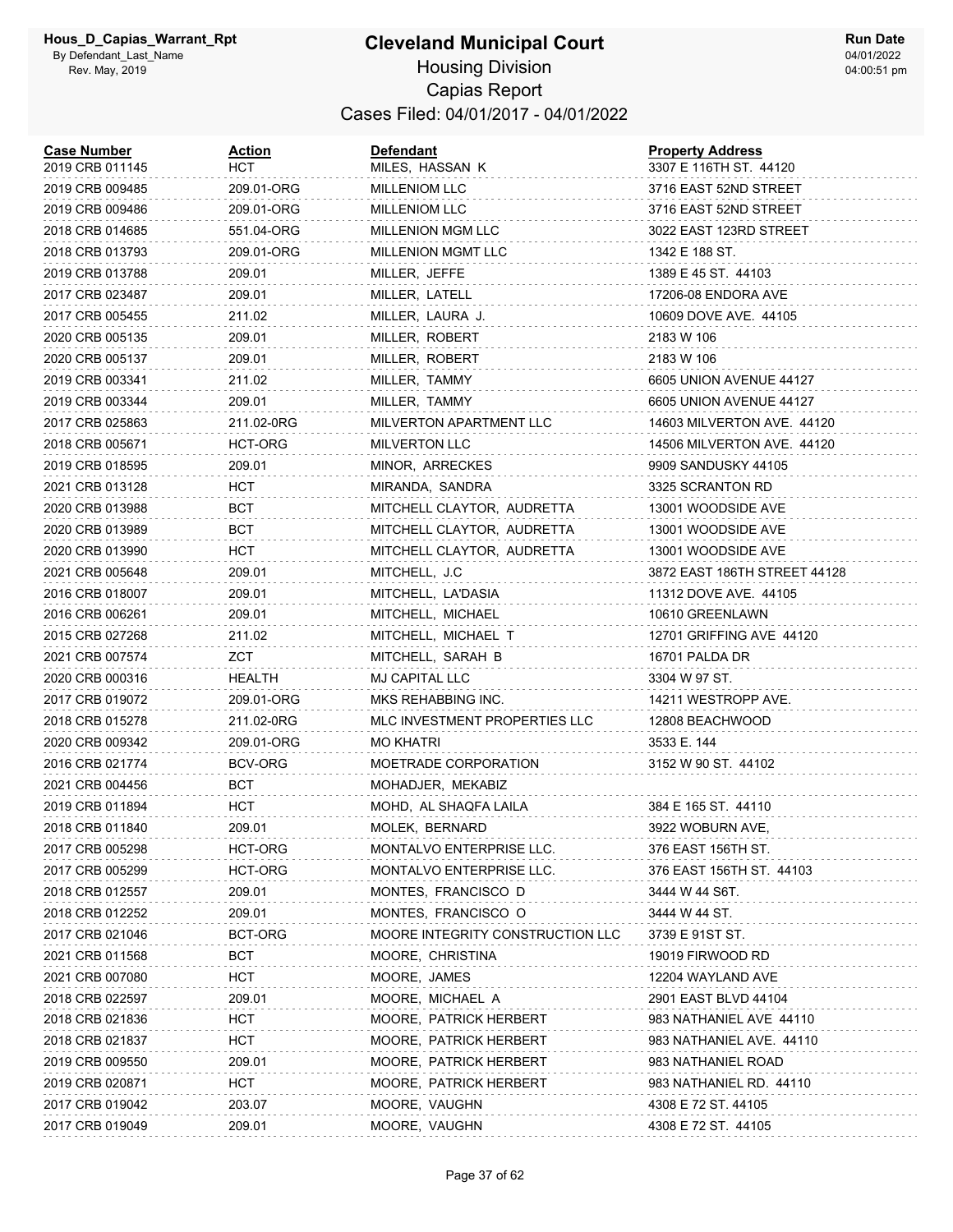#### **Cleveland Municipal Court** Housing Division Capias Report Cases Filed: 04/01/2017 - 04/01/2022

| <b>Case Number</b><br>2017 CRB 012418 | Action<br>209.01-ORG | <b>Defendant</b><br><b>MOORISH FAMILY LLC</b> | <b>Property Address</b><br>11700 ROBERTSON AVE. 44105 |
|---------------------------------------|----------------------|-----------------------------------------------|-------------------------------------------------------|
| 2018 CRB 008908                       | BCT-ORG              | <b>MOORISH FAMILY LLC</b>                     | 3144 E 94 ST. 44104                                   |
| 2018 CRB 010835                       | BCV-ORG              | <b>MOORISH FAMILY LLC</b>                     | 3823 W 34 ST. 44109                                   |
| 2019 CRB 021502                       | 371.13               | <b>MOORISH FAMILY LLC</b>                     | 3144 E 94TH ST                                        |
| 2019 CRB 016075                       | 211.02               | MOR, ALEX                                     | 14817 NAPLES 44128                                    |
| 2019 CRB 015349                       | 209.01               | MORAN, JANETTE                                | 1074 ADDISON                                          |
| 2019 CRB 015521                       | 209.01               | MORAN, JANETTE                                | 1072 ADDISON                                          |
| 2019 CRB 016808                       | HCT                  | MORAN, JUNETTE                                | 1074 ADDISON AVE.                                     |
| 2018 CRB 014309                       | 209.01               | MORETTI, GARY                                 |                                                       |
| 2018 CRB 016383                       | 209.01               | MORETTI, GARY                                 | 508 EDDY ROAD                                         |
| 2018 CRB 016385                       | 209.01               | MORETTI, GARY                                 | 508 EDDY ROAD                                         |
| 2019 CRB 008971                       | HCT-ORG              | MORTGAGE NOW INC                              | 12805 ARLINGTON AVE.                                  |
| 2017 CRB 010459                       | 209.01-ORG           | MORTGAGE NOW INC.                             | 5402 BIDDULPH                                         |
| 2021 CRB 012347                       | 209.01               | MOSLEY, REATHY L                              | 720 EAST 93RD ST                                      |
| 2018 CRB 017065                       | 209.01               | MOTLEY, MICHAEL A                             | 15805 GROVEWOOD AVENUE                                |
| 2019 CRB 009302                       | 211.02-0RG           | MOUFLON LLC                                   | 9113 VINEYARD 44105                                   |
| 2018 CRB 011555                       | 209.01-ORG           | MR. CLEVELAND INVESTMENT LLC                  | 4101 E 175 ST.                                        |
| 2017 CRB 011503                       | 203.07-ORG           | MR. D'S FEEL AT HOME BOARDING LLC.            | 9722 ELIZABETH AVE 44105                              |
| 2019 CRB 002640                       | BCT-ORG              | MRE NATIONWIDE LLC                            | 6727 ST. CLAIR AVE.                                   |
| 2019 CRB 020488                       | 367.131A             | MRE NATIONWIDE LLC                            | 6727 ST. CLAIR AVE 44103                              |
| 2020 CRB 009192                       | BCT-ORG              | MT PLEASANT COMMUNITY                         | 13806 KINSMAN RD CLE OH 44120                         |
| 2019 CRB 009997                       | 209.01-ORG           | MT PLEASANT HOMES III                         | 3463 EAST 108TH STREET                                |
| 2018 CRB 000239                       | 209.01-ORG           | MTGLQ INVESTORS L.P.                          | 12814 LLAVIN                                          |
| 2019 CRB 003747                       | BCT                  | MUKHLESS, MUSTAFA T                           | 12808 BELLAIRE RD. 44135                              |
| 2019 CRB 012230                       | 369.15B              | MULLINS, PAUL                                 | 3995 EAST 57TH STREET 44105                           |
| 2017 CRB 026650                       | 203.07               | MUNNS, SANDY                                  | 3444 E 130 ST. 44120                                  |
| 2019 CRB 004774                       | <b>BCV</b>           | MURCHISON, JAMES K                            | 11618 SUPERIOR AVE                                    |
| 2019 CRB 003705                       | HCT                  | MURDOCK, JAMAL O                              | 809 RUDYARD RD. 44110                                 |
| 2019 CRB 009225                       | HCT                  | MURDOCK, JAMAL O                              | 809 RUDYARD RD. 44110                                 |
| 2019 CRB 012613                       | 209.01               | MURPHY, WESTLEY                               | 635 EAST 124TH STREET 44108                           |
| 2021 CRB 002824                       | 3101.10(A)           | MURRAY, HOWARD                                | 4102 EAST 131ST STREET 44105                          |
| 2019 CRB 019562                       | HCT                  | MURRAY, ROCHELLE J                            | 4352 E 144 ST.                                        |
| 2017 CRB 003834                       | BCV                  | MURRIN, JEREMIAH                              | 3454 E.52                                             |
| 2017 CRB 020913                       | 209.01               | MURRIN, JEREMIAH                              | 3454 E 52 ST. 44127                                   |
| 2016 CRB 022598                       | BCV                  | MUSA, JALIL                                   | 1590-1600 ADDISON RD 44103                            |
| 2017 CRB 014502                       | 357.14               | MUTASIM JALACHUDIN, MUSTAFA ABDULI            | 15309 LAKESHORE AVE. 44110                            |
| 2020 CRB 012291                       | 211.02               | MUYA, ABRAHIM                                 | 2089 W 85TH ST                                        |
| 2020 CRB 012292                       | 209.01               | MUYA, ABRAHIM                                 | 2089 W 85TH ST                                        |
| 2019 CRB 016444                       | 211.02-0RG           | MWD ASSET SERVICING LLC                       | 3809 E 142 ST. 44120                                  |
| 2018 CRB 008889                       | 209.01-ORG           | N G SUCESS LLC                                | 425 E 146 ST.                                         |
| 2020 CRB 006136                       | 209.01               | NABET, ROLAND                                 | 4094 E 142 ST. 44128                                  |
| 2019 CRB 000106                       | 209.01-ORG           | <b>NADAM LLC</b>                              | 13802-10 BYRON                                        |
| 2015 CRB 018482                       | 209.01               | NAJEEULLAH, WALI H                            | 5814 DIBBLE AVE                                       |
| 2018 CRB 009475                       | <b>HCT</b>           | NARAYANAN, RADHAKRISHNAN M                    | 6103 HILLMAN RD. 44127                                |
| 2018 CRB 014027                       | 209.01-ORG           | NATALI MOTAI LLC                              | 877 E .128                                            |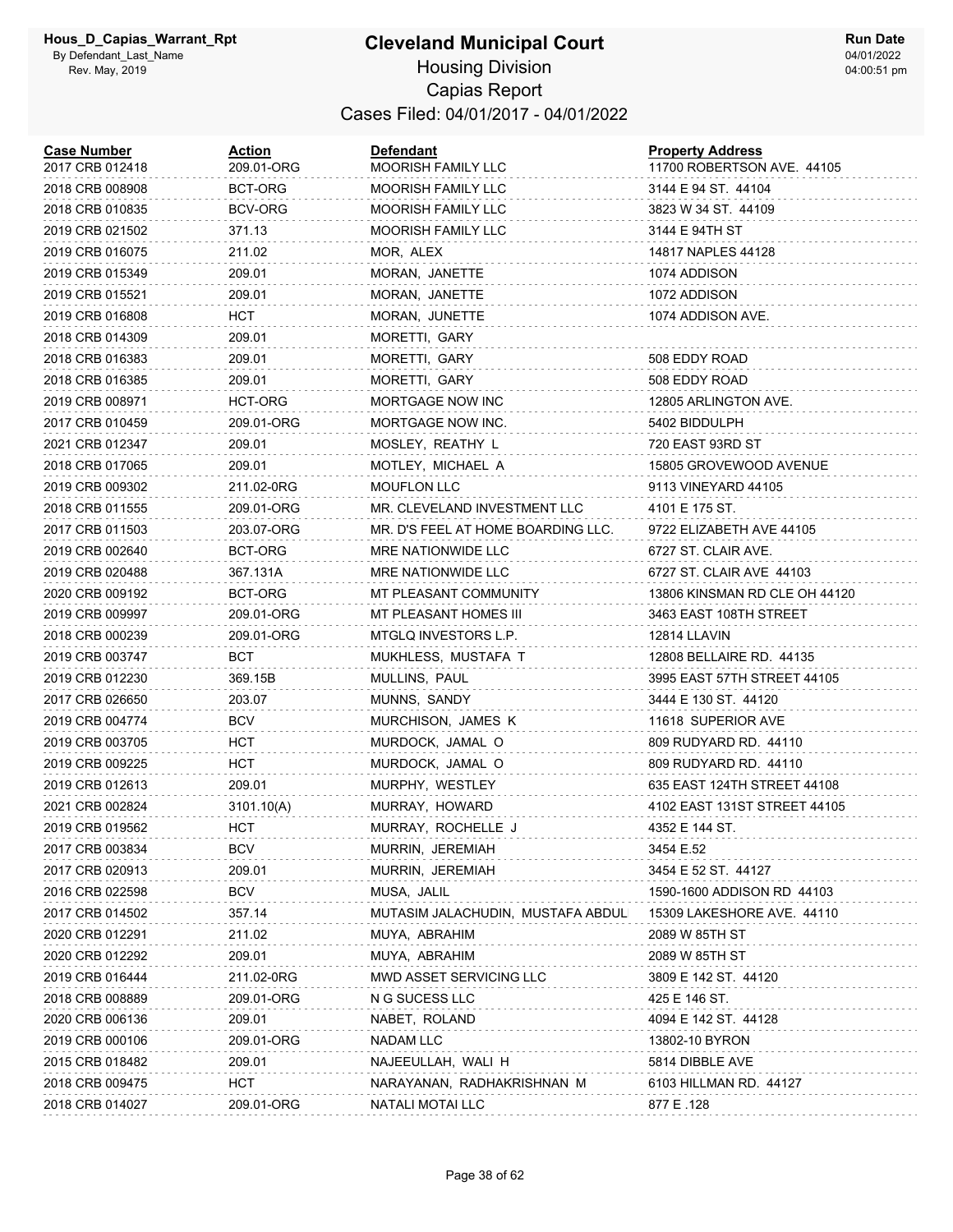#### **Cleveland Municipal Court** Housing Division

**Run Date** 04/01/2022 04:00:51 pm

## Capias Report Cases Filed: 04/01/2017 - 04/01/2022

| <b>Case Number</b><br>2019 CRB 006346 | <b>Action</b><br>211.02-0RG | <b>Defendant</b><br>NATIONAL PREMIER INVESTMENT LLC | <b>Property Address</b><br>3192 EAST 134TH STREET |
|---------------------------------------|-----------------------------|-----------------------------------------------------|---------------------------------------------------|
| 2019 CRB 017775                       | BCV-ORG                     | NATIONAL PREMIER INVESTMENT LLC                     | 3192 E 134 ST. 44120                              |
| 2019 CRB 017226                       | 367.131A                    | NATIONAL PREMIER INVESTMENTS LLC                    | 12640 IROQUOIS AVE, 44108                         |
| 2017 CRB 011146                       | BCV                         | NAYLOR, TONY LONG                                   | 2465 W 20TH ST. 44113                             |
| 2018 CRB 018627                       | 209.01                      | NEAL, LATRICE M                                     | 3655 EAST 108TH STREET 44105                      |
| 2018 CRB 018631                       | 209.01                      | NEAL, LATRICE M                                     | 3655 EAST 108TH STREET 44105                      |
| 2019 CRB 007687                       | 203.07                      | NEAL, LATRICE M                                     | 3655 EAST 108TH STREET 44105                      |
| 2020 CRB 007031                       | 209.01                      | NEAL, LINDA                                         | 12309 HOLBORN                                     |
| 2018 CRB 019864                       | BCT                         | NELSON, ELIZABETH                                   | 1310-12 W 89TH ST.                                |
| 2018 CRB 019816                       | BCV-ORG                     | NEW AGE HOME REPAIR                                 | 10914 PASADENA AVE. 44108                         |
| 2019 CRB 009759                       | BCT-ORG                     | NEW AGE HOME REPAIR                                 | 10914 PASADENA AVE. 44108                         |
| 2018 CRB 011674                       | 209.01-ORG                  | NEW COMMUNITY APOSTOLIC FAITH CHU                   | 2856 E 79 ST.                                     |
| 2017 CRB 021059                       | 209.01-ORG                  | NEW DAY DEVELOPMENT LLC                             | 7913 CONNECTICUTT                                 |
| 2020 CRB 010329                       | HEALTH                      | NEW FINISH HOMES INC                                | 2171 W 81TH ST                                    |
| 2019 CRB 019155                       | HCT-ORG                     | NEW FINISH HOMES LLC                                | 2173 W 98 ST                                      |
| 2019 CRB 015883                       | <b>HCT-ORG</b>              | NEW HOME AGE INVESTMENTS LLC                        | 659 E 99 ST.                                      |
| 2019 CRB 019492                       | HCT-ORG                     | NEW KINGDOM LIFE MIN                                | 11608 SAYWELL AVE                                 |
| 2018 CRB 007610                       | 211.02-0RG                  | NEXT LEVEL INVESTMENT                               | 3376 E 147 ST.                                    |
| 2018 CRB 007135                       | 369.08-ORG                  | NEXT LEVEL INVESTMENT GROUP LLC                     | 3376 E 147 ST. 44120                              |
| 2019 CRB 021524                       | 3101.10(E)                  | NGUYEN, TIEN X                                      |                                                   |
| 2019 CRB 012289                       | 209.01                      | NGUYEN, VAN                                         | 3260 WEST 105TH STREET                            |
| 2019 CRB 020925                       | HEALTH                      | NGUYEN, VANTHI CAM                                  | 3260 W 105 ST.                                    |
| 2018 CRB 009314                       | 209.01                      | NICHOLSON, JENNIFER J                               | 3527 E 80 ST.                                     |
| 2018 CRB 000582                       | 551.04-ORG                  | NICS PROPERTIES LLC                                 | 3647 E 63 ST.                                     |
| 2018 CRB 000583                       | 211.02-0RG                  | NICS PROPERTIES LLC                                 | 3647 E 63 ST.                                     |
| 2018 CRB 001007                       | 369.14C                     | NICS PROPERTIES LLC                                 | 3647 E 63 ST.                                     |
| 2018 CRB 001008                       | 3101.10(A)-ORG              | NICS PROPERTIES LLC                                 | 3647 E 63 ST.                                     |
| 2018 CRB 001009                       | 3101.10(C)-ORG              | NICS PROPERTIES LLC                                 | 3647 E 63 ST.                                     |
| 2018 CRB 001051                       | 369.15                      | NICS PROPERTIES LLC                                 | 3647 E 63 ST.                                     |
| 2018 CRB 001052                       | 3101.10(C)-ORG              | NICS PROPERTIES LLC                                 | 3647 E 63 ST.                                     |
| 2018 CRB 001053                       | 369.15A                     | NICS PROPERTIES LLC                                 | 3647 E 63 ST.                                     |
| 2018 CRB 001056                       | 369.19                      | NICS PROPERTIES LLC                                 | 3647 E 63 ST.                                     |
| 2018 CRB 001057                       | 3101.10(E)-ORG              | NICS PROPERTIES LLC                                 | 3647 E 63 ST.                                     |
| 2017 CRB 023169                       | BCV                         | NIETO, BRYANT                                       | 1006 E 76 ST. 44113                               |
| 2018 CRB 002875                       | 369.15B                     | NIQUE, ANN                                          | 3675 E 55TH ST. 44105                             |
| 2021 CRB 008386                       | 211.02                      | NISBIT, AARON                                       | 5011 BARKWILL AVENUE 44127                        |
| 2021 CRB 008477                       | 209.01                      | NISBIT, AARON                                       | 5011 BARKWILL AVENUE 44127                        |
| 2016 CRB 004428                       | 367.131A                    | NISUMU ENTERPRISES II, LLC                          | 13409 SOUTHVIEW AVE 44120                         |
| 2012 CRB 016511                       | BCV-ORG                     | NISUMU ENTERPRISES LL                               | 13409 SOUTHVIEW AVE                               |
| 2020 CRB 014063                       | <b>BCT</b>                  | NIX, TERRI                                          | 535 EAST 123RD STREET 44108                       |
| 2021 CRB 007910                       | 209.01                      | NKRUMAH, REBECCA                                    | 13810 GLENDALE                                    |
| 2018 CRB 021650                       | 3101.10(A)-ORG              | NMC CAPITAL INVESTMENTS LLC                         | 11126 CONTINENTAL AVENUE                          |
| 2018 CRB 012230                       | 209.01-ORG                  | NOAM HERZ LLC                                       | 8002 MARYLAND                                     |
| 2019 CRB 019871                       | BCT-ORG                     | NOEMI ABOLMOLUKI CTRS                               | 12902 LOCKE                                       |
| 2017 CRB 008829                       | 209.01-ORG                  | NOGATAN LLC.                                        | 9502 PARMELEE                                     |
| 2021 CRB 006589                       | HCT                         | NORMAN, GERALD                                      | 4139 E 175TH ST                                   |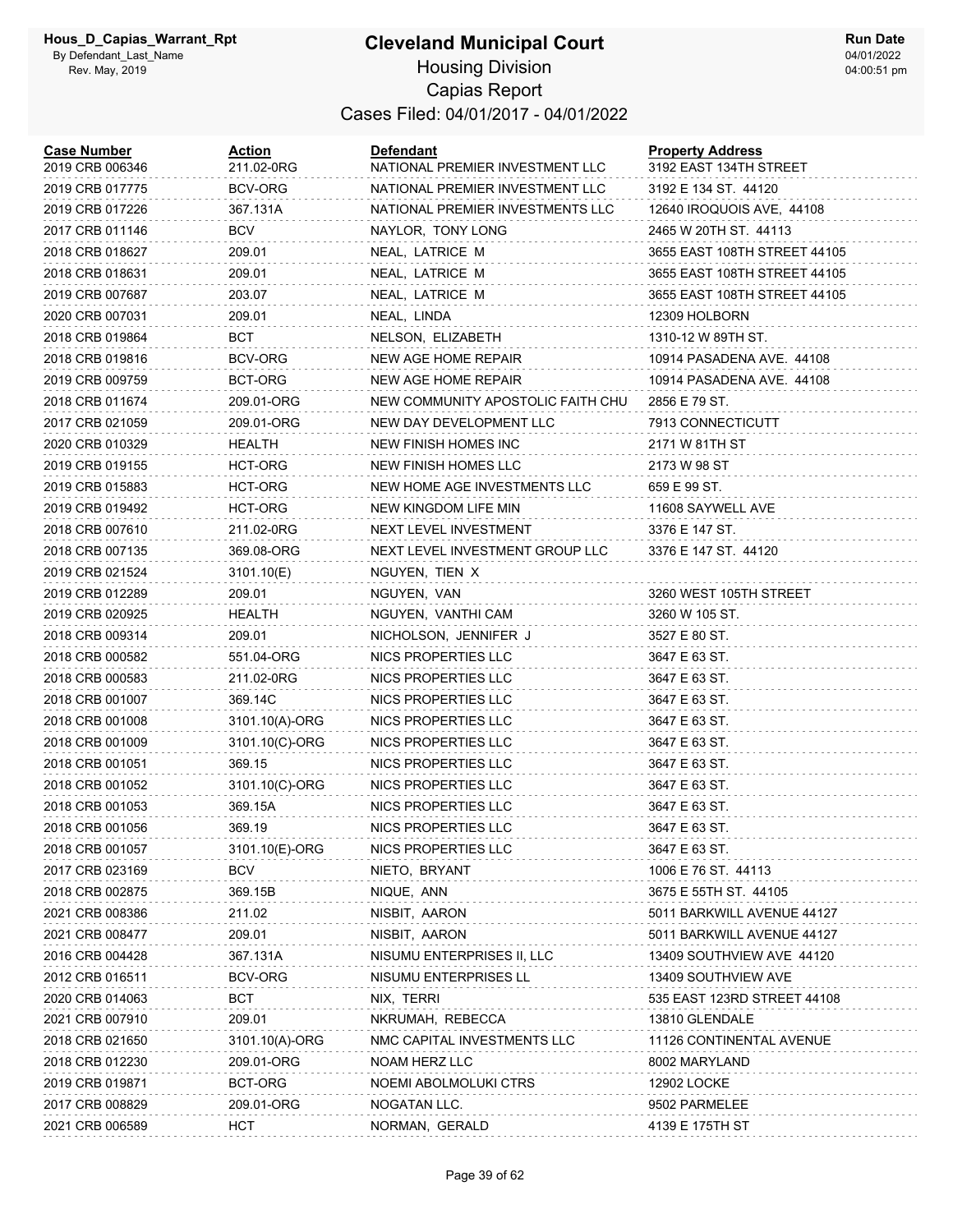| <b>Case Number</b><br>2010 CRB 038267 | Action<br><b>BCV</b> | Defendant<br>NORTH AMERICAN ASSET GROUP | <b>Property Address</b><br>615 E 115 ST |
|---------------------------------------|----------------------|-----------------------------------------|-----------------------------------------|
| 2017 CRB 003040                       | 367.131A             | NORTH AMERICAN ASSETS GROUP LLC, C      | 9411 DUNLAP AVE                         |
| 2017 CRB 024085                       | 209.01-ORG           | NORTH COAST URBAN FARMS LLC             | 14115 MILES                             |
| 2016 CRB 014213                       | 239.02               | NORTHERN OHIO GAS STATIONS              | 2125 W.67ST                             |
| 2019 CRB 009692                       | 209.01-ORG           | NORTHSTAR SHELTER LLC                   | 989 NATHANIEL                           |
| 2017 CRB 026532                       | 209.01               | NORTON, FERN J                          | 10524 GLENVILLE                         |
| 2019 CRB 013156                       | 211.02               | NORWOOD, CHARLES                        | 11402 CLAREBIRD AVENUE 44105            |
| 2015 CRB 024065                       | 209.01-ORG           | NOVACORE LLC                            | 3412 W.58                               |
| 2021 CRB 005341                       | HCT                  | NOWELL, MICHAEL                         | 4635 E 177TH ST                         |
| 2021 CRB 009222                       | 209.01               | NULL, BRIAN                             | 6402 ELLEN AVE                          |
| 2019 CRB 012863                       | 209.01-ORG           | NUZUL PROPERTIES LLC                    | 1027 EAST 70TH STREET 44103             |
| 2018 CRB 013641                       | BCV-ORG              | NYALA LLC                               | 14537 GRAPELAND 44111                   |
| 2019 CRB 010773                       | BCT                  | NYITI, AINASSA                          | 9314 CARTON AVE. 44104                  |
| 2015 CRB 024903                       | BCV-ORG              | <b>O.B.A. INVESTMENTS LLC</b>           | O.B.A INVESTMENTS LLC                   |
| 2019 CRB 020466                       | HCT-ORG              | OBA INVESTMENTS LLC                     | 19220 NOTTINGHAM                        |
| 2020 CRB 000299                       | HEALTH               | OBUCH, WILLIAM R                        | 14550 LORAIN AVE                        |
| 2019 CRB 003966                       | BCT                  | ODAT, AMER                              | 4342 W 182 ST.                          |
| 2020 CRB 006011                       | <b>BCT</b>           | ODAT, BELAL                             | 18121 EUCLID AVE                        |
| 2020 CRB 006000                       | <b>BCT</b>           | ODAT, BELEL                             | 1782 AVALON RD                          |
| 2020 CRB 006047                       | HCT                  | ODAT, BELEL                             | 1782 AVALON RD                          |
| 2017 CRB 002710                       | HCT-ORG              | <b>ODELL BARNES LLC</b>                 | 7918 VINEYARD AVE                       |
| 2017 CRB 000306                       | 367.131A             | ODELL BARNES LLC C/O JAMES ODELL BA     | 7918 VINEYARD AVE                       |
| 2018 CRB 008774                       | 209.01-ORG           | ODELL ROY INC.                          | 1408 E 85 ST.                           |
| 2019 CRB 003219                       | <b>BCT</b>           | O'DONNELL, PETER F                      | 4152 ROCKY RIVER DR. 44135              |
| 2017 CRB 024993                       | <b>BCV</b>           | OGLETREE, TAURUS G                      | 3163 W 90 ST. 44102                     |
| 2017 CRB 024994                       | <b>BCV</b>           | OGLETREE, TAURUS G                      | 3163 W 90 ST. 44102                     |
| 2016 CRB 010438                       | 209.01-ORG           | OH 3, LLC                               | 10705 GREENLAWN                         |
| 2019 CRB 015537                       | 211.02-0RG           | OHIO CITY ELDERLY LP                    | 3207 FRANKLIN                           |
| 2019 CRB 008077                       | 211.02-0RG           | OHIO INVENTORY LLC                      | 7915 ELTON                              |
| 2019 CRB 009301                       | 209.01-ORG           | OHIO REALTY LLC                         | 3819 EAST 151ST STREET 44120            |
| 2019 CRB 012394                       | BCV-ORG              | OHIO REDEVELOPMENT GROUP LLC            | 3300 E. 130 ST. 44120                   |
| 2020 CRB 012595                       | 211.02               | OLAOFE, OLATUDE J                       | 885 EVANGELINE                          |
| 2019 CRB 005313                       | 211.02               | OLCHOVY, VERONICA                       | 3694 EAST 131ST STREET 44120            |
| 2019 CRB 007671                       | 211.02               | OLCHOVY, VERONICA                       | 3694 EAST 131ST STREET 44120            |
| 2018 CRB 009334                       | BCT-ORG              | OLIVE INVESTMENTS LLC                   | 4189 LEE RD.                            |
| 2019 CRB 007917                       | HCT-ORG              | OLIVE INVESTMENTS LLC                   | 4189 LEE RD.                            |
| 2020 CRB 010605                       | 211.02-0RG           | ONE UMBRELLA REAL ESTATE LLC            | 8010 MARYLAND                           |
| 2020 CRB 000183                       | HCT-ORG              | ONTIS CASHFLOW PROPERTIES LLC           | 3183 E 118 ST                           |
| 2021 CRB 005686                       | 211.02-0RG           | OPEN HEART ADOCATES                     | 4445 EAST 144TH STREET                  |
| 2021 CRB 006020                       | 209.01-ORG           | OPEN HEART ADVOCATES                    | 4139 EAST 100TH STREET                  |
| 2017 CRB 018306                       | 209.01-ORG           | OPERATION CARE LLC                      | 10700 SHALE AVE.                        |
| 2013 CRB 000117                       | BCV                  | ORENICS, GERALD                         | 10517 FIDELITY AVE                      |
| 2018 CRB 018718                       | 209.01-ORG           | ORLANDO AUTO INC                        | 3555 EAST 112TH STREET 44105            |
| 2019 CRB 012681                       | 367.131A             | ORLANDO AUTO INC                        | 3555 E 112TH ST.                        |
| 2019 CRB 001752                       | BCV-ORG              | ORLANDO'S AUTO SERVICE                  | 13622 BEACHWOOD AVE. 44105              |
| 2019 CRB 001755                       | BCV-ORG              | ORLANDO'S AUTO SERVICE                  | 13622 BECHWOOD AVE. 44105               |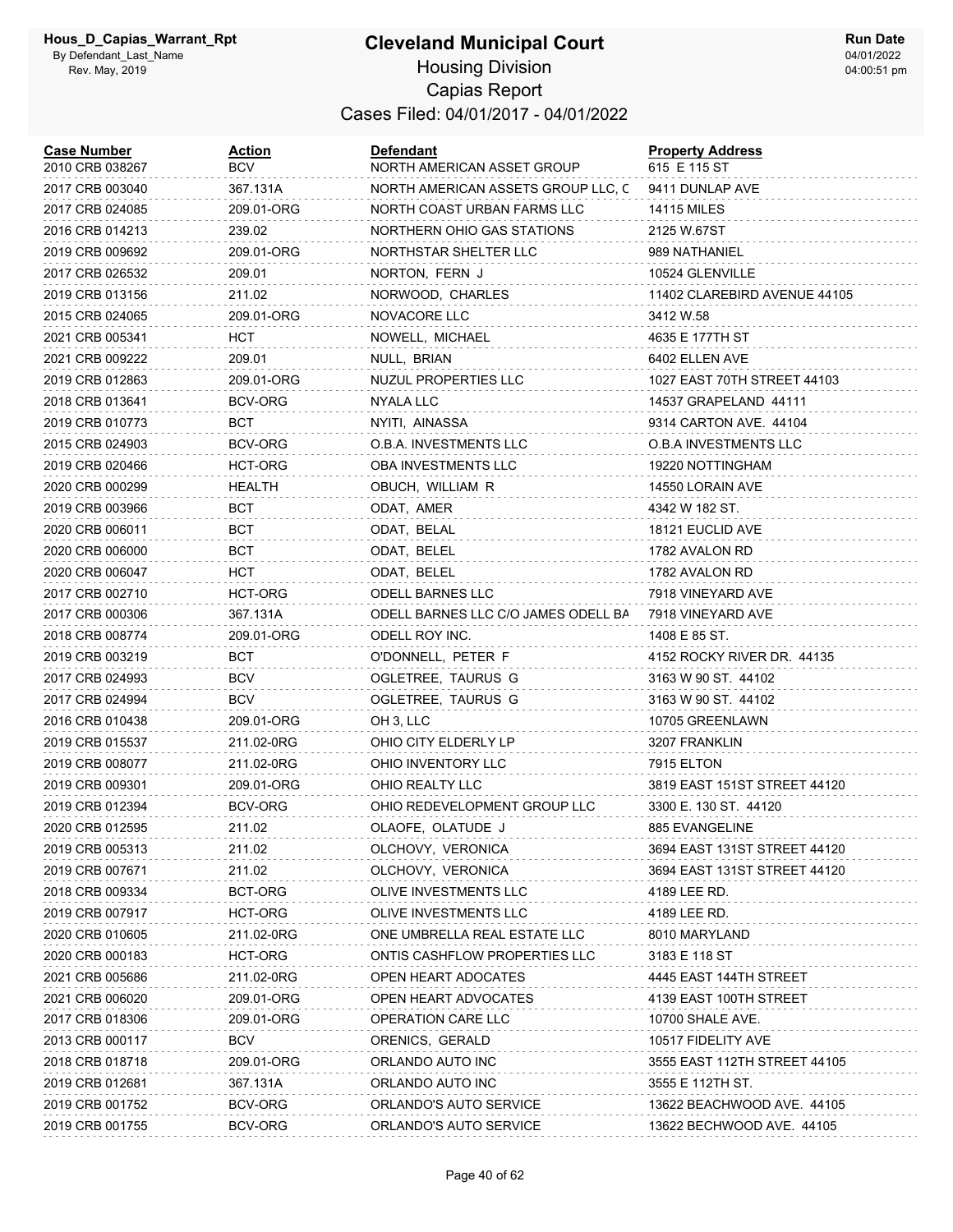| <b>Case Number</b><br>2021 CRB 008416 | <b>Action</b><br>209.01 | <b>Defendant</b><br>ORR, DANIEL | <b>Property Address</b><br>2268 EAST 100TH STREET 44106 |
|---------------------------------------|-------------------------|---------------------------------|---------------------------------------------------------|
| 2017 CRB 018535                       | HCT-ORG                 | OSIRIS CONTRACTORS LLC          | 4068 E 176 ST.                                          |
| 2017 CRB 018536                       | HCT-ORG                 | OSIRIS CONTRACTORS LLC          | 4072 E 176 ST.                                          |
| 2017 CRB 018537                       | HCT-ORG                 | OSIRIS CONTRACTORS LLC          | 4076 E 176 ST.                                          |
| 2021 CRB 005742                       | 209.01                  | OUSLEY, HOLLY                   | 17216 WALDEN AVENUE 44128                               |
| 2017 CRB 022947                       | 209.01-ORG              | <b>OVAL INVESTMENTS LLC</b>     | 1219 E 173 ST.                                          |
| 2019 CRB 013986                       | 209.01-ORG              | OVAL INVESTMENTS LLC            | 1219 E 173 ST.                                          |
| 2021 CRB 002045                       | 3101.11                 | OWENS, MABEL                    | 12601 GRIFFING AVENUE                                   |
| 2018 CRB 017304                       | 209.01                  | OZ, EPHAN                       | 13305 FERRIS AVE.                                       |
| 2019 CRB 017113                       | 209.01                  | OZEKICI, SEDAT                  | <b>13305 FERRIS</b>                                     |
| 2016 CRB 001340                       | 367.131A                | PAC WEST CORP INC               | 3245 E 140TH ST 44120                                   |
| 2017 CRB 017950                       | 209.01-ORG              | PAC WEST CORP INC               | 12346 TUSCORA                                           |
| 2016 CRB 008810                       | 209.01-ORG              | PAC WEST CORPORATION INC.       | 8409 TIOGA AVE 44105                                    |
| 2022 CRB 000584                       | HCT                     | PACHECO, JUSTINA                | 3736 WEST BLVD                                          |
| 2022 CRB 000646                       | ZCT                     | PACHECO, JUSTINA                | 3736 WEST BLVD                                          |
| 2021 CRB 002043                       | 369.08-ORG              | PACIFIC ACADEMY OF SCIENCE      | 3791 EAST 55TH STREET 44105                             |
| 2018 CRB 007993                       | HEALTH                  | PACIFIC LIMITLESS LUX LLC.      | 3924 CLYBOURNE AVE.                                     |
| 2017 CRB 025846                       | 209.01-ORG              | PACKARD PROPERTIES LLC          | 592 E. 152                                              |
| 2019 CRB 011436                       | HCT                     | PAGE, BILLY                     | 9119 KEMPTON AVE.                                       |
| 2019 CRB 018234                       | 369.15                  | PAGE, MAX                       | 7619 OTTAWA                                             |
| 2019 CRB 018349                       | 369.18                  | PAGE, MAX                       | 7619 OTTAWA                                             |
| 2019 CRB 018350                       | 369.13                  | PAGE, MAX                       | 7619 OTTAWA                                             |
| 2019 CRB 018352                       | 337.23                  | PAGE, MAX                       | 7619 OTTAWA                                             |
| 2019 CRB 001694                       | 369.15                  | PAIGE, MAX                      | 7619 OTTAWA 44105                                       |
| 2019 CRB 017826                       | BCV                     | PAIGE, MAX EARL                 | 7619 OTTAWA RD. 44105                                   |
| 2019 CRB 018813                       | <b>BCV</b>              | PAIGE, MAX EARL                 | 7619 OTTAWA 44105                                       |
| 2020 CRB 008700                       | HEALTH                  | PAIGE, MAX EARL                 | 7619 OTTAWA RD                                          |
| 2019 CRB 012497                       | 209.01                  | PAIGE-EARL, MAX                 | 7619 OTTAWA                                             |
| 2019 CRB 012498                       | 211.02                  | PAIGE-EARL, MAX                 | 7619 OTTAWA 44105                                       |
| 2017 CRB 024989                       | <b>BCV</b>              | PALMER, MALIKA                  | 3230 E 130 ST. 44120                                    |
| 2018 CRB 012642                       | BCT                     | PALMER, ROBERT                  | 656 E 162 ST. 44110                                     |
| 2019 CRB 009079                       | 209.01                  | PAPE, JAMES                     | 2840 EAST 122ND STREET                                  |
| 2011 CRB 000931                       | <b>HEALTHT-ORG</b>      | PARAGON INVESTORS LLC           | 10415 & 10501 ST. SHALE AVE.                            |
| 2019 CRB 014223                       | 209.01-ORG              | PARKER PROPERTIES UNLIMITED LLC | 699 EAST 91ST STREET                                    |
| 2019 CRB 018336                       | 211.02-0RG              | PARKER PROPERTIES UNLIMITED LLC | 3059 E 121 ST.                                          |
| 2018 CRB 018632                       | 211.02                  | PARKER, TONYCAL                 | 11009 GREENWICH                                         |
| 2018 CRB 014508                       | 369.13                  | PARKHILL SG LLC                 | 12417 PARKHILL AVENUE                                   |
| 2018 CRB 014511                       | 209.01A3 ORG            | PARKHILL SG LLC                 | 12417 PARKHILL AVENUE                                   |
| 2018 CRB 014512                       | 3101.10(E)-ORG          | PARKHILL SG LLC                 | 12417 PARKHILL AVENUE                                   |
| 2018 CRB 014514                       | 209.01A3 ORG            | PARKHILL SG LLC                 | 12417 PARKHILL                                          |
| 2019 CRB 020747                       | <b>HCT</b>              | PARKS, CASSANDRA                | 766 E 95 ST.                                            |
| 2019 CRB 013259                       | <b>HCT</b>              | PARKS, MICHAEL S                | 3319 E 142 ST.                                          |
| 2018 CRB 009327                       | 209.01                  | PARKS, WILLIE                   | 3472 E 104 ST.                                          |
| 2018 CRB 009328                       | 209.01                  | PARKS, WILLIE                   | 3472 E 104 ST.                                          |
| 2018 CRB 013401                       | 209.01-ORG              | PATAGONYA HOLDING LLC           | 3882 E 147 ST.                                          |
| 2017 CRB 006448                       | 3101.10(E)              | PATERNO, WILLIAM                | 4509-11 MEMPHIS AVE.                                    |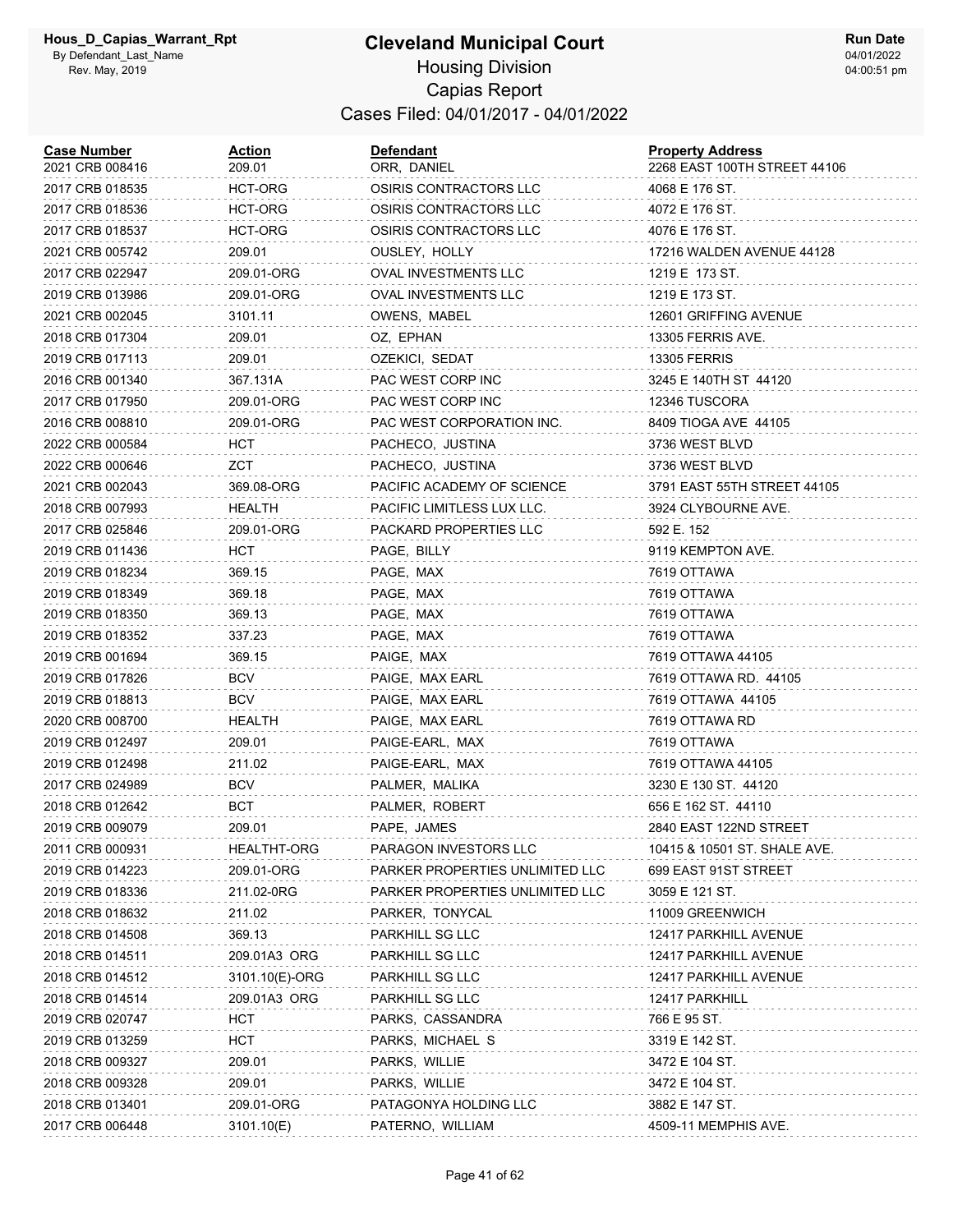| <b>Case Number</b><br>2019 CRB 013804 | <u>Action</u><br>BCT | <b>Defendant</b><br>PATRICK, KEVIN | <b>Property Address</b><br>400 E 123 ST. 44108 |
|---------------------------------------|----------------------|------------------------------------|------------------------------------------------|
| 2021 CRB 004963                       | <b>HCT</b>           | PATRICK, KEVIN                     | 400 E 123RD ST                                 |
| 2021 CRB 007061                       | BCT                  | PATRICK, KEVIN                     | 400 E 123RD ST                                 |
| 2021 CRB 007489                       | HCT                  | PATRICK, KEVIN                     | 400 E 123RD ST                                 |
| 2019 CRB 013806                       | BCT                  | PATRICK, LESLIE                    | 400 E 123 ST. 44108                            |
| 2018 CRB 015287                       | 209.01               | PATTERSON, VAN D                   | 3347 EAST 130TH STREET                         |
| 2019 CRB 002215                       | 211.02               | PATTERSON, VAN D                   | 3347 EAST 130TH STREET 44120                   |
| 2021 CRB 007568                       | HCT.                 | PAUL, JOSEPH                       | 4351 E 175TH ST                                |
| 2018 CRB 019395                       | 209.01-ORG           | PAYDAY MOVEMENT LLC                | 1104 EAST 112TH STREET 44108                   |
| 2018 CRB 010180                       | BCT                  | PAYNE, JAMES E                     | 9822 ANDERSON                                  |
| 2018 CRB 016367                       | 209.01-ORG           | PAZ FUND LLC                       | 4131 EAST 142ND STREET                         |
| 2018 CRB 022579                       | 209.01-ORG           | PAZ FUND LLC                       | 11320 LINNETT                                  |
| 2018 CRB 022580                       | 211.02-0RG           | PAZ FUND LLC                       | 11320 LINNETT                                  |
| 2020 CRB 005994                       | BCT-ORG              | PAZ HOLDING LLC                    | 535 E 123ST                                    |
| 2020 CRB 008699                       | 209.01-ORG           | PAZ HOLDINGS LLC                   | 4666 WEST 130TH ST                             |
| 2020 CRB 008704                       | 209.01-ORG           | PAZ HOLDINGS LLC                   | 4666 WEST 130TH                                |
| 2020 CRB 012175                       | HEALTH               | PAZ HOLDINGS LLC                   | 4666 W 130TH ST                                |
| 2020 CRB 011607                       | BCT                  | PEACOCK, ANTHONY                   | 10409 BUCKEYE RD CLE OH 44104                  |
| 2020 CRB 011609                       | <b>BCT</b>           | PEACOCK, ANTHONY                   | 8701 BUCKEYE RD CLE OH 44104                   |
| 2021 CRB 004644                       | <b>BCV</b>           | PEACOCK, ANTHONY                   | 10401 BUCKEYE RD                               |
| 2021 CRB 004720                       | <b>BCV</b>           | PEACOCK, ANTHONY                   | 10409 BUCKEYE RD                               |
| 2021 CRB 006142                       | <b>HCT</b>           | PEACOCK, ANTHONY                   | 1353 E 85TH ST                                 |
| 2018 CRB 019247                       | 211.02               | PEARLINE, STEPENEY                 | 1254 EAST 114TH STREET 44108                   |
| 2019 CRB 001852                       | 369.13               | PEKARIK, DAVID                     | 3997 EAST 71ST STREET 44105                    |
| 2021 CRB 007741                       | HCT                  | PENN, GEORGE                       | 4541 LEE RD                                    |
| 2017 CRB 014486                       | 209.01               | PEREZ, LEONCIO                     | 18601 HOMEWAY AVE. 44135                       |
| 2021 CRB 004978                       | BCT                  | PERIC, MILKA                       | 17831 HARLAND AVE                              |
| 2021 CRB 008453                       | BCT                  | PERKINS, CARLOS                    | 462 E 123RD ST                                 |
| 2021 CRB 008459                       | BCT                  | PERKINS, CARLOS                    | 462 E 123RD ST                                 |
| 2019 CRB 010791                       | 209.01               | PERKINS, EDWARD                    | 12521 LANCELOT AVENUE 44108                    |
| 2020 CRB 012541                       | BCT                  | PERKO, FRANK                       | 1502 LARCHMONT                                 |
| 2019 CRB 003022                       | BCT                  | PERRY, TYRELL                      | 1077 E 148TH ST.                               |
| 2020 CRB 000626                       | BCT-ORG              | PERSON IN CONTROL                  | 14602 BARTTER AVE. 44111                       |
| 2020 CRB 001926                       | 211.02               | PETERKIN, ROBERT D                 | 3540 E 118TH ST.                               |
| 2018 CRB 014517                       | 209.01               | PETERS, BRYCE                      | 4262 E .133                                    |
| 2019 CRB 017766                       | BCV                  | PETERS, PHYLLIS TAYLOR             | 12811 SIGNET AVE 44120                         |
| 2019 CRB 012776                       | HCT                  | PHARR, RICARDO                     | 3462 E 143 ST. 44120                           |
| 2017 CRB 003079                       | 3101.10(E)           | PHIELPS, ERIC C                    | <b>10905 MASSIE</b>                            |
| 2020 CRB 009668                       | <b>HCT</b>           | PHILLIP, LEWIS                     | 17320 JUDSON                                   |
| 2021 CRB 007823                       | 209.01               | PHILLIPS, ALAN                     | 3260 EAST 147TH ST.                            |
| 2017 CRB 006824                       | <b>BCV</b>           | PHILLIPS, JENNIFER                 | 767 E 93 ST. 44108                             |
| 2018 CRB 011499                       | <b>BCV</b>           | PHILLIPS, JENNIFER                 | 767 E 93 ST. 44108                             |
| 2017 CRB 014474                       | 3101.10(E)           | PHILLIPS, JOHN C                   | 3244 E 132 ST.                                 |
| 2017 CRB 012949                       | <b>BCV</b>           | PHILLIPS, LACIE R                  | 3514 E 154TH ST. 44120                         |
| 2017 CRB 014473                       | 3101.10(E)           | PHILLIPS, MEYISHO L                | 14602 GLENDALE AVE 44128                       |
| 2017 CRB 027392                       | 209.01               | PHILLIPS, REGINALD                 | 11300 PRIMROSE AVE.                            |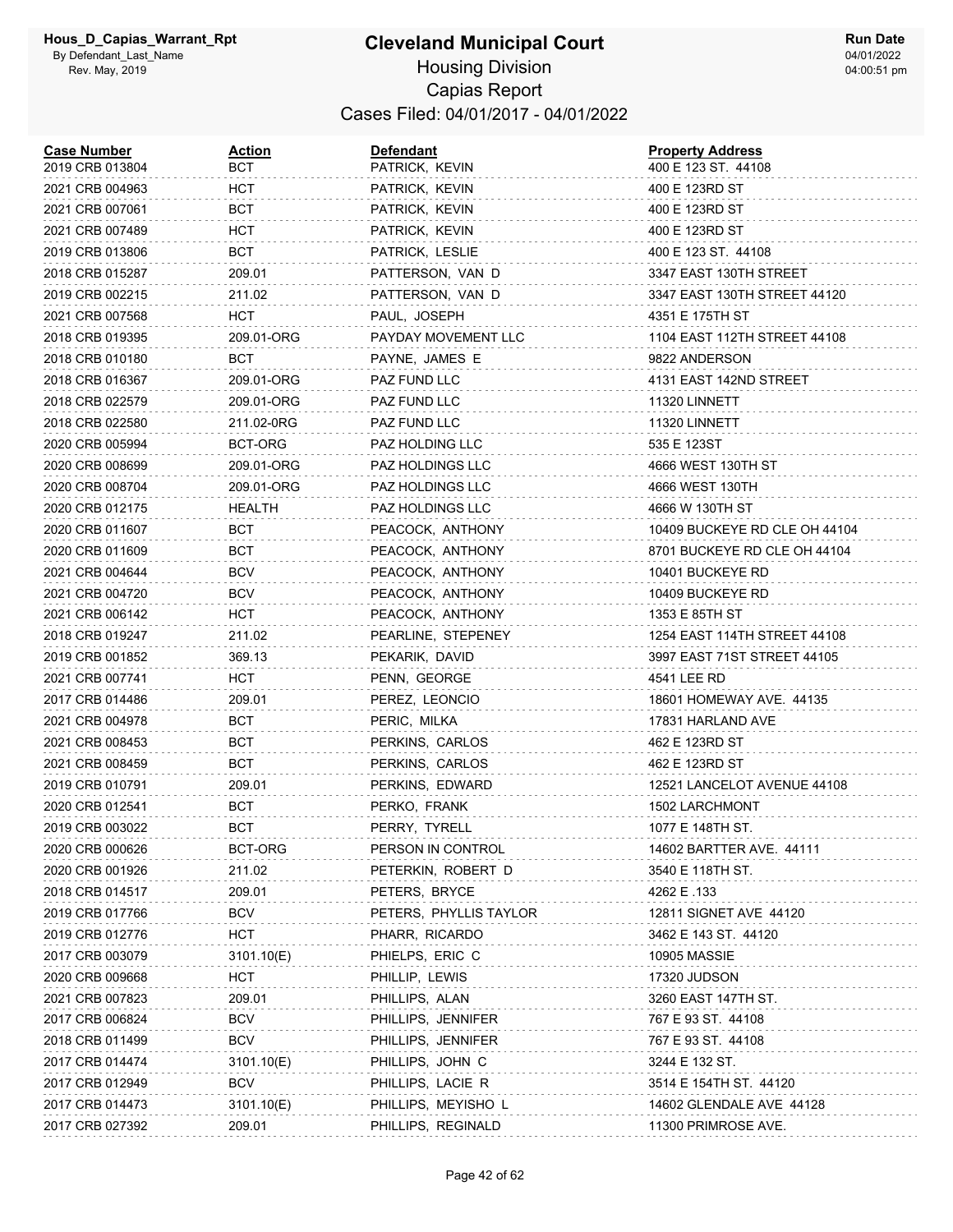## **Cleveland Municipal Court**

**Run Date** 04/01/2022 04:00:51 pm

#### Housing Division Capias Report Cases Filed: 04/01/2017 - 04/01/2022

| <b>Case Number</b><br>2021 CRB 008482 | <b>Action</b><br>211.02 | <b>Defendant</b><br>PHILPOT, ANTONIO | <b>Property Address</b><br>3422 EAST 147TH STREET 44120 |
|---------------------------------------|-------------------------|--------------------------------------|---------------------------------------------------------|
| 2020 CRB 010062                       | 209.01                  | PHILPOTT, CYRIL R                    | 9602 GIBSON                                             |
| 2017 CRB 021771                       | 209.01-ORG              | PHOENIX CAPITAL GROUP                | 6628 CHAMBERS AVE.                                      |
| 2017 CRB 008050                       | 209.01-ORG              | PHOENIX CAPITAL GROUP LTD.           | 3851 E 71ST ST.                                         |
| 2017 CRB 021776                       | 203.07-ORG              | PHOENIX CAPITAL GROUP LTD.           | 6628 CHAMBERS AVE.                                      |
| 2018 CRB 016525                       | 209.01                  | PHRAKOUSONH, THONGKHAM               | 3035 WEST 105TH STREET                                  |
| 2018 CRB 019332                       | 209.01-ORG              | PILYA LLC.                           | 3515 EAST 153RD STREET                                  |
| 2018 CRB 010645                       | BCT                     | PINKSTON, CHARLENE                   | 710 E .125 ST                                           |
| 2018 CRB 010649                       | HCT                     | PINKSTON, CHARLENE                   | 710 E 125ST                                             |
| 2018 CRB 010651                       | BCT                     | PINKSTON, CHARLENE                   | 710 E 125 ST                                            |
| 2018 CRB 016019                       | 209.01                  | PINKSTON, CHARLENE                   | 710 EAST 125TH STREET                                   |
| 2018 CRB 016027                       | 209.01                  | PINKSTON, CHARLENE                   | 710 EAST 125TH STREET                                   |
| 2017 CRB 017869                       | 209.01-ORG              | PIPER RIDGE PROPERTIES               | 7200 BRINSMADE                                          |
| 2017 CRB 017870                       | 203.07-ORG              | PIPER RIDGE PROPERTIES               | 7200 BRINSMADE                                          |
| 2017 CRB 017871                       | 211.02-0RG              | PIPER RIDGE PROPERTIES               | 7200 BRINSMADE                                          |
| 2017 CRB 017872                       | 203.07-ORG              | PIPER RIDGE PROPERTIES               | 7200 BRINSMADE                                          |
| 2021 CRB 002447                       | <b>HCT</b>              | PIPPEN, EARNEST C                    | 490 E 147TH ST                                          |
| 2020 CRB 000356                       | HCT                     | PIPPEN, ERNEST                       | 490 E 147 ST.                                           |
| 2017 CRB 023968                       | 209.01-ORG              | PITER AND BROWN LLC                  | 1333 E 68TH ST                                          |
| 2019 CRB 013180                       | 209.01-ORG              | PITT INC                             | 640 EAST 125TH STREET                                   |
| 2019 CRB 021858                       | HCT-ORG                 | PITT INC                             | 3884 E 74 ST.                                           |
| 2018 CRB 015494                       | 209.01                  | PITTMAN, RANDY                       | 473 EAST 149TH STREET                                   |
| 2016 CRB 012428                       | BCV-ORG                 | PK SANTA MARIA TRUSTEE OF THE HAP S  | 12011 MT. OVERLOOK AVE. 44120                           |
| 2019 CRB 011378                       | 209.01                  | PLACHAN, STEVE                       | 3211 WEST 92ND STREET 44102                             |
| 2019 CRB 011379                       | 211.02                  | PLACHAN, STEVE                       | 3211 WEST 92ND STREET 44102                             |
| 2018 CRB 011917                       | 613.14-ORG              | PLEASANT PROPERTIES LP               | 3768 E 143RD ST                                         |
| 2018 CRB 011920                       | 209.01A3 ORG            | PLEASANT PROPERTIES LP               | 3768 E 143RD ST                                         |
| 2018 CRB 011922                       | 369.15B                 | PLEASANT PROPERTIES LP               | 3768 E 143RD ST.                                        |
| 2019 CRB 010836                       | 209.01-ORG              | PLLB LLC                             | 3900 EAST 189TH STREET                                  |
| 2015 CRB 015094                       | <b>HEALTH</b>           | PLYMOUTH PARK TAX SERVICES LLC       | 16405 EUCLID AVE                                        |
| 2019 CRB 003728                       | <b>BCV</b>              | POHIRIETH, BRENDA C                  | 1196 E 83RD ST. 44103                                   |
| 2019 CRB 012484                       | 211.02                  | POHIRIETH, BRENDA C                  | 1196 EAST 83RD STREET 44103                             |
| 2020 CRB 001214                       | 209.01                  | POHORENCE, JOHN                      | 10416 LINNET AVE.                                       |
| 2021 CRB 006646                       | 209.01                  | POLK, VERONICA                       | 9808 RAYMOND AVENUE 44104                               |
| 2017 CRB 017776                       | 209.01                  | PONDER, ELDRIDGE                     |                                                         |
| 2017 CRB 024997                       | BCT                     | POPE, JAMES                          | 845 E 144 ST. 44110                                     |
| 2017 CRB 025000                       | BCT                     | POPE, JAMES                          | 845 E 144 ST.                                           |
| 2017 CRB 025001                       | BCT                     | POPE, JAMES                          | 845 E 144 ST. 44110                                     |
| 2017 CRB 025002                       | BCT                     | POPE, JAMES                          | 845 E 144 ST.                                           |
| 2017 CRB 005310                       | BCT-ORG                 | POPLAR ASSOCIATES LLC.               | 11206 LORAIN AVENUE 44111                               |
| 2019 CRB 009459                       | 211.02-0RG              | PORAT GROUP 3 LLC                    | 16119 PARKGROVE                                         |
| 2019 CRB 009460                       | 209.01-ORG              | PORAT GROUP 3 LLC                    | 16119 PARKGROVE                                         |
| 2019 CRB 010548                       | 203.07-ORG              | PORAT GROUP 3 LLC                    | 1997 HILTON                                             |
| 2019 CRB 011521                       | BCT-ORG                 | PORAT GROUP 3 LLC                    | 1997 HILTON AVE.                                        |
| 2021 CRB 001326                       | HCT-ORG                 | PORTO USA INVESTMENT GROUP LLC       | 19516 SHELTON DR                                        |
|                                       |                         |                                      |                                                         |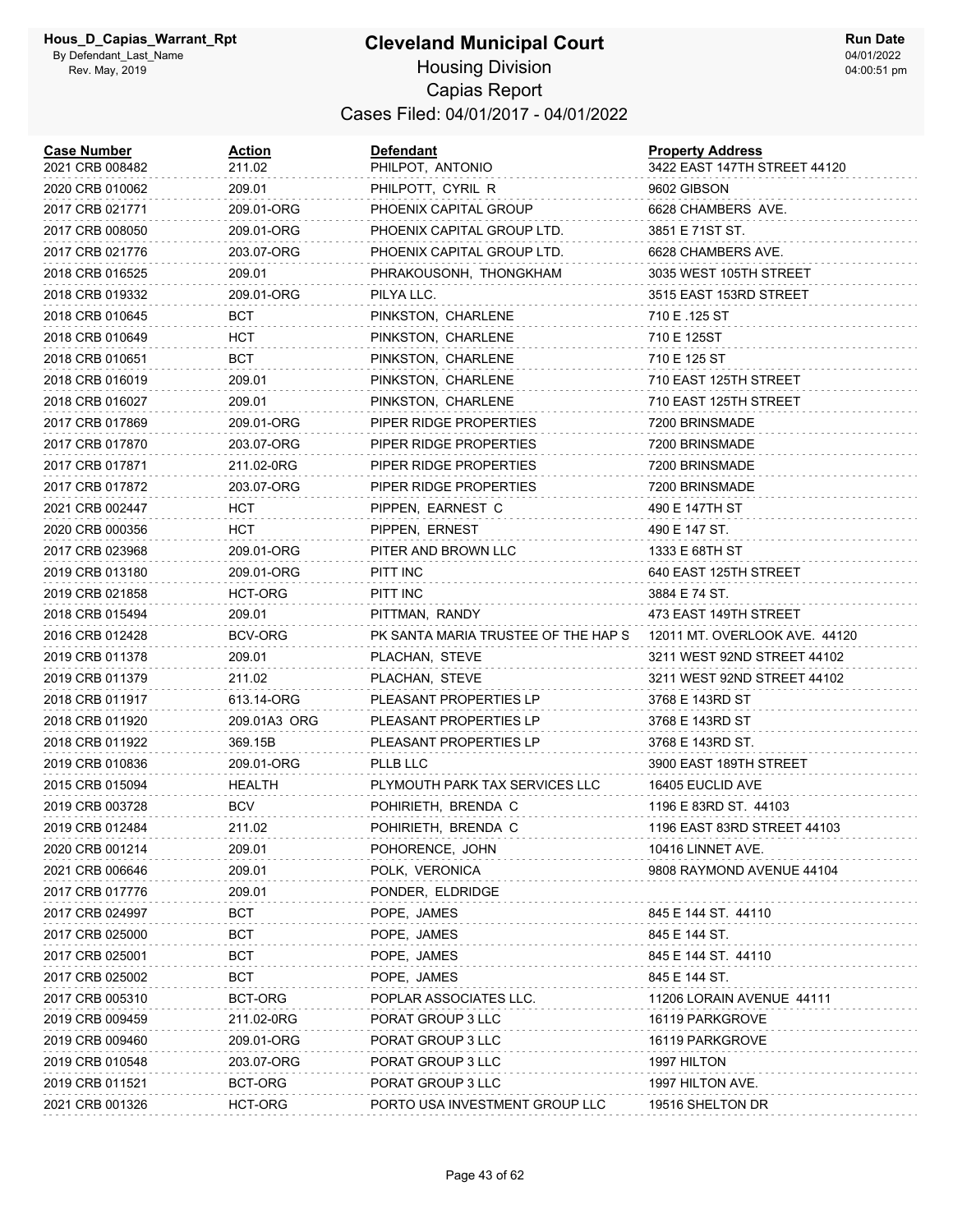#### **Cleveland Municipal Court**

**Run Date** 04/01/2022 04:00:51 pm

Housing Division Capias Report Cases Filed: 04/01/2017 - 04/01/2022

| <b>Case Number</b><br>2017 CRB 010267 | Action<br>209.01-ORG | <b>Defendant</b><br>POSTULATE INVESTMENTS LLC | <b>Property Address</b><br>4155 E 108 ST. |
|---------------------------------------|----------------------|-----------------------------------------------|-------------------------------------------|
| 2017 CRB 012413                       | 209.01-ORG           | POSTULATE INVESTMENTS LLC                     | 11625 ROBERTSON                           |
| 2017 CRB 027326                       | 209.01-ORG           | POSTULATE INVESTMENTS LLC                     | 1422 E 173 ST.                            |
| 2018 CRB 004720                       | BCV-ORG              | POSTULATE INVESTMENTS LLC                     | 11625 ROBERTSON AVE.                      |
| 2019 CRB 009666                       | 369.15               | POSTULATE INVESTMENTS LLC                     | 3926 EAST 99TH STREET                     |
| 2019 CRB 009667                       | 369.15               | POSTULATE INVESTMENTS LLC                     | 3926 EAST 99TH STREET                     |
| 2019 CRB 009668                       | 369.14C              | POSTULATE INVESTMENTS LLC                     | 3926 EAST 99TH STREET                     |
| 2019 CRB 009670                       | 369.18               | POSTULATE INVESTMENTS LLC                     | 3926 EAST 99TH STREET                     |
| 2019 CRB 009671                       | 209.01-ORG           | POSTULATE INVESTMENTS LLC                     | 3926 EAST 99TH STREET                     |
| 2019 CRB 010742                       | 369.17               | POSTULATE INVESTMENTS LLC                     | 3926 EAST 99TH STREET                     |
| 2019 CRB 010744                       | 209.01-ORG           | POSTULATE INVESTMENTS LLC                     | 3926 EAST 99TH STREET                     |
| 2019 CRB 010746                       | 369.15               | POSTULATE INVESTMENTS LLC                     | 3926 EAST 99TH STREET                     |
| 2019 CRB 010748                       | 369.13               | POSTULATE INVESTMENTS LLC                     | 3926 EAST 99TH STREET                     |
| 2019 CRB 010751                       | 369.14C              | POSTULATE INVESTMENTS LLC                     | 3926 EAST 99TH STREET                     |
| 2018 CRB 017480                       | 369.15B              | POWELL, PATRICIA I                            | 4174 EAST 188TH STREET 44122              |
| 2019 CRB 001974                       | BCT                  | POWELL-BRAZIL, MELANIE                        | 12604-06 BRACKLAND AVE. 44108             |
| 2018 CRB 011424                       | BCT                  | POWELL-BRAZILL, MELANIE                       | 12606 - 04 BRACKLAND AVE. 44108           |
| 2018 CRB 011426                       | BCT                  | POWELL-BRAZILL, MELANIE                       | 12606 - 04 BRACKLAND 44108                |
| 2018 CRB 018447                       | <b>BCT</b>           | POWELL-BRAZILL, MELANIE                       | 12606-04 BRACKLAND AVE. 44108             |
| 2018 CRB 018450                       | BCT                  | POWELL-BRAZILL, MELANIE                       | 12606 - 04 BRACKLAND AVE. 44108           |
| 2018 CRB 021865                       | BCT                  | POWELL-BRAZILL, MELANIE                       | 12604-06 BRACKLAND AVE                    |
| 2019 CRB 009426                       | 209.01               | POWERS-WOODS, JOY L                           | 15701 BILTMORE 44128                      |
| 2018 CRB 003653                       | BCT                  | PRASAD, LILAWATI                              | 536 E 102 ST. 44108                       |
| 2018 CRB 003652                       | HCT                  | PRASAD, SHEONARAYAN                           | 536 E 102 ST. 44108                       |
| 2018 CRB 004431                       | <b>BCV</b>           | PRASAD, SHEONARAYAN                           | 536 E 102 ST. 44108                       |
| 2018 CRB 004433                       | <b>BCV</b>           | PRASD, LILAWATI                               | 536 E 102 ST. 44108                       |
| 2019 CRB 016291                       | 369.15B              | PRATCHER, REYSHONNE                           | 7003 BERDELLE                             |
| 2019 CRB 016292                       | 369.18               | PRATCHER, REYSHONNE                           | 7003 BERDELLE                             |
| 2019 CRB 016293                       | 369.15B              | PRATCHER, REYSHONNE                           | 7003 BERDELLE                             |
| 2017 CRB 024707                       | 209.01               | PRATER, DONALD                                | 3595 BEYERLE                              |
| 2020 CRB 000160                       | HCT                  | PRICE JONES, LAVETTA LOUISE                   | 3328 E 118                                |
| 2020 CRB 005147                       | 211.02               | PRICE, HENRY                                  | <b>17101 DYNES</b>                        |
| 2019 CRB 013188                       | HCT                  | PRICE, YVONNE                                 | 10623 GRANDVIEW AVE. 44104                |
| 2021 CRB 003806                       | 203.07               | PRIER, BESSIE                                 | 11721 DOVE AVENUE 44105                   |
| 2017 CRB 006757                       | 209.01-ORG           | PRIME SOURCE DEVELOPMENT                      | 14134 SYLVIA                              |
| 2017 CRB 010454                       | 209.01-ORG           | PRIME SOURCE DEVELOPMENT                      | C/O RACHELLE WHITE,                       |
| 2018 CRB 002042                       | 209.01-ORG           | PRIME SOURCE DEVELOPMENT                      | 14134 SYLVIA AVE.                         |
| 2020 CRB 000060                       | HCT-ORG              | PRIMEIR HOMES CLE LLC                         | 1067 E 168 ST                             |
| 2017 CRB 011791                       | 209.01               | PRIMM, JAMES O                                | 2982 M.L.K.                               |
| 2019 CRB 007304                       | 203.07               | PRINCE, FRANK                                 | 1610 SPRING ROAD 44109                    |
| 2020 CRB 000696                       | HCT-ORG              | PRIORITY FIRST PROPERTIES                     | 974 E 144 ST                              |
| 2021 CRB 013240                       | 209.01               | PRODONOVICH, NICHOLAS                         | 5801 HUSS AVE                             |
| 2019 CRB 013242                       | HCT-ORG              | PROP 1 LLC                                    | 17909 HARVARD AVE. 44128                  |
| 2021 CRB 004070                       | 211.02               | PRUITT, ROBIN L                               | <b>10505 DOVE AVE</b>                     |
| 2019 CRB 008062                       | <b>HCT</b>           | PRUITT, SUSAN L                               | 15748 MANDALAY AVE. 44110                 |
| 2019 CRB 008069                       | <b>HCT</b>           | PRUITT, SUSAN L                               | 15748 MANDALAY AVE. 44110                 |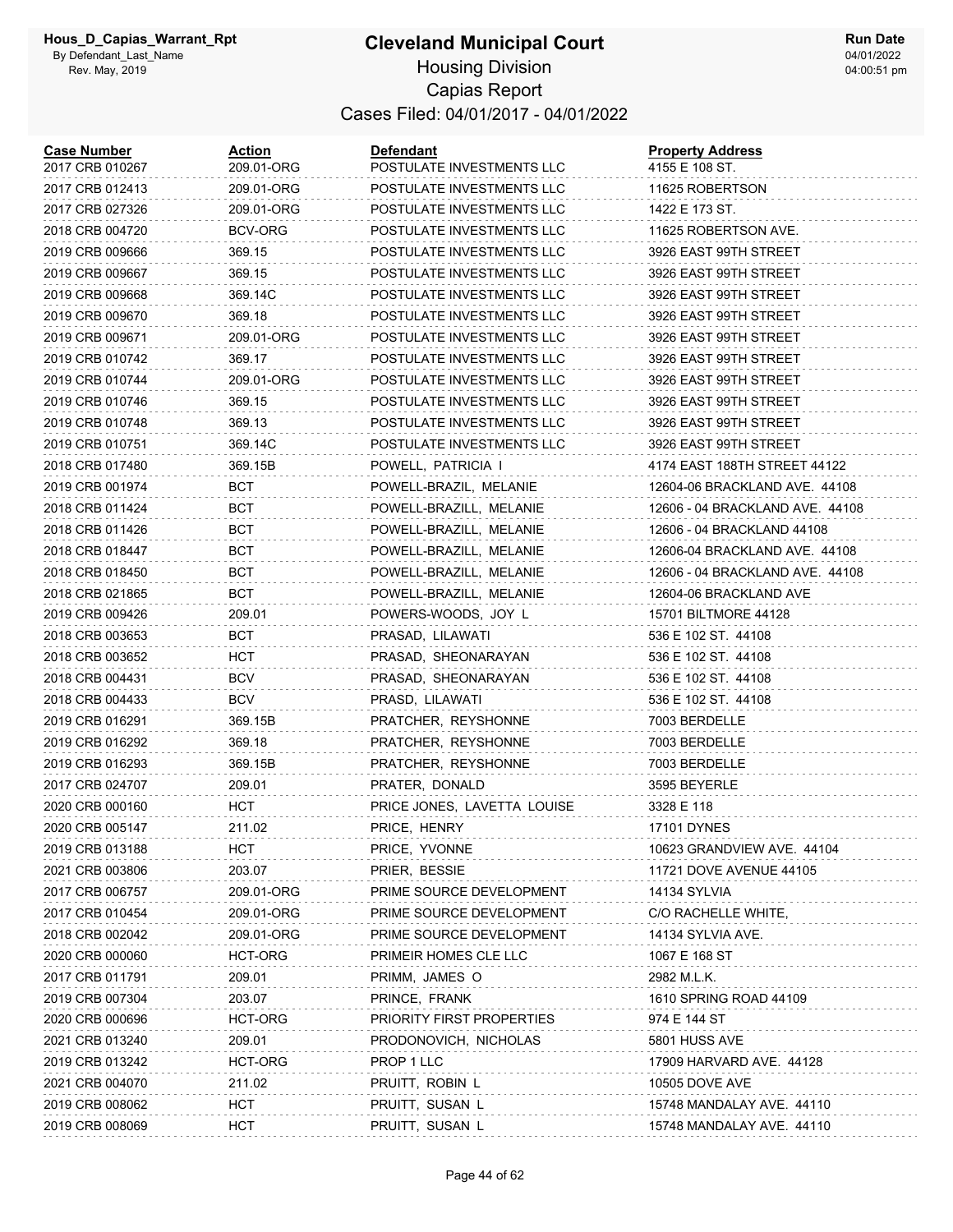| <b>Case Number</b><br>2018 CRB 016897 | <b>Action</b><br>211.02 | <b>Defendant</b><br>PRYOR, RAYVON   | <b>Property Address</b><br>3576 EAST 105TH STREET |
|---------------------------------------|-------------------------|-------------------------------------|---------------------------------------------------|
| 2018 CRB 014947                       | 203.07-ORG              | Q BYRDS LLC                         | 13702 GLENDALE                                    |
| 2019 CRB 011987                       | HCT-ORG                 | QL & B LLC                          | 3918 E 147 ST.                                    |
| 2019 CRB 012072                       | HCT-ORG                 | QL & B LLC                          | 3918 E 147TH ST.                                  |
| 2011 CRB 008192                       | 551.04 HOUSING          | QUARICK, ROBERT                     | 8307 LAKE                                         |
| 2018 CRB 018715                       | 203.07                  | QUARLES, CHYNA                      | 10316 WAY                                         |
| 2020 CRB 008689                       | 211.02                  | QUARLES, CHYNA                      | 10316 WAY AVE                                     |
| 2020 CRB 008294                       | BCT                     | QUARLES, DENNIS K                   | 2551 BELVOIR RD                                   |
| 2019 CRB 000511                       | <b>BCV</b>              | QUIGGINS, MORRIS                    | 9206 EDMUNDS AVE. 44106                           |
| 2019 CRB 012049                       | HCT                     | QUINONES, JUAN G                    | 9830 ROSEWOOD AVE 44105                           |
| 2020 CRB 009208                       | BCT-ORG                 | QUISQUEYA LLC                       | 3861 W 118TH ST                                   |
| 2020 CRB 009211                       | BCT-ORG                 | QUISQUEYA LLC                       | 3861 W 118TH ST                                   |
| 2018 CRB 010338                       | HCT                     | QURESHI, BILQUEES                   | 3023 W. 14ST                                      |
| 2019 CRB 021852                       | 211.02-0RG              | R & I LEWIS LLC                     | 12710 IMPERIAL AVE                                |
| 2020 CRB 003265                       | HCT-ORG                 | R & M BAKER REAL ESTATE INVESTMENT! | 1292 W 91 ST.                                     |
| 2019 CRB 014378                       | HCT-ORG                 | R G HOLDINGS LLC                    | 15603 STOCKBRIDGE                                 |
| 2017 CRB 008173                       | 209.01-ORG              | R.E. BUILDINGS #108 W               | 3733 E 142 ST.                                    |
| 2021 CRB 010611                       | 209.01                  | RAAD, ALI                           | 10817 ST MARK AVE                                 |
| 2020 CRB 007062                       | 209.01                  | RAAD, MOHAMMED AMER                 | 4352 W 143RD ST                                   |
| 2020 CRB 002452                       | BCV                     | RABA, ROGER                         | 4225 W 49 ST.                                     |
| 2018 CRB 019430                       | 203.07-ORG              | RABER OFER LLC                      | 3596 EAST 133RD STREET                            |
| 2019 CRB 007189                       | 203.07                  | RAHEEM, MOHAMED                     | 4703-9 SPOKANE 44144                              |
| 2017 CRB 023180                       | BCT-ORG                 | RAINTREE HOUSING SOLUTIONS LLC      | 853 E 144 ST.                                     |
| 2017 CRB 023181                       | BCT-ORG                 | RAINTREE HOUSING SOLUTIONS LLC      | 853 E 144 ST.                                     |
| 2019 CRB 021709                       | HCT.                    | RAMIREZ, ROLANDO                    | 3594 W 48 ST. 44102                               |
| 2018 CRB 015756                       | 209.01                  | RAMSEUR, SOFIA                      | 505 EAST 149TH STREET                             |
| 2018 CRB 000713                       | 211.02-0RG              | RANCH ROAD SUPERIOR PROPERTIES      | 3565 W 47 ST.                                     |
| 2021 CRB 004741                       | BCV                     | RANDALL, VALENCIA                   | 10611 UNION AVE                                   |
| 2020 CRB 001177                       | 203.07                  | RANDLE, HULEN                       | 11106 PARKVIEW AVE                                |
| 2018 CRB 007608                       | 211.02                  | RANGE, LITHO                        | 3257 E 140 ST.                                    |
| 2019 CRB 020160                       | BCV-ORG                 | RANIAK LLC                          | MH BUSINESS SERVICES LLC                          |
| 2019 CRB 021519                       | 3101.10(E)              | RASBERRY, JOHN F                    | 12805 HOLBORN AVE                                 |
| 2018 CRB 020716                       | <b>BCT</b>              | RASBERRY, YVONNE                    | 13523-25 ASBURTON                                 |
| 2019 CRB 016087                       | 209.01                  | RASHEED, KHALIL                     | 18600 HOMEWAY                                     |
| 2021 CRB 004039                       | 209.01-ORG              | RASHEEDA PROPERTIES LLC             | 5300 SUPERIOR AVE                                 |
| 2021 CRB 010671                       | 203.07-ORG              | RASHEEDA PROPERTIES LLC             | 5300 SUPERIOR AVE                                 |
| 2021 CRB 010673                       | 209.01-ORG              | RASHEEDA PROPERTIES LLC             | 5300 SUPERIOR                                     |
| 2021 CRB 010674                       | 209.01-ORG              | RASHEEDA PROPERTIES LLC             | 5300 SUUPERIOR                                    |
| 2021 CRB 010675                       | 203.07-ORG              | RASHEEDA PROPERTIES LLC             | 5300 SUPERIOR                                     |
| 2021 CRB 010496                       | 203.07-ORG              | RASHEEDA PROPERTIES, LLC.           | 5300 SUPERIOR AVE                                 |
| 2021 CRB 010497                       | 209.01-ORG              | RASHEEDA PROPERTIES, LLC.           | 5300 SUPERIOR AVE                                 |
| 2019 CRB 021300                       | 209.01                  | RATNER, NETANEL                     | 3442 KRATHER RD 44109                             |
| 2018 CRB 015061                       | BCT-ORG                 | RAW ENTERPRISES LLC                 | 1715 HILLVIEW RD. 44112                           |
| 2016 CRB 014468                       | BCV-ORG                 | RD & RD INVESTMENTS LLC             | 4710 STORER                                       |
| 2018 CRB 005826                       | 209.01-ORG              | <b>READY CUT LLC</b>                | 6110 FLEET AVE.                                   |
| 2019 CRB 017779                       | HCT-ORG                 | REAL QUEST 2000 INC                 | 3855 W 41ST ST                                    |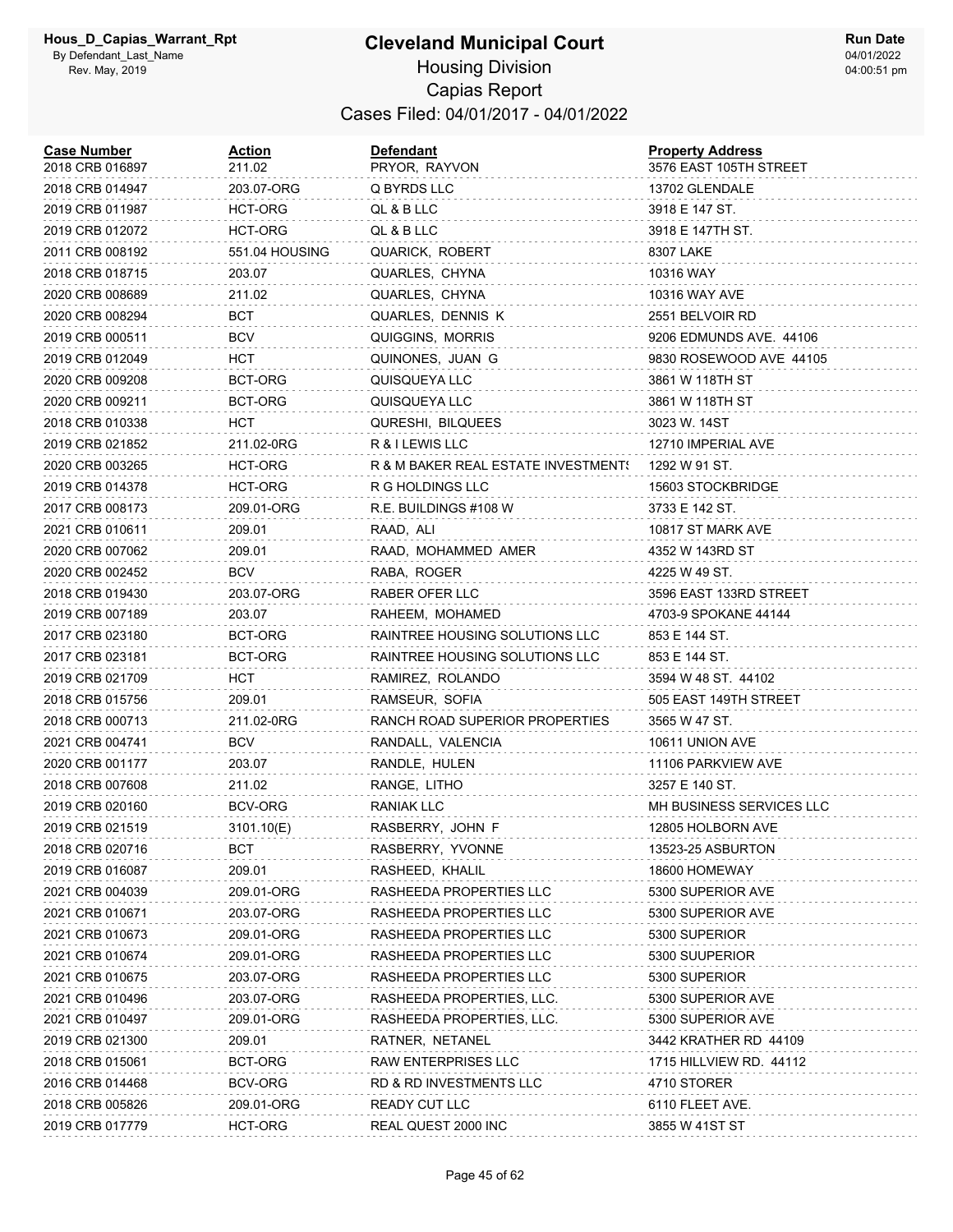#### **Cleveland Municipal Court** Housing Division Capias Report Cases Filed: 04/01/2017 - 04/01/2022

| <b>Case Number</b><br>2020 CRB 008503 | Action<br>209.01-ORG | <b>Defendant</b><br>REAL QUEST 2000 INC. | <b>Property Address</b><br>3855 WEST 41ST ST |
|---------------------------------------|----------------------|------------------------------------------|----------------------------------------------|
| 2019 CRB 020932                       | <b>HEALTH</b>        | REALIFE CLEVELAND 33 LLC                 | 1447 W 107 ST.                               |
| 2017 CRB 007681                       | ZCV                  | RECYCLING R US, INC. A.K.A. RECYCLING    | 14915 WOODWORTH AVE. 44110                   |
| 2017 CRB 005262                       | BCV-ORG              | RED DRAGON REAL ESTATE LLC               | 7802 DECKER                                  |
| 2017 CRB 005263                       | BCV-ORG              | RED DRAGON REAL ESTATE LLC               | 7802 DECKER                                  |
| 2017 CRB 017177                       | HCT-ORG              | <b>REDBIRD INVESTMENTS</b>               | 3728 E 61ST ST.                              |
| 2017 CRB 008366                       | HCT                  | REDDICK, TOSHIONNA                       | 3516 W 100 ST.                               |
| 2018 CRB 008954                       | 369.15               | REDDING, OLIVIA                          | 15715 WALDEN 44128                           |
| 2019 CRB 000314                       | 369.13               | REED, ROBERT                             | 9117 CONNECTICUT 44105                       |
| 2019 CRB 000315                       | 369.19               | REED, ROBERT                             | 9117 CONNECTICUT 44105                       |
| 2021 CRB 007311                       | 209.01               | REED, RONALD                             | 12400 HOLBORN                                |
| 2020 CRB 010988                       | 203.07               | REES, ENRICO D                           | 5306 DOLPFF ROAD 44127                       |
| 2021 CRB 003371                       | 211.02               | REES, ENRICO D                           | 5306 DOLLOFF RD                              |
| 2017 CRB 016884                       | 209.01               | REES, ERRICO                             | 5306 DOLLOFF RD. 44127                       |
| 2019 CRB 019689                       | HCT-ORG              | REGARDEZ LLC                             | 6405 FRANCIS AVE 44127                       |
| 2016 CRB 022924                       | 3101.10(E)           | REGO, ROBERT A                           | 4226 E 160TH ST                              |
| 2019 CRB 015567                       | 211.02               | REGULUS, ALMETA                          | 1437 E. 86TH ST.                             |
| 2019 CRB 006249                       | BCT                  | REHAB INVESTMENTS LP                     | 12702 TAFT RD.                               |
| 2019 CRB 007042                       | HCT-ORG              | <b>REHAB INVESTMENTS LP</b>              | 12702 TAFT AVE.                              |
| 2021 CRB 003112                       | <b>BCT</b>           | REICH-CORELOGIC, LAURA L                 | 18714 CHEROKEE AVE 44119                     |
| 2020 CRB 007993                       | HCT                  | REICHELT, MARIE                          | 4677 E 174                                   |
| 2019 CRB 019209                       | <b>BCV</b>           | REINA, AURA L                            | 4079 E 108TH ST.                             |
| 2017 CRB 018302                       | 209.01               | REINA, JUAN A                            | 1018 E 71 ST.                                |
| 2019 CRB 019211                       | <b>BCV</b>           | REINA, JUAN A                            | 4079 E 108 ST. 44105                         |
| 2017 CRB 025743                       | BCV-ORG              | <b>REMIRA INC</b>                        | 10606 COLUMBIA AVE. 44108                    |
| 2019 CRB 014550                       | 209.01-ORG           | REMROD INVEST LLC                        | 10317 PRINCE AVENUE                          |
| 2019 CRB 009275                       | BCT                  | RENEAU, PORCSHA                          | 17614 ST. CLAIR AVE.                         |
| 2020 CRB 011618                       | BCT                  | RENEAU, PORCSHA                          | 17614 ST CLAIR AVE                           |
| 2019 CRB 021129                       | <b>HCT</b>           | RENOVATO, REBECCA                        | 3474 E 118TH ST                              |
| 2011 CRB 042113                       | BCV-ORG              | REO DIRECT LLC                           | 10717 CRESTWOOD AVE                          |
| 2015 CRB 027186                       | 367.131A             | REO DISTRIBUTION LLC                     | 9101 SHIPERD AVE 44108                       |
| 2019 CRB 013263                       | HCT-ORG              | RES HOLMES LLC                           | 17217 LIPTON AVE. 44128                      |
| 2019 CRB 019092                       | HCT-ORG              | RESIDENTIAL HOLDINGS 1 LLC               | CULKAR, THOMAS                               |
| 2020 CRB 002529                       | 211.02-0RG           | RESITECH CONSTRUCTION LLC                | 4110 E 82 ST. 44105                          |
| 2019 CRB 011785                       | 211.02-0RG           | REVERE DESIGN & BUILDING LLC             | 3021 EAST 123RD STREET                       |
| 2019 CRB 011793                       | 209.01-ORG           | REVERE DESIGN & BUILDING LLC             | 3021 EAST 123RD STREET                       |
| 2018 CRB 009195                       | <b>HCT</b>           | REYES, REYNALDO                          | 2469 DOBSON CT.                              |
| 2019 CRB 012611                       | 209.01               | REYNOLDS, RODNEY                         | 1116-18 EAST 76TH STREET 44103               |
| 2021 CRB 003155                       | 211.02               | REYNOLDS, RODNEY                         | 1118 EAST 76TH STREET 44103                  |
| 2019 CRB 009571                       | BCT-ORG              | RG HOLDINGS DELAWARE LLC                 | 1417 E 175TH ST.                             |
| 2019 CRB 009659                       | HCT-ORG              | RG HOLDINGS DELAWARE LLC                 | 15235 LAKE SHORE BLVD.                       |
| 2019 CRB 009660                       | HCT-ORG              | RG HOLDINGS DELAWARE LLC                 | 15235 LAKE SHORE BLVD                        |
| 2019 CRB 009818                       | BCT-ORG              | RG HOLDINGS DELAWARE LLC                 | 1414 E 176TH ST.                             |
| 2019 CRB 012291                       | 209.01-ORG           | RG HOLDINGS DELAWARE LLC                 | 957 EAST 143RD STREET                        |
| 2020 CRB 006103                       | 209.01-ORG           | RG HOLDINGS DELAWARE LLC                 | 15720/18 HOLMES AVE.                         |
| 2020 CRB 010244                       | HCT-ORG              | RG HOLDINGS DELAWARE LLC                 | 15603 STOCKBRIDGE                            |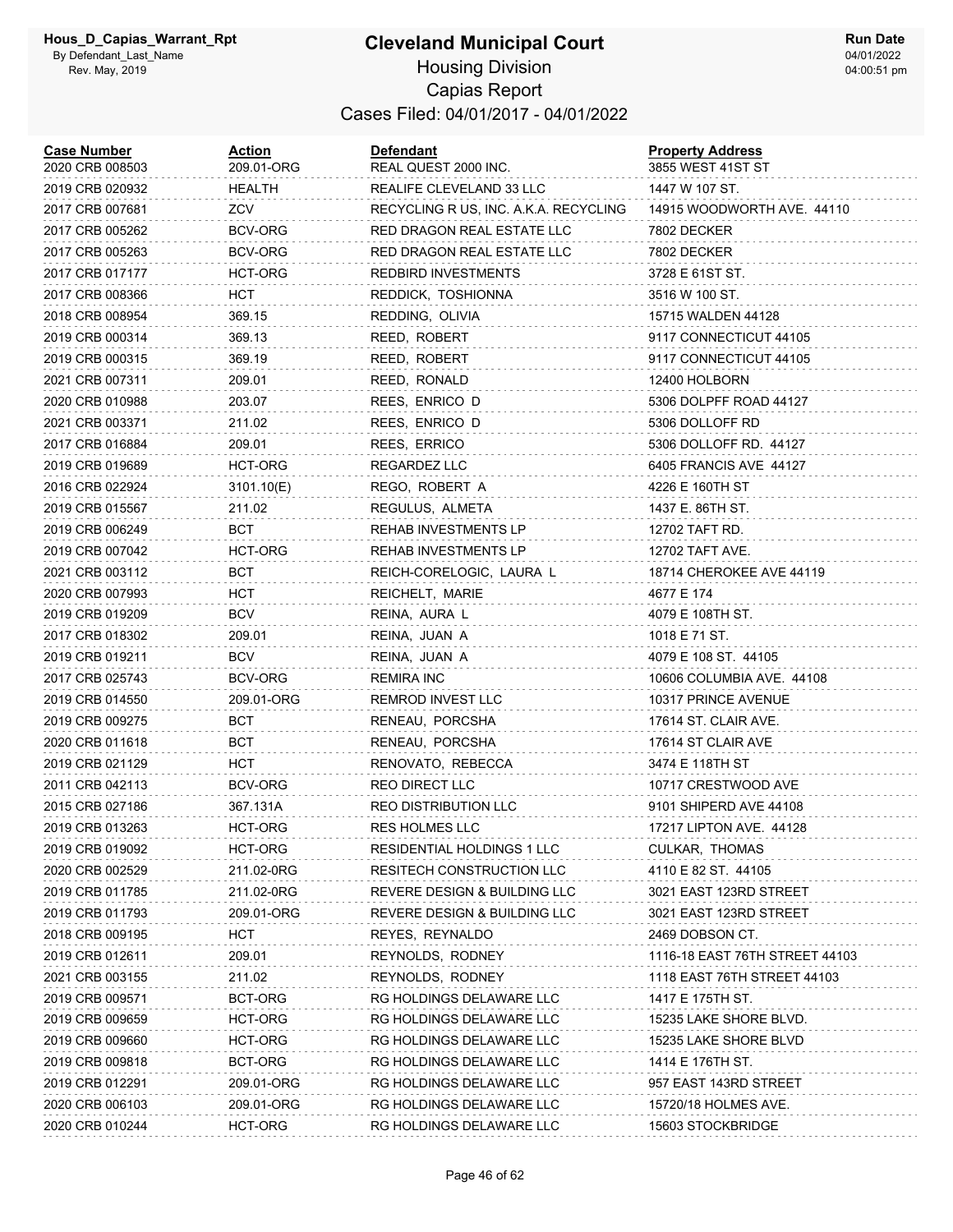| <b>Case Number</b><br>2019 CRB 018889 | Action<br>211.02-0RG | Defendant<br>RG HOLDINGS DELEWARE LLC | <b>Property Address</b><br>10307 KEMPTON |
|---------------------------------------|----------------------|---------------------------------------|------------------------------------------|
| 2020 CRB 007459                       | 211.02-0RG           | RG HOLDINGS PERM II LLC               | 14201 WESTROPP AVENUE                    |
| 2021 CRB 007504                       | HCT                  | RHODES, DEBBIE                        | 14205 SAYBROOK AVE                       |
| 2019 CRB 000936                       | 209.01               | RIBIS, ALBERT                         | 13209 BENNINGTON 44135                   |
| 2019 CRB 006782                       | 211.02               | RIBIS, ALBERT                         | 13209 BENNINGTON 44135                   |
| 2019 CRB 006808                       | 209.01               | RIBIS, ALBERT                         | 13209 BENNINGTON 44135                   |
| 2019 CRB 015259                       | BCT                  | RIBIS, ALBERT                         | 13209 BENNINGTON AVE 44135               |
| 2021 CRB 004488                       | HCT                  | RIBIS, ALBERT A                       | 1550 WEST 116 STREET                     |
| 2017 CRB 007813                       | <b>BCV</b>           | RICE, STAN                            | 6801 PENNSYLVANIA AVE. 44103             |
| 2020 CRB 000058                       | HCT                  | RICHARD, CLARK                        | 1151 E 169 ST                            |
| 2019 CRB 017265                       | <b>HCT</b>           | RICHARDS, LEROY                       | 1155 E 112TH ST.                         |
| 2020 CRB 009651                       | <b>HCT</b>           | RICHARDSON, EZRA                      | 1721 BURGESS RD                          |
| 2021 CRB 007306                       | 203.07               | RICHETTS, BARRINGSTON G               | 12305 CASTLEWOOD                         |
| 2019 CRB 017666                       | HCT-ORG              | RICHFIELD SUNSET LLC                  | 3318 W 94TH ST                           |
| 2020 CRB 013754                       | BCT                  | RICKS, TERESA                         | 1033 EAST 146 STREET                     |
| 2020 CRB 003845                       | 211.02               | RIDDLE, WILLIE B                      | 13721 BEACHWOOD                          |
| 2019 CRB 006505                       | 203.07               | RIDHA, MUNAWER                        | 10708-10 GARFIELD AVENUE 44108           |
| 2017 CRB 020531                       | 209.01-ORG           | RIGHT INVESTMENTS LLC                 | 10615 AMOR AVE.                          |
| 2018 CRB 008418                       | 209.01-ORG           | RIGHT-A-WAY INVESTMENTS LLC           | 4221-23 E 110TH ST.                      |
| 2021 CRB 005100                       | 211.02               | RIPLE, SALVATORE                      | 5784 PORTAGE                             |
| 2017 CRB 001974                       | 211.02-0RG           | RIVER WEST DOCK INC                   | 1023 UNIVERSITY                          |
| 2020 CRB 003243                       | 211.02               | RIVERA, ELIZABETH                     | 1012 E 77                                |
| 2020 CRB 007271                       | 209.01               | RIVERA, JONATHON                      | 3312 W 90                                |
| 2021 CRB 013200                       | BCT                  | RIVERS, JOYCE D                       | 16021 SARANAC RD                         |
| 2019 CRB 015722                       | HCT-ORG              | RMM MANAGEMENT LLC                    | 7803 AETNA RD.                           |
| 2019 CRB 015727                       | HCT-ORG              | RMM MANAGEMENT LLC                    | 3636 E 78 ST.                            |
| 2019 CRB 015718                       | HCT-ORG              | RMM MANAGMENT LLC                     | 3644 E 78TH ST                           |
| 2019 CRB 007181                       | 209.01               | ROBERSON, YEWAUR                      | 8802 MACOMB                              |
| 2017 CRB 002729                       | 203.07               | ROBERT, KERK                          | 8119 FORCE                               |
| 2020 CRB 003196                       | 209.01               | ROBERTSON, ANDREW M                   | 2624 WOODBRIDGE                          |
| 2020 CRB 000455                       | BCV                  | ROBERTSON, DARNELLA                   | 3686 E 50TH ST                           |
| 2018 CRB 011582                       | 209.01               | ROBERTSON, JAMES ALLEN                | 6902 COLFAX                              |
| 2018 CRB 015856                       | 3101.10(E)           | ROBERTSON, LAURA                      | 1052 EAST 99TH STREET                    |
| 2021 CRB 004462                       | BCV                  | ROBERTSON, MARLON D                   | 17304 ELDAMERE AVE STE                   |
| 2019 CRB 014533                       | 371.13               | ROBERTSON, NEONTE                     | 7002 PARK AVENUE                         |
| 2019 CRB 014534                       | 369.15B              | ROBERTSON, NEONTE                     | 7002 PARK AVENUE                         |
| 2017 CRB 027413                       | HCT                  | ROBERTSON, TIMOTHY J                  | 14227 TUCKAHOE AVE. 44111                |
| 2018 CRB 020594                       | 211.02               | ROBINSON, ANTONIO                     | 13217 HARVARD AVENUE                     |
| 2017 CRB 026612                       | BCV                  | ROBINSON, BLANCHE                     | 3435 E 145 ST. 44120                     |
| 2019 CRB 012553                       | 209.01               | ROBINSON, BREDETTE                    | 16106 HUNTMERE AVENUE 44110              |
| 2021 CRB 001377                       | <b>HCT</b>           | ROBINSON, CATHERINE                   | 1841 E 89                                |
| 2021 CRB 010600                       | 203.07               | ROBINSON, CLINTON                     | 3820 EAST 147TH ST                       |
| 2018 CRB 014649                       | 209.01               | ROBINSON, DERRECK L                   | 577 EAST 101ST STREET                    |
| 2019 CRB 008120                       | 209.01               | ROBINSON, EBONY C                     | 4091 EAST 146TH STREET 44128             |
| 2020 CRB 008682                       | 209.01               | ROBINSON, GERALD                      | 3908 EAST 123RD ST                       |
| 2017 CRB 017258                       | <b>HCT</b>           | ROBINSON, MARTHA                      | 2419 E 89TH ST. 44104                    |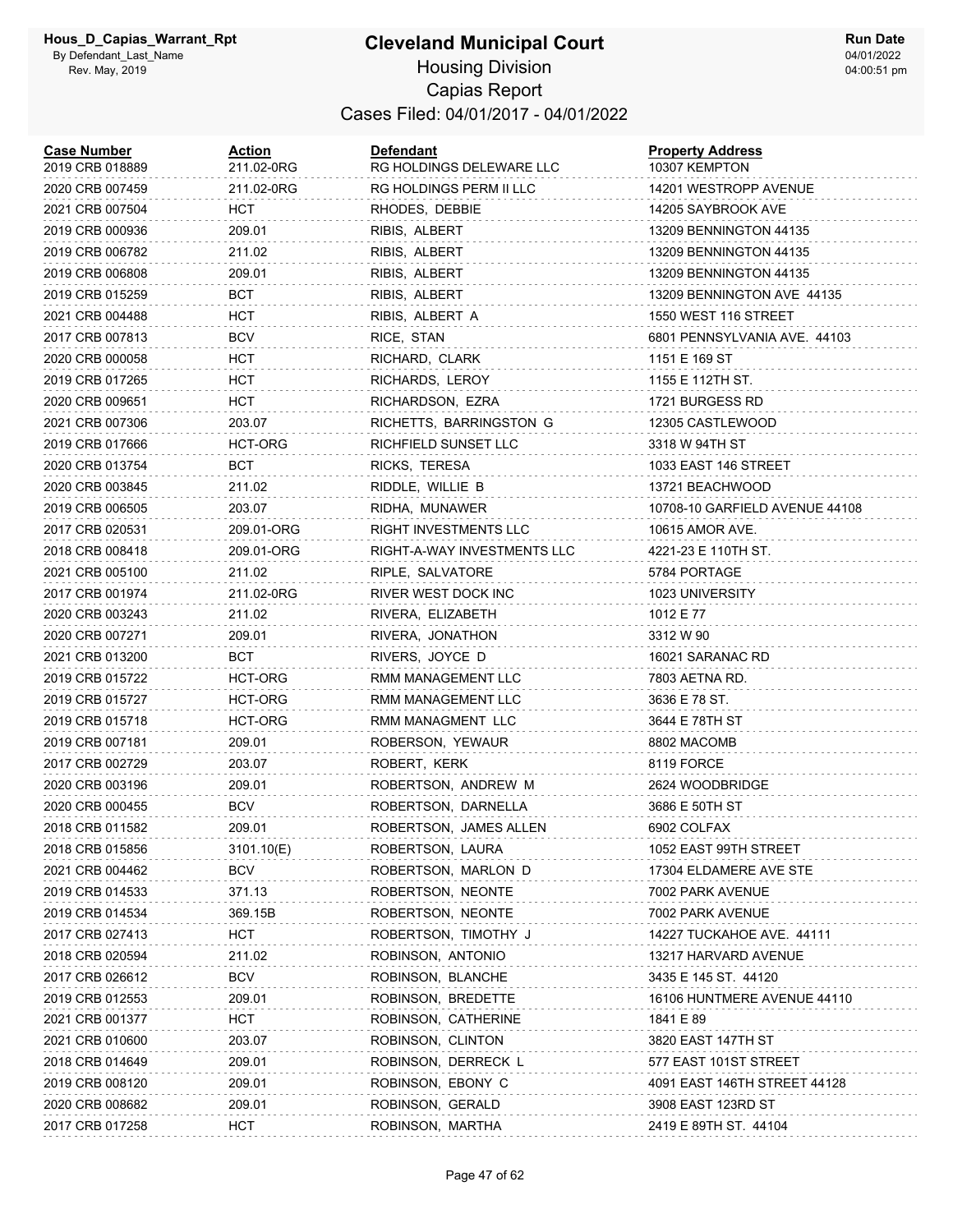| <b>Case Number</b><br>2021 CRB 012448 | <u>Action</u><br>211.02 | Defendant<br>ROBINSON, ORLANDUS P | <b>Property Address</b><br>1111 E 68TH ST |
|---------------------------------------|-------------------------|-----------------------------------|-------------------------------------------|
| 2017 CRB 001986                       | 211.02                  | ROBINSON, ROSEL                   | 4216 E 116                                |
| 2021 CRB 013231                       | 211.02                  | RODGERS, ROBERT                   | 9800 RENO                                 |
| 2021 CRB 013250                       | 211.02                  | RODGERS, ROBERT                   | 9800 RENO AVE                             |
| 2020 CRB 007998                       | HCT                     | RODGERS, WILLIAM H                | 15918 HUNTMERE                            |
| 2018 CRB 018491                       | ZCV                     | ROSCO'S PLACE LLC                 | 389 E 156 ST. 44110                       |
| 2018 CRB 013651                       | BCT-ORG                 | ROSE FAMILY INVESTMENTS           | 1071 E 177 ST. 44119                      |
| 2018 CRB 013653                       | HCT-ORG                 | ROSE FAMILY INVESTMENTS           | 1071 E 177 ST. 44119                      |
| 2021 CRB 006026                       | 209.01                  | ROSENFELD, CYNTHIA                | 16314 HUNTMERE AVENUE 44110               |
| 2017 CRB 010838                       | 209.01                  | ROSES, REBECCA C                  | 318 W 88TH ST,                            |
| 2020 CRB 000940                       | 211.02                  | ROSETTE, JOSE                     | 3017 WOODBRIDGE AVE 44109                 |
| 2020 CRB 008713                       | <b>HEALTH</b>           | ROSETTE, JOSE                     | 3017 WOODBRIDGE AVE                       |
| 2021 CRB 007484                       | BCT                     | ROSSER, INDIA                     | 11614 RUTLAND AVE                         |
| 2015 CRB 004778                       | <b>BCV</b>              | ROWE, DAVID                       | 12426 GRIMSBY AVE 44135                   |
| 2019 CRB 019312                       | HCT-ORG                 | ROYALLY REAL ESTATE SERVICE LLC   | 802 WAYSIDE RD                            |
| 2017 CRB 021017                       | 209.01-ORG              | ROYALTY REAL ESTATE LLC           | 3924 E 123 ST. 44105                      |
| 2018 CRB 014289                       | 203.07-ORG              | RSH HOLDING LLC                   |                                           |
| 2019 CRB 008799                       | 209.01-ORG              | RSSCO LLC                         | 1290 WEST 110TH STREET                    |
| 2019 CRB 015569                       | 209.01-ORG              | RT01408OH,LLC                     | 1408 E. 85TH ST.                          |
| 2018 CRB 011915                       | 211.02-0RG              | RUFM SERIES LLC                   | 3257 E 56 PL                              |
| 2018 CRB 011941                       | 209.01-ORG              | <b>RUFM SERIES LLC</b>            | 3257 E 56 PL,                             |
| 2020 CRB 013407                       | 277.09                  | RUSA, KENNETH BRIAN               | 4217 BIDDULPH                             |
| 2020 CRB 012945                       | 357.14                  | RUSSELL, JUSTIN                   | 2909 DENISON AVE                          |
| 2020 CRB 013412                       | 357.14                  | RUSSELL, JUSTIN CARL              | 2909 DENISON                              |
| 2018 CRB 012232                       | 209.01                  | RUTLEDGE, STEPHANIE D             | 10109 PRINCE AVE 44105                    |
| 2018 CRB 012236                       | 209.01-ORG              | RY INVESTMENT GROUP LLC           | 10010 PRINCE AVE. 44105                   |
| 2018 CRB 015111                       | HEALTH                  | RYDER, TAMARA                     | 18249 PURITAS AVE. 44135                  |
| 2017 CRB 000308                       | 367.131A                | S & M LLC                         | 730 EDDY RD                               |
| 2019 CRB 016798                       | 209.01-ORG              | S & M LLC                         | 3412 EAST 140TH STREET                    |
| 2019 CRB 019292                       | HCT-ORG                 | S PARRISH LLC                     | 16913 LIPTON AVE                          |
| 2019 CRB 017173                       | HCT-ORG                 | S&S PROPERTY USA LLC              | 7919 LAKE AVE                             |
| 2017 CRB 024636                       | 209.01-ORG              | S.T.P. SQUARED LLC                | 9602 PARMELEE                             |
| 2018 CRB 016573                       | <b>HCT</b>              | SAAD, SARA S                      | 3316 W 58 ST, 44102                       |
| 2018 CRB 022153                       | 203.07-ORG              | SAGELINE INC                      | 3528 EAST 143RD STREET                    |
| 2017 CRB 024723                       | 209.01-ORG              | SAGEUNE INC                       | 16919 TALFORD                             |
| 2019 CRB 009754                       | BCT-ORG                 | SAGEUNE INC.                      | 10939 PASADENA AVE. 44108                 |
| 2019 CRB 013994                       | 209.01-ORG              | SAGEUNE INC.                      | 16919 TALFORD AVE. 44128                  |
| 2019 CRB 014389                       | HCT-ORG                 | SAIGRACE REALTY GROUP LLC         | 13404 CHAPELSIDE AVE 44105                |
| 2019 CRB 017872                       | HCT-ORG                 | SAIGRACE REALTY GROUP LLC         | 13404 CHAPELSIDE AVE.                     |
| 2017 CRB 026502                       | 209.01                  | SAILES, JOSEPH                    | 10850 PASADENA AVE. 44108                 |
| 2017 CRB 026503                       | 211.02                  | SAILES, JOSEPH                    | 10850 PASADENA AVE.                       |
| 2020 CRB 006043                       | BCT-ORG                 | SAL ASSET HOLDINGS LLC            | 7210 SUPERIOR AVE                         |
| 2021 CRB 008454                       | 551.04 HOUSING          | SALMONE, SCHLOMO                  | 3661 EAST 149TH STREET                    |
| 2017 CRB 007328                       | HEALTH                  | SALTI, ABDALLAH                   | 2603 WOODHILL AVE.                        |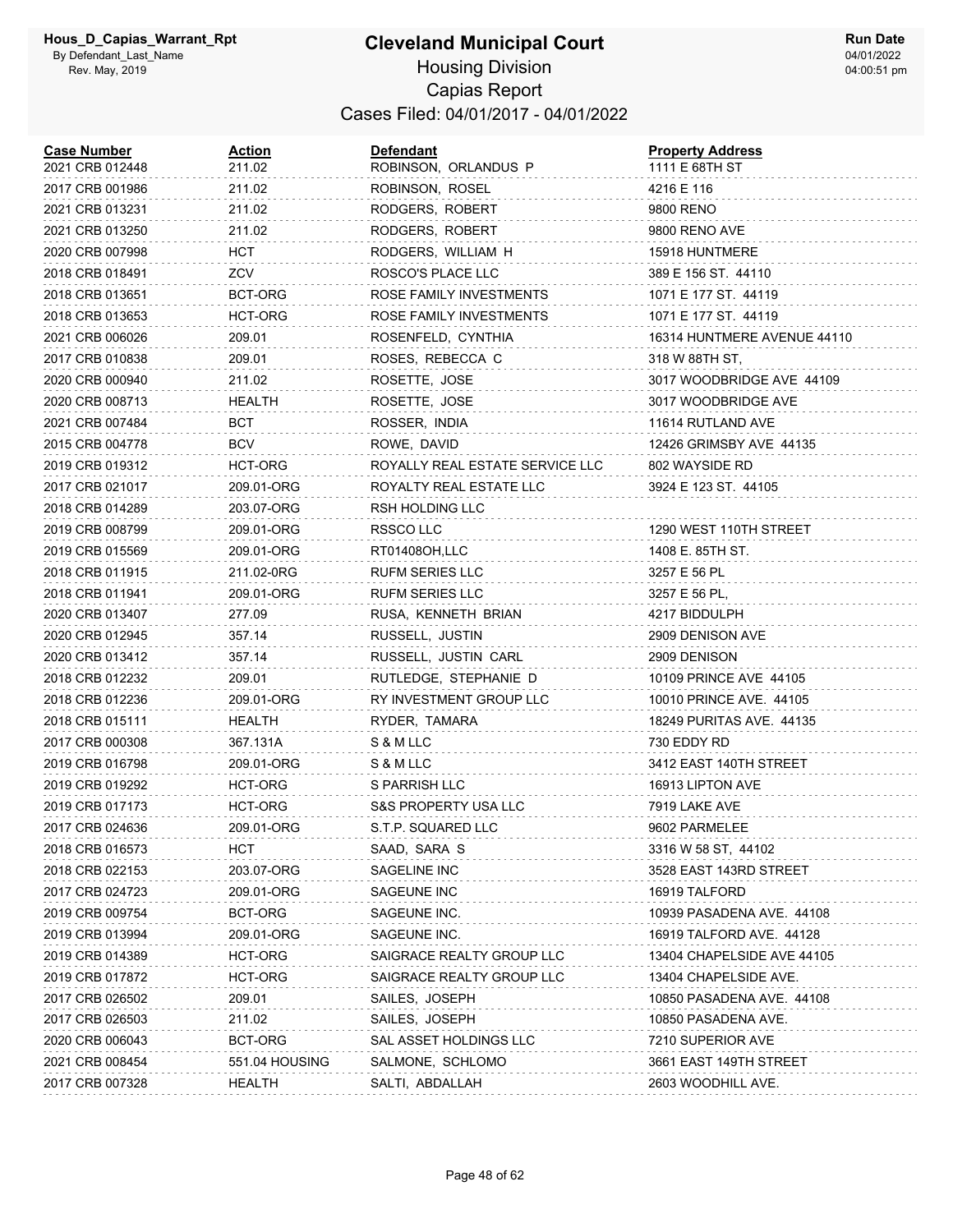| <b>Case Number</b><br>2020 CRB 000046 | Action<br>HCT-ORG | Defendant<br>SAMADHI UNIVERSITY CIRCLE LLC | <b>Property Address</b><br>11814 WADE PARK |
|---------------------------------------|-------------------|--------------------------------------------|--------------------------------------------|
| 2020 CRB 013075                       | BCT-ORG           | SAMADHI UNIVERSITY CIRCLE LLC              | 11814 WADE PARK                            |
| 2020 CRB 013076                       | BCT-ORG           | SAMADHI UNIVERSITY CIRCLE LLC              | 11814 WADE PARK                            |
| 2021 CRB 008446                       | 211.02-0RG        | SAMADHI UNIVERSITY LLC                     | 11814 WADE PARK AVENUE                     |
| 2019 CRB 010160                       | 209.01-ORG        | SAND DOLLAR ENTERPRISES INC                | 3155 WEST 112TH STREET                     |
| 2018 CRB 010601                       | 209.01            | SANDERS, GARY                              | 3028 VICTOR AVE                            |
| 2018 CRB 010611                       | 209.01            | SANDERS, GARY                              | 3028 VICTOR AVE                            |
| 2018 CRB 013873                       | 209.01            | SANDERS, GARY                              | 3028 VICTOR AVE 44127                      |
| 2017 CRB 026460                       | 209.01            | SANDERS, ISAIAH                            | 10707 EVERTON                              |
| 2020 CRB 008345                       | HCT               | SANDERS, SHAWN                             | 3366 E 143RD ST                            |
| 2013 CRB 017078                       | HEALTH            | SANDUSKY SOLUTIONS                         | 9401 SANDUSKY                              |
| 2011 CRB 043411                       | 209.01-ORG        | SANDUSKY SOLUTIONS LLC                     | 9401 SANDUSKY AVE                          |
| 2011 CRB 043413                       | 209.01-ORG        | SANDUSKY SOLUTIONS LLC                     | 9401 SANDUSKY AVE                          |
| 2015 CRB 021687                       | 209.01-ORG        | SANDUSKY SOLUTIONS LLC                     | 2175 ASHLAND                               |
| 2015 CRB 021689                       | 203.07-ORG        | SANDUSKY SOLUTIONS LLC                     | 2175 ASHLAND                               |
| 2015 CRB 021757                       | 211.02-0RG        | SANDUSKY SOLUTIONS LLC                     | 2175 ASHLAND AVE                           |
| 2017 CRB 012939                       | BCT-ORG           | <b>SANDY BANKS LLC</b>                     | 806 LITERARY                               |
| 2019 CRB 014011                       | 209.01            | SANGSTER, KATHRYN                          | 1128/30 E 168 ST.                          |
| 2021 CRB 001250                       | HCT               | SANOVICH, PETER P                          | 3127 W 71ST ST                             |
| 2019 CRB 012098                       | BCT               | SANSHUCK, EMMA                             | 1955-57 REYBURN RD. 44112                  |
| 2019 CRB 012100                       | <b>BCT</b>        | SANSHUCK, WARNER                           | 1955-57 REYBURN RD. 44112                  |
| 2018 CRB 012361                       | 209.01            | SANTANA, ANGEL                             | 3463 W 46 ST.                              |
| 2018 CRB 012362                       | 209.01            | SANTANA, ANGEL                             | 3463 W 46 ST. 44102                        |
| 2019 CRB 021156                       | HCT               | SANTIAGO, GLORIA                           | 1346 W 83 ST                               |
| 2019 CRB 021157                       | HCT               | SANTIAGO, GLORIA                           | 1346 W 83 ST.                              |
| 2019 CRB 008711                       | HCT               | SANTIAGO, LUIS                             | 3116 W 58 ST. 44102                        |
| 2019 CRB 015385                       | 209.01-ORG        | SAQUNE INC                                 | 16919 TALFORD                              |
| 2021 CRB 013299                       | 209.01            | SARRAN, MAHENDRA                           | 3460 WEST 65TH ST                          |
| 2016 CRB 022842                       | <b>BCV</b>        | SASRA, ANTHONY                             | 11721 BROWNING 44120                       |
| 2018 CRB 020600                       | 551.04 HOUSING    | SAVAGE, BRIAN                              | 10618 GARFIELD AVENUE 44108                |
| 2020 CRB 004503                       | 451.241A-HSG      | SAVEIHA, FARAJ N                           | 3255 W 114TH ST                            |
| 2018 CRB 007246                       | 211.02-0RG        | <b>SBAR HOLDINGS LLC</b>                   | 3111 E. 126                                |
| 2018 CRB 014028                       | 209.01-ORG        | <b>SBAR HOLDINGS LLC</b>                   | 13602 ASHBURTON                            |
| 2018 CRB 015305                       | 209.01-ORG        | <b>SBAR HOLDINGS LLC</b>                   | 4219 EAST 116TH STREET                     |
| 2020 CRB 010342                       | <b>HEALTH</b>     | SCALF, ERIC                                | 1498 W 116TH ST                            |
| 2019 CRB 015703                       | 209.01-ORG        | SCHLESINGER INVESTMENT GROUP               | 1341 EAST 89TH STREET                      |
| 2018 CRB 010417                       | <b>HCT</b>        | SCHMIDT, MARK                              | 7604 CLARK                                 |
| 2020 CRB 011132                       | 209.01            | SCHREIFER, JENNIFER                        | 5003 DALTON 44127                          |
| 2020 CRB 010322                       | 209.01            | SCHRETTER, JENNIFER                        | 5003 DALTON                                |
| 2020 CRB 002764                       | 3101.10(E)        | SCHULTZ, CRAIG                             | 5618 BIDDULPH AVE                          |
| 2016 CRB 015009                       | <b>BCV</b>        | SCHULTZ, WILLIAM                           | 16907 MARTHA RD. 44135                     |
| 2015 CRB 025001                       | HCT               | SCHULTZ, WILLIAM R                         | 16907 MARTHA                               |
| 2017 CRB 005443                       | 209.01-ORG        | SCOTVEST PROPERTIES LLC.                   | 1450 E 66TH ST. 44103                      |
| 2019 CRB 016707                       | 209.01            | SCRUGGS, LAVELLE                           | 2224 EAST 83RD STREET 44103                |
| 2018 CRB 009667                       | 209.01-ORG        | SDF CONSTRUCTION LLC                       | 7722 BROADWAY AVE.                         |
| 2019 CRB 016704                       | 211.02-0RG        | SDS HOUSE 3 LLC                            | 11322 WOODSTOCK                            |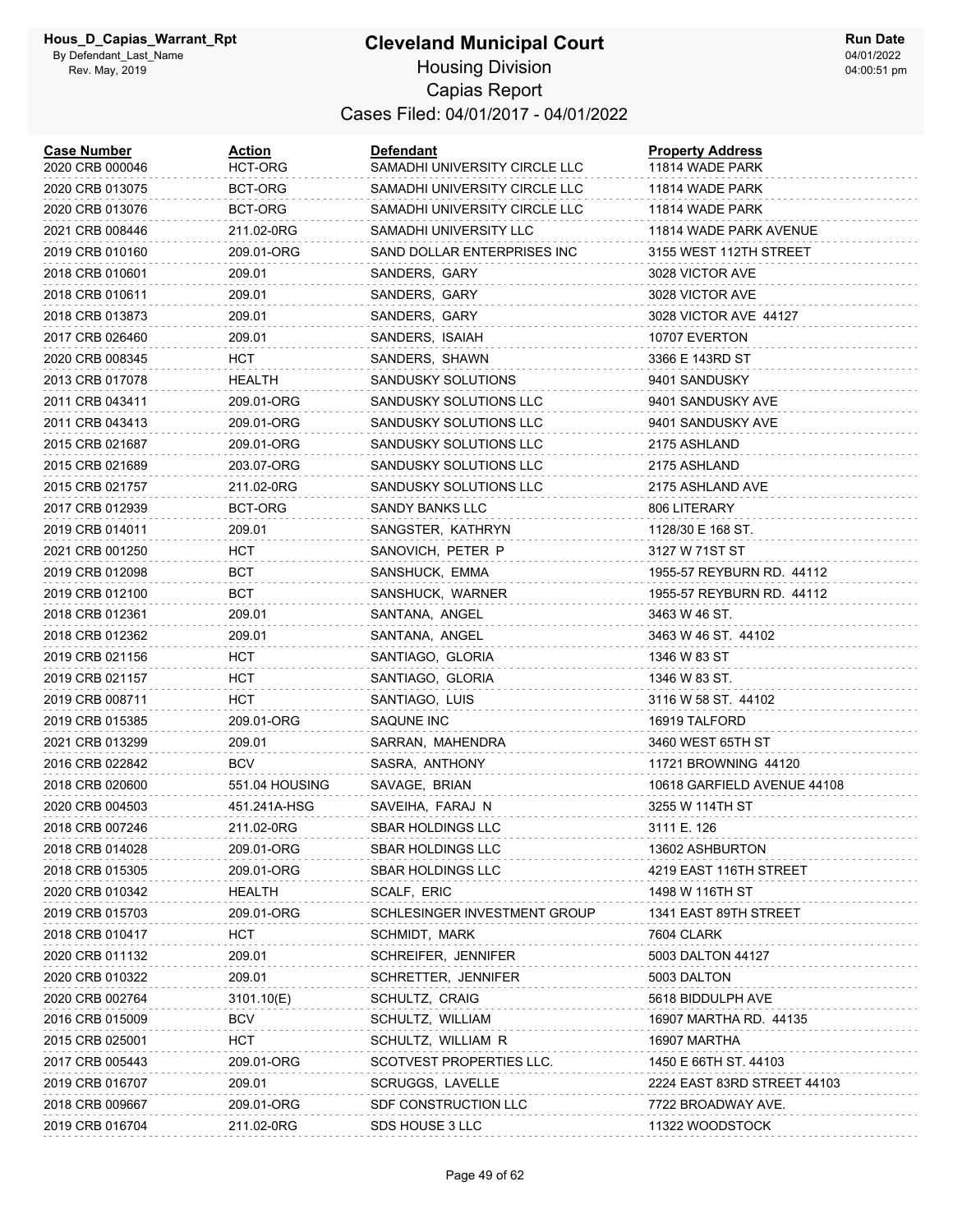| <b>Case Number</b><br>2021 CRB 004879 | <b>Action</b><br>нст | Defendant<br>SEATS, MARY           | <b>Property Address</b><br>17109 HILLSBORO RD |
|---------------------------------------|----------------------|------------------------------------|-----------------------------------------------|
| 2015 CRB 027185                       | 367.131A             | SECOND CHANCE HOMES LLC            | 9708 RENO AVE 44105                           |
| 2019 CRB 009477                       | BCV-ORG              | SEMAAN MARKETING INC               | 3220 E 93 ST. 44104                           |
| 2019 CRB 010838                       | 209.01-ORG           | SENDAL LLC                         | 12613 REVERE 44105                            |
| 2019 CRB 002811                       | BCT                  | SENSENY, SCOTT                     | 5113-15 HERMAN AVE.                           |
| 2019 CRB 002814                       | HCT                  | SENSENY, SCOTT                     | 5113-15 HERMAN AVE.                           |
| 2019 CRB 016703                       | 209.01               | SENTHEKUMAR, SIDHARTH              | 3053 EAST 128TH STREET 44120                  |
| 2017 CRB 025331                       | 209.01-ORG           | SEPTER HOMES INC                   | 11825 HARVARD                                 |
| 2020 CRB 010168                       | HCT-ORG              | SEVEN D REHAB AND CONSTRUCTION LLO | 2019 TORBERNSON                               |
| 2020 CRB 013027                       | HCT-ORG              | SEVEN D. CONSTRUCTION & REHAB      | 2019 TORBENSON                                |
| 2018 CRB 012154                       | BCT                  | SHAFFER, TINA L                    | 2006 TORBENSON AVE. 44112                     |
| 2018 CRB 014147                       | 209.01               | SHAFFER, TINA L                    | 2006 TORBENSON 44112                          |
| 2020 CRB 006118                       | 209.01               | SHAH, ASHMEER                      | 9005 MACOMB AVE 44105                         |
| 2020 CRB 008332                       | нст                  | SHAMAY, AVIVA                      | 3469 E 143RD ST                               |
| 2021 CRB 006613                       | 209.01               | SHANKS, DONALD                     | 18001 GARDEN BLVD. 44128                      |
| 2021 CRB 005045                       | 211.02               | SHARP, JAMES                       | 11711 JESSE                                   |
| 2018 CRB 017369                       | BCV                  | SHEFFIELD, GREGORY L               | 7705 NEW YORK AVE. 44105                      |
| 2021 CRB 004979                       | ZCT-ORG              | SHEPPARD BAPTIST CHURCH            | 15321 SHILOH RD 44110                         |
| 2019 CRB 020725                       | HCT                  | SHER, CAROLYN                      | 908 NATHANIEL RD, 44110                       |
| 2019 CRB 009258                       | HCT                  | SHERMAN, DEON                      | 17714 GROVEWOOD AVE.                          |
| 2019 CRB 009271                       | HCT                  | SHERMAN, JOCQEELA                  | 17714 GROVEWOOD AVE.                          |
| 2021 CRB 011590                       | BCT                  | SHIAO, PERRY                       | 12808□06 EDMONTON AVE                         |
| 2021 CRB 011591                       | BCT                  | SHIAO, PERRY                       | 12808□09 EDMONTON AVE                         |
| 2018 CRB 013416                       | 209.01               | SHINIZEL LLC                       | 914 E 147 ST.                                 |
| 2018 CRB 002191                       | 209.01               | SHIPLEY, NORMAN E                  | 3617 E 14 ST.                                 |
| 2018 CRB 002190                       | 211.02               | SHIPLEY, NORMAN F                  | 3617 E 47 ST.                                 |
| 2019 CRB 009408                       | 209.01               | SHORT, DESHAUN                     | 13402 DURKEE                                  |
| 2019 CRB 017168                       | HCT                  | SHOSHANI, SHLOMO                   | 1447 W 107TH ST.                              |
| 2020 CRB 008420                       | HCT-ORG              | SHPAYKOV LLC                       | 14807 BENWOOD AVE                             |
| 2020 CRB 000072                       | HCT                  | SHRAGA, NADIV                      | 9003 DENISON                                  |
| 2019 CRB 011937                       | 209.01-ORG           | SIBS INC                           | 3318 EAST 117TH STREET 44120                  |
| 2019 CRB 010894                       | 211.02-0RG           | SIEROCKI PROPERTY 5 LLC            | 11806/08 FAIRPORT                             |
| 2019 CRB 010895                       | 209.01-ORG           | SIEROCKI PROPERTY 5 LLC            | 11806/08 FAIRPORT                             |
| 2021 CRB 012414                       | 209.01               | SILVER, KIMBERLY                   | 763 EAST 103RD ST                             |
| 2016 CRB 004346                       | 203.07-ORG           | SILVERSTAR OH. HOLDINGS LLC        | 5409 BRIDGE AVE                               |
| 2018 CRB 018053                       | 209.01-ORG           | SIMAN TOY KEDEM LLC                | 18401 GARDEN                                  |
| 2019 CRB 003950                       | <b>BCV</b>           | SIMMONS, ANDREY                    | 3199 W 44 ST. 44109                           |
| 2022 CRB 000491                       | 209.01               | SIMMONS, GALE M                    | 1137 EAST 168TH ST                            |
| 2018 CRB 011583                       | 209.01-ORG           | SIMON TOV KEDEM LLC                | 18401 GARDEN AVE.                             |
| 2020 CRB 006149                       | 209.01               | SIMON, JOSHUA                      | 7524 AETNA AVE.                               |
| 2021 CRB 004738                       | <b>BCV</b>           | SIMON, LORETTA P                   | 5420 BROADWAY AVE                             |
| 2018 CRB 017915                       | 211.02               | SIMS, JOHNNIE                      | 11321 MATILDA 44105                           |
| 2018 CRB 017917                       | 209.01               | SIMS, JOHNNIE                      | 11321 MATILDA 44105                           |
| 2019 CRB 012610                       | 209.01               | SINGLETON, DYANNE                  | 1059 EAST 72ND STREET 44103                   |
| 2018 CRB 022691                       | <b>HCT</b>           | SIZEMORE, JOHN                     | 7116 FULLERTON AVE 44105                      |
| 2019 CRB 004317                       | BCT                  | SIZEMORE, JOHN                     | 7116 FULLERTON AVE 44105                      |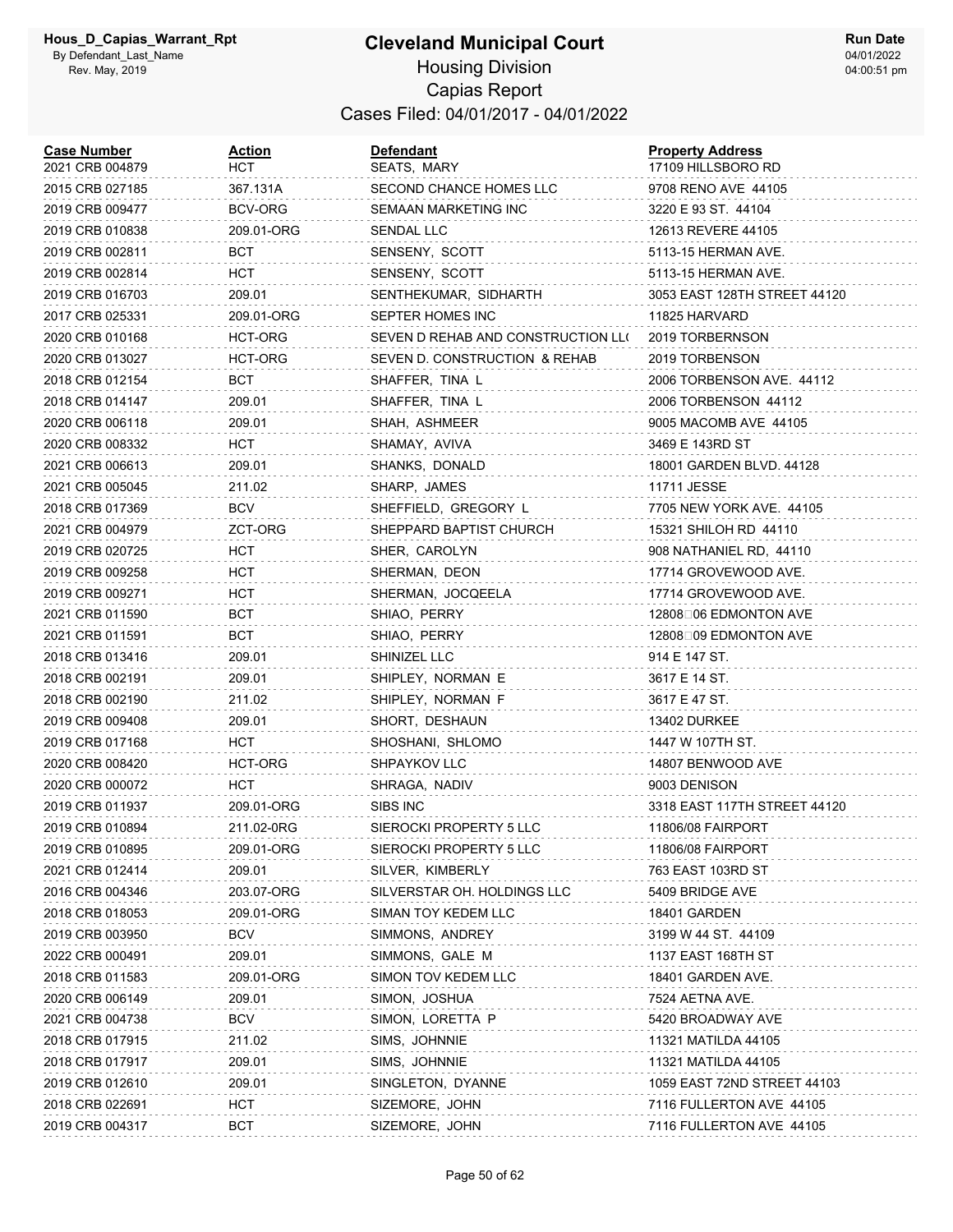#### **Cleveland Municipal Court** Housing Division Capias Report Cases Filed: 04/01/2017 - 04/01/2022

| <b>Case Number</b><br>2019 CRB 020174 | <u>Action</u><br>BCV-ORG | Defendant<br>SKYLINE AUTO SERVICE LLC | <b>Property Address</b><br>1194 E 84 ST. 44103 |
|---------------------------------------|--------------------------|---------------------------------------|------------------------------------------------|
| 2020 CRB 002722                       | BCV-ORG                  | SKYLINE AUTO SERVICE LLC              | 7725 CONNECTICUT AVE. 44105                    |
| 2018 CRB 018812                       | 209.01                   | SLATTERY, MATTHEW                     | 4160 EAST 102ND STREET                         |
| 2020 CRB 000703                       | 209.01-ORG               | <b>SLAVIC VILLAGE INVESTMENTS</b>     | 6714 CHAMBERS AVE                              |
| 2019 CRB 013261                       | HCT                      | SLAYTON, LAMAR                        | 17009 LIPTON AVE. 44128                        |
| 2018 CRB 022680                       | 209.01                   | SLEDGE, ERIC                          | 10617 BRYANT AVENUE 44108                      |
| 2018 CRB 022681                       | 211.02                   | SLEDGE, ERIC                          | 10617 BRYANT AVENUE                            |
| 2017 CRB 010525                       | HEALTH                   | SMACK ENTERPRISES LLC                 | 7128 BRINSMADE AVE.                            |
| 2019 CRB 019058                       | HCT                      | SMITH, CHARLES                        | 10012 MT AUBURN AVE CLEVE OH 44104             |
| 2021 CRB 007819                       | 209.01                   | SMITH, CHRISTOPHER BRIAN              | 8007 JONES                                     |
| 2018 CRB 006311                       | 203.07                   | SMITH, CORY ADDISON                   | 10913 REVERE AVE.                              |
| 2020 CRB 014068                       | BCT                      | SMITH, DREW                           | 1054 EAST 147TH STREET                         |
| 2018 CRB 004910                       | 211.02                   | SMITH, EQUAL L                        | 3579 E 105 ST. 44105                           |
| 2018 CRB 015502                       | 211.02                   | SMITH, GRADY                          | 10316 PRINCE AVENUE                            |
| 2017 CRB 008795                       | <b>BCV</b>               | SMITH, JAMES W                        | 3811 RIVERSIDE AVE. 44109                      |
| 2020 CRB 008296                       | BCT                      | SMITH, JAQUELIEN L                    | 2516 GREENVALE RD                              |
| 2020 CRB 012539                       | BCT                      | SMITH, JAQUELIEN L                    | 2516 GREENVALE                                 |
| 2019 CRB 012534                       | 209.01                   | SMITH, KENNETH                        | 547 EAST 120TH STREET 44108                    |
| 2020 CRB 014066                       | BCT                      | SMITH, LATISHA                        | 1054 EAST 147TH STREET                         |
| 2019 CRB 018365                       | HCT                      | SMITH, LOUISE M                       | 675 E 93 ST.                                   |
| 2017 CRB 016677                       | 209.01                   | SMITH, MAURICE                        | 2740 WOODHILL AVE. 44104                       |
| 2018 CRB 017393                       | 209.01                   | SMITH, MAURICE                        | 2740 WOODHILL AVENUE                           |
| 2018 CRB 022508                       | <b>BCV</b>               | SMITH, MAURICE                        | 2740 WOODHILL RD. 44104                        |
| 2021 CRB 008379                       | 211.02                   | SMITH, NICOLE                         | 10003 PARMALEE AVENUE 44108                    |
| 2018 CRB 018754                       | 211.02                   | SMITH, RONDA                          | 11917 HOLBORN AVENUE                           |
| 2021 CRB 012809                       | 209.01                   | SMITH, TINA                           | 927 STEVENSON RD                               |
| 2021 CRB 013336                       | BCT                      | SMITH, YVONNE                         | 687-89 EDDY RD                                 |
| 2021 CRB 013337                       | BCT                      | SMITH, YVONNE                         | 687□689 EDDY RD                                |
| 2019 CRB 016090                       | BCT                      | SOLSOL, ISABEL                        | 4210 W 140 ST. 44135                           |
| 2019 CRB 002650                       | <b>BCV</b>               | SOLTAN, NIVINE                        | 8004 SIMON AVE. 44103                          |
| 2019 CRB 014794                       | 367.131A                 | SONBERG INVESTMENTS INC               | 3614 E 74TH ST 44105                           |
| 2018 CRB 011800                       | 613.14-ORG               | SONDRA PROPERTIES LLC                 | 3716 E 69 ST. 44106                            |
| 2018 CRB 011802                       | 209.01A1                 | SONDRA PROPERTIES LLC                 | 3716 E 69 ST. 44106                            |
| 2018 CRB 014143                       | 211.02-0RG               | SONDRA PROPERTIES LLC                 | 3716 EAST 69TH STREET                          |
| 2018 CRB 014148                       | 209.01-ORG               | SONDRA PROPERTIES LLC                 | 3716 EAST 69TH STREET                          |
| 2018 CRB 014310                       | 209.01-ORG               | SONDRA PROPERTIES LLC                 | 3716 EAST 69TH STREET                          |
| 2020 CRB 008711                       | 209.01                   | SOROTZKIN, MICHAEL                    | 4421 WEST 150TH ST                             |
| 2017 CRB 004450                       | 209.01-ORG               | SPACEPOP LLC                          | 15619-21 WATERLOO                              |
| 2021 CRB 006000                       | <b>HCT</b>               | SPEARS, EMMA                          | 3932 STRANDHILL                                |
| 2019 CRB 010766                       | 613.14-ORG               | SPECIALIZED IRA SERVICES              | 904 ENVANGELINE ROAD                           |
| 2019 CRB 017261                       | 211.02-0RG               | SPECIALIZED IRA SERVICES              | 3642 EAST 144TH STREET                         |
| 2019 CRB 020006                       | HCT-ORG                  | SPECIALIZED IRA SERVICES FBO          | 3117 W 98 ST.                                  |
| 2017 CRB 010868                       | 209.01                   | SPELLMAN, LANE                        | 2237 E 93RD ST                                 |
| 2019 CRB 019089                       | HCT-ORG                  | <b>SPES PROPERTIES LLC</b>            | 2097 W 106 ST.                                 |
| 2020 CRB 009302                       | 209.01-ORG               | SRF LEGACY HOMES LLC.                 | 8802 BANCROFT                                  |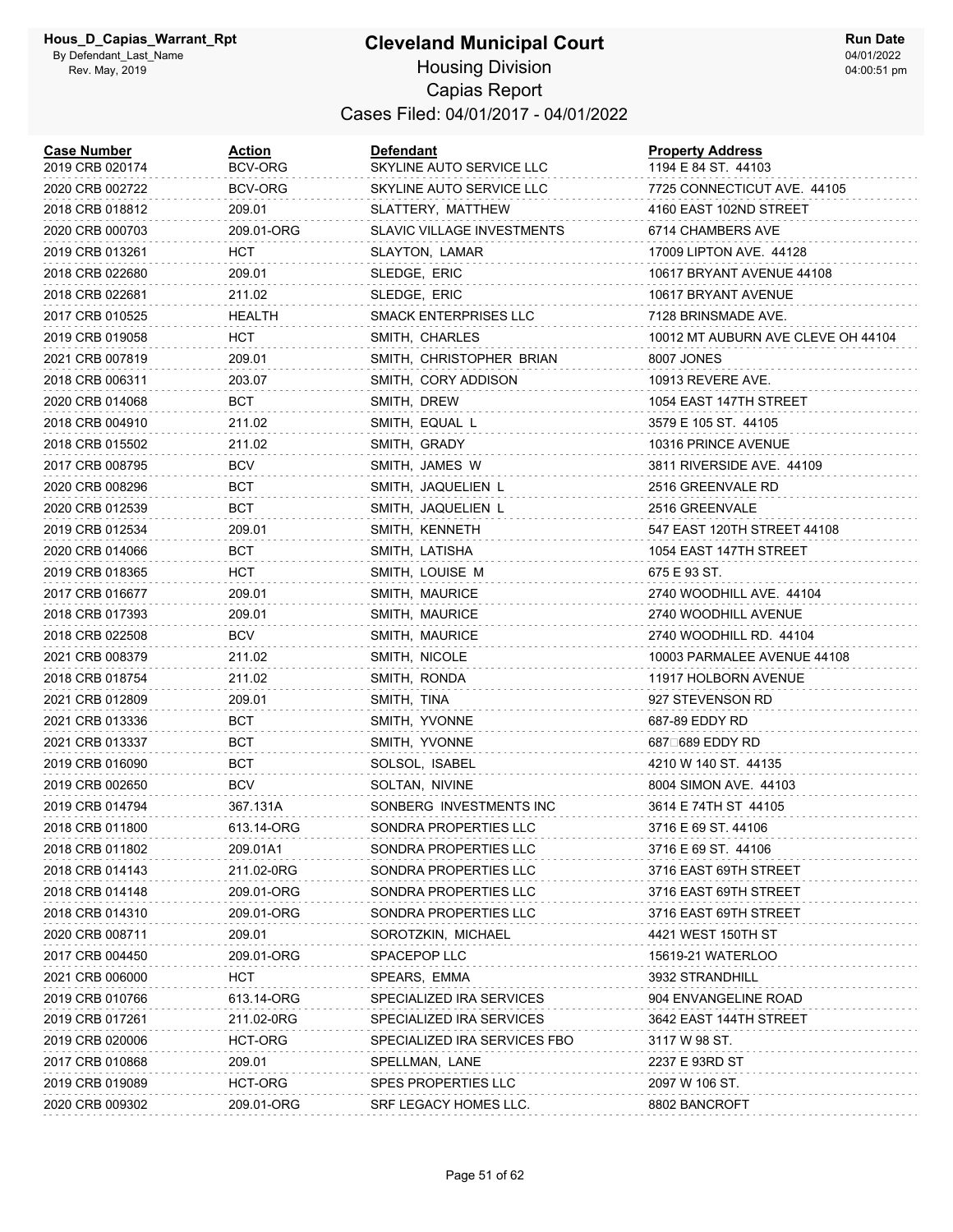| <b>Case Number</b><br>2017 CRB 005647 | Action<br><b>BCV</b> | <b>Defendant</b><br>SRISING, NIPARAT | <b>Property Address</b><br>3817 CRESS RD 44111 |
|---------------------------------------|----------------------|--------------------------------------|------------------------------------------------|
| 2017 CRB 010514                       | <b>HEALTH</b>        | SRISING, NIPARAT                     | 3637 W 120TH ST.                               |
| 2018 CRB 015085                       | HCT                  | SRISING, NIPARAT                     | 3817 CRESS RD.                                 |
| 2019 CRB 018455                       | HCT                  | SRISING, NIPARAT                     | 3817 CRESS ROAD                                |
| 2019 CRB 018460                       | HCT                  | SRISING, NIPARAT                     | 3637 W 120 ST.                                 |
| 2017 CRB 004385                       | HCT                  | SRISING, NIPIRAT                     | 3817 CRESS RD                                  |
| 2017 CRB 007576                       | <b>BCV</b>           | <b>SRISING, NIPIRAT</b>              | 3639 W 120 ST. 44111                           |
| 2018 CRB 009648                       | HCT                  | SRISING, NIPIRAT                     | 3817 CRESS AVE.                                |
| 2018 CRB 012116                       | BCT                  | SRISING, NIPIRAT                     | 4483 W 130 ST.                                 |
| 2017 CRB 017841                       | 209.01-ORG           | ST. JOHN'S VILLAGE WEST FAMILY       | 3725 CENTRAL AVE.                              |
| 2018 CRB 020028                       | 209.01               | STACEY, WILLIE L                     | 2855 AMBLER STREET 44104                       |
| 2018 CRB 020251                       | 211.02               | STACY, WILLIE                        | 2855 AMBLER STREET 44104                       |
| 2017 CRB 025311                       | 209.01-ORG           | STANDARD TITLE HOLDING               | 3320 E .139                                    |
| 2019 CRB 017139                       | 209.01-ORG           | STAR CAPITAL MICHIGAN HOLDING LLC    | 790 RIDYARD LANE                               |
| 2019 CRB 017140                       | 209.01-ORG           | STAR CAPITAL MICHIGAN HOLDING LLC    | 790 RUDYARD LANE                               |
| 2019 CRB 021511                       | нст                  | STAR, DARRELL WAYNE                  | 3265 E 116TH ST. 44120                         |
| 2019 CRB 009303                       | 209.01               | STARKS, VALERIE                      | 17508 THROCKLEY 44128                          |
| 2020 CRB 000149                       | HCT                  | STARR, DARRELL                       | 3354 E 139ST                                   |
| 2018 CRB 009294                       | 209.01-ORG           | STATE 17 CC CAPITAL GROUP LLC        | 3456 E 105 ST.                                 |
| 2018 CRB 009295                       | 209.01-ORG           | STATE 17 CC CAPITAL GROUP LLC        | 3456 E 105 ST.                                 |
| 2019 CRB 011139                       | HCT-ORG              | STATE 17CC CAPITAL GROUP LLC         | 3456 E 105TH ST.                               |
| 2019 CRB 015922                       | 209.01-ORG           | STEADFAST FAMILY GROUP HOMES LLC     | 11718 GAY                                      |
| 2019 CRB 019633                       | 211.02               | STEELE, ARGGIE                       | 10804 NELSON 44105                             |
| 2017 CRB 024444                       | BCV                  | STEELE, REGINALD                     | 928 RONDEL RD                                  |
| 2019 CRB 009548                       | 209.01               | STEELE, TIFFANY                      | 4080 BEYERLE PLACE 44105                       |
| 2019 CRB 009549                       | 209.01               | STEELE, TIFFANY                      | 4080 BEYERLE PLACE 44135                       |
| 2019 CRB 021376                       | 211.02               | STEIN, OFER                          | 3751 E 154 ST.                                 |
| 2020 CRB 002536                       | 211.02               | STEIN, OFER                          | 3751 E 154 ST.                                 |
| 2020 CRB 005019                       | 211.02               | STEIN, OFER                          | 3751 E 154                                     |
| 2010 CRB 024891                       | BCT                  | STEPHENS, JERMALLE L                 | 1372 E 91 ST.                                  |
| 2020 CRB 010928                       | <b>BCT</b>           | STERNER, CHARLES W                   | 1528 CLERMONT                                  |
| 2018 CRB 011774                       | 209.01A3             | STETTIN, RICHARD                     | 7427 OTTOWA                                    |
| 2018 CRB 011777                       | 369.13               | STETTIN, RICHARD                     | 7427 OTTOWA                                    |
| 2018 CRB 011779                       | 369.13               | STETTIN, RICHARD                     | 7427 OTTOWA                                    |
| 2018 CRB 013397                       | 3101.10(E)           | STETTIN, RICHARD                     | 7427 OTTOWA                                    |
| 2018 CRB 013920                       | 369.13               | STETTIN, RICHARD                     | 7427 OTTOWA                                    |
| 2018 CRB 013921                       | 209.01A3             | STETTIN, RICHARD                     | 7427 OTTOWA                                    |
| 2019 CRB 001205                       | 369.15               | STETTIN, RICHARD                     | 3949 EAST 75TH STREET 44105                    |
| 2019 CRB 013266                       | 369.08               | STETTIN, RICHARD                     | 6811 FULLERTON                                 |
| 2019 CRB 013267                       | 369.13               | STETTIN, RICHARD                     | 6811 FULLERTON                                 |
| 2019 CRB 014509                       | 3103.10(E)           | STETTIN, RICHARD                     | 6811 FULLERTON AVENUE                          |
| 2019 CRB 017558                       | нст                  | STEVENS, RAYSHAWN                    | 11610 BEULAN AVE. 44106                        |
| 2019 CRB 002628                       | <b>BCV</b>           | STEWART, FAITH D                     | 15011 RIDPATH AVE 44110                        |
| 2019 CRB 018137                       | 369.15A              | STEWART, JEROME                      | 4103 E 78T ST.                                 |
| 2019 CRB 018139                       | 369.13               | STEWART, JEROME                      | 4103 EAST 78TH STREET                          |
| 2019 CRB 018142                       | 371.13               | STEWART, JEROME                      | 4103 EAST 78TH STREET                          |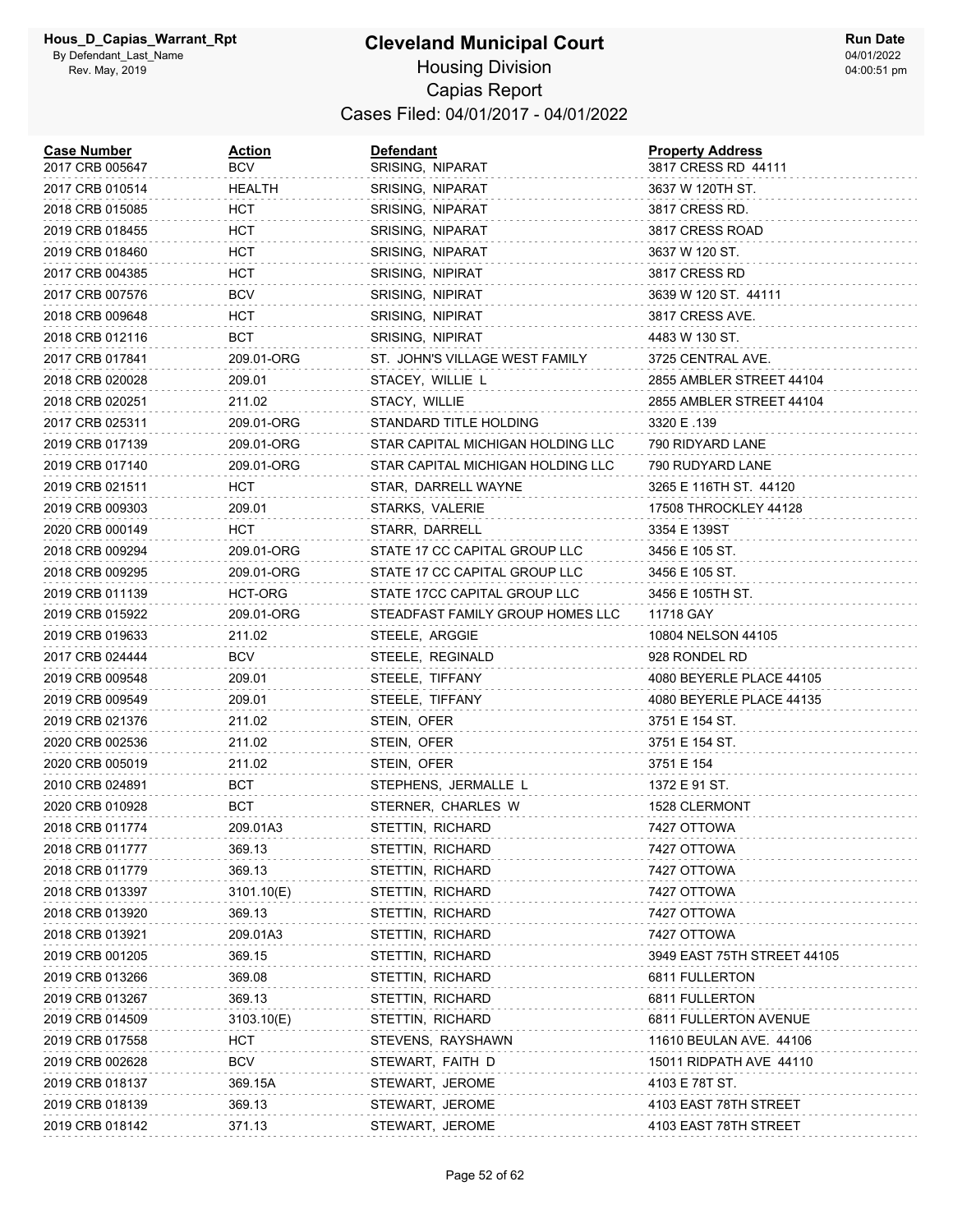| <b>Case Number</b><br>2017 CRB 001011 | <u>Action</u><br>3101.10(E) | Defendant<br>STONE, CAROLINE M    | <b>Property Address</b><br>4379 FULTON |
|---------------------------------------|-----------------------------|-----------------------------------|----------------------------------------|
| 2017 CRB 024619                       | 209.01                      | STONEBREAKER, THOMAS S            | 4471 W. 85TH                           |
| 2017 CRB 024688                       | 209.01                      | STONEBREAKER, THOMAS S            | 4471 E.58TH                            |
| 2019 CRB 013830                       | BCT-ORG                     | STRATO CORPORATION                | 16701 PURITAS AVE. 44135               |
| 2021 CRB 004991                       | HCT                         | STRIBLING, ALLEN                  | 1904 E 71ST ST                         |
| 2020 CRB 013823                       | BCT                         | STRUFALDI, RODRIGO ZOCA           | 11449 CAROLINA RD                      |
| 2020 CRB 014011                       | BCT                         | STRUFALDI, RODRIGO ZOCA           | 11449 CAROLINA ROAD                    |
| 2018 CRB 018282                       | 209.01                      | STUBBS, JOE                       | 3481 EAST 119TH STREET                 |
| 2020 CRB 004957                       | 211.02                      | STUBBS, JOE E                     | 3481 E 119                             |
| 2018 CRB 014670                       | 209.01-ORG                  | SUE BURGAS REAL LLC               | 14015 IDAROSE                          |
| 2018 CRB 017396                       | 211.02                      | SUGALL, GANE                      | 371 EAST 152ND STREET                  |
| 2018 CRB 013198                       | 209.01                      | SULIEMAN, MUMIN                   | 2946 E 66 ST. 44127                    |
| 2019 CRB 013484                       | 211.02                      | SULIEMAN, MUMIN                   | 10001 SOPHIA                           |
| 2020 CRB 011647                       | BCV                         | SULLINS, ESSENCE                  | 3938 E 71ST ST CLE OH                  |
| 2020 CRB 013367                       | 211.02                      | <b>SULLINS, ESSENCE</b>           | 4151 E 152                             |
| 2020 CRB 013368                       | 209.01                      | SULLINS, ESSENCE                  | 4151 E 142                             |
| 2021 CRB 013306                       | 203.07                      | SULLIVAN, BARRY                   | 2228 EAST 80TH ST                      |
| 2020 CRB 011080                       | HCT                         | SUMMERALL, JAMES L                | 14114 CHRISTINE                        |
| 2022 CRB 000423                       | 211.02                      | SUMMERS, RYAN                     | 3332 WEST 144TH ST                     |
| 2020 CRB 005104                       | 211.02-0RG                  | <b>SUMMIT ENTERPRISES</b>         | 7123 LORAIN                            |
| 2020 CRB 005107                       | 209.01-ORG                  | <b>SUMMIT ENTERPRISES</b>         | 7123 LORAIN                            |
| 2019 CRB 021336                       | 211.02-0RG                  | SUNNY LIVING LLC                  | 4150 E 142 ST.                         |
| 2020 CRB 001315                       | 211.02-0RG                  | SUNNY LIVING LLC                  | 4150 E 142 ST.                         |
| 2019 CRB 010841                       | 209.01                      | SUNWEST TRUST                     | 11712 ROBERTSON 44105                  |
| 2019 CRB 013999                       | 209.01-ORG                  | SUNWEST TRUST                     | 11712 ROBERTSON AVE.                   |
| 2019 CRB 011986                       | HCT                         | SURLES, BERTHA                    | 4741 E 174TH ST. 44128                 |
| 2019 CRB 014349                       | HCT                         | SUTTON, MICHAEL                   | 652 E 106 ST.                          |
| 2018 CRB 003056                       | 369.15B                     | SVATCHOUK, ROTISLAV               | 5614 HUSS AVE, 44105                   |
| 2018 CRB 007170                       | 209.01A1                    | SVOBODA, SCOTT R                  | 6731 CHAMBERS AVE.                     |
| 2018 CRB 007171                       | 209.01A3                    | SVOBODA, SCOTT R                  | 6731 CHAMBERS AVE.                     |
| 2018 CRB 007172                       | 369.14C                     | SVOBODA, SCOTT R                  | 6731 CHAMBERS AVE.                     |
| 2018 CRB 007675                       | 3101.10(E)                  | SVOBODA, SCOTT R                  | 6731 CHAMBERS AVE.                     |
| 2018 CRB 017684                       | 209.01                      | SWANSON-FORTSON, MICHELLE A       | 14123 JENNE                            |
| 2019 CRB 005779                       | BCT-ORG                     | SWE BURAAS REAL CLEVELAND LLC     | 14015 IDAROSE AVE 44110                |
| 2020 CRB 009182                       | BCT                         | SWIFT, LINDA                      | 3593 WEST PARK                         |
| 2020 CRB 009183                       | BCT                         | SWIFT, LINDA                      | 3593 WEST PARK                         |
| 2018 CRB 005496                       | 209.01-ORG                  | <b>SWMC LLC</b>                   | 3224 WOODBRIDGE                        |
| 2018 CRB 005497                       | 211.02-0RG                  | <b>SWMC LLC</b>                   | 3224 WOODBRIDGE                        |
| 2018 CRB 015866                       | 369.15B                     | SYKES, CHARLES                    | 17412 RIDGETON ROAD                    |
| 2017 CRB 027301                       | 203.07-ORG                  | T.N.T. LOUNGE BAR INC             | 4450 BROADVIEW                         |
| 2017 CRB 027302                       | 209.01-ORG                  | T.N.T. LOUNGE BAR INC             | 4450 BROADVIEW                         |
| 2016 CRB 022838                       | BCV-ORG                     | TABERNACLE BAPTIST CHURCH CLEVELA | 326 E 156 ST. 44110                    |
| 2019 CRB 015631                       | 211.02-0RG                  | TABLE TOP HOMES LLC               | 1438 EAST 93RD STREET                  |
| 2019 CRB 015656                       | 209.01-ORG                  | TABLE TOP HOMES LLC               | 1438 EAST 93RD STREET                  |
| 2016 CRB 023835                       | 209.01-ORG                  | TAIPAN ENTERPRISES INC            | 7901 CEDAR                             |
| 2019 CRB 004051                       | BCV-ORG                     | TAKOT REAL ESTATE LLC             | 3152 W 48 ST. 44102                    |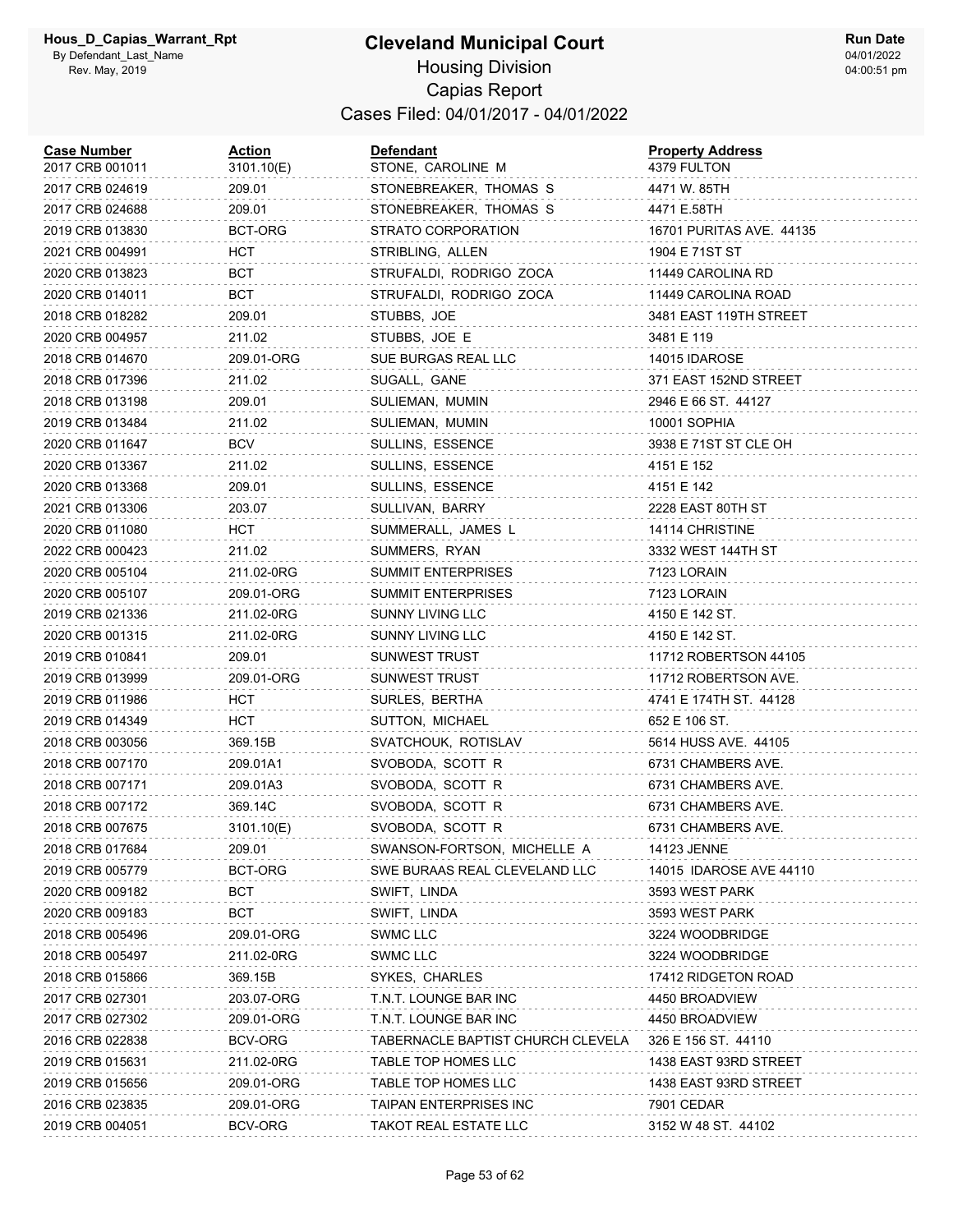#### **Cleveland Municipal Court** Housing Division Capias Report Cases Filed: 04/01/2017 - 04/01/2022

| <b>Case Number</b><br>2021 CRB 001005 | <b>Action</b><br>3101.10(C) | <b>Defendant</b><br>TALAVERA, DORA | <b>Property Address</b><br>1862 WEST 57TH STREET |
|---------------------------------------|-----------------------------|------------------------------------|--------------------------------------------------|
| 2021 CRB 001006                       | 203.07                      | TALAVERA, DORA                     | 1862 WEST 57TH STREET                            |
| 2020 CRB 013844                       | 203.07                      | TALAVERA, ENRIQUE                  | 1862 WEST 57TH STREET 44102                      |
| 2020 CRB 013845                       | 369.15                      | TALAVERA, ENRIQUE                  | 1862 WEST 57TH STREET 44102                      |
| 2020 CRB 000078                       | <b>HCT</b>                  | TAMAR, YARDENI                     | 9003 DENISON                                     |
| 2019 CRB 011945                       | 209.01-ORG                  | TANER PROPERTIES LLC.              | 876 EAST 141ST STREET                            |
| 2019 CRB 009676                       | 209.01-ORG                  | TANK TOO INVESTMENTS LLC           | 932 RONDEL ROAD 44110                            |
| 2017 CRB 017930                       | 209.01                      | TAQI, AHMAD H.A.                   | 4223 VALLEY                                      |
| 2017 CRB 001547                       | 211.02                      | TAQI, AHMAD H.A                    | 4223-5 VALLEY                                    |
| 2017 CRB 007583                       | BCV                         | TAQI, AHMAD H.A.                   | 4223 VALLEY RD. 44109                            |
| 2018 CRB 017857                       | 211.02                      | TARTT, ANTHONY                     | 829 WAYSIDE ROAD                                 |
| 2017 CRB 018587                       | 209.01                      | TARVER, CHERISE                    | 3542 E 105 STH 44105                             |
| 2021 CRB 006935                       | 203.07                      | TARVER, LAWANDA                    | 3107 ARCHWOOD                                    |
| 2019 CRB 014326                       | нст                         | TAVORY, OFRI                       | 3424 FULTON RD.                                  |
| 2019 CRB 020637                       | HCT                         | TAVORY, OFRI                       | 3424 FULTON RD, 44109                            |
| 2018 CRB 019181                       | <b>BCV</b>                  | TAWATA, BRIAN                      | 6712 FLEET AVE. 44105                            |
| 2018 CRB 019184                       | BCV                         | TAWATA, BRIAN                      | 6712 FLEET AVE. 44105                            |
| 2017 CRB 022204                       | 209.01                      | TAYLOR, EDWIN                      | 15357 YORICK AVE.                                |
| 2021 CRB 007745                       | HCT                         | TAYLOR, MELISSA A                  | 16802 LIPTON AVE                                 |
| 2020 CRB 001175                       | 211.02                      | TAYLOR-PETERS, PHULLIS             | 12811 SIGNET AVE.                                |
| 2017 CRB 002774                       | 209.01-ORG                  | TDA PROPERTIES LLC                 | 8817 KENMORE                                     |
| 2016 CRB 022780                       | 209.01-ORG                  | TEGS VENTURE HOLDINGS LLC          | 15619-21 GROVEWOOD                               |
| 2017 CRB 022938                       | 209.01-ORG                  | TEGS VENTURE HOLDINGS LLC          | 15619 GROVEWOOD                                  |
| 2019 CRB 013758                       | 209.01-ORG                  | TELEDYNE INDUSTRIES INC            | 1725 EAST 27TH STREET                            |
| 2020 CRB 014060                       | BCT-ORG                     | TEN PROPERTY MANAGEMENT INC        | 519 EAST 123RD STREET 44108                      |
| 2021 CRB 001582                       | BCT                         | TER HAAR, ELIZABETH                | 3803-05 W 135                                    |
| 2021 CRB 009108                       | 209.01                      | TERBRACK, GEORGE                   | 10411/09 FIDELITY AVE                            |
| 2021 CRB 005359                       | ZCT                         | TERI, MASON                        | 544 EAST 123RD ST                                |
| 2018 CRB 021805                       | BCV-ORG                     | TERRA GATEWAY HOLDINGS LLC         | 15213 RIDPATH AVE 44110                          |
| 2019 CRB 003500                       | 203.07                      | TERRELL, CIERRA                    | 15800 CORISCA AVENUE 44110                       |
| 2019 CRB 003501                       | 211.02                      | TERRELL, CIERRA                    | 15800 CORISCA AVENUE 44110                       |
| 2021 CRB 007553                       | BCT-ORG                     | <b>TESHUVA LLC</b>                 | 15321 RIDPATH AVE                                |
| 2017 CRB 017833                       | 209.01                      | THAQI, ALBIAN                      | 1228 E 61 ST.                                    |
| 2017 CRB 018554                       | 209.01                      | THAXTON, HUSANI ABASI              | 694 E 91ST ST.                                   |
| 2019 CRB 007354                       | 209.01-ORG                  | THE BANK OF NEW YORK MELLON        | 4603-5 ARDMORE 44144                             |
| 2017 CRB 006998                       | HEALTH                      | THE BLUEPRINT BARBER SHOP          | 3327 W 32 ST.                                    |
| 2019 CRB 009678                       | 209.01-ORG                  | THE HUNTINGTON NATIONAL BANK       | 3446 EAST 55TH STREET                            |
| 2019 CRB 009679                       | 209.01-ORG                  | THE HUNTINGTON NATIONAL BANK       | 3446 EAST 55TH STREET                            |
| 2019 CRB 009956                       | 209.01-ORG                  | THE SCHUESZLER FAMILY TRUST        | 18609 ROCKLAND 44135                             |
| 2019 CRB 009957                       | 209.01-ORG                  | THE SCHUESZLER FAMILY TRUST        | 18609 ROCKLAND 44135                             |
| 2017 CRB 012355                       | 209.01-ORG                  | THE VENABLE MACHINE & TOOL COMPAN  | 6909 GRANT AVE. 44105                            |
| 2021 CRB 010606                       | 203.07-ORG                  | THIDO, LLC                         | 3328 EAST 139TH ST                               |
| 2017 CRB 009490                       | 209.01                      | THIEMAILATTU, HENDRA               | 522 E 114TH ST. 44108                            |
| 2019 CRB 012597                       | 209.01                      | THIEMAILATTU, HENDRA               | 522 E. 114TH ST.                                 |
| 2019 CRB 016321                       | HCT                         | THIEMAILATTU, HENDRA               | 522 E 114TH ST.                                  |
| 2019 CRB 016167                       | <b>BCT</b>                  | THOMAS, CHARLES                    | 4070 LEE RD. 44128                               |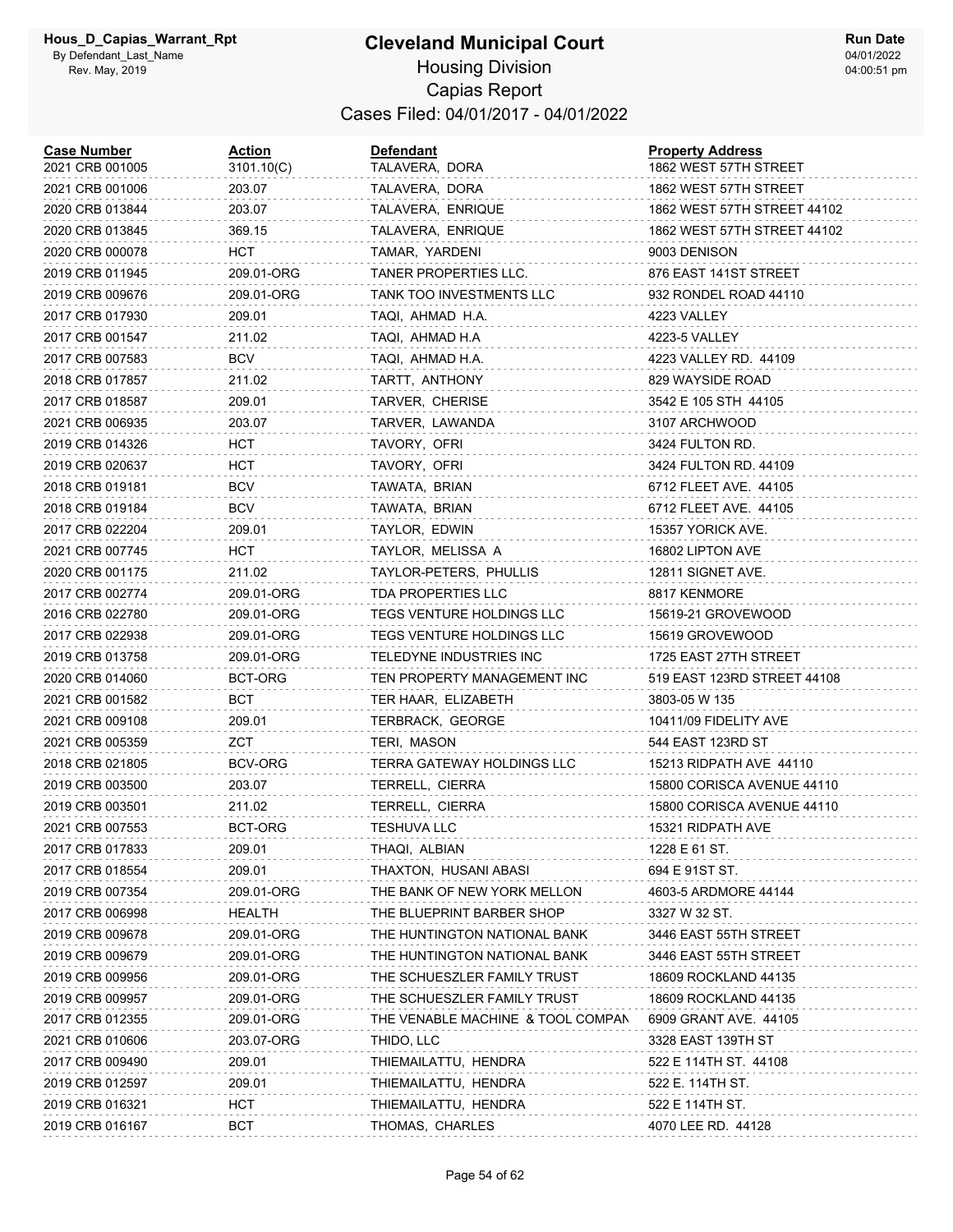#### **Cleveland Municipal Court** Housing Division Capias Report Cases Filed: 04/01/2017 - 04/01/2022

| <b>Case Number</b><br>2020 CRB 000146 | Action<br>HCT | <b>Defendant</b><br>THOMAS, JEANNIE | <b>Property Address</b><br>7604 SAGAMORE AVE |
|---------------------------------------|---------------|-------------------------------------|----------------------------------------------|
| 2021 CRB 007643                       | 3101.10(E)    | THOMAS, JERMAINE                    | 3594 EAST 140TH STREET                       |
| 2015 CRB 002514                       | BCV           | THOMAS, RICARDO M                   | 12004 ABLEWHITE                              |
| 2018 CRB 013611                       | BCT           | THOMAS, TAMMY ANN                   | 3292 E 128 ST.                               |
| 2018 CRB 013612                       | BCT           | THOMAS, TAMMY ANN                   | 3292 E 128 ST.                               |
| 2018 CRB 021146                       | HCT           | THOMAS, TAMMY ANN                   | 3292 E 128 ST.                               |
| 2019 CRB 002998                       | <b>HCT</b>    | THOMAS, TAMMY ANN                   | 3292 E 128 ST.                               |
| 2017 CRB 001012                       | 3101.10(E)    | THOMAS, THERESA                     | 3333 E 146TH ST                              |
| 2019 CRB 020016                       | HCT           | THOMPSON, ANGELA R                  | 10216 BERNARD AVE                            |
| 2021 CRB 006760                       | 209.01        | THOMPSON, BRADSHAW                  | 3294 EAST 146TH STREET 44120                 |
| 2019 CRB 012535                       | 211.02        | THOMPSON, JOE                       | 16102 PARKGROVE 44110                        |
| 2019 CRB 012536                       | 209.01        | THOMPSON, JOE                       | 16102 PARKGROVE 44110                        |
| 2017 CRB 011787                       | BCT           | THOMPSON, KEVIN K                   | 13332 WAINSFLEET AVE.                        |
| 2017 CRB 012090                       | HCT           | THOMPSON, MALONIS                   | 2247 E 93 ST. 44106                          |
| 2021 CRB 001695                       | 209.01        | THOMPSON, RONDIA                    | 7629 SPAPFORD                                |
| 2021 CRB 007890                       | 211.02        | THOMPSON, RONDIA                    | 7629 SPAFFORD                                |
| 2021 CRB 011299                       | HCT           | THOMPSON, RONDIA                    |                                              |
| 2016 CRB 015033                       | 209.01-ORG    | THOMWARD LLC.                       | 1090-92 E 79TH ST.                           |
| 2019 CRB 004901                       | BCV           | THORNTON, EDWARD D                  | 1279 W 91 ST. 44102                          |
| 2018 CRB 014642                       | 209.01-ORG    | THREE C'S MANAGEMENT                | 554 EAST 101ST STREET                        |
| 2018 CRB 016553                       | 209.01-ORG    | TIAN JIN LLC                        | 4456 EAST 158TH STREET                       |
| 2018 CRB 017440                       | 209.01-ORG    | TIAN JIN LLC                        | 4456 E 158 ST.                               |
| 2019 CRB 012003                       | HCT-ORG       | TIAN JIN LLC                        | 4456 E 158 ST.                               |
| 2017 CRB 022855                       | ZCV           | TILLETT, ALLEN T                    | 10200 UNITY AVE. 44111                       |
| 2017 CRB 025855                       | 211.02        | TILLETT, ALLEN T                    | 10200 UNITY AVE 44111                        |
| 2017 CRB 025857                       | 209.01        | TILLETT, ALLEN T                    | 10200 UNITY AVE 44111                        |
| 2017 CRB 017862                       | 209.01        | TILLIS, ERICA                       | 1124-1126 TUSCORA AVE.                       |
| 2019 CRB 007770                       | BCT-ORG       | TINT MAX LLC                        | 2567 GREENVALE RD.                           |
| 2020 CRB 003017                       | 211.02        | TINT MAX LLC                        | 19422 NOTTINGHAM                             |
| 2021 CRB 008395                       | 209.01-ORG    | TINT MAX LLC                        | 852 EAST 155TH STREET                        |
| 2019 CRB 003342                       | 211.02-0RG    | TINTYR CAPITAL GROUP LLC            | 13513 BENWOOD AVENUE                         |
| 2019 CRB 004156                       | BCV-ORG       | TINTYR CAPITAL GROUP LLC            | 13513 BENWOOD AVE. 44105                     |
| 2019 CRB 004159                       | BCV-ORG       | TINTYR CAPITAL GROUP LLC            | 13513 BENWOOD AVE. 44105                     |
| 2020 CRB 000792                       | <b>BCV</b>    | TIRADO, DAVID                       | 13406 COATH AVE 44120                        |
| 2020 CRB 000802                       | <b>BCV</b>    | TIRADO, DAVID                       | 13406 COATH AVE 44120                        |
| 2020 CRB 002545                       | 209.01-ORG    | TM HOUSING REHAB UNLIMITED I LLC    | 1128 E 145 ST.                               |
| 2021 CRB 006610                       | <b>HCT</b>    | TOBIAS, SHELLY                      | 18306 INVEREMERE AVE                         |
| 2018 CRB 017625                       | 209.01        | TOBIN, ANITA                        | 12520 CORONADO AVENUE 44108                  |
| 2019 CRB 019701                       | HCT           | TOBIN, ANITA                        | 804 E. 100                                   |
| 2019 CRB 019718                       | HCT           | TOBIN, ANITA R                      | 798 E 100 ST.                                |
| 2015 CRB 003768                       | <b>BCV</b>    | TOLBERT, JERMAINE                   | 12517 UNION AVE 44105                        |
| 2021 CRB 005119                       | 209.01        | TOLBERT, JERMAINE                   | 593 EAST 120TH STREET 44108                  |
| 2019 CRB 007777                       | BCV           | TOLLIVER, ANTHONY                   | 2511 BELVOIR BLVD. 44121                     |
| 2019 CRB 007776                       | BCV           | TOLLIVER, MARNITA                   | 2511 BELVOIR BLVD 44121                      |
| 2021 CRB 009023                       | 211.02        | TOMPKINS, MARY G                    | 1071 E 171ST ST                              |
| 2018 CRB 004104                       | <b>BCV</b>    | TOON, TABBATHA                      | 3193 W 46 ST. 44102                          |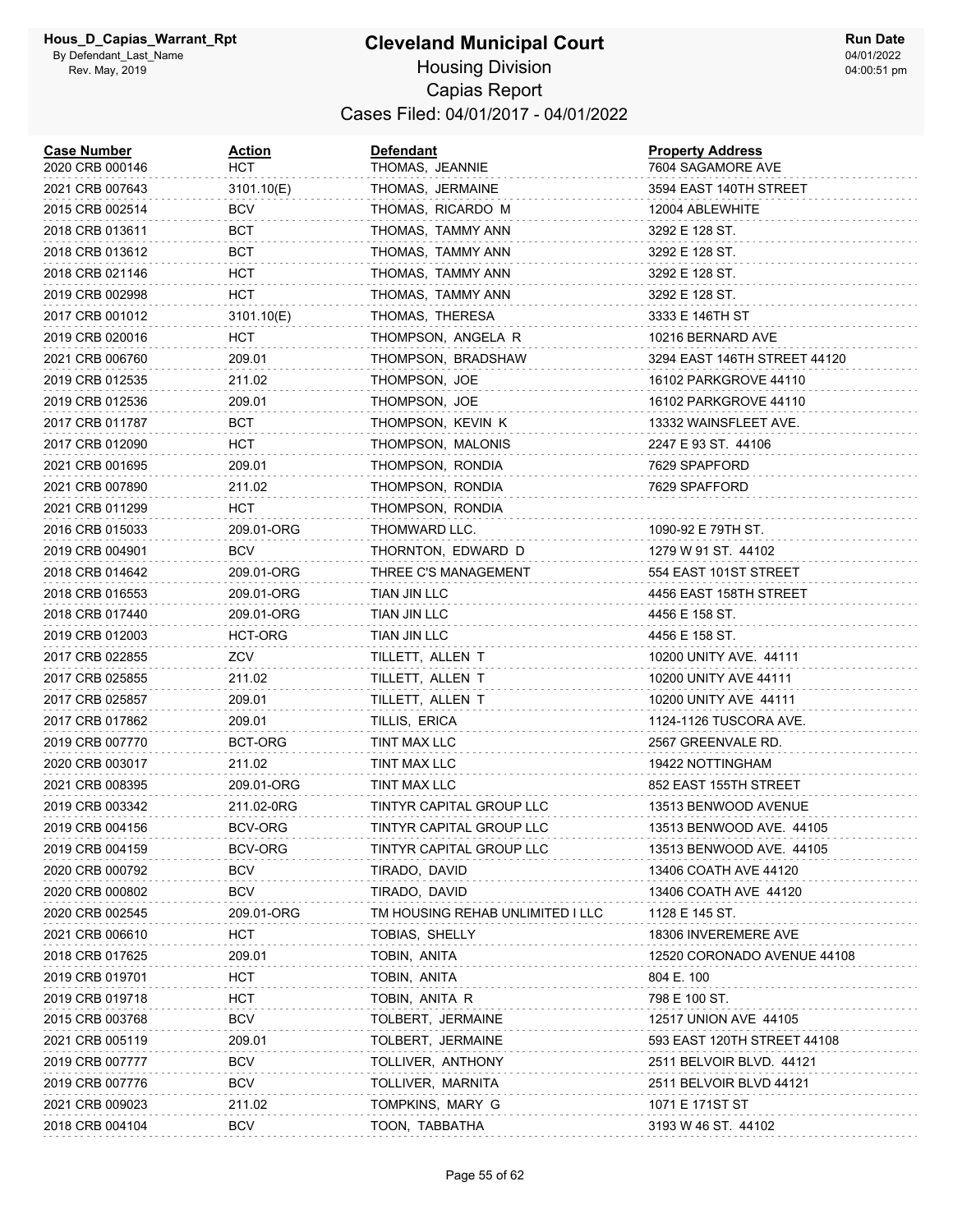#### **Cleveland Municipal Court** Housing Division Capias Report Cases Filed: 04/01/2017 - 04/01/2022

| <b>Case Number</b><br>2020 CRB 007415 | Action<br>HEALTH | <b>Defendant</b><br>TORRES, JESUS  | <b>Property Address</b><br>3243 W 129TH ST |
|---------------------------------------|------------------|------------------------------------|--------------------------------------------|
| 2017 CRB 010431                       | 209.01-ORG       | TOUCHING LIVES WE CARE             | 5322 ELIZA                                 |
| 2017 CRB 013608                       | 209.01-ORG       | TOUCHING LIVES WE CARE             | 2194 E 97TH ST.                            |
| 2018 CRB 004718                       | BCV-ORG          | TOUCHING LIVES WE CARE             | 5726 PORTAGE AVE 44127                     |
| 2019 CRB 016842                       | 209.01-ORG       | TOUCHING LIVES WE CARE             | 2194 EAST 97TH STREET                      |
| 2019 CRB 018056                       | 3101.10(E)-ORG   | TOUCHING LIVES WE CARE             | 13822 UNION AVENUE                         |
| 2019 CRB 018058                       | 369.14C          | TOUCHING LIVES WE CARE             | 13822 UNION AVENUE                         |
| 2019 CRB 018059                       | 369.15           | TOUCHING LIVES WE CARE             | 13822 UNION AVENUE                         |
| 2019 CRB 018060                       | 369.18           | <b>TOUCHING LIVES WE CARE</b>      | 13822 UNION AVENUE                         |
| 2019 CRB 018061                       | 209.01-ORG       | TOUCHING LIVES WE CARE             | 13822 UNION AVENUE                         |
| 2019 CRB 018065                       | 369.13           | TOUCHING LIVES WE CARE             | 13822 UNION AVENUE                         |
| 2019 CRB 018067                       | 369.17           | TOUCHING LIVES WE CARE             | 13822 UNION AVENUE                         |
| 2018 CRB 009329                       | 209.01-ORG       | TOWNSEND HOUSE HOME LLC.           | 3439 E 104 ST.                             |
| 2018 CRB 014515                       | 209.01-ORG       | TOWNSEND HOUSE HOME LLC.           |                                            |
| 2019 CRB 006340                       | 211.02-0RG       | TOWNSEND HOUSE HOME LLC.           | 3439 EAST 104TH STREET                     |
| 2019 CRB 012899                       | 209.01-ORG       | TOWNSEND HOUSE HOME LLC.           | 912 EAST 73RD STREET                       |
| 2019 CRB 012876                       | 209.01           | TOWNSEND, KENNETH                  | 920 HERRICK ROAD 44108                     |
| 2019 CRB 012877                       | 211.02           | TOWNSEND, KENNETH                  | 920 HERRICK ROAD 44108                     |
| 2019 CRB 005301                       | 211.02           | TOWNSEND, MOSES                    | 434 EAST 114TH STREET 44108                |
| 2018 CRB 009515                       | 209.01           | TRAMMELL, DENESE                   | 2444 E 83 ST.                              |
| 2018 CRB 009703                       | 209.01           | TRAMMELL, DENESE                   | 2444 E 83 ST.                              |
| 2016 CRB 007508                       | 203.07-ORG       | TRANSITIONAL PROPERTIES LLC        | 17012 STOCKBRIDGE                          |
| 2016 CRB 015013                       | BCV-ORG          | <b>TRANSITIONAL PROPERTIES LLC</b> | 17012 STOCKBRIDGE AVE. 44128               |
| 2016 CRB 015016                       | BCV-ORG          | <b>TRANSITIONAL PROPERTIES LLC</b> | 17012 STOCKBRIDGE AVE 44128                |
| 2017 CRB 014110                       | BCV-ORG          | <b>TRANSITIONAL PROPERTIES LLC</b> | 17012 STOCKBRIDGE AVE. 44128               |
| 2019 CRB 016628                       | 203.07-ORG       | <b>TRANSITIONAL PROPERTIES LLC</b> | 17012 STOCKBRIDGE AVE                      |
| 2019 CRB 018948                       | 211.02-0RG       | TRANSITIONAL PROPERTIES LLC        | 17012 STOCKBRIDGE                          |
| 2021 CRB 009227                       | 209.01           | TRASKA, PETER D                    | 3909 BUCYRUS AVE                           |
| 2020 CRB 007472                       | нст              | TRAYLOR, TEVON                     | 1349 E 111                                 |
| 2021 CRB 006141                       | HCT              | TRENT, COURTNEY A                  | 1336 E 86TH ST                             |
| 2017 CRB 014547                       | <b>BCV</b>       | TRIMMER, VIVIAN JANE               | 4070 W 140TH ST. 44017                     |
| 2018 CRB 008781                       | 209.01           | TRINH, VAN Q                       | 1584 E 49 ST. 44103                        |
| 2018 CRB 008783                       | 211.02           | TRINH, VAN Q                       | 1584 E 49 ST. 44103                        |
| 2018 CRB 016427                       | 209.01           | TRIPLETT, TIFFANY                  | 544 EAST 115TH STREET                      |
| 2018 CRB 016428                       | 209.01           | TRIPLETT, TIFFANY                  | 544 EAST 115TH STREET                      |
| 2020 CRB 000312                       | HEALTH           | TRISKETT APARTMENTS LLC            | 15278 TRISKETT RD.                         |
| 2019 CRB 011150                       | <b>BCT</b>       | TRUMBLEY, PEARL E                  | 13515 KIRTON AVE.                          |
| 2019 CRB 011152                       | <b>BCT</b>       | TRUMBLEY, PEARL E                  | 13515 KIRTON AVE.                          |
| 2019 CRB 003023                       | BCT-ORG          | TRUST GOD INVESTMENT LLC           | 1120 E 76TH ST.                            |
| 2019 CRB 016351                       | HEALTHT-ORG      | TSJ INVESTMENTS LLC                | 12205 EMERY AVE                            |
| 2019 CRB 020928                       | <b>HEALTH</b>    | TSMCBK INVESTMENTS LLC             | 3234 W 90 ST                               |
| 2021 CRB 006019                       | 209.01           | TUBBS, MONROE                      | 2186 EAST 97TH STREET 44106                |
| 2018 CRB 018807                       | 209.01           | TUCKER, ANTHONY                    | 11222 GLENBORO                             |
| 2020 CRB 013756                       | <b>BCT</b>       | TUCKER, RUTHERIA                   | 1043 EAST 145 STREET                       |
| 2017 CRB 010857                       | 209.01           | TUGARD, WILLIAM F                  | 16906 SOUTH MILES AVE                      |
| 2018 CRB 015498                       | 209.01           | TUGARD, WILLIAM F                  | 16906 SOUTH MILES ROAD                     |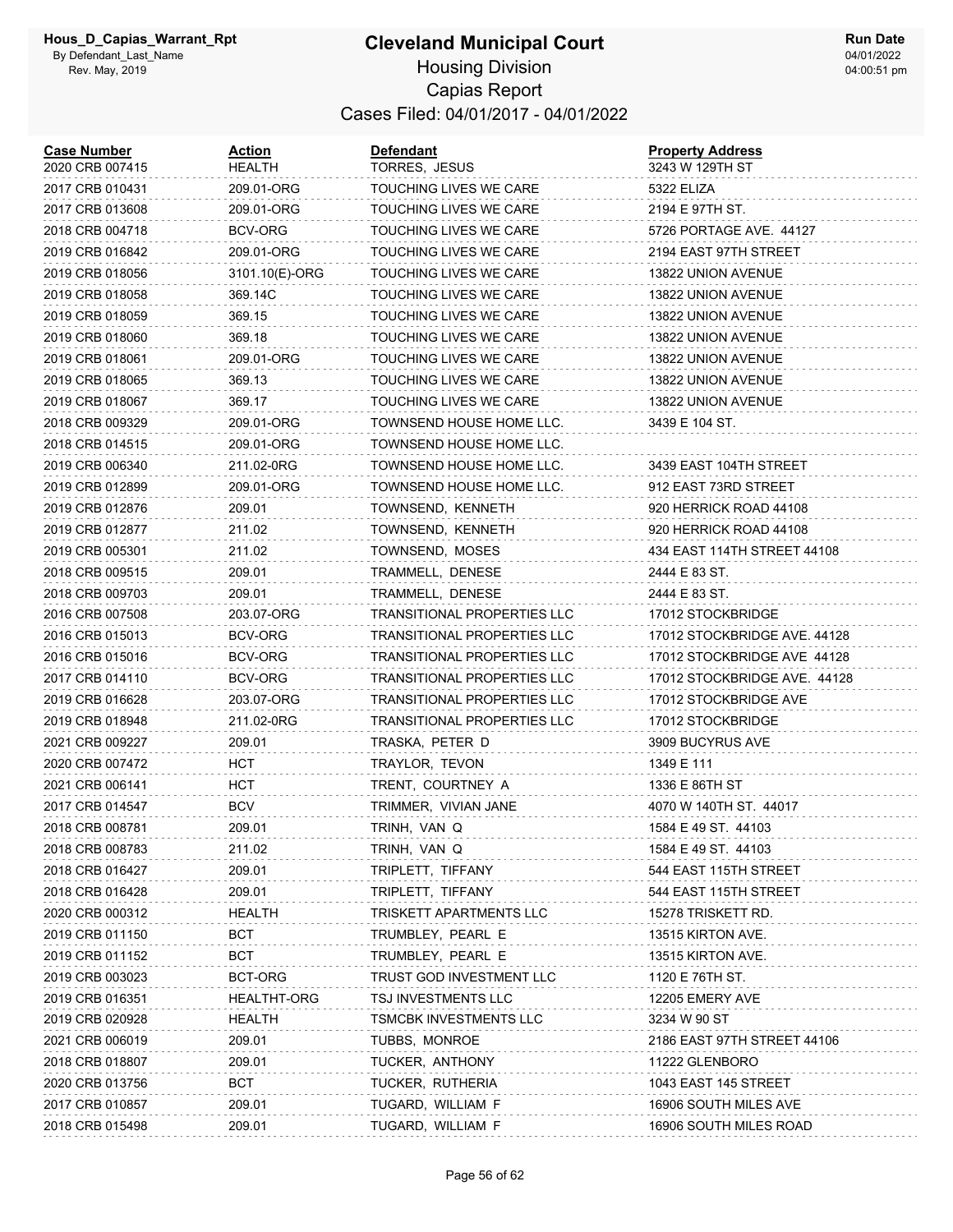| <b>Case Number</b><br>2019 CRB 012288 | <u>Action</u><br>209.01-ORG | Defendant<br>TURN KEY CAPITAL LLC  | <b>Property Address</b><br>3870 WEST 118TH STREET 44111 |
|---------------------------------------|-----------------------------|------------------------------------|---------------------------------------------------------|
| 2021 CRB 007733                       | HCT.                        | TURNER, DAVID M                    | 16321 CLEARVIEW AVE                                     |
| 2018 CRB 007142                       | 369.15                      | TURNER, MARCUS A                   | 4301 E 162 ST. 44128                                    |
| 2021 CRB 013137                       | BCT                         | TUSH, TERRY C                      | 18324 REESE RD                                          |
| 2020 CRB 007766                       | 209.01                      | TYRUS, SHIRLEY A                   | 13501 BENWOOD                                           |
| 2020 CRB 000727                       | BCV                         | UMSTOTT, JOSEPH C                  | 5001 TRAIN ST. 44102                                    |
| 2017 CRB 021807                       | 211.02-0RG                  | UNDER BRIDGE OVER THE HORIZON PRO  | 3944 E 155 ST. 44128                                    |
| 2016 CRB 004057                       | 209.01                      | UNDERWOOD, CHRISTIAN               | 922 E 76TH ST 44103                                     |
| 2015 CRB 017068                       | 613.14 - HOUSING            | UNDERWOOD, WALLACE                 | 10814 HULDA AVE                                         |
| 2021 CRB 002850                       | 369.15                      | UNITED ASSET MGMT GROUP LLC        | 3669 EAST 153RD STREET 44120                            |
| 2019 CRB 021490                       | 369.08-ORG                  | UNIVERSAL HAGAR'S SPIRITUAL CHURCH | 8012 RAWLINGS AVE                                       |
| 2017 CRB 006479                       | BCT-ORG                     | UNIVERSITY INVESTMENT GROUP LLC.   | 16113 ST. CLAIR AVE.                                    |
| 2019 CRB 018853                       | HCT-ORG                     | UPLIFT INVESTMENT GROUP LLC        | 3332 WALTON AVE. 44113                                  |
| 2017 CRB 006829                       | BCV-ORG                     | UPSCALE PROPERTIES UNLIMITED LLC   | 11408 ST. CLAIR AVE. 44108                              |
| 2018 CRB 004441                       | 211.02                      | URAM, ALAN J                       | 3478 W 46 ST. 44102                                     |
| 2018 CRB 004444                       | 209.01                      | URAM, ALAN J                       | 3478 W 46 ST. 44102                                     |
| 2018 CRB 006265                       | 211.02                      | URAM, ALAN J                       | 3478 W 46 ST. 44109                                     |
| 2019 CRB 015966                       | BCT-ORG                     | <b>URBAN POLITICS</b>              | 14322 HARVARD AVE.                                      |
| 2019 CRB 009306                       | 209.01-ORG                  | URBAN POLITICS LLC                 | 14320-22 HARVARD AVENUE 44128                           |
| 2018 CRB 013786                       | 209.01-ORG                  | US BANK NATIONAL ASSOCIATION       | 3376 E 66 ST.                                           |
| 2020 CRB 004069                       | 369.18                      | US BANK TRUST NA AS TRUSTEE        | 3708 E 50TH ST                                          |
| 2020 CRB 004070                       | 3101.10(E)-ORG              | US BANK TRUST NA AS TRUSTEE        | 3708 E 50TH ST                                          |
| 2019 CRB 007751                       | 209.01-ORG                  | US INVESTOR 808 LLC                | 12917 HOLBURN                                           |
| 2019 CRB 021551                       | BCV-ORG                     | US INVESTORS 507 INC               | 3133 W 43 ST. 44109                                     |
| 2016 CRB 017506                       | 367.131A                    | US INVESTORS 507 INC.              | 3133 W 43RD ST 44109                                    |
| 2016 CRB 013523                       | 203.07-ORG                  | US INVESTORS 515 INC.              | 4080 E 139TH ST. 44105                                  |
| 2018 CRB 017900                       | 209.01-ORG                  | US INVESTORS 516 INC               | 962 ROYAL ROAD                                          |
| 2017 CRB 024140                       | 209.01-ORG                  | US INVESTORS 520 INC               | 15624 DAMON                                             |
| 2018 CRB 007384                       | 211.02-0RG                  | US PROPERTIES LLC                  | 17703 HARVARD AVE.                                      |
| 2018 CRB 022109                       | BCV-ORG                     | US STATES LLC                      | 13420 RUGBY RD. 44110                                   |
| 2020 CRB 004505                       | 3101.10(E)                  | VANA, CHRISTOPHER M                | 4137 W 50TH ST                                          |
| 2020 CRB 004510                       | 3101.10(E)                  | VANA, CHRISTOPHER M                | 4137 W 50TH ST                                          |
| 2020 CRB 004511                       | 551.06 HOUSING              | VANA, CHRISTOPHER M                | 4137 W 50TH ST                                          |
| 2017 CRB 017868                       | 209.01                      | VASSELL, OLIVER                    | 8002 WHITETHORN                                         |
| 2017 CRB 007524                       | <b>BCV</b>                  | VAUGHN, MARK                       | 11312 WOODLAND AVE 44104                                |
| 2018 CRB 009339                       | BCT-ORG                     | VAUJEME ENTERPRISES INC            | 15102 GLENDALE AVE.                                     |
| 2019 CRB 012258                       | 209.01-ORG                  | <b>VBNM LLC</b>                    | 989-991 EAST 143RD STREET 44110                         |
| 2021 CRB 003298                       | 209.01                      | VELEZ, NAFTALI                     | 3262 W 126TH ST                                         |
| 2019 CRB 009850                       | <b>BCT</b>                  | VERMES, ROBERT                     | 2169 W 101 ST. 44102                                    |
| 2018 CRB 003632                       | <b>BCV-ORG</b>              | <b>VERTICAL HOMES</b>              | 14509 HARVARD AVE. 44128                                |
| 2021 CRB 004495                       | 3101.10(A)                  | VEST, CHARLES                      | 3999 EAST 91ST STREET                                   |
| 2019 CRB 008126                       | 209.01                      | VEST, VICKI                        | 3722 WEST 33RD STREET 44109                             |
| 2019 CRB 013581                       | 209.01                      | VEST, VICKI                        | 3822 W 33 ST. 44109                                     |
| 2019 CRB 009755                       | BCT-ORG                     | <b>VESTHUT LLC</b>                 | 10939 PASADENA AVE 44108                                |
| 2019 CRB 014036                       | 209.01-ORG                  | <b>VIKALEXPH LLC</b>               | 17308 THROCKLEY AVE. 44128                              |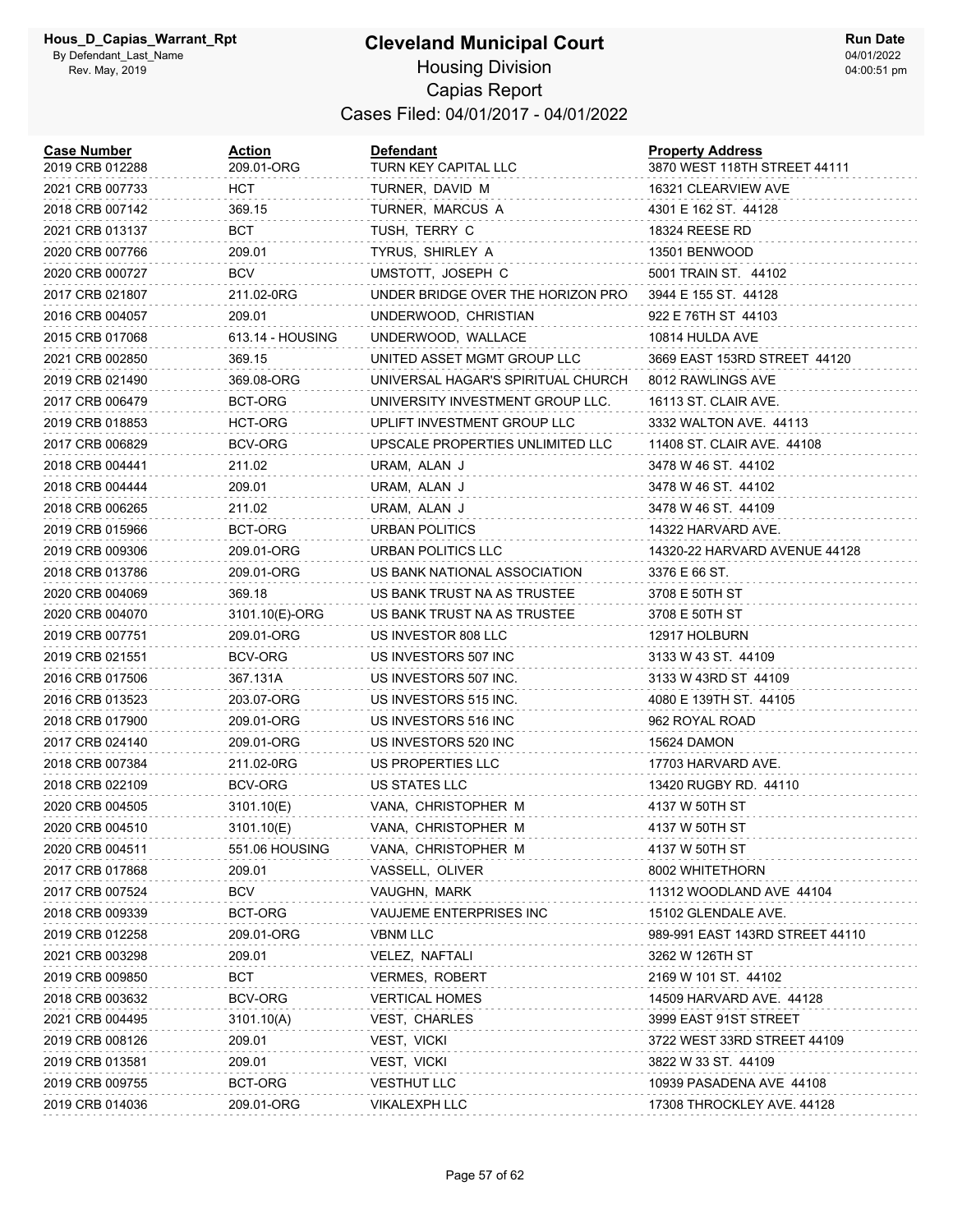| <b>Case Number</b><br>2018 CRB 018750 | Action<br>209.01 | <b>Defendant</b><br>VINCENT, PATRICK | <b>Property Address</b><br>3300 PORTMAN |
|---------------------------------------|------------------|--------------------------------------|-----------------------------------------|
| 2020 CRB 011010                       | 209.01           | VINCENT, PATRICK                     | 3300 PORTMAN                            |
| 2020 CRB 011011                       | 211.02           | VINCENT, PATRICK                     | 3300 PORTMAN                            |
| 2021 CRB 003152                       | 211.02           | VOIGHT, SIMON                        | 5005 DALTON 44127                       |
| 2019 CRB 017799                       | 209.01           | VOKATY, RAYMOND J                    | 7824 DORVER AVE                         |
| 2020 CRB 000181                       | нст              | VOLPO, GITA AYALA                    | 3242 E 118 ST                           |
| 2020 CRB 012560                       | HCT-ORG          | W 106 HOLDING LLC                    | 3087 W 106TH ST                         |
| 2019 CRB 020005                       | нст              | WADINGTON, RYAN T                    | 3107 SARATOGA AVE.                      |
| 2018 CRB 013675                       | <b>BCV</b>       | WAGNER, KEN                          | 11918 CONTINENTAL AVE. 44120            |
| 2020 CRB 013821                       | BCT              | WAITERS, WILLIE E                    | 9906 COLUMBIA RD                        |
| 2019 CRB 014386                       | 369.14C          | <b>WAKE ROCKS LLC</b>                | 3548 EAST 146TH STREET                  |
| 2019 CRB 014387                       | 369.15A          | WAKE ROCKS LLC                       | 3548 EAST 146TH STREET                  |
| 2019 CRB 014388                       | 369.15A          | <b>WAKE ROCKS LLC</b>                | 3548 EAST 146TH STREET                  |
| 2019 CRB 016438                       | 209.01           | WALDBAUM, ADAM                       | 2829 E 126 ST. 44120                    |
| 2017 CRB 010817                       | 209.01           | WALKER, DONNA                        | 2998 W 11TH ST. 44115                   |
| 2021 CRB 004069                       | 211.02           | WALKER, HELEN                        | 10708 MILES AVE                         |
| 2021 CRB 012410                       | 209.01           | WALKER, JANICE                       | 12001-03 TUSCORA AVE                    |
| 2019 CRB 021534                       | 369.14C          | WALKER, NAZAREE                      | 13416 EARLWOOD DR                       |
| 2019 CRB 021535                       | 613.14 - HOUSING | WALKER, NAZAREE                      | 13416 EARLWOOD DR                       |
| 2017 CRB 024001                       | BCV              | WALKER, ROBERT                       | 18920 NEFF                              |
| 2019 CRB 015737                       | 369.15B          | <b>WALKER, SHARRON</b>               | 4312 E. 72                              |
| 2019 CRB 021445                       | 211.02           | WALKER, TIMOTHY                      | 3621 E 118TH ST.                        |
| 2019 CRB 000946                       | 211.02           | WALKER, WALTER                       | 8003-5 CEDAR AVENUE 44103               |
| 2021 CRB 001173                       | нст              | WALKER, WILLIAM                      | 6813 BAYLISS                            |
| 2014 CRB 004631                       | BCV              | WALLACE, ERIC E                      | 4087 E 136 ST 44105                     |
| 2018 CRB 017538                       | 209.01           | WALLACE, JAMES                       | 13713 KELSO AVENUE                      |
| 2019 CRB 014097                       | HCT              | WALLACE, MELVIN                      | 674 E 130 ST.                           |
| 2019 CRB 016140                       | 369.15B          | WALLACE, MELVIN                      | 3515 EAST 151ST STREET                  |
| 2019 CRB 016142                       | 369.13           | WALLACE, MELVIN                      | 3515 EAST 151ST STREET 44128            |
| 2019 CRB 016144                       | 209.01           | WALLACE, MELVIN                      | 3515 EAST 151ST STREET                  |
| 2019 CRB 016147                       | 369.14C          | WALLACE, MELVIN                      | 3515 EAST 151ST STREET                  |
| 2019 CRB 016153                       | 209.01           | WALLACE, MELVIN                      | 3515 EAST 151ST STREET 44120            |
| 2019 CRB 016155                       | 369.13           | WALLACE, MELVIN                      | 3515 EAST 151ST STREET 44120            |
| 2019 CRB 016157                       | 369.19           | WALLACE, MELVIN                      | 3515 EAST 151ST STREET 44120            |
| 2019 CRB 016159                       | 369.17           | WALLACE, MELVIN                      | 3515 EAST 151ST STREET                  |
| 2019 CRB 016161                       | 369.15A          | WALLACE, MELVIN                      | 3515 EAST 151ST STREET 44120            |
| 2019 CRB 016163                       | 369.13           | WALLACE, MELVIN                      | 3515 EAST 151ST STREET 44120            |
| 2019 CRB 017841                       | нст              | WALLACE, MELVIN                      | 674 E 130TH ST                          |
| 2018 CRB 014808                       | нст              | WALTE, ELIZABETH                     | <b>12116 CRAVEN</b>                     |
| 2017 CRB 024782                       | ZCT              | WANG, LANSHUN                        | 4577 E. 173ST                           |
| 2018 CRB 008164                       | BCV              | WARR, RHONDA M                       | 12704 WOODSIDE AVE. 44108               |
| 2018 CRB 008165                       | BCV              | WARR, RHONDA M                       | 12704 WOODSIDE AVE. 44108               |
| 2019 CRB 017337                       | BCT              | WARR, ROSALYN A                      | 376 E 123 ST.                           |
| 2021 CRB 004735                       | BCV              | WARREN, PATRICIA A                   | 12526 BUCKEYE RD                        |
| 2019 CRB 021151                       | HCT-ORG          | WASHINGTON MUTUAL BANK               | 4417 WARNER RD. 44105                   |
| 2020 CRB 009299                       | 209.01           | WASHINGTON, MAXIMILLION              | 10710 ELMARGE                           |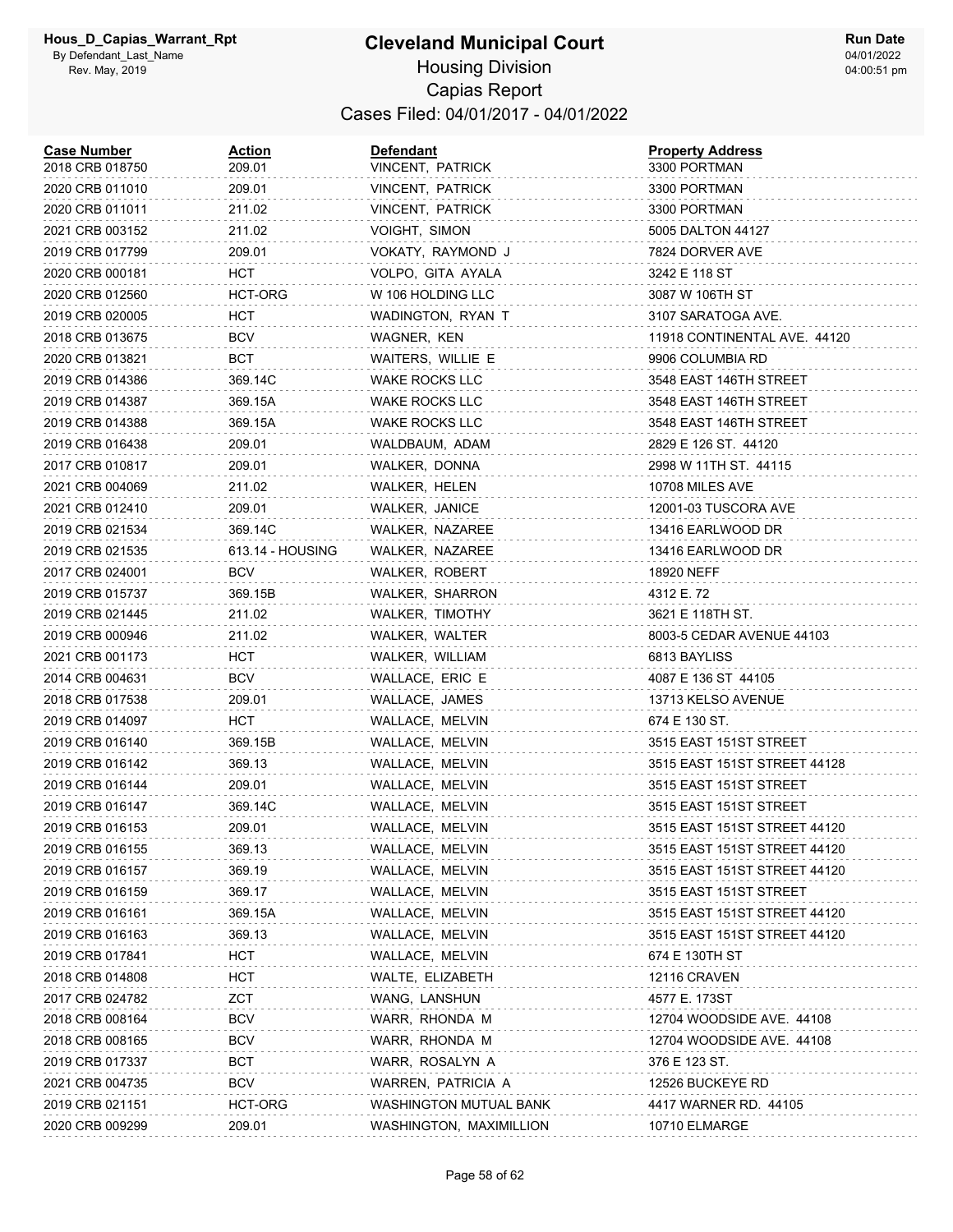| <b>Case Number</b><br>2017 CRB 027407 | <b>Action</b><br>BCV | Defendant<br>WATKINS, JOSEPH H   | <b>Property Address</b><br>4468 E 158 ST. 44128 |
|---------------------------------------|----------------------|----------------------------------|-------------------------------------------------|
| 2018 CRB 009698                       | 209.01               | WATKINS, MONTORIO L              | 6925 SALEM AVE.                                 |
| 2018 CRB 009699                       | 209.01               | WATKINS, MONTORIO L              | 6925 SALEM AVE.                                 |
| 2019 CRB 018848                       | <b>HCT</b>           | WATSON, JAMES TOLMIE             | 9720 DENISON AVE. 44102                         |
| 2017 CRB 015956                       | <b>BCV</b>           | WATTS INVESTMENT GROUP LLC       | 3564 E 154 ST. 44128                            |
| 2019 CRB 016631                       | 209.01-ORG           | WE BUILD TOO LLC                 | 11417 TUSCORA RD                                |
| 2020 CRB 002969                       | 211.02-0RG           | WE BUILD TOO LLC                 | 962 E 77TH                                      |
| 2018 CRB 017911                       | 209.01               | WEBB, LORENE                     | 11305 MATILDA 44105                             |
| 2018 CRB 017913                       | 209.01               | WEBB, LORENE                     | 11305 MATILDA                                   |
| 2019 CRB 019634                       | 211.02               | WEBB, LORENE                     | 11305 MATILDA 44105                             |
| 2021 CRB 012445                       | 209.01               | WEBSTER, RICCO                   | 15723 SCHOOL AVE                                |
| 2018 CRB 016891                       | 209.01-ORG           | WEC 2000B-CLF-9 LLC              | 13021 LORAIN AVENUE                             |
| 2017 CRB 020996                       | 209.01-ORG           | WEEM'S LLC                       | 9110-9100 MILES AVE.                            |
| 2017 CRB 019353                       | 369.14C              | <b>WEINS INVEST LLC</b>          | 7901 DORVER AVE.                                |
| 2017 CRB 019354                       | 369.19               | WEINS INVEST LLC                 | 7901 DORVER AVE.                                |
| 2017 CRB 026608                       | 209.01-ORG           | WELL BLESSINGS OVERFLOW          | 8518 JEFFRIES AVE. 44105                        |
| 2017 CRB 026610                       | 211.02-0RG           | WELL BLESSINGS OVERFLOW          | 8518 JEFFRIES AVE. 44105                        |
| 2019 CRB 006350                       | 209.01               | WELLS, PERCY                     | 13901 DURKEE                                    |
| 2018 CRB 018570                       | 209.01               | WELLS, ROBERT                    | 4310 EAST 175TH STREET                          |
| 2017 CRB 011508                       | 209.01               | WELLS, ROBERT N                  | 979 E 74TH ST.                                  |
| 2021 CRB 001315                       | BCT                  | WELLS, WILBERT D                 | 1364 PENHURST RD                                |
| 2018 CRB 012233                       | 209.01               | WENDHAM, CELESTE                 | 11118 REVEFE AVE.                               |
| 2020 CRB 008058                       | HEALTH               | WENDT, KENNETH                   | 4503 W 152ND ST                                 |
| 2016 CRB 002866                       | BCV                  | WENTZ, BESSIE                    | WENTZ, BESSIE                                   |
| 2017 CRB 021823                       | 209.01               | WENTZ, BESSIE                    | 3245 E 132 ST.                                  |
| 2018 CRB 011725                       | 369.18               | WENTZ, BESSIE                    | 3245 E 132 ST                                   |
| 2018 CRB 011965                       | 369.18               | WENTZ, BESSIE                    | 3245 E 132ND ST                                 |
| 2019 CRB 019958                       | BCT-ORG              | WEST 105TH STREET LAND TRUST     | 3272-74 WEST 105TH                              |
| 2019 CRB 020693                       | HCT                  | WEST, BUTCH A                    | 7519 OSAGE AVE 44105                            |
| 2020 CRB 008036                       | HCT                  | WESTBROOK, ANN MARIE             | 17615 TALFORD                                   |
| 2019 CRB 021719                       | HCT                  | WESTFALL, DALE S                 | 3434 W 54 ST                                    |
| 2016 CRB 016682                       | ZCT-ORG              | <b>WESTSIDE AUTO SALES</b>       | 4401 W 130TH ST. 44135                          |
| 2017 CRB 025602                       | BCV-ORG              | WESTSIDE PROPERTY INVESTMENT     | 3460 W.58                                       |
| 2021 CRB 006824                       | <b>HCT</b>           | WHIDDON, KELLY                   | 7807 WENTWORTH AVE                              |
| 2020 CRB 001503                       | BCV-ORG              | WHITE GOLD PROPERTY MANAGEMENT L | 3784 W 25 ST. 44109                             |
| 2021 CRB 006156                       | BCV-ORG              | WHITE GOLD PROPERTY MANAGEMENT L | 3808 PEARL RD                                   |
| 2016 CRB 020964                       | <b>BCV</b>           | WHITE, ANTONIO                   | 3931 E 147TH ST. 44128                          |
| 2018 CRB 011566                       | 209.01               | WHITE, ANTONIO                   | 3931 E 147 ST.                                  |
| 2017 CRB 017821                       | 209.01               | WHITE, BYRON                     | 3770 CENTRAL AVE. 44115                         |
| 2018 CRB 019744                       | <b>BCV</b>           | WHITE, DEMETRIUS                 | 850 HERRICK RD. 44108                           |
| 2017 CRB 025604                       | <b>BCV</b>           | WHITE, TASHA                     | 2031 W.103                                      |
| 2017 CRB 002698                       | <b>BCV</b>           | WHITE, TIFFANY                   | 3624 W.129                                      |
| 2020 CRB 000089                       | HCT                  | WHITE, TIMOTHY                   | 16020 HOLMES AVE                                |
| 2022 CRB 000495                       | 209.01               | WHITING, ADAM R                  | 10726 LEE AVE                                   |
| 2019 CRB 000872                       | <b>BCV</b>           | WIELGOSINSKI, BRIAN              | 3887 E 54 ST. 44105                             |
| 2019 CRB 011930                       | 209.01               | WIELGOSINSKI, BRIAN              | 3887 EAST 54TH STREET 44105                     |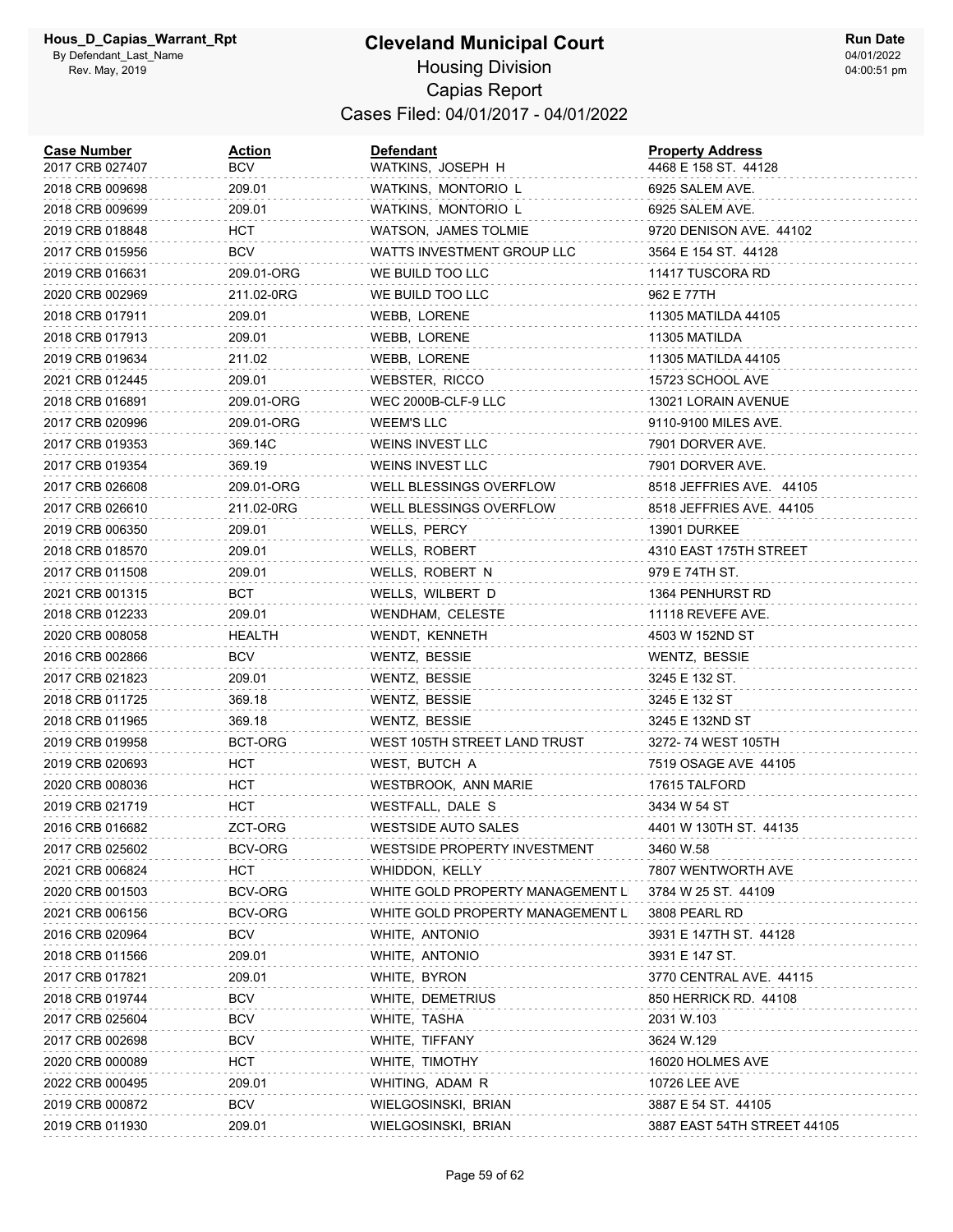| <b>Case Number</b><br>2019 CRB 008528 | <u>Action</u><br>нст | <b>Defendant</b><br>WILBURN, CARLA | <b>Property Address</b><br>3903 LEE HTS. 44128 |
|---------------------------------------|----------------------|------------------------------------|------------------------------------------------|
| 2018 CRB 021858                       | BCT                  | WILEY, RAMONE D                    | 2020 NORTH GREEN RD. 44121                     |
| 2017 CRB 016988                       | 209.01               | WILLIAMS, ANDRE D                  | 3057 E 79TH ST.                                |
| 2018 CRB 011575                       | 209.01               | WILLIAMS, ANTHONY                  | 2772 E 118 ST. 44120                           |
| 2018 CRB 011576                       | 209.01               | WILLIAMS, ANTHONY                  | 2772 E 118TH ST. 44120                         |
| 2019 CRB 014923                       | 209.01               | WILLIAMS, BRANDI                   | 884 EAST 73RD STREET 44103                     |
| 2019 CRB 014957                       | 209.01               | WILLIAMS, BRANDI                   | 884 EAST 73RD STREET 44103                     |
| 2021 CRB 004666                       | BCT                  | WILLIAMS, DANIEL                   | 17624 ST CLAIR AVE                             |
| 2021 CRB 007437                       | HEALTH               | WILLIAMS, DANIEL                   | 17624 ST CLAIR AVE                             |
| 2021 CRB 003348                       | 203.07               | WILLIAMS, DANIEL S                 | 17624 ST CLAIR AVE                             |
| 2021 CRB 009957                       | вст                  | WILLIAMS, DANIEL S                 | 17624 ST CLAIR AVE                             |
| 2018 CRB 017682                       | 209.01               | WILLIAMS, DAYSJANTIA               | 12501 LOCKE AVENUE                             |
| 2019 CRB 002785                       | <b>BCV</b>           | WILLIAMS, ELIZABETH                | 13610 BARTLETT AVE. 44120                      |
| 2017 CRB 004454                       | 209.01               | WILLIAMS, GARY G                   | 1118 E 114TH ST                                |
| 2021 CRB 004551                       | ZCT                  | WILLIAMS, JIMMIE L                 | 12939 TRISKETT RD                              |
| 2017 CRB 023334                       | BCV                  | WILLIAMS, JOSEPH                   | 2183 E 83 ST. 44103                            |
| 2021 CRB 007734                       | HCT.                 | WILLIAMS, LUCILLE E                | 16406 CLEARVIEW AVE                            |
| 2020 CRB 008063                       | HCT                  | WILLIAMS, MARY                     | 4772 E 174                                     |
| 2018 CRB 004742                       | <b>BCV</b>           | WILLIAMS, MYRON D                  | 3319 W 33 ST. 44109                            |
| 2018 CRB 004744                       | <b>BCV</b>           | WILLIAMS, MYRON D                  | 3319 W 33 ST. 44109                            |
| 2018 CRB 015280                       | 209.01               | WILLIAMS, OLIVIA M                 | 16816 WALDEN                                   |
| 2020 CRB 012923                       | 613.14 - HOUSING     | WILLIAMS, ROCHELLE                 | 825 ALHAMBRA                                   |
| 2017 CRB 020164                       | 369.15B              | WILLIAMSON, CHARLES K              | 4105 E 127TH ST.                               |
| 2017 CRB 020165                       | 3101.10(E)           | WILLIAMSON, CHARLES K              | 4105 E 127 ST.                                 |
| 2017 CRB 020254                       | 3101.10(E)           | WILLIAMSON, CHARLES K              | 4105 E 127 ST.                                 |
| 2018 CRB 000830                       | 209.01               | WILLIAMSON, CHARLES K              | 4105 E 127 ST.                                 |
| 2018 CRB 019995                       | 209.01               | WILLIAMSON, DERRICK I              | 10206 DICKENS AVENUE 44104                     |
| 2019 CRB 008928                       | HCT                  | WILLIAMSON, MARY HELEN             | 4772 E 174 ST. 44128                           |
| 2020 CRB 012540                       | BCT                  | WILLIS, ESTHER                     | 2235 GREEN RD                                  |
| 2019 CRB 020873                       | HCT                  | WILSON, ANTONIO                    | 1510 E 174 ST.                                 |
| 2019 CRB 012640                       | 209.01               | WILSON, BETTY                      | 9914 WAY AVENUE                                |
| 2017 CRB 001268                       | BCV                  | WILSON, DOROTHY                    | 3261 E.147                                     |
| 2017 CRB 020375                       | 209.01               | WILSON, EDMOND                     | 2105 E 81 ST.                                  |
| 2021 CRB 008493                       | 209.01               | WILSON, EDMOND                     | 2105 EAST 81ST PLACE                           |
| 2019 CRB 017294                       | 209.01               | WILSON, HUGH                       | 3636 EAST 104TH STREET                         |
| 2019 CRB 011522                       | BCT                  | <b>WILSON, JAMES</b>               | 2000 HILTON RD. 44112                          |
| 2017 CRB 009655                       | 209.01               | WILSON, JASMINE                    | 10718 BRYANT AVE. 44108                        |
| 2018 CRB 011939                       | 613.14 - HOUSING     | WILSON, JUAN R                     | 4079 E 108TH ST                                |
| 2018 CRB 011947                       | 369.14C              | WILSON, JUAN R                     | 4079 E 108TH ST                                |
| 2018 CRB 011948                       | 369.15A              | WILSON, JUAN R                     | 4079 E 108TH ST                                |
| 2018 CRB 011950                       | 209.01               | WILSON, JUAN R                     | 4079 E 108TH ST                                |
| 2021 CRB 006592                       | HCT                  | WILSON, PAMEL                      | 16310 JUDSON DR                                |
| 2020 CRB 011082                       | HCT                  | WILSON, RICHARD                    | 4265 E 133RD ST                                |
| 2017 CRB 018744                       | 209.01               | WILSON, WOODROW                    | 6717 WADE PARK                                 |
| 2019 CRB 015545                       | <b>BCV</b>           | WINANS, JAMES                      | 3707 LIBRARY AVE 44109                         |
| 2019 CRB 015549                       | <b>BCV</b>           | WINANS, MICHAEL                    | 3707 LIBRARY AVE. 44109                        |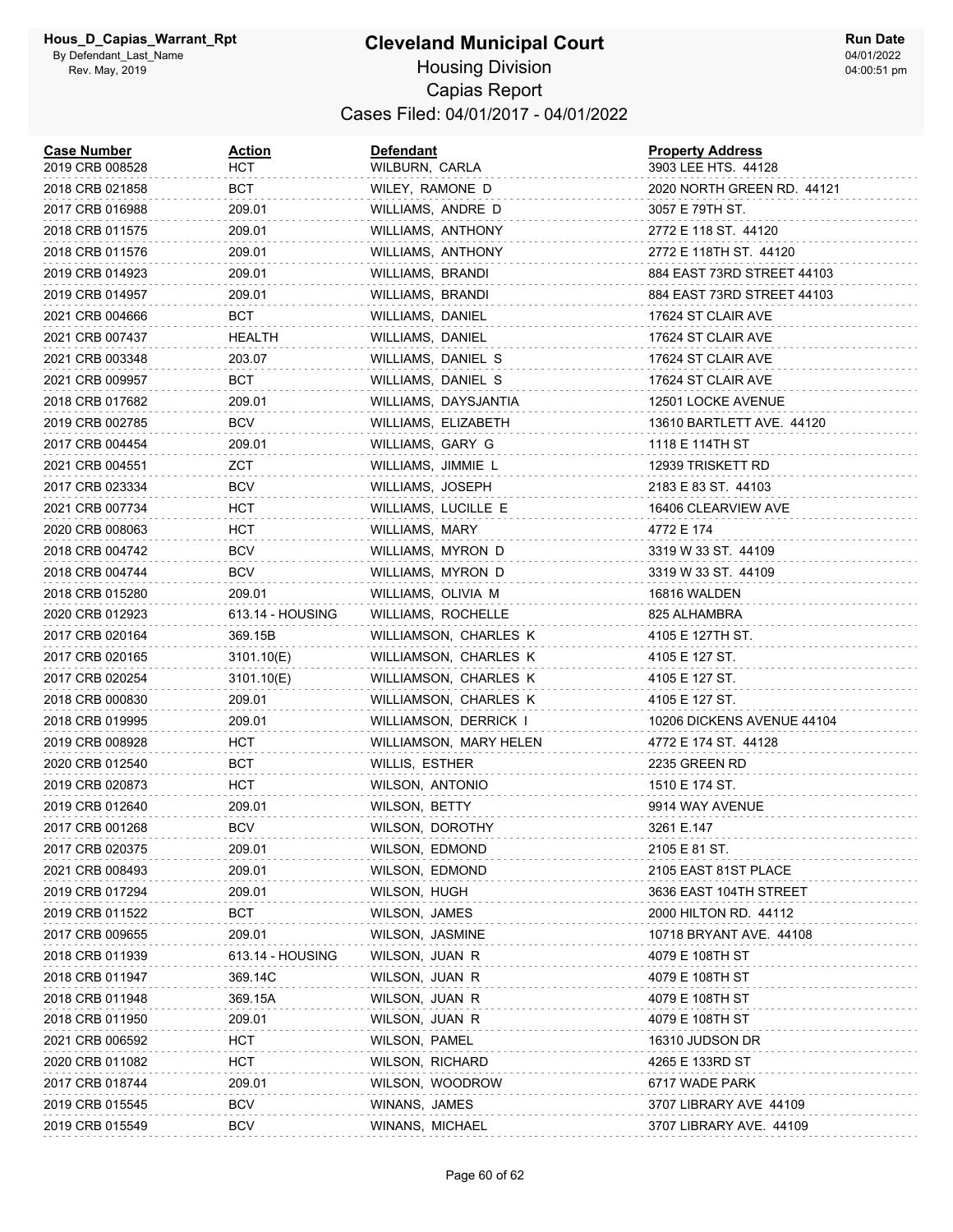| <b>Case Number</b><br>2019 CRB 015541 | <u>Action</u><br>BCV | <b>Defendant</b><br>WINANS, RAYMOND | <b>Property Address</b><br>3707 LIBRARY AVE. 44109 |
|---------------------------------------|----------------------|-------------------------------------|----------------------------------------------------|
| 2019 CRB 015551                       | BCV                  | WINANS, TIMOTHY                     | 3707 LIBRARY AVE. 44109                            |
| 2020 CRB 006138                       | 209.01               | WINCHESTER, MICHAEL                 | 14004 CAINE AVE.                                   |
| 2020 CRB 002188                       | <b>BCV</b>           | WINDHAM, KIRK                       | 3034 E 125 ST. 44120                               |
| 2020 CRB 003203                       | 211.02               | WINFORD, THOMPSON                   | 17815 HARVARD                                      |
| 2021 CRB 003460                       | 211.02-0RG           | WINGS OF DELIVERANCE                | 9820 UNION AVENUE 44105                            |
| 2021 CRB 003153                       | 211.02-0RG           | WINGS OF DELIVERANCE INC            | 9820 UNION AVENUE                                  |
| 2021 CRB 001693                       | 209.01               | WINTERS, NASHANDA N                 | 8801 CLARK AVENUE 44102                            |
| 2021 CRB 004064                       | 209.01               | WINTERS, NASHANDA N                 | 8801 CLARK AVE                                     |
| 2019 CRB 009391                       | 209.01               | WINTERS, WILLIE                     | 5908 LAWN 44102                                    |
| 2019 CRB 009392                       | 211.02               | WINTERS, WILLIE                     | 5908 LAWN 44102                                    |
| 2018 CRB 017093                       | 209.01               | WISEMAN, CAROL                      | 15510 STOCKBRIDGE                                  |
| 2020 CRB 003221                       | 211.02               | WITHROW, MITCHELL                   | 11828 KINSMAN                                      |
| 2019 CRB 017964                       | 209.01               | WOLFE, DAVID W                      | 3502 LIBRARY AVE. 44109                            |
| 2017 CRB 023942                       | 209.01               | WOODALL, DOROTHY J                  | 10303 MARLOWE AVE                                  |
| 2020 CRB 006099                       | 209.01               | WOODEN, JYVARIS                     | 19314 MUSKOKA AVE. 44119                           |
| 2020 CRB 007477                       | HCT                  | WOODEN, JYVARIS                     | 19314 MUSKOKA AVE                                  |
| 2017 CRB 008849                       | 209.01               | WOODLAND, SHARONDA                  | 415 E. 114TH ST.                                   |
| 2018 CRB 012707                       | HCT                  | WOODLAND, SHARONDA                  | 415 E 114 ST.                                      |
| 2018 CRB 012709                       | BCT                  | WOODLAND, SHARONDA                  | 415 E 114 ST.                                      |
| 2018 CRB 012710                       | BCT                  | WOODLAND, SHARONDA                  | 415 E 114 ST.                                      |
| 2018 CRB 014448                       | BCT                  | WOODLAND, SHARONDA                  | 415 E 114TH ST                                     |
| 2021 CRB 007811                       | 209.01               | WOODS, BEVERLY                      | 18055 DAVID                                        |
| 2020 CRB 002548                       | <b>BCV</b>           | WOODSON, GLADYS                     | 4663 E 177 ST. 44128                               |
| 2020 CRB 006090                       | 209.01               | WOODSON, GLADYS                     | 16905 DYNES AVE                                    |
| 2018 CRB 019078                       | BCV-ORG              | WORLDWIDE PROPERTY INVESTMENT & F   | 2958 E 67 ST. 44127                                |
| 2019 CRB 001968                       | BCV-ORG              | WORLDWIDE PROPERTY INVESTMENT & F   | 2958 E 67 ST. 44127                                |
| 2021 CRB 006736                       | 209.01               | WORTHY, STANLEY                     | 3302 WEST 32ND STREET                              |
| 2015 CRB 003537                       | <b>BCV</b>           | WRIGHT, CHERYL A                    | 2217 E 80TH ST 44103                               |
| 2019 CRB 003496                       | 211.02               | WRIGHT, CORDELL                     | 9500 DUNLAP                                        |
| 2021 CRB 009969                       | BCT                  | WRIGHT, YOLANDA                     | 1369 E 170TH ST                                    |
| 2021 CRB 007509                       | HCT                  | WULU, AARON B                       | 14106 CAINE AVE                                    |
| 2018 CRB 019327                       | 209.01               | WULU, PRINCE JOHN                   | 10625 ENGLEWOOD                                    |
| 2017 CRB 009083                       | HCT                  | WYNDER, WILLIE                      | 16210 STOCKBRIDGE 44128                            |
| 2017 CRB 010191                       | 209.01-ORG           | WYNN CITY INC                       | 8701 ROSEWOOD AVE.                                 |
| 2019 CRB 007496                       | HCT-ORG              | WYNN, RICHARD A                     | 1314 W 106 ST.                                     |
| 2019 CRB 011125                       | HCT                  | WYNN, RICHARD A                     | 1314 W 106 ST. 44102                               |
| 2019 CRB 018831                       | <b>HCT</b>           | WYNN, RICHARD A                     | 10208 ADELAIDE AVE.                                |
| 2019 CRB 006466                       | 203.07-ORG           | XIN HUG 55 LLC                      | 1082 EAST 66TH STREET 44103                        |
| 2019 CRB 013737                       | 209.01-ORG           | XINHUA 55 LLC                       | 1082 EAST 66TH PLACE                               |
| 2019 CRB 013738                       | 209.01-ORG           | XINHUA 55 LLC                       | 1082 EAST 66TH PLACE                               |
| 2018 CRB 013188                       | 203.07-ORG           | YASEEN ESTATE LLC                   | 10719 KIMBERLY AVE.                                |
| 2019 CRB 012915                       | 209.01               | YATES, CHARLOTTE                    | 3788 E. 154TH ST. 44128                            |
| 2020 CRB 013043                       | BCT-ORG              | YAZAN DAHER LLC                     | 2239 GREEN RD                                      |
| 2020 CRB 011596                       | BCT-ORG              | YELLOW PHONE LLC                    | 4201 LORAIN AVE CLE OH 44101                       |
| 2019 CRB 007748                       | <b>BCT</b>           | YEO, PAUL M                         | 1510 E 172 ST. 44110                               |